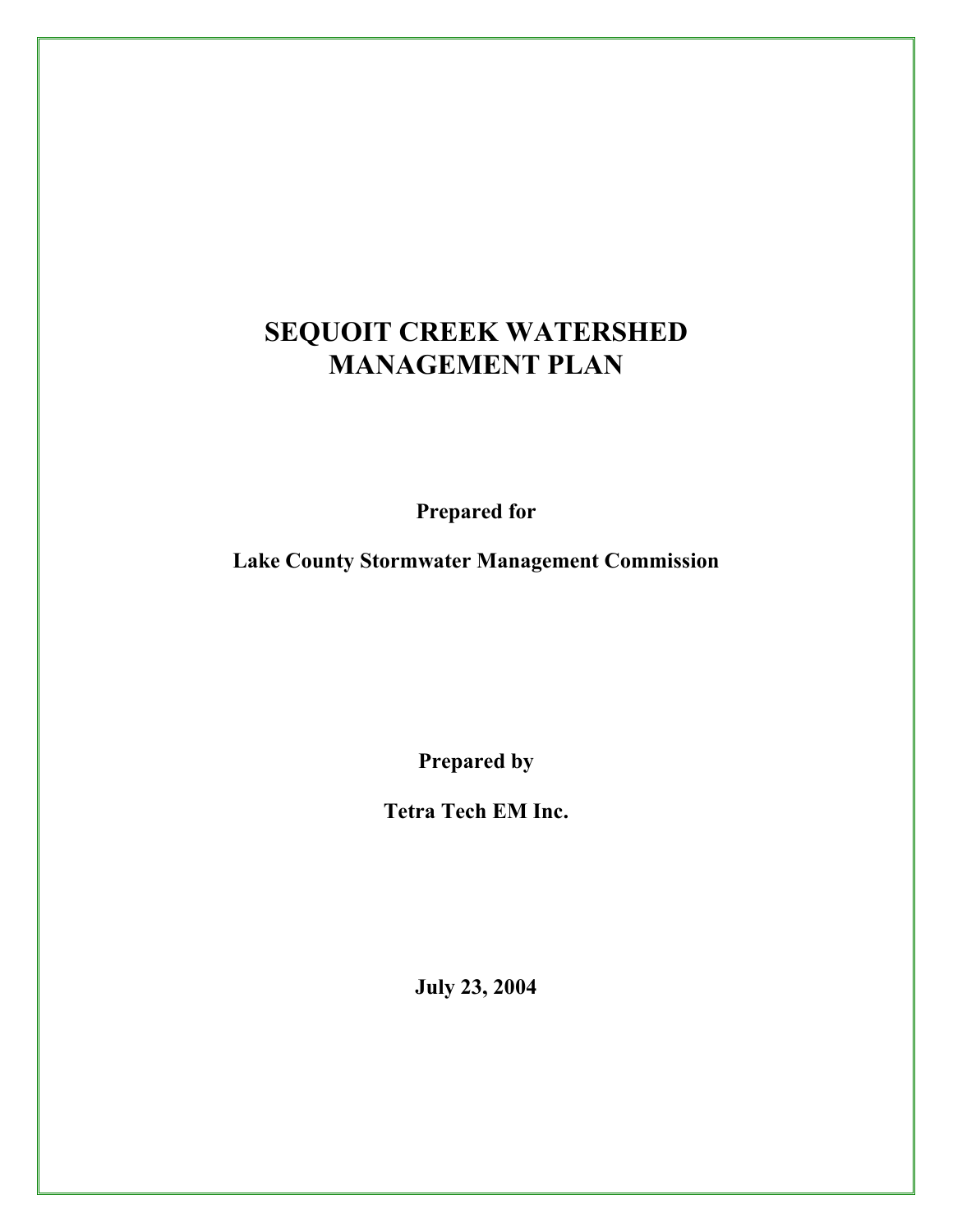#### **FOREWORD**

The Sequoit Creek Watershed Management Plan was developed through a cooperative effort between the Lake County Stormwater Management Commission and representatives of the watershed's stakeholders. Many different entities, ranging from homeowner's associations to municipal governments and county agencies, consistently attended monthly meetings during the planning process. Over 15 public meetings were held to solicit input from the stakeholder committee.

The Sequoit Creek Watershed Management Plan was developed to provide a "blueprint" for reducing flood damages, improving water quality, and protecting natural resources in the watershed. The Plan is intended to assist private citizens and the local, State, and Federal units of government concerned with managing the water resources of this watershed in a cost-effective and environmentally sound manner.

The Plan contains a summary of data collected for the watershed, quantifies water resource-related problems, presents goals and objectives agreed upon by the stakeholder group, and presents a list of recommended actions for effectively managing the watershed's resources in concert with activities such as comprehensive planning, zoning, and transportation planning. The Plan provides a basis for inter-jurisdictional communication and coordination on water resources issues.

This Plan is an advisory document for stakeholders of the watershed, but we encourage stakeholders to endorse the Plan, utilize the document as a reference, and pursue implementation. This document does not contain subwatershed regulatory requirements, but instead provides proactive guidance on opportunities to balance the uses and demands on the watershed's resources to improve the quality of life for future generations.

#### **Lake County Stormwater Management Commission**

Sara Agahi, P.E. Watershed Planner

Ward S. Miller, AICP Executive Director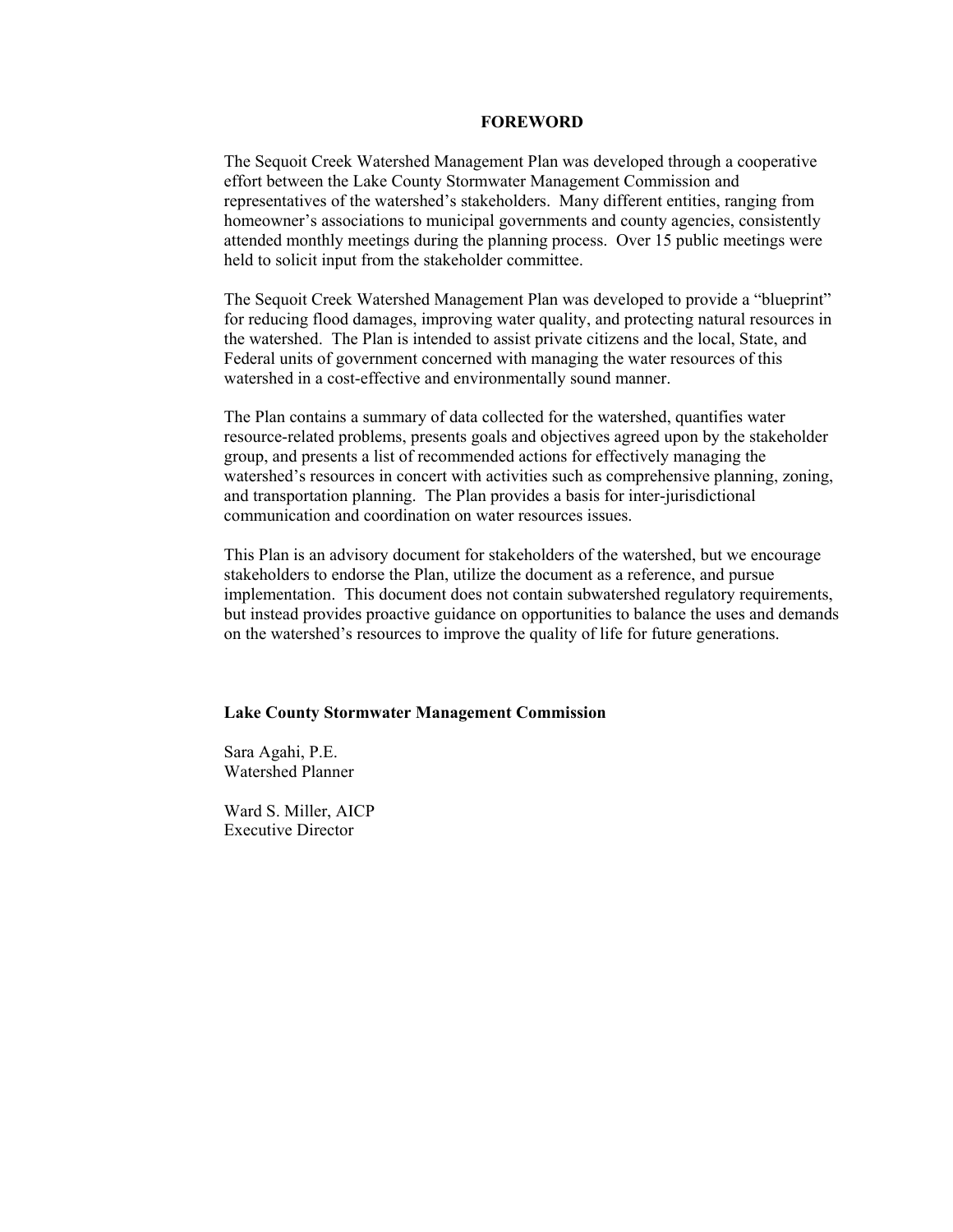# **THE SEQUOIT CREEK WATERSHED MANAGEMENT PLAN EXECUTIVE SUMMARY**

This report is summarizes the findings and recommendations from the watershed management plan the Stormwater Management Commission (SMC) developed for the Sequoit Creek watershed. The Sequoit Creek watershed is part of the Fox River watershed, one of the four main watersheds in Lake County, Illinois. The Sequoit Creek watershed covers about 14 square miles and is home to a population of about 18,000 residents. The primary goal of developing the watershed management plan was address concerns about flooding problems, water quality conditions, threats to natural resources, diminishing open spaces, and the need to take proactive action to prevent such problems from worsening as the watershed continues to rapidly urbanize. In addition, the Sequoit Creek watershed is unique compared to the other watersheds in the county because of its high-quality lakes and natural resources. SMC therefore identified the Sequoit Creek watershed as a priority for developing a watershed management plan. A watershed management plan specifies actions for achieving this goal. The process of developing the Sequoit Creek watershed management plan involved three main tasks:

- Developing goals and objectives with stakeholder input
- Assessing problems and opportunities
- Developing a watershed action plan

Each of these tasks is discussed below.

## **Developing Goals and Objectives with Stakeholder Input**

To ensure that a broad range of perspectives was incorporated into the watershed management plan development process, the Sequoit Creek Planning Committee (SCPC) was created in March 2001. The committee is composed of representatives of municipalities, other local governments, state and federal governments, and homeowner associations as well as watershed residents and experts in various disciplines.

In partnership with the SMC, SCPC took the lead in developing plan goals and objectives by conducting 12 monthly meetings at various locations in the watershed. The general intent of the meetings was to promote local participation in plan development and encourage expression of a diverse range of opinions.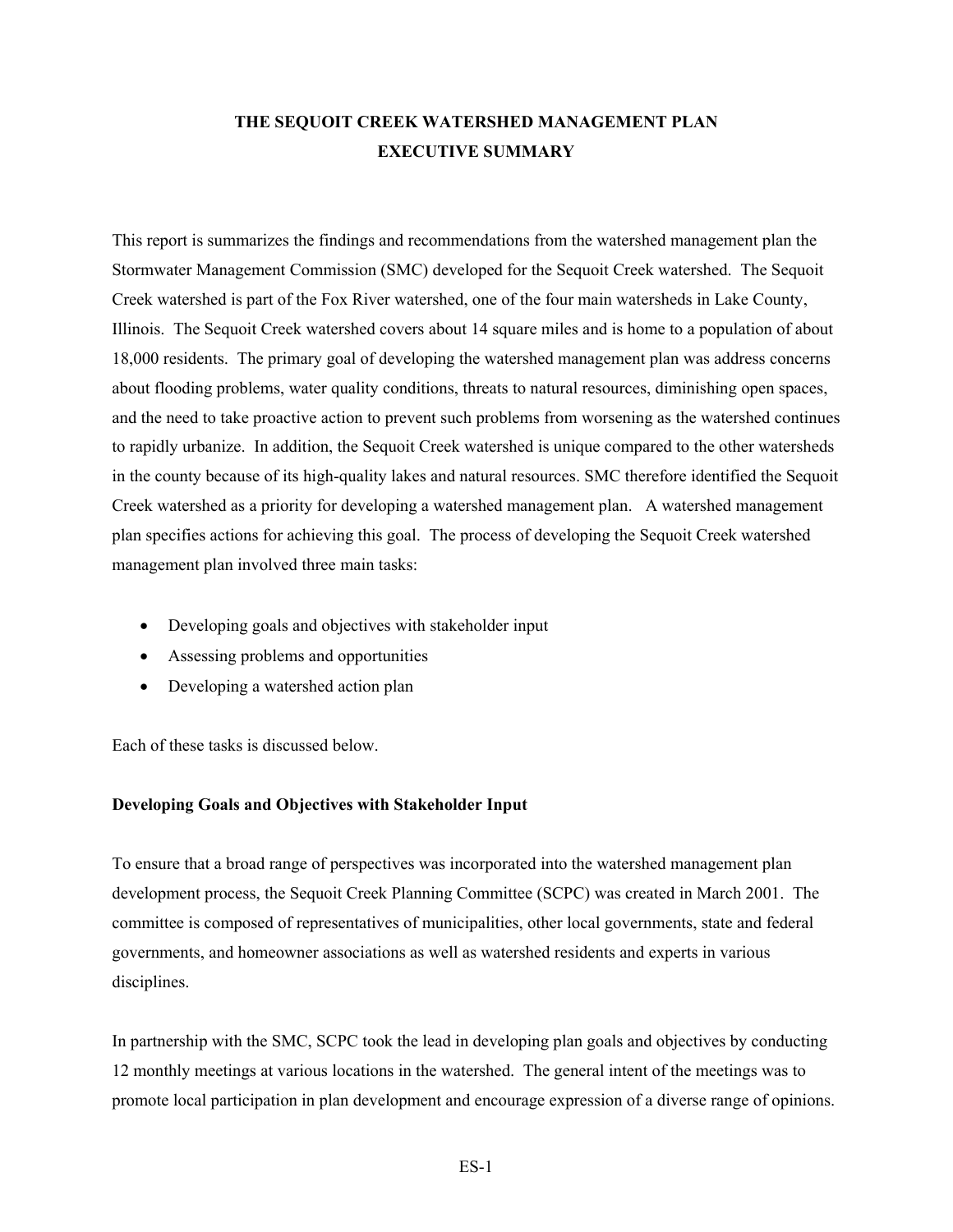SCPC dedicated the first two meetings to identifying the watershed goals and objectives of stakeholders and other interested groups. SCPC then conducted the remaining 10 meetings to further refine the goals and objectives and to define specific issues of concern through both public meetings and one-on-one meetings with individual stakeholders. Valuable information was gained through these meetings, including opportunities for protecting the watershed's natural resources and solving some flooding and water quality impairment problems.

During the first meeting, SCPC identified and prioritized four primary goals for the watershed management plan. These goals represent a consensus of the stakeholders based on their experience in the watershed, problems they have encountered, and their perceptions and preferences. In order of priority, the four goals are as follows:

- Reduce runoff and improve water quality
- Minimize flood damages
- Improve education and outreach programs for the public, developers, and community leaders
- Protect and restore natural resources

In the context of a watershed, these goals are closely interconnected. Development without application of best management practices (BMP) tends to create more runoff, which carries increased amounts of pollutants into the streams and lakes. The increased runoff volumes and associated pollutant loads exacerbate existing flooding problems and threaten the water quality of the lakes. The developer of the watershed management plan therefore had to recognize the interconnections among these factors while divising effective means for accomplishing the four primary goals.

#### **Assessing Problems and Opportunities**

Assessing current conditions and identifying opportunities for improvement in the watershed were accomplished by analyzing extensive information about the watershed. Municipalities, local governments, SMC, and other stakeholders were the main sources of the information, which included inventories of physical infrastructure such as sewer systems, natural drainage systems, detention ponds, transportation routes, trails and greenways, open spaces, potential flood storage sites, and natural resources (including wetlands, lakes, and threatened and endangered species). Lake County's 1994 framework plan and the 2001 draft framework plan provided guidance on regional land use planning and policy through the year 2020. Additional information collected included hydrologic studies, demographic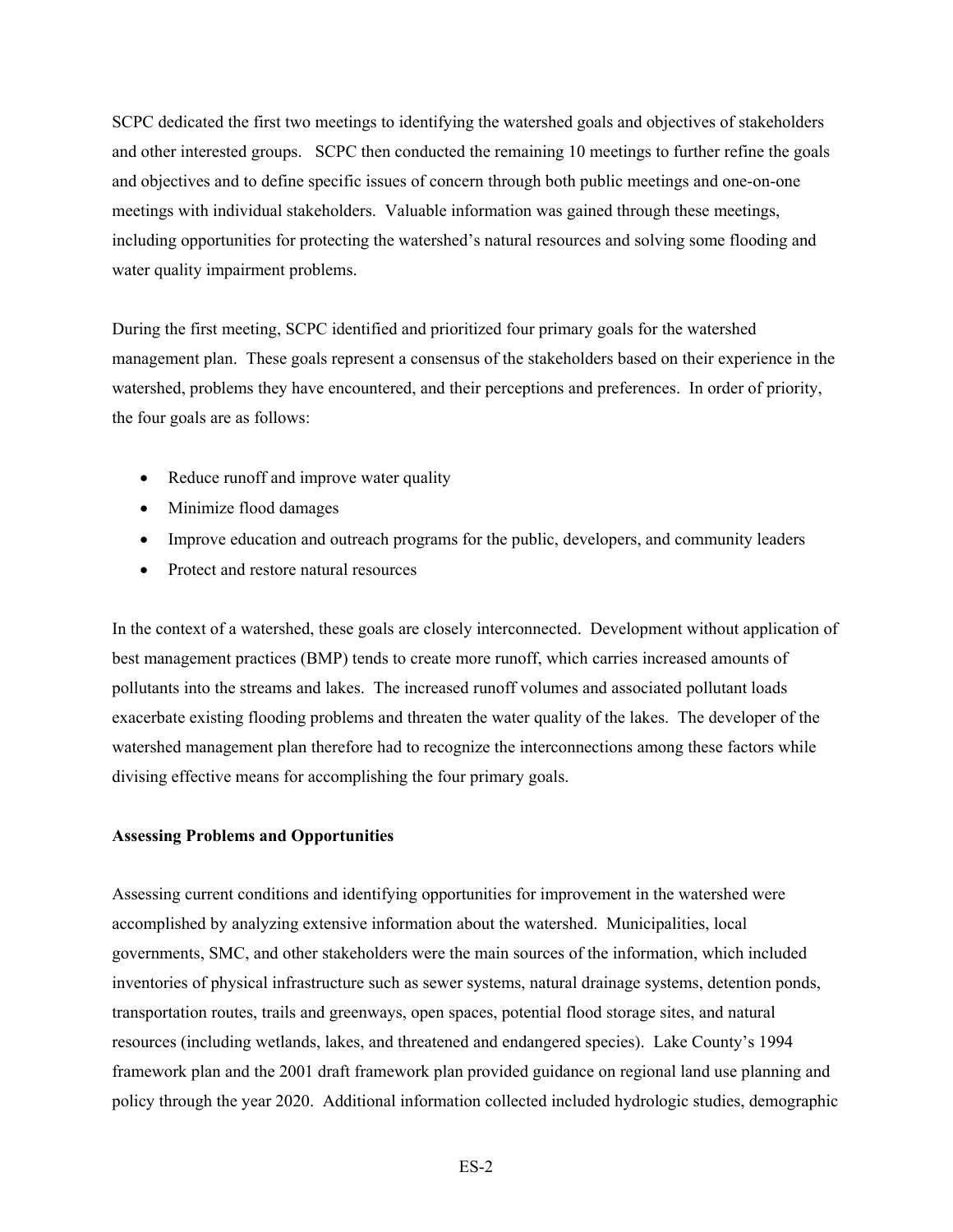data, existing and future land use information, water quality data, flood problem area locations, and shoreline erosion studies. Existing land uses and projected land uses through the year 2020 were identified based on existing zoning maps. A summary of the watershed assessment conducted is provided below.

**Flooding.** Because of its flat topography, a disproportionate amount of the watershed lies in high flood hazard areas. Flooding is prevalent along the main stem of Sequoit Creek and in depressional areas throughout the watershed. According to the most recent floodplain mapping study, about 1 of every 6 acres of dry land adjacent to the watershed's streams and lakes is expected to be inundated during the 100-year storm event. Additional flooding damage is caused by inundation of land adjacent to isolated depressional areas. Up to 80 buildings in the watershed have experienced flooding, and about 234 parcels of land are located in flood hazard areas. An entire subdivision just north of Loon Lake is located in high flood hazard areas. One critical facility in the watershed, the access road to the Antioch wastewater treatment plant, has experienced flooding. Unless preventive action is taken to mitigate the effects of urbanization, flood-related damage is certain to increase in the future.

**Water Quality.** The good news is that the water quality of the watershed's lakes and streams is generally good. Most water quality problems in the watershed are caused by runoff and discharges from nonpoint sources such as construction sites, developed and agricultural areas, and faulty septic systems. Fecal coliform bacteria whose principal sources are probably failing or inadequately designed septic systems cause the most serious water quality problem in the lakes. Fecal coliform concentrations exceeding health guidelines result in beach closures. The municipalities of Antioch and Lake Villa are the fastest growing in the watershed; therefore, nonpoint source pollutants associated with construction site runoff and stormwater are likely to increase in these areas unless adequate resources are committed and Watershed Development Ordinance (WDO) requirements are fully enforced. The existing water quality monitoring program in the watershed does not include adequate biological, sediment, and toxicological parameters. Inclusion of these parameters in the program in the future will be important for assessing the effectiveness of the watershed management plan.

**Natural Resources.** The Sequoit Creek watershed is uniquely endowed with ecologically significant areas such as high-quality wetlands, the Cedar Lake Bog Nature Preserve, lakes, and forest preserves that provide habitat for several threatened and endangered species. A comprehensive inventory of the threatened and endangered species in the watershed has never been completed; consequently, the actual number and distribution of these species in the watershed are unknown. According to available data, the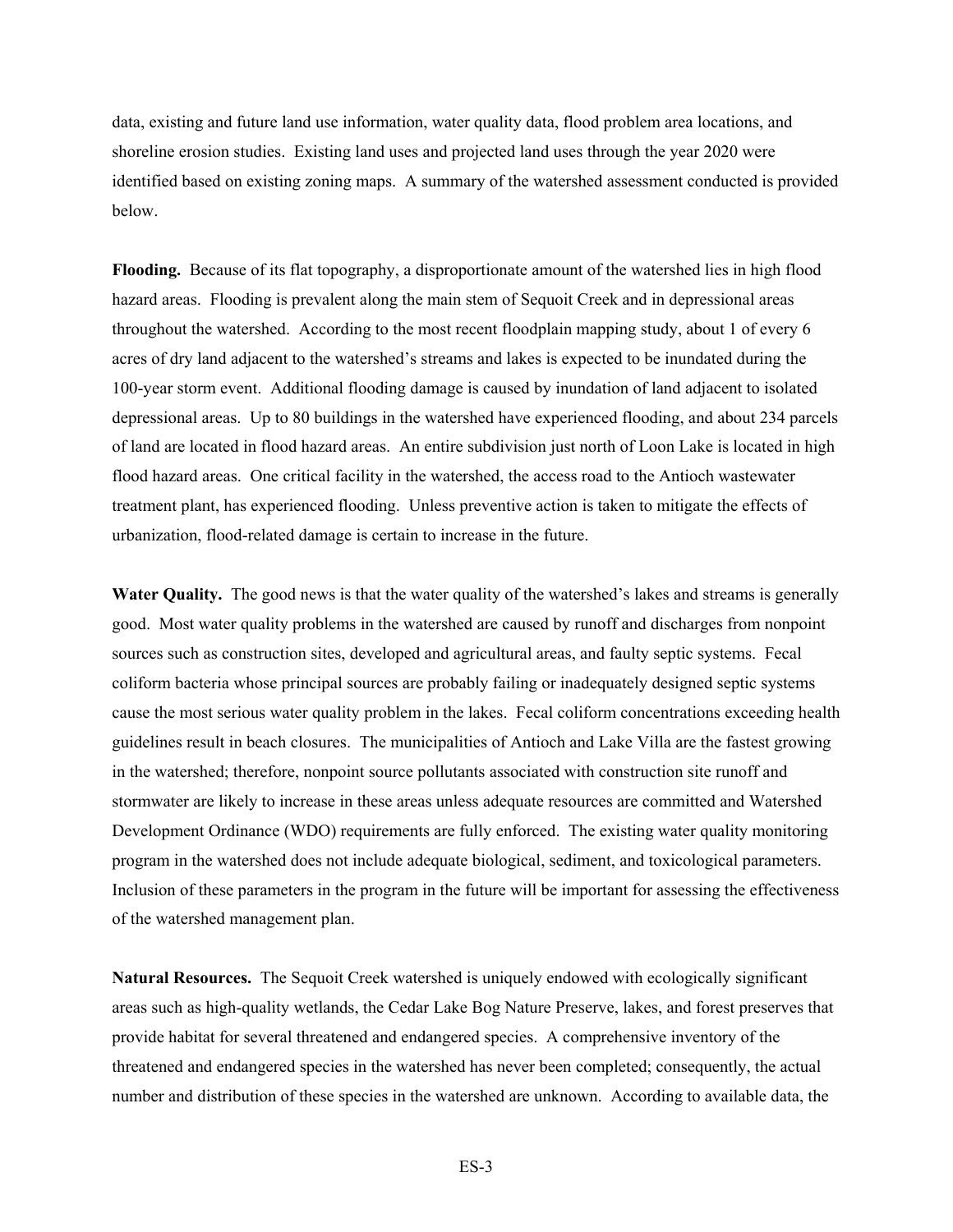Sequoit Creek watershed contains about 5 percent of the state's listed threatened and endangered species. Of the listed species present, five are fish and six are birds. Most of these species are located in Sun Lake and the Sun Lake Forest Preserve, West Loon Lake, Deep Lake, the Cedar Lake and Cedar Lake Bog Nature Preserve, the Deep Lake Road low shrub bog, the Petite Lake Road marsh, and the Little Silver Lake shrub bog. Issues of concern in the watershed include invasive species in Cedar Lake, loss of existing habitat through channelization, loss of open land to development, and the potential for continuing water quality degradation.

**Open Land.** Open land constitutes about 46 percent of the watershed. According to future land use projections, this proportion is expected to decrease to 31 percent in 2020, mainly because of development of existing agricultural land.

**Trails and Greenways.** Presently no trails or greenways exist in the watershed. The Lake County Department of Transportation (LCDOT) has recently developed a countywide plan to establish a trunk system of trails that local municipalities can connect to once the system is developed. Stakeholders should identify and pursue feasible opportunities to connect watersheds or subwatersheds via these trails.

#### **Developing a Watershed Action Plan**

Upon completion of the detailed assessment of the current and projected future condition of the watershed, a set of recommended actions was prepared. This set of actions constitutes the watershed action plan. The action items were selected to achieve the four goals and associated objectives identified by SCPC.

The objectives associated with reducing runoff and improving water quality are to

- Reduce existing pollutant loads to Sequoit Creek from runoff and point sources
- Reduce nutrient, sediment, and fecal coliform loads to Sequoit Creek and lakes in the watershed
- Reduce existing erosion problems throughout the watershed
- Minimize pollutant loads and erosion problems in future developments

The objectives associated with minimizing flood damages are to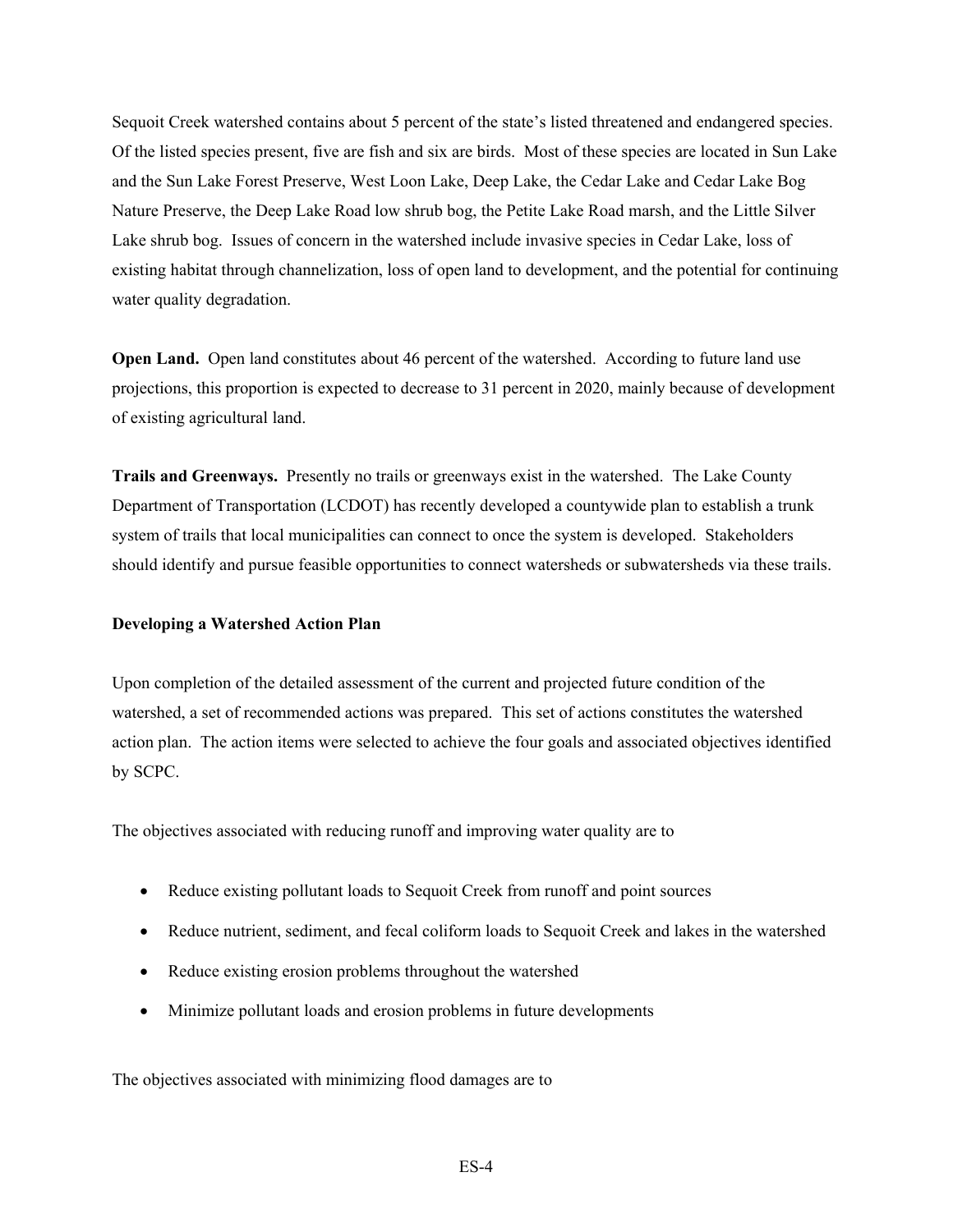- Preserve floodplains
- Reduce flood peaks and runoff volumes
- Improve and maintain drainage systems
- Protect property and critical facilities in flood hazard areas

The objectives associated with improving education and outreach programs for the public, developers, and community leaders are to

- Develop a school program based on the watershed
- Provide watershed information and education resources for community leaders and the public
- Promote stewardship of Sequoit Creek and lakes in the watershed by increasing public participation

The objectives associated with protecting and restoring natural resources are to

- Protect and restore ecologically significant areas
- Protect threatened and endangered species
- Create greenways and trails
- Protect open land

The watershed action plan contains a comprehensive list of recommended actions for achieving the goals and objectives. The list includes (1) programmatic actions that are intended to be applicable throughout the watershed, such as regulatory measures, regular maintenance activities, and educational programs and (2) location-specific actions such as bank stabilization, detention pond retrofitting, stream restoration, septic system upgrades, construction of regional detention facilities and shoreline erosion protection, and floodplain buyouts. Key actions included in the plan call for municipalities to

• Use land use planning as a tool for reducing ground surface imperviousness by limiting development density, incorporating concepts of low-impact development in zoning regulations,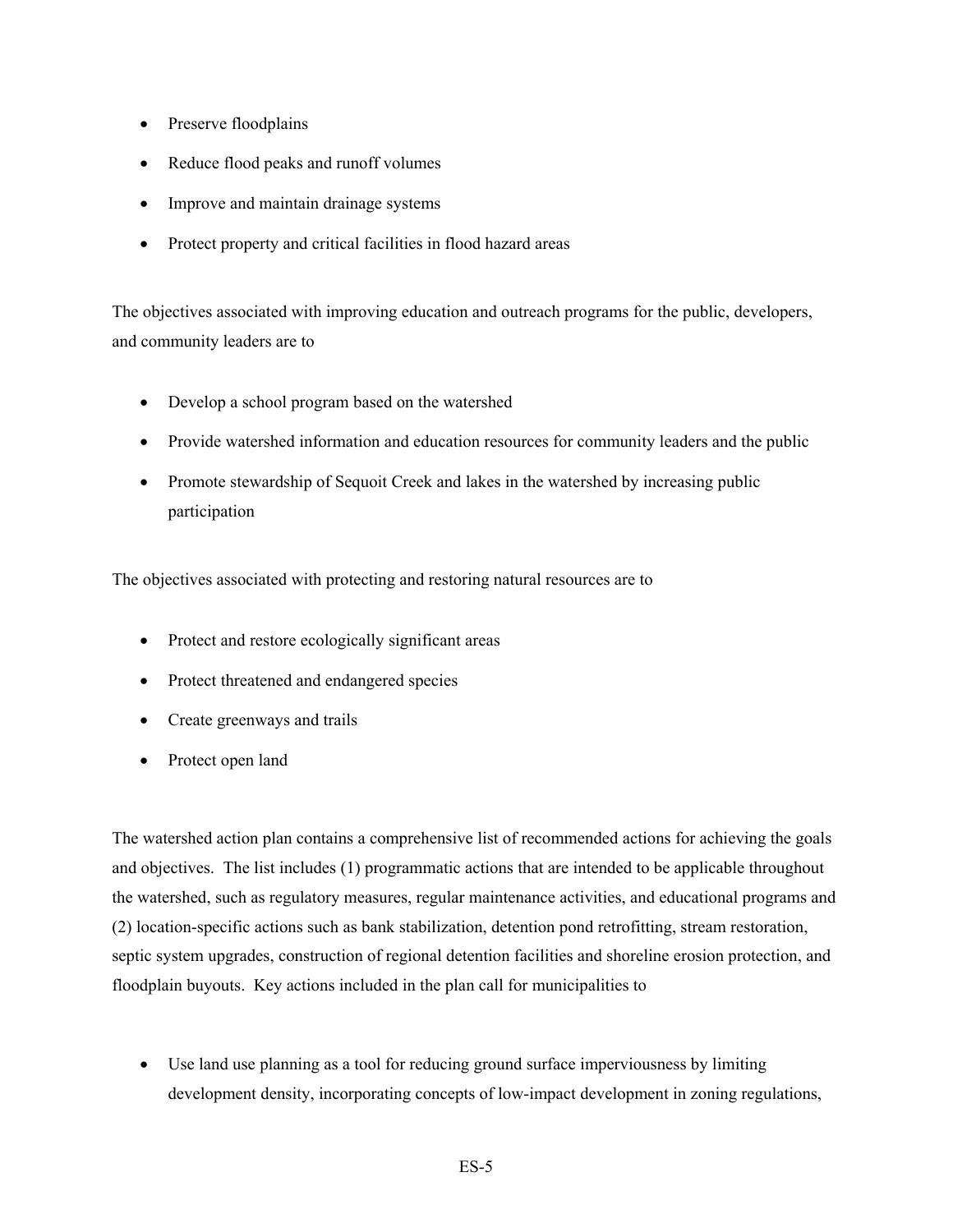imposing use restrictions on ecologically sensitive areas, preserving aquifer recharge areas, and preserving open space. Both the 1994 framework plan and the 2001 draft framework plan recommend land use planning as the most cost-effective tool for mitigating the unintended consequences of urbanization.

- Implement the National Pollutant Discharge Elimination System (NPDES)-II nonpoint source pollution prevention program. The municipalities of Antioch and Lake Villa have filed notices of intent with the Illinois Environmental Protection Agency to implement measures that will reduce nonpoint source pollutants entering the water bodies in the watershed. At a minimum, the municipalities will implement pollution control measures that include public education, public outreach, and public participation; illicit discharge elimination; good housekeeping; and construction and post construction runoff control. The public education and outreach components of the program will directly address one of the main goals of the watershed management plan.
- Enforce the countywide WDO. The WDO includes effective provisions for addressing nonpoint sources of pollutants such as soil erosion and storm water runoff by implementing BMPs. In addition, the WDO contains comprehensive floodplain management regulations that are intended to reduce future flood damages. Because the WDO contains only minimum countywide standards, the action includes watershed-specific recommendations for amending the WDO to better protect existing and future property from floods. These recommendations include increasing the one-foot flood freeboard for structures adjacent to floodplains; and using drainage easements that are based on full-build out conditions.

## Additional action plan items include

- Identifying priority open space for creation and preservation of greenways
- Implementing measures for wetland, stream, and shoreline restoration to improve water quality and habitat
- Conducting detention basin retrofitting that will reduce flood peaks and improve water quality
- Identifying specific opportunities for floodplain buyouts and flood proofing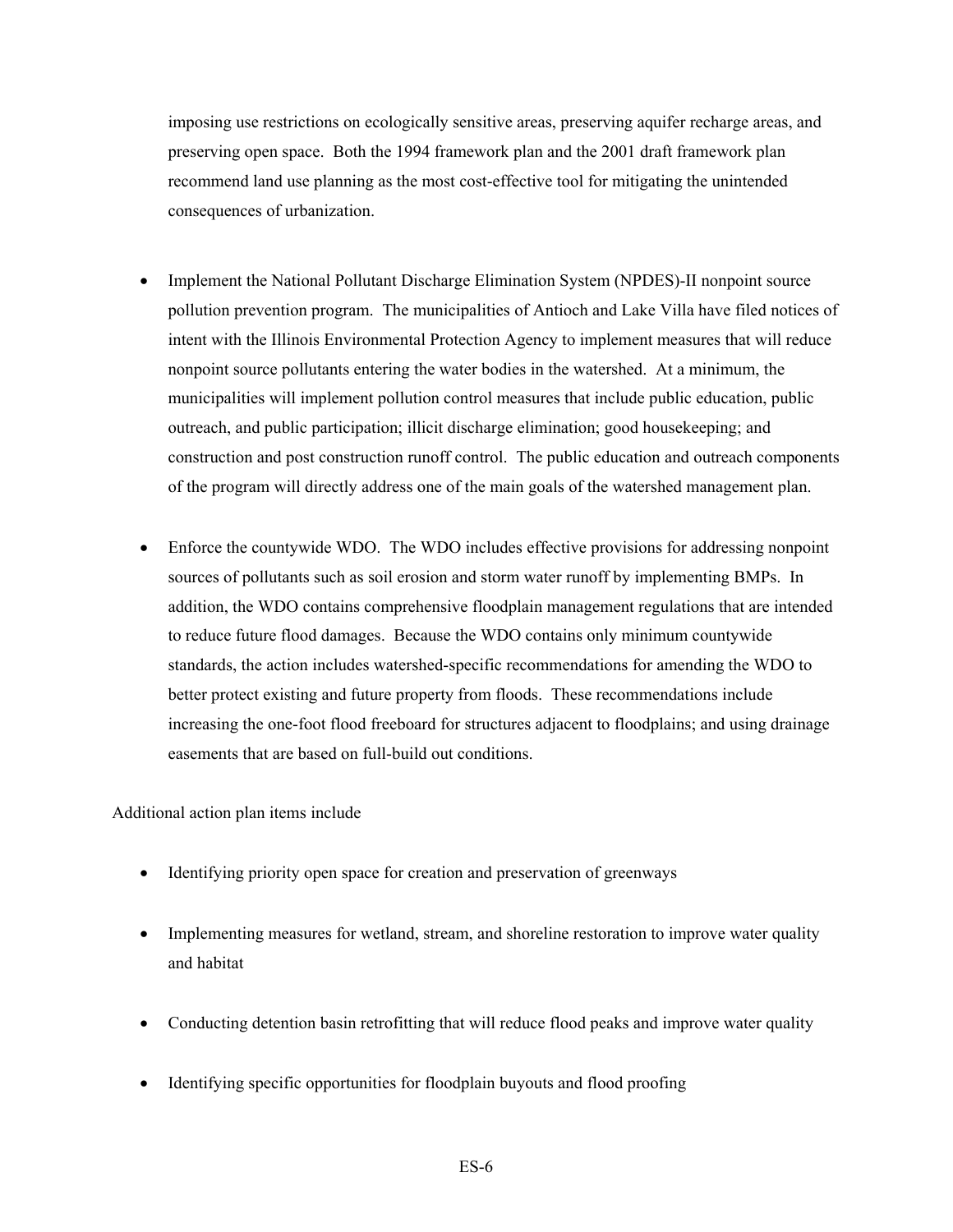• Implementing monitoring program improvements that will provide data for use in assessing plan performance and identifying additional protection measures needed

Based on its successful experience in implementing the North Branch watershed management plan, SMC created a "toolbox" of watershed restoration and management techniques that are applicable to the Sequoit Creek watershed. The resources in the toolbox will support selection of the specific techniques for implementing the BMPs recommended in the action plan.

SMC; SCPC; federal, state, and local agencies can assume specific roles and responsibilities during watershed management plan implementation, such as serving regulatory functions, providing funding, and providing technical assistance. Coordination and cooperation among agencies is crucial for successful and timely implementation of the watershed management plan, as is adequate funding. The plan identifies potential sources of funding and provides planning-level cost estimates for a variety of proposed activities.

The watershed management plan is a living document that needs to be periodically updated in order to reflect the many changes occurring in the watershed, include new information, and support implementation of new approaches that have been developed based on prior experience. Plan updating is especially important for an area that is developing as fast as quickly as the Sequoit Creek watershed. The ultimate goal, however, must always be to manage the watershed in a safe, environmentally healthy way that benefits all stakeholders.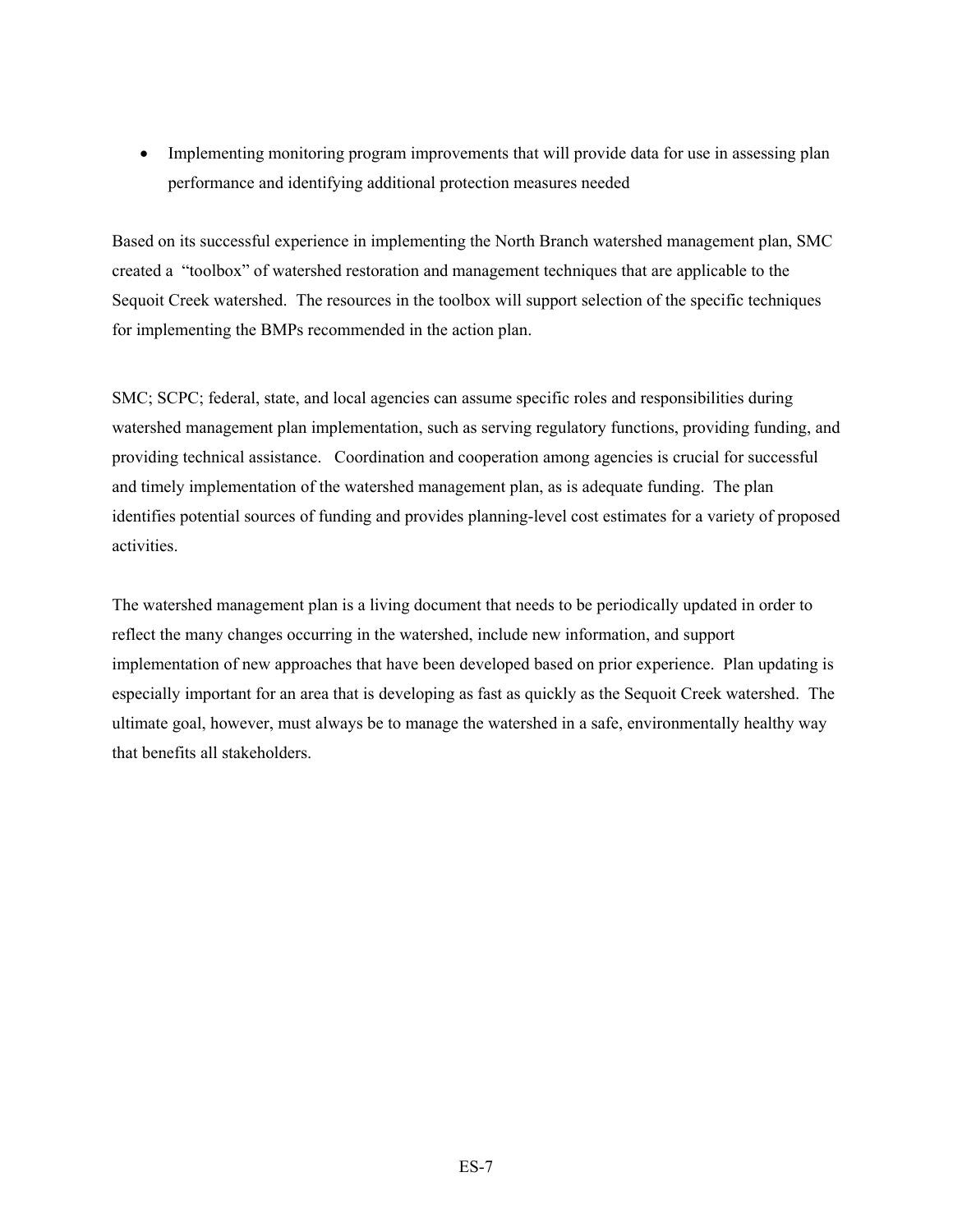#### **CHAPTER 1 INTRODUCTION**

## **1.1 SCOPE/APPROACH**

The document presents the watershed management plan for the Sequoit Creek watershed, which is experiencing the rapid development typical of many watersheds in northeastern Illinois. The major motivating factors for preparing this plan include concerns about existing problems in the watershed and the effects of future development on water quality, preservation of natural resources, and flood risk. The population of the Sequoit Creek watershed is projected to increase by 60 percent by 2020, while the population of Lake County is expected to increase by 25 percent (NIPC 2000a). In the face of such change, a watershed management plan that can address the associated challenges is needed. At a minimum, the plan must address the following questions:

- What are the anticipated impacts on the water and natural resources of the watershed?
- How will the increased runoff volumes be handled without exacerbating the existing flooding problems in the watershed?
- How can the natural resources be protected?
- How can we reduce existing flood damages and reverse water quality degradation?

This management plan for the Sequoit Creek watershed analyzes existing conditions and projected future conditions in the watershed and provides a framework for addressing these questions.

The following sections discuss (1) the scope and approach for developing the watershed management plan and (2) the process used for plan development.

Authority for stormwater management in Lake County is provided in 55 ILCS 5/5-1062. This enabling legislation was enacted by the State of Illinois in response to major flooding that occurred in October 1986 and August 1987, causing widespread damage and dislocation of residents across northeastern Illinois. In December 1987, Lake County established the Lake County Stormwater Management Planning Committee--a municipal-county partnership made up of six municipal members and six County Board members. Lake County developed and adopted the first comprehensive stormwater management plan (CSP) in June 1990.

SMC's responsibilities for watershed planning are defined in the 1990 CSP as well as the 2002 CSP update. SMC's primary responsibilities as defined in the CSP are to (1) provide a vehicle for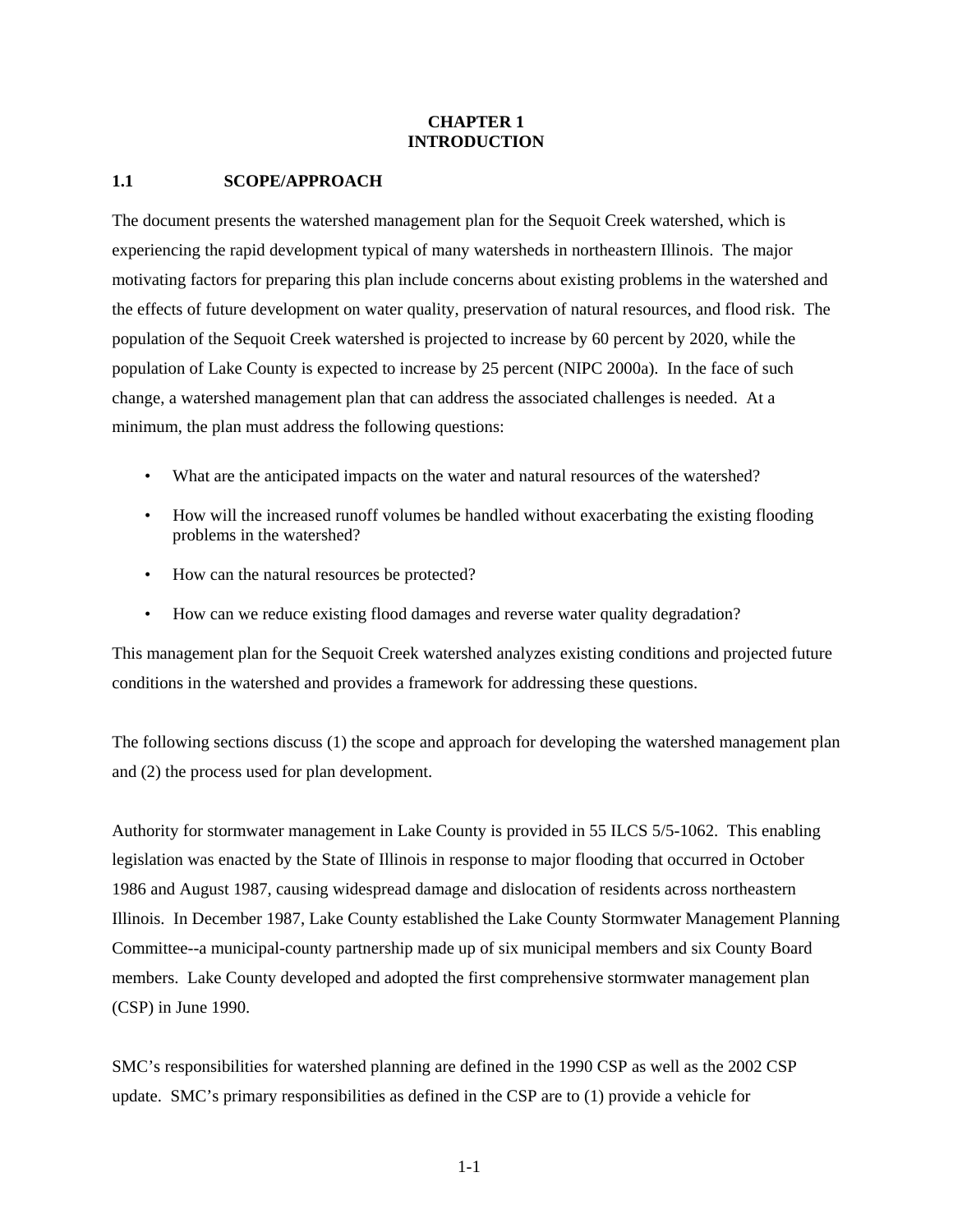coordinating all jurisdictions in and adjacent to Lake County with an emphasis on managing stormwater on a watershed basis, and (2) create detailed drainage basin plans to solve existing stormwater management problems and guide future development.

One of the principal recommendations of the CSP is use of more detailed, watershed-specific management plans as the main tool for addressing stormwater management problems in Lake County (SMC 1992). A watershed is a natural geographic boundary that can be used for managing natural resources. Planning at the watershed level considers management actions that can minimize the negative impacts of land development on land and water resources.

Development of this Sequoit Creek watershed management plan is part of the process of attaining the countywide goal of comprehensive stormwater management. This watershed management plan is intended to be a working document that will be modified to reflect the most current conditions as the social and economic aspects of the watershed evolve. This plan is technically an amendment to the 2002 Lake County "Comprehensive Stormwater Management Plan" as authorized by 55/ILCS 5/5-1062.

### **1.2 PLAN DEVELOPMENT**

Development of the Sequoit Creek watershed management plan was a collaborative effort involving local residents; the general public; local, state, and federal agencies; and other stakeholders. The process began with establishment of a stakeholder planning committee. Subsequent steps in the process involved development of goals and objectives, data collection, and organization of the watershed management plan document. These steps are described below.

#### **1.2.1 Stakeholder Planning Committee**

Goals and objectives for the watershed management plan were developed by involving local, state, and federal government representatives; planning agencies; lake management units; local residents; and experts from a broad range of technical disciplines. The insights of these participants were important in assessing watershed conditions and in developing feasible management recommendations. A Sequoit Creek Planning Committee (SCPC) was formed at the beginning of the project to ensure that a broad range of perspectives was incorporated into the watershed management plan development process. Twelve scheduled meetings were held to solicit input for the plan. Meeting attendees included representatives of municipalities, local and state governments, and public and private agencies. In

1-2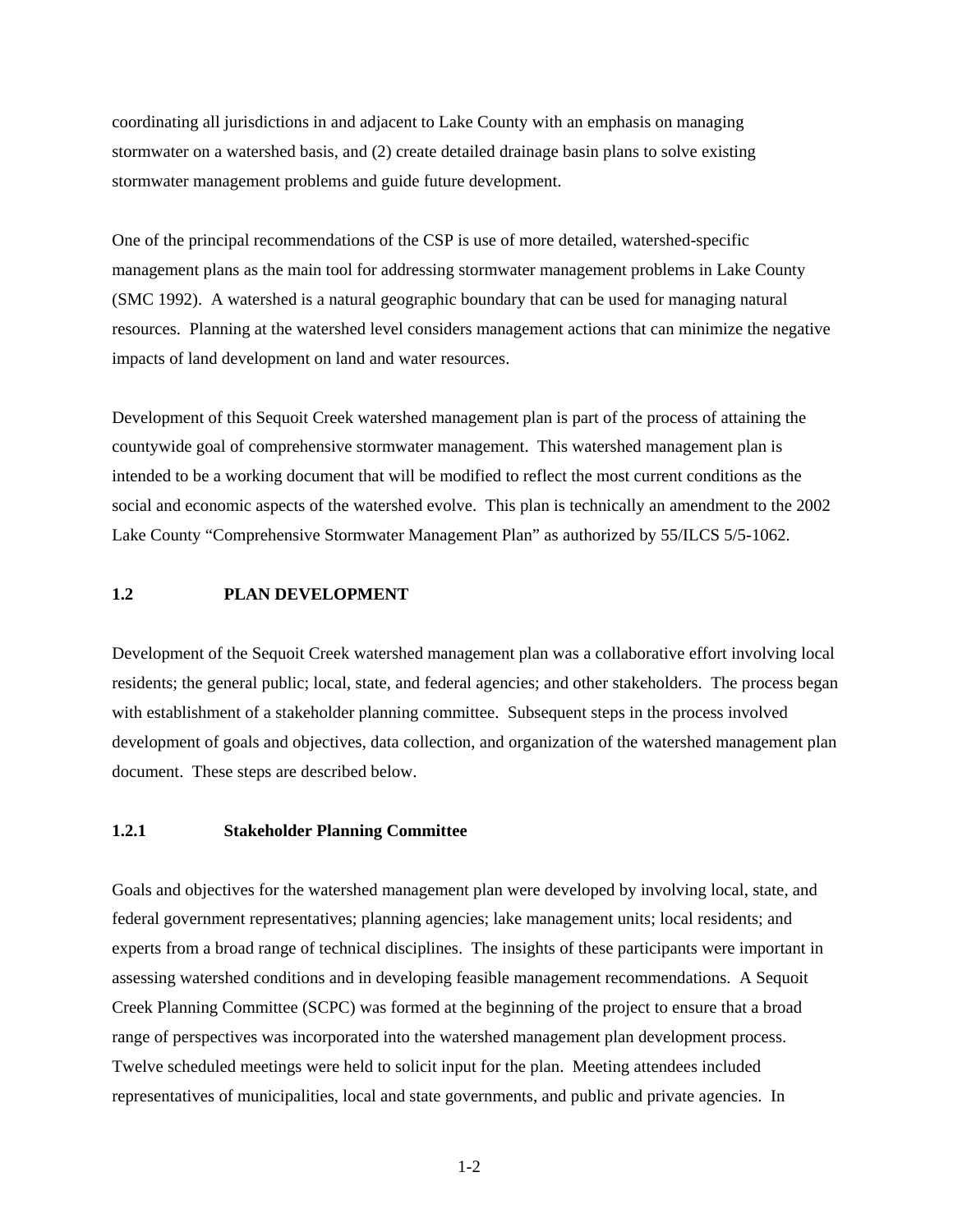addition to assisting with the development of the action plan, it is anticipated that SCPC will play a key role in plan implementation and updating.

### **1.2.2 Development of Goals and Objectives**

The first two SCPC meetings were dedicated to identifying stakeholder goals and objectives for the watershed. The first meeting included a "brainstorming" session during which numerous ideas and concerns about the watershed were presented. A complete list of meeting participants is provided in the meeting minutes in Appendix A. The second SCPC meeting was used to prioritize the goals and objectives identified during the first meeting. The four primary goals developed during these initial meetings are as follows:

- Goal 1: Reduce runoff and improve water quality
- Goal 2: Minimize flood damages
- Goal 3: Improve education and outreach programs for the public, developers, and community leaders
- Goal 4: Protect and restore natural resources

The remaining 10 meetings were held monthly at various locations in the Sequoit Creek watershed. Each meeting focused on a specific issue of concern in the watershed to further refine the goals and objectives identified during the early stages of plan development.

In addition to the SCPC meetings, SMC staff held one-on-one meetings with individual stakeholders to provide them with additional opportunities to present and discuss individual concerns. Chapter 2 of this plan presents the prioritized goals and objectives. The objectives for each goal provide a conceptual framework for devising specific actions. Appendix A of this plan contains SCPC meeting minutes and other communications generated during the course of plan development.

#### **1.2.3 Data Collection**

The data needed to objectively assess the condition of the watershed included information on the land uses, infrastructure, drainage network, natural resources, topography, existing problems, stakeholder concerns, and institutional activities. The Northeastern Illinois Planning Commission (NIPC), SMC, the Lake County Soil and Water Conservation District (LCSWCD), and the Lake County Health Department (LCHD) had performed previous data collection and assessment activities. Stakeholders provided detailed information on specific locations with problems in the watershed during SCPC and one-on-one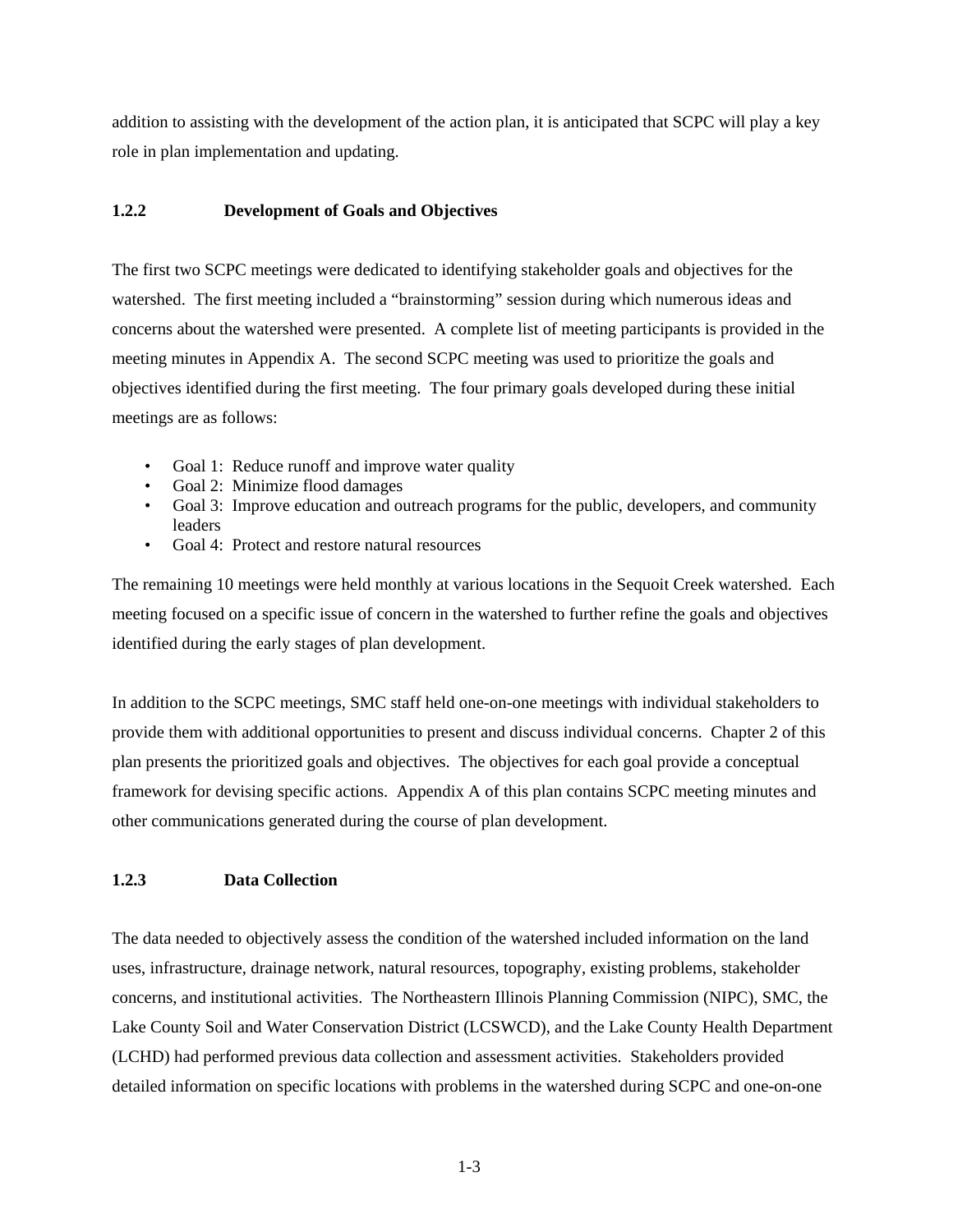meetings. Because the NIPC and LCSWCD stream, lake, and detention basin assessments had been completed from 1992 through 1995, SMC conducted additional fieldwork to update the previous data and assessments. The updated data and assessments were used to develop this watershed management plan. The updated stream, lake, and water quality assessments are included in a separate supplement to this report. The updated detention basin inventory is included in Chapter 5.

#### **1.2.4 Organization of the Watershed Management Plan**

The watershed management plan is organized in six chapters, including this introduction (Chapter 1). Chapter 2 details the goals and objectives for the plan as the participating stakeholders developed them. The goals and objectives are prioritized and reflect the consensus opinion of the participating stakeholders regarding the future of the watershed.

Chapter 3 describes the physical characteristics of the watershed. Chapter 3 presents information about each lake, including shoreline assessments and biological data. It also includes information about the drainage system, land use, and natural resources present in the watershed. Chapter 4 presents a detailed analysis of the existing and anticipated future conditions of the watershed based on the year 2020 planning horizon. In addition, Chapter 4 identifies existing and anticipated problems based on current knowledge of the development trends in the watershed. The chapter also identifies opportunities that provide the framework for the programmatic and site-specific actions discussed in Chapter 5.

Chapter 5 presents the prioritized action plan. This chapter identifies actions that will address existing conditions as well as actions that will address anticipated conditions based on the year 2020 planning horizon. The chapter also assigns responsibilities for plan implementation. The action plan includes a combination of programmatic and site-specific action items. Programmatic action items are applicable throughout most of the watershed. Site-specific action items are to be implemented at specific locations in the watershed and include items such as bank stabilization, retrofitting of detention basins, and culvert maintenance. The most important action item for accomplishing the goals and objectives of the watershed management plan is proper management of the remaining open lands in the watershed. The goals of reducing flood damages, reversing water quality degradation, and preserving natural resources in the watershed will be impossible to meet if key decisions about land use and land preservation are not made and incorporated into the plan.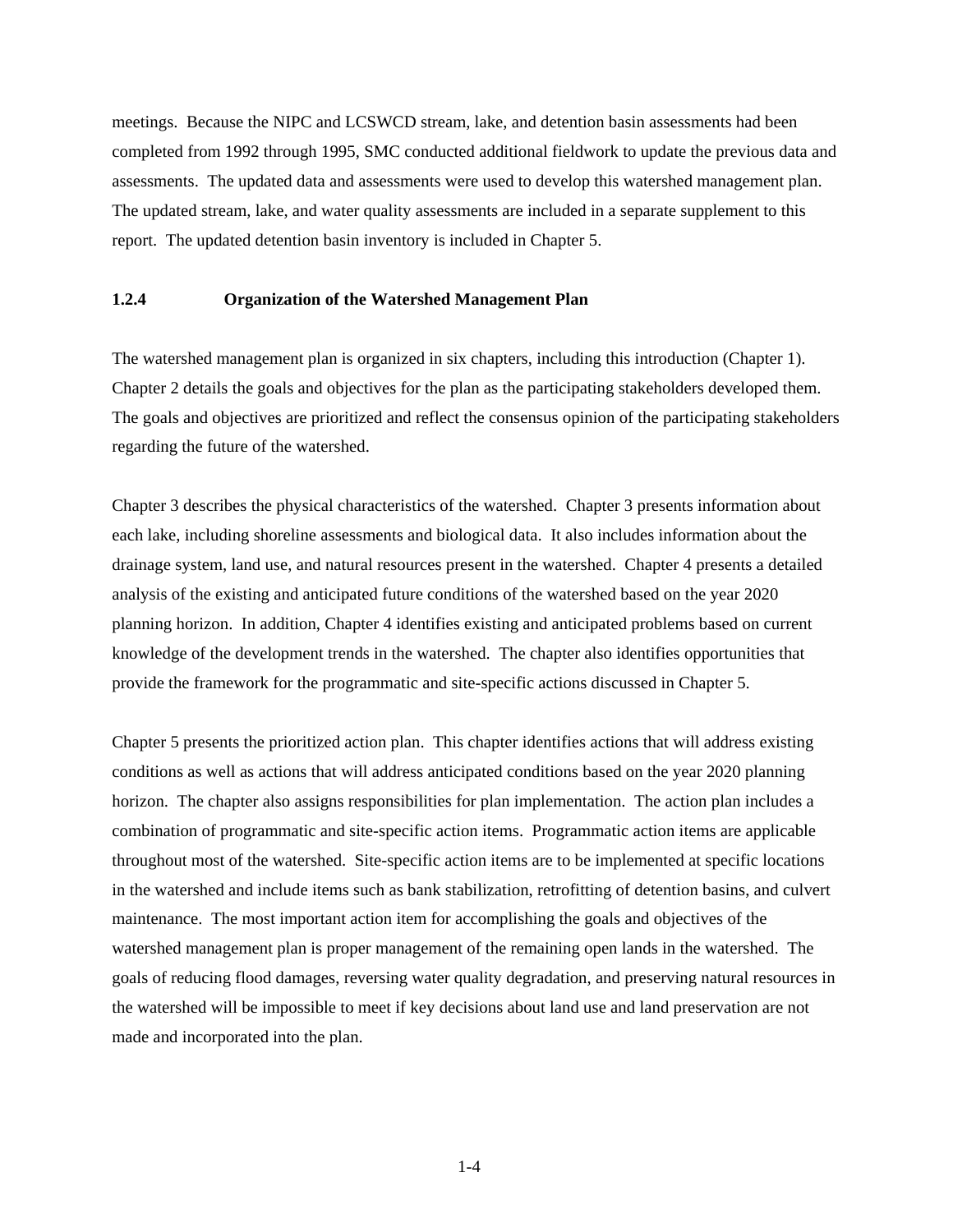Chapter 6 presents conclusions of the watershed management plan. Minutes of all SCPC meetings are included in Appendix A. A separately bound supplement to this report contains the detailed inventory data, detailed water quality assessment results, and a "toolbox" for implementing best management practices (BMP). This supplement is referenced throughout this watershed plan as "supplement."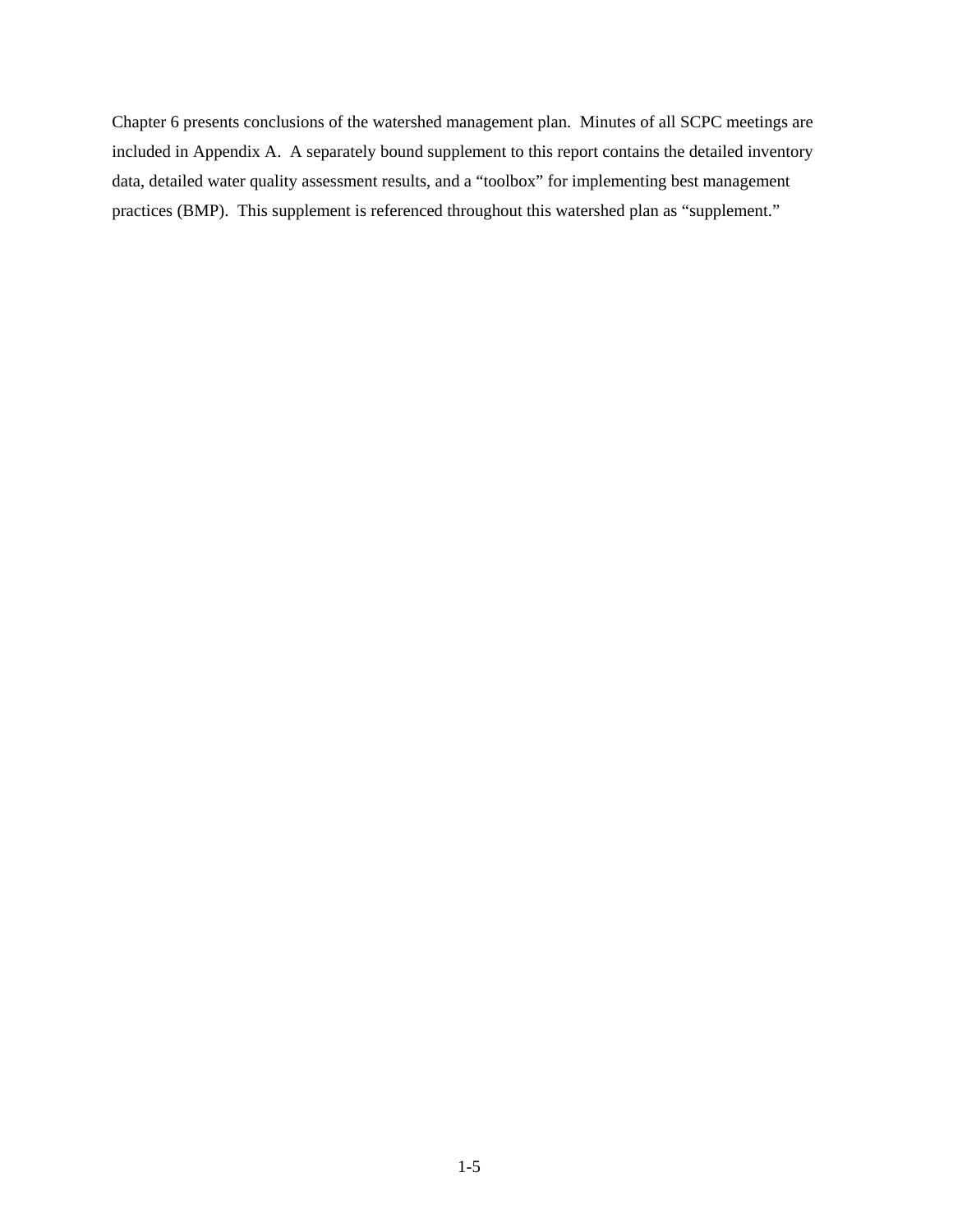# **CHAPTER 2 GOALS AND OBJECTIVES**

The SCPC established and prioritized four goals for this watershed management plan to address the issues and opportunities identified by stakeholders. Specific objectives were then identified and prioritized to support the attainment of each goal. For the watershed management plan to be effective, the objectives then had to be linked to specific action items that address the concerns of local residents and other stakeholders within existing constraints. Chapter 4 analyzes the existing and anticipated future problems in the watershed and identifies opportunities used as the framework for developing the action items presented in Chapter 5. Sets of action items were developed to achieve each of the goals and objectives presented below, and some action items can achieve multiple objectives.

|              | <b>GOAL 1: REDUCE RUNOFF AND IMPROVE WATER QUALITY</b>                                                                                      |
|--------------|---------------------------------------------------------------------------------------------------------------------------------------------|
| Objective 1: | Reduce Existing Pollutant Loads to Sequoit Creek from Runoff and Point Sources to<br>Meet Established Water Quality Standards or Guidelines |
| Objective 2: | Reduce Nutrient, Sediment, and Fecal Coliform Loads to Sequoit Creek and Lakes                                                              |
| Objective 3: | Reduce Existing Erosion Problems Throughout the Watershed                                                                                   |
| Objective 4: | Minimize Pollutant Loads and Erosion Problems in Future Developments                                                                        |

## **GOAL 2: MINIMIZE FLOOD DAMAGES**

|              | Objective 1: Preserve Floodplain                               |
|--------------|----------------------------------------------------------------|
| Objective 2: | Reduce Flood Peaks and Runoff Volumes                          |
| Objective 3: | <b>Improve and Maintain Drainage Systems</b>                   |
| Objective 4: | Protect Property and Critical Facilities in Flood Hazard Areas |

# **GOAL 3: IMPROVE EDUCATION AND OUTREACH PROGRAMS FOR THE PUBLIC, DEVELOPERS, AND COMMUNITY LEADERS**

| Objective 1: | Develop a School Program Based on the Watershed                                                       |
|--------------|-------------------------------------------------------------------------------------------------------|
| Objective 2: | Provide Watershed Information and Education Resources for Community Leaders and the<br><b>Public</b>  |
| Objective 3: | Promote Stewardship of Sequoit Creek and Lakes in the Watershed by Increasing Public<br>Participation |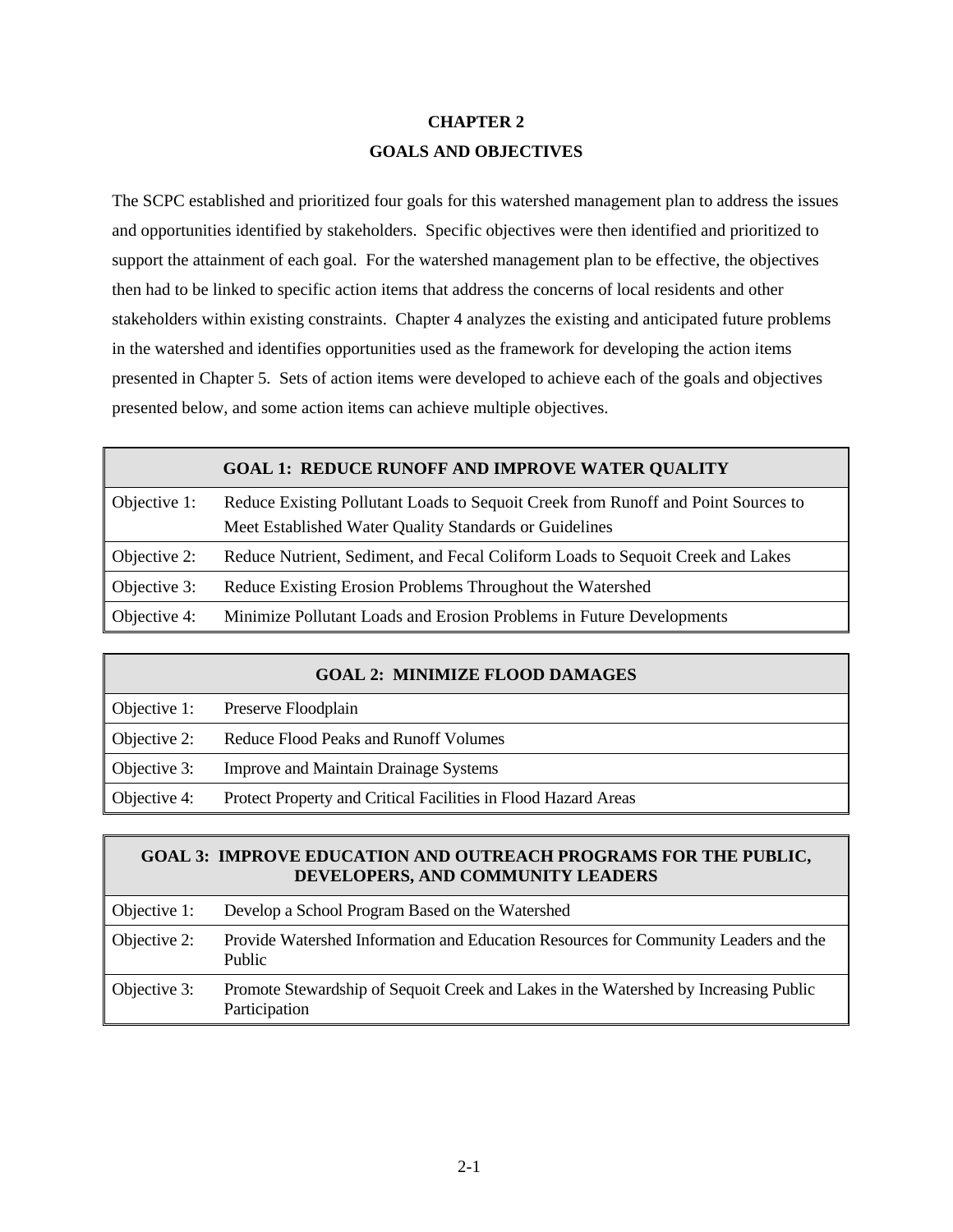# **GOAL 4: PROTECT AND RESTORE NATURAL RESOURCES**

Objective 1: Protect and Restore Ecologically Significant Areas

Objective 2: Protect Threatened and Endangered Species

Objective 3: Protect Existing Greenways and Create Trails

Objective 4: Protect Open Land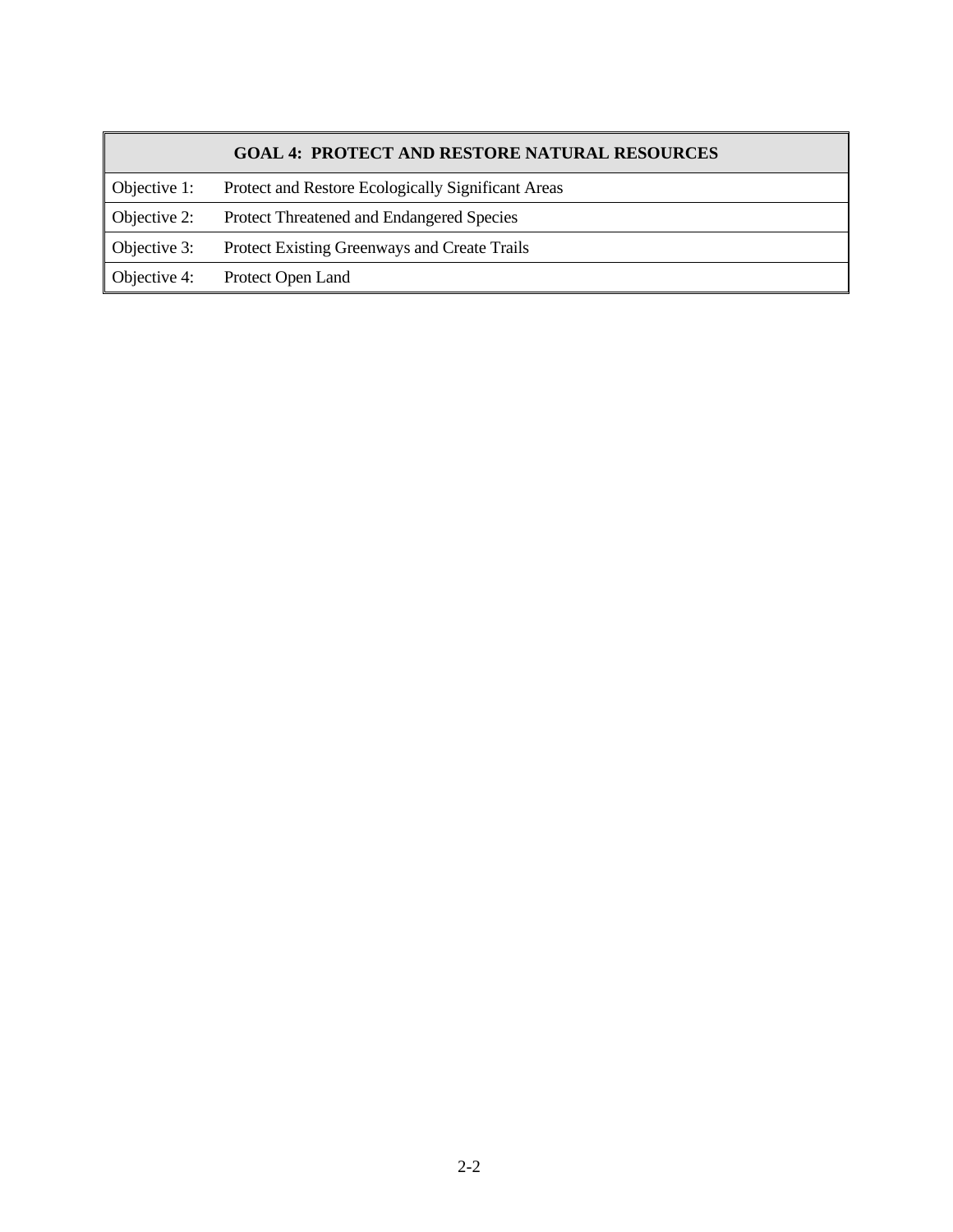#### **CHAPTER 3 WATERSHED CHARACTERISTICS**

This chapter discusses characteristics of the Sequoit Creek watershed and their influence on and consideration in the watershed management plan. Specific items discussed include the watershed boundary, soil conditions, drainage characteristics, population and land uses, streams and lakes, and greenways and trails.

### **3.1 WATERSHED BOUNDARY**

The Sequoit Creek watershed is a subwatershed of the Fox River watershed. The watershed has an area of 7,940 acres or 12.4 square miles. The boundary of the Sequoit Creek watershed is shown on Figure 3-1. The watershed boundary was delineated using year 2000, 2-foot-contour topographic maps (Chicago Aerial Survey 1997). This boundary differs from the previous boundary, which was based on U.S. Geological Survey (USGS) 5-foot-contour topographic maps, in that Antioch Lake and Ackerman's Channels (Lake Tranquility) are no longer within the watershed but Redwing Marsh is. The Sequoit Creek watershed was further subdivided into subwatersheds that form the basis for analyzing watershed conditions and developing the prioritized action plan discussed in Chapters 4 and 5, respectively.

#### **3.2 SOIL CONDITIONS**

As part of a hydrologic study of the watershed (Consoer Townsend Envirodyne Engineering [CTE] 2000), soil conditions were assessed and combined with land use types to determine runoff parameters for a hydrologic model. The Sequoit Creek watershed is dominated by a significant coverage of hydric soils, wetlands, and lakes in addition to poorly drained Pella, Ashkum, and Wauconda soil types. Soil permeability is an important factor in areas of the watershed served by septic systems. The Great Lakes Geologic Mapping Coalition, which is composed of USGS and the States of Illinois, Indiana, Ohio, and Michigan, selected the Antioch quadrangle (which includes the Sequoit Creek watershed) for mapping as one of the high-priority areas for a program to identify the locations of aquifer recharge areas and shallow aquifers and to obtain geologic information on the vulnerability of shallow aquifers to contamination. Information from this study will be available by 2004. A detailed hydrologic classification of the soils in the watershed is included in the supplement to this watershed management plan.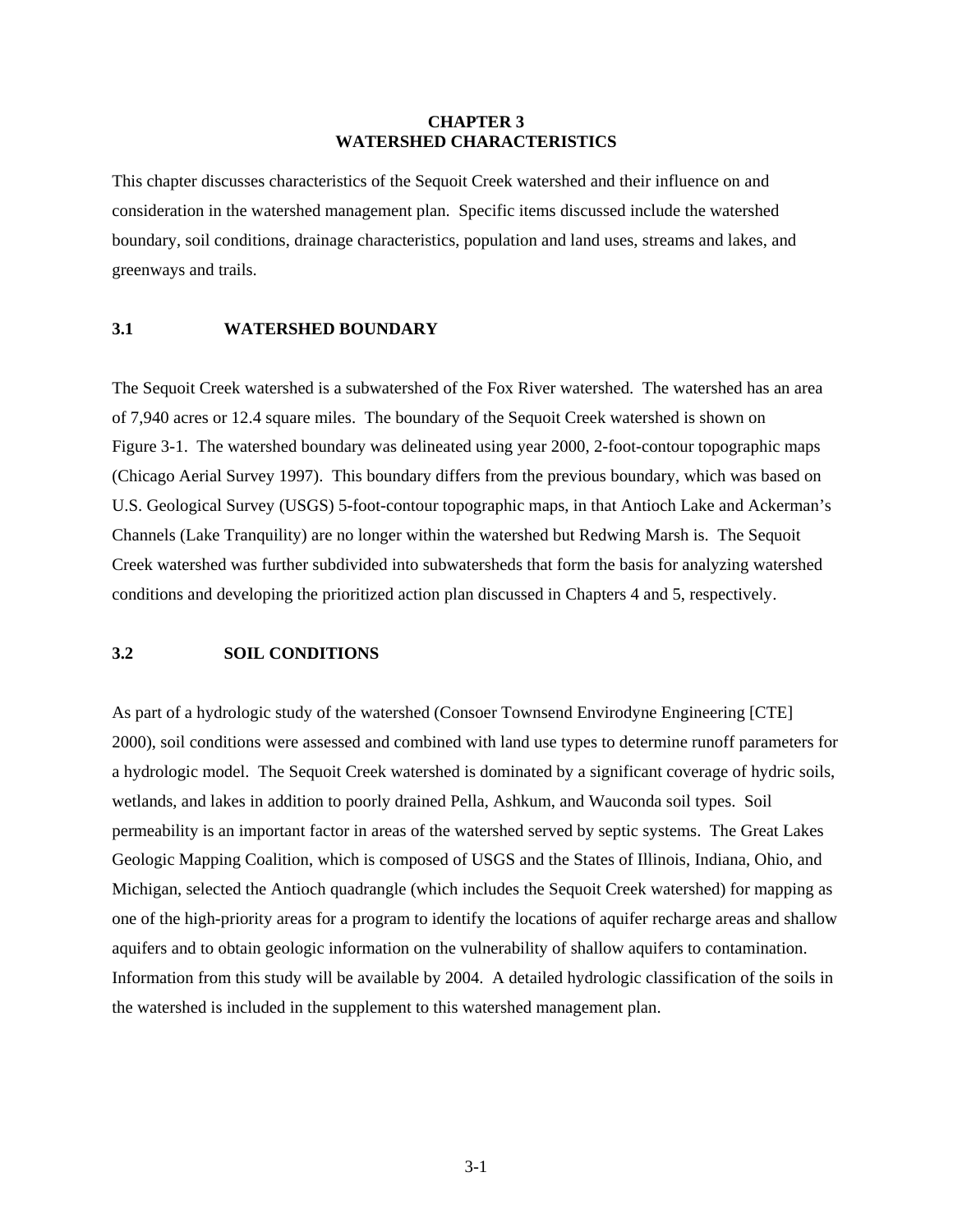# **Figure 3-1 Sequoit Creek Watershed Boundary**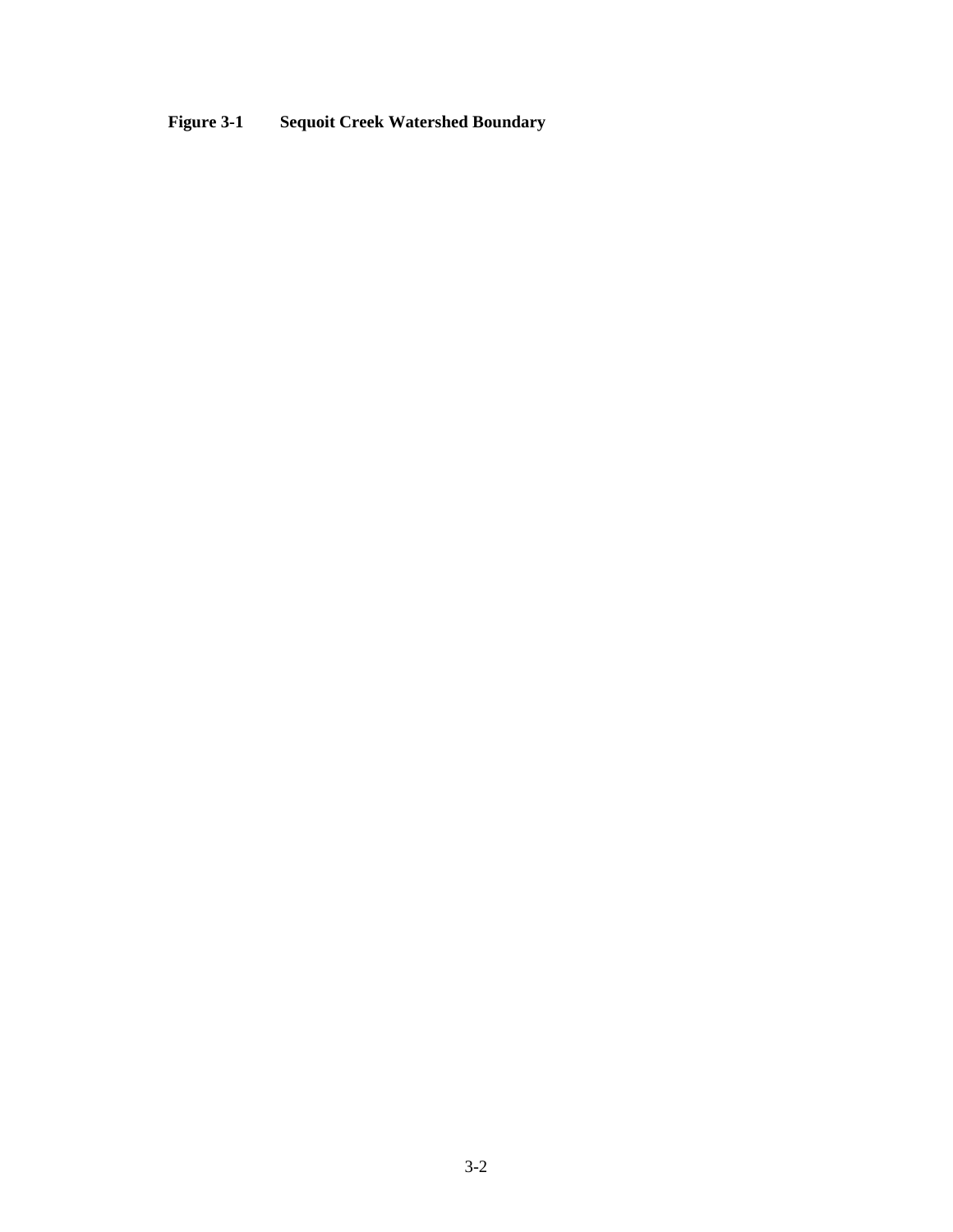#### **3.3 DRAINAGE CHARACTERISTICS**

This section discusses the drainage characteristics of the Sequoit Creek watershed in terms of the natural drainage system, the storm sewer system, the agricultural drainage tile network, and detention basins. The Sequoit Creek mainstem and its associated lake and tributary system (see Figure 3-1) form the primary drainage network in the watershed. Manmade modifications to the natural system consist of ditches, channelization, floodplain encroachment, a network of storm sewers, detention basins, culverts, bridges, and agricultural tiles. The natural drainage system and the manmade modifications collect runoff and convey it from the watershed to its primary outlet at Lake Marie. Lake Marie is part of the Chain of Lakes system that drains into the Fox River. A network of storm sewers, detention basins, and drainage ditches serves the urbanized parts of the watershed. Ditches and agricultural tiles drain agricultural areas.

Because the drainage system determines how stormwater moves through the watershed, one of the first tasks in developing the watershed management plan was to compile an inventory of the storm sewer system, agricultural drainage tile network, and detention basins. Each of these watershed features is discussed below.

### **3.3.1 Natural Drainage System**

Topography has a dominant influence on the drainage characteristics of a watershed. Because of the gently sloping to flat terrain that makes up most of the Sequoit Creek watershed, the watershed is without many prominent relief features. The natural drainage system consists of natural streams, lakes, depressions, and swales. The depressions were created during the glacial period, and the most prominent of these depressions are now lakes. The less prominent depressional areas nevertheless serve an important function of storing floodwaters before releasing them slowly into the drainage ways or recharging groundwater.

#### **3.3.2 Storm Sewer System**

Figure 3-2 presents the storm sewer system in the urbanized areas of the watershed. The storm sewer system is an important infrastructure component because it has a direct impact on flooding and water quality in the areas it serves. Based on existing land uses, about 20 percent of the watershed is served by storm sewers. The portion of the watershed served by storm sewers is expected to increase to 30 percent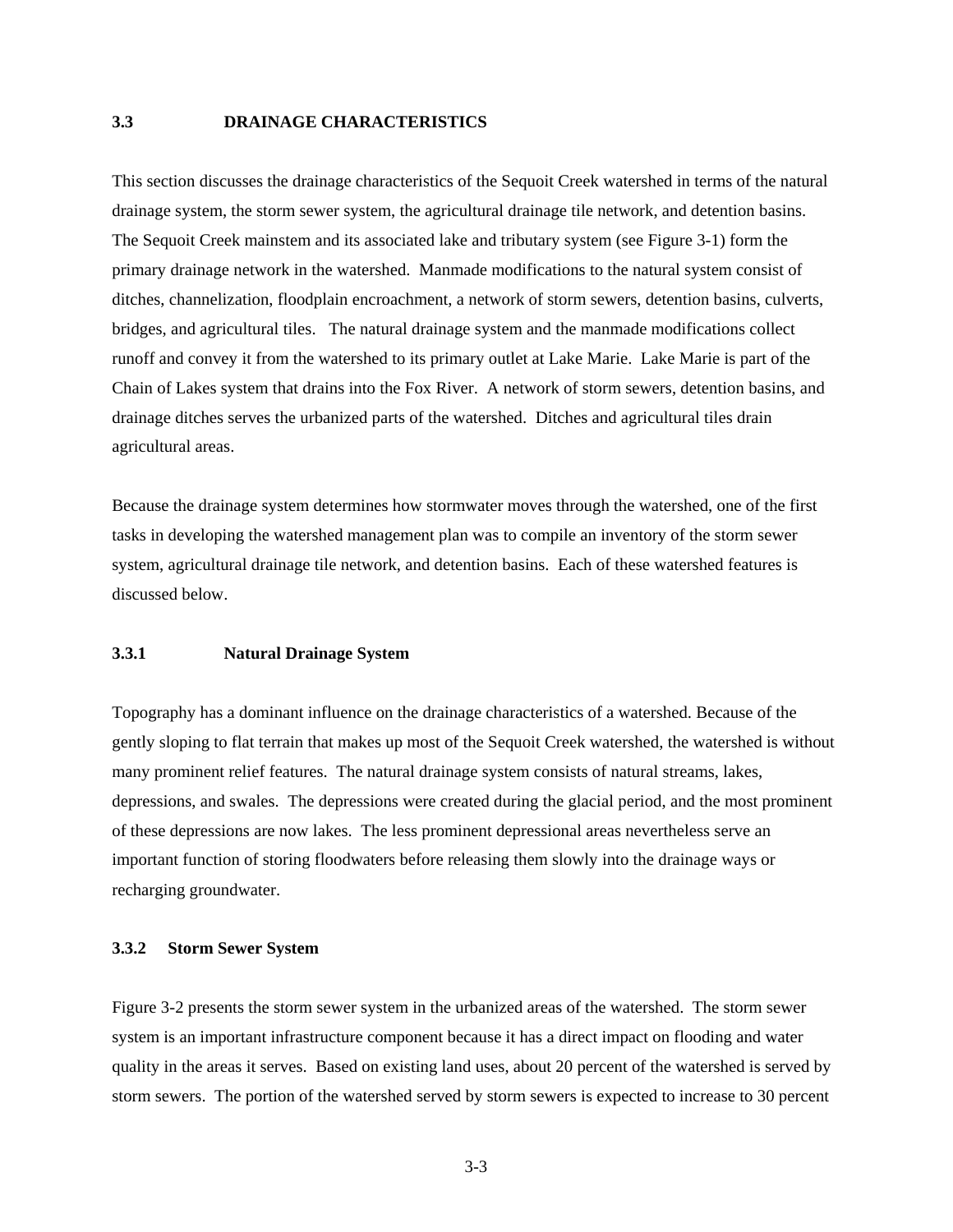# **Figure 3-2 Storm Sewer System**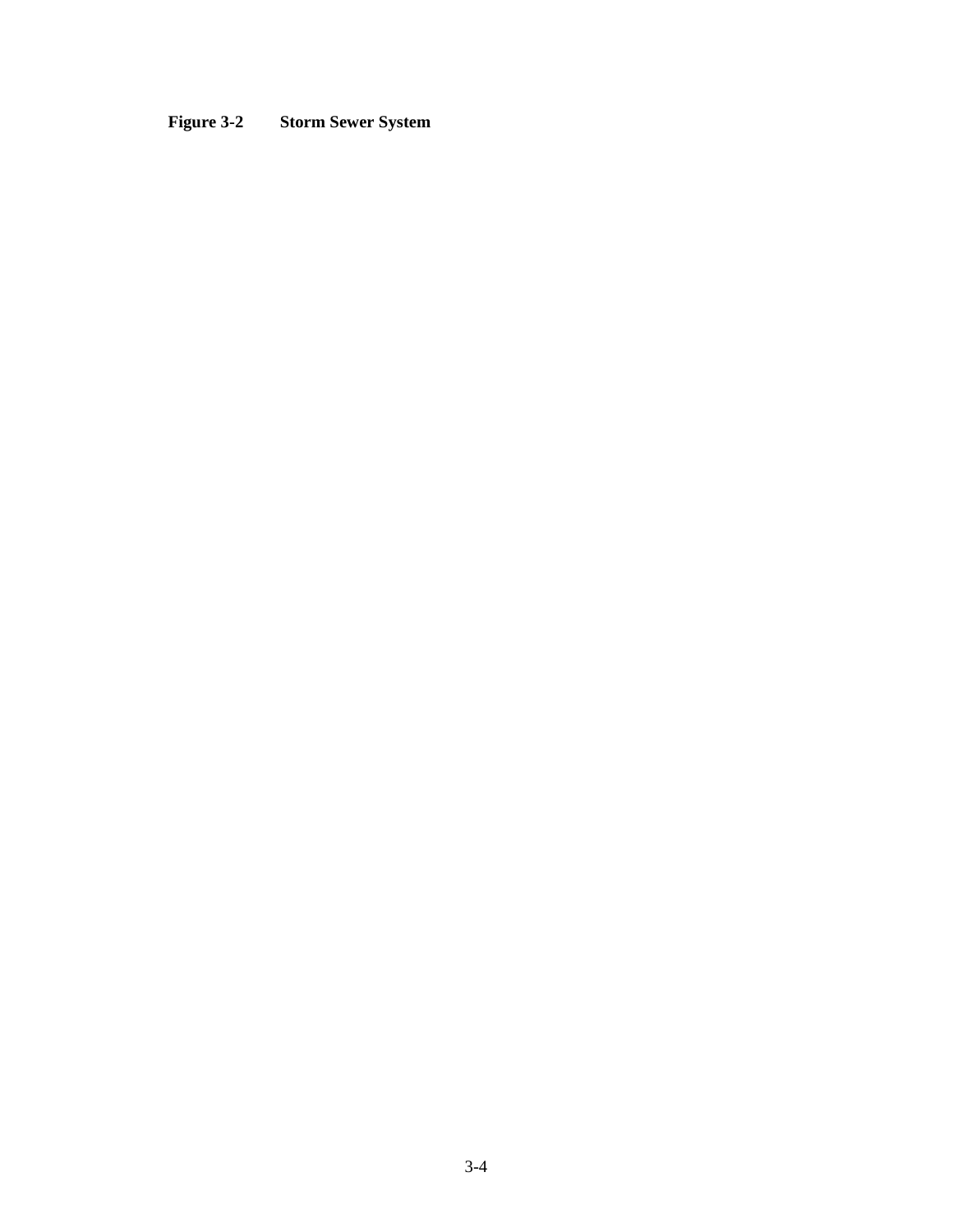by 2020. In Antioch, the storm sewer system is more extensive than is shown on Figure 3-2 because approximately half of the system in the older parts of the village has not been mapped; however, mapping of the sewer system will be completed within the next 5 years. Figure 3-2 shows the newer areas of Antioch for which as-built sewer plans are available and areas where sewer field surveys have been conducted (Village of Antioch 1985; Village of Lake Villa 2001).

### **3.3.3 Agricultural Drainage Tile Network**

The agricultural drainage tile network in the Sequoit Creek watershed dates back to the area's initial settlements. For this reason and because the network is a subsurface system, it is the least known component of the drainage system. Knowledge of the condition and locations of the drainage tiles is important, however, because many local flooding problems are associated with failure, inappropriate disconnection, or faulty abandonment of drain tiles. Existing drain tiles can also be used to enhance wetland hydrology when site conditions allow. The limited information depicted on Figure 3-2 was compiled from records maintained by LCSWCD, which obtained the information from property owners on a voluntary basis. The actual drainage tile network is likely to be more extensive than shown on Figure 3-2, particularly in the predominantly agricultural areas of the watershed. The drainage tile network shown on Figure 3-2 can be regarded as a starting point for more comprehensive mapping of the network. For new development, the countywide watershed development ordinance (WDO) requires that existing drainage tiles be identified and connected to an adjacent storm sewer system or an alternative drainage system that can be maintained.

#### **3.3.4 Detention Basins**

Detention basins temporarily store stormwater. If they are properly designed and maintained, detention basins can provide benefits such as reducing peak flows and enhancing water quality. Poorly designed or inadequately maintained detention basins can cause flooding, may not provide water quality benefits, or may be unsafe. Updating the inventory of the detention basins in the watershed and documenting the condition of the basins were both necessary for developing the watershed management plan. The existing inventory compiled by NIPC (NIPC 1995) was updated based on subdivision plans and storm sewer information supplied by the Villages of Lake Villa and Antioch and the Lake County Building and Zoning Department. Figure 3-3 shows the distribution of the detention basins in the watershed. Detention basin data collected includes basin types, types and sizes of control structures, signs of erosion,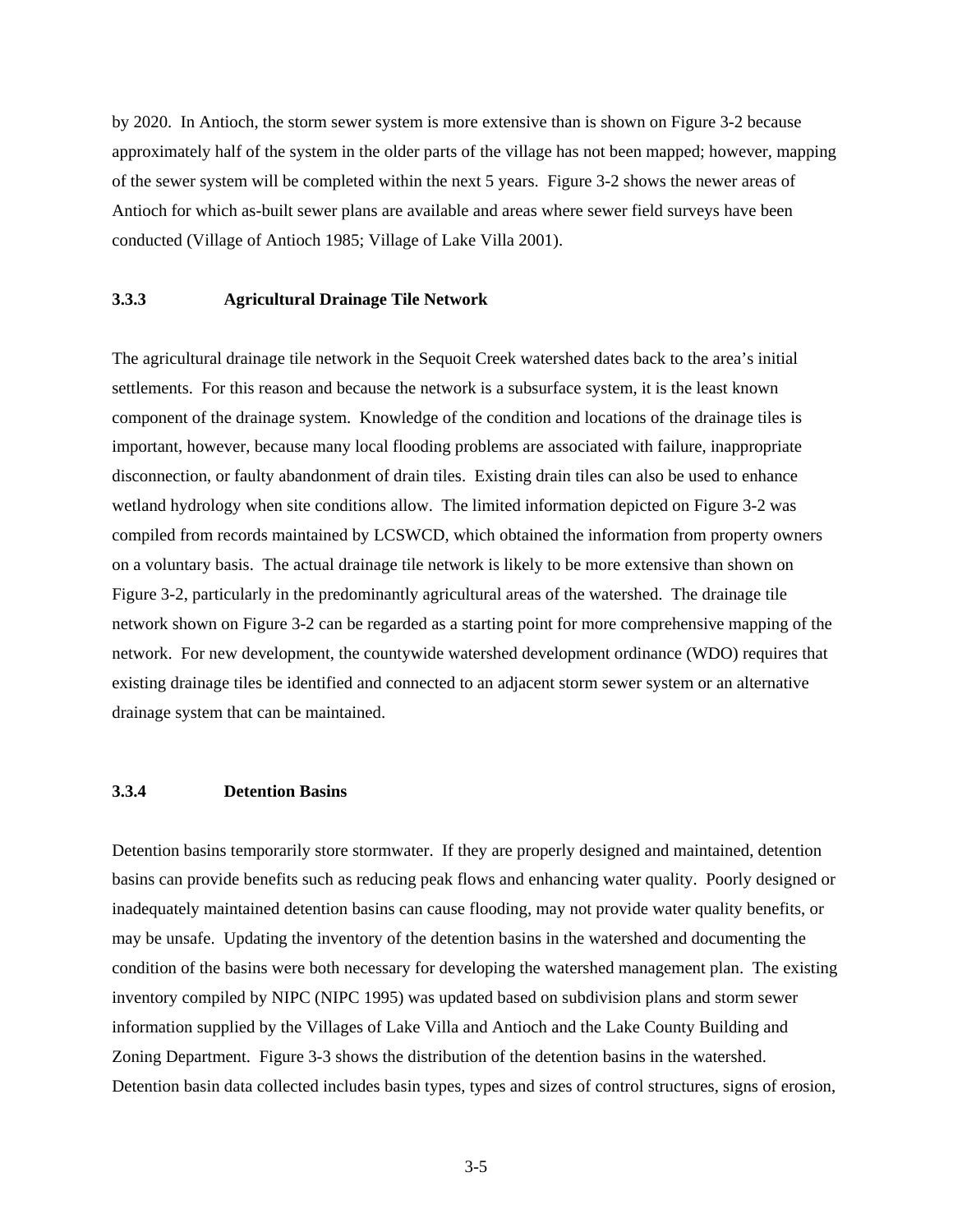# **Figure 3-3 Detention Basins**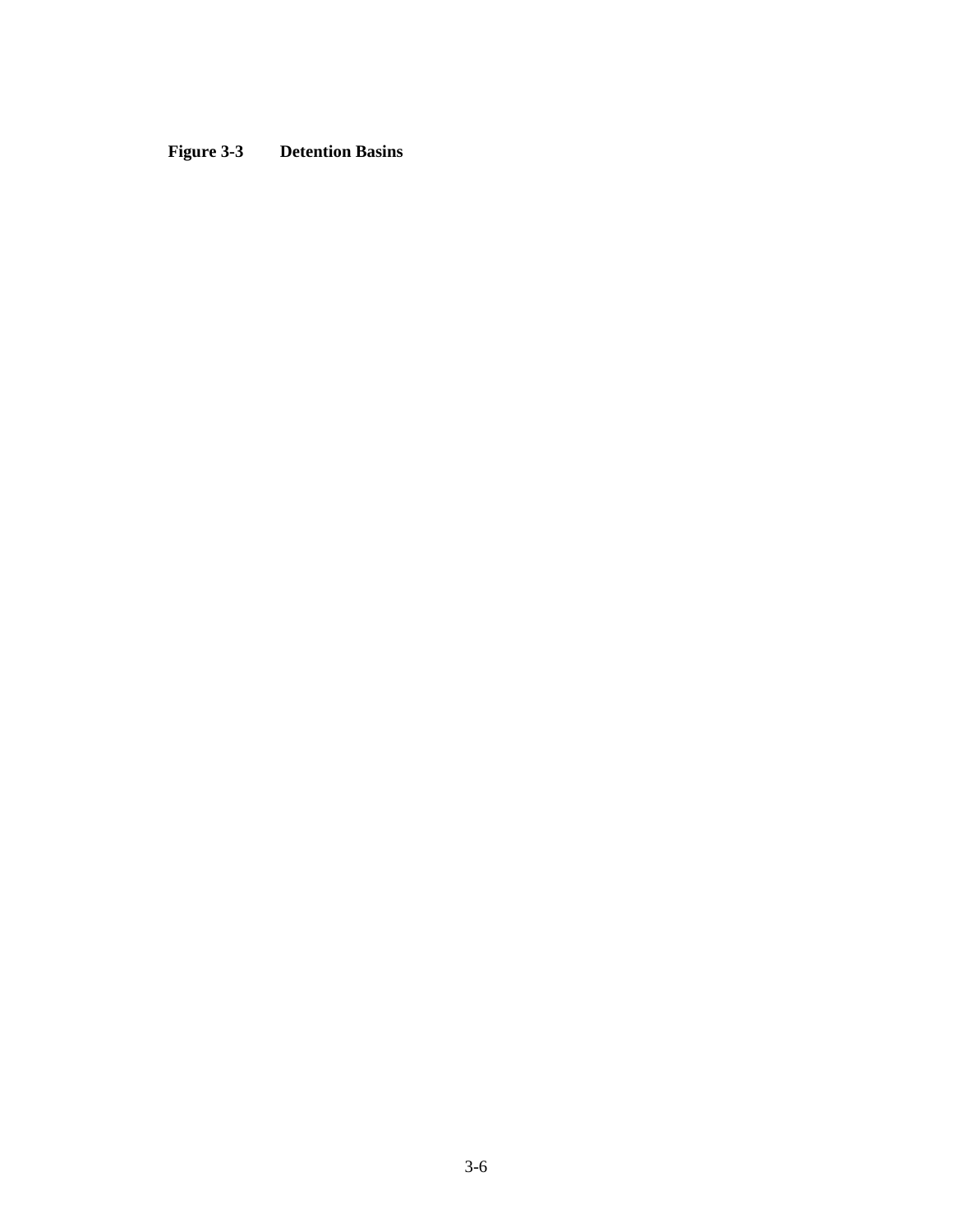blockages, conditions of surrounding land, and conditions of receiving streams. The inventory was updated to (1) identify detention basins that might have been missed in NIPC's 1995 survey, (2) identify basin design or maintenance problems, and (3) identify potential opportunities for retrofitting the basins to enhance their performance.

#### **3.4 POPULATION AND LAND USES**

Population trends are critical factors in watershed management planning because as the population increases, the needs for housing, public services, and infrastructure also increase. Population growth and development are accompanied by changes in land use, which in turn can have unintended impacts on people and natural resources, such as increased flood damages, degradation of water quality, and loss of habitat by increased runoff. Tables 3-1and 3-2 present watershed demographics for the periods from 1990 to 2000 and 2000 to 2020, respectively. These statistics indicate major population growth in the watershed in the next 20 years. Table 3-2 presents the low, average, and high population growth projections. By 2020, the population of Antioch is projected to triple, while that of Lake Villa is projected to double. If such population increases occur, the resulting impacts on the natural resources and people in the watershed will be substantial.

#### **TABLE 3-1 POPULATION TRENDS IN SEQUOIT CREEK WATERSHED**

| Community                          | 1990 Census | 2000 Census | <b>Change</b> |
|------------------------------------|-------------|-------------|---------------|
| Antioch                            | 6.105       | 8,788       | 44%           |
| Lake Villa                         | 2,857       | 5,864       | 105%          |
| Unincorporated Antioch Township    | 10,951      | 11,450      | 5%            |
| Unincorporated Lake Villa Township | 9,873       | 9,329       | $-6%$         |

Source: U.S. Census Bureau 2000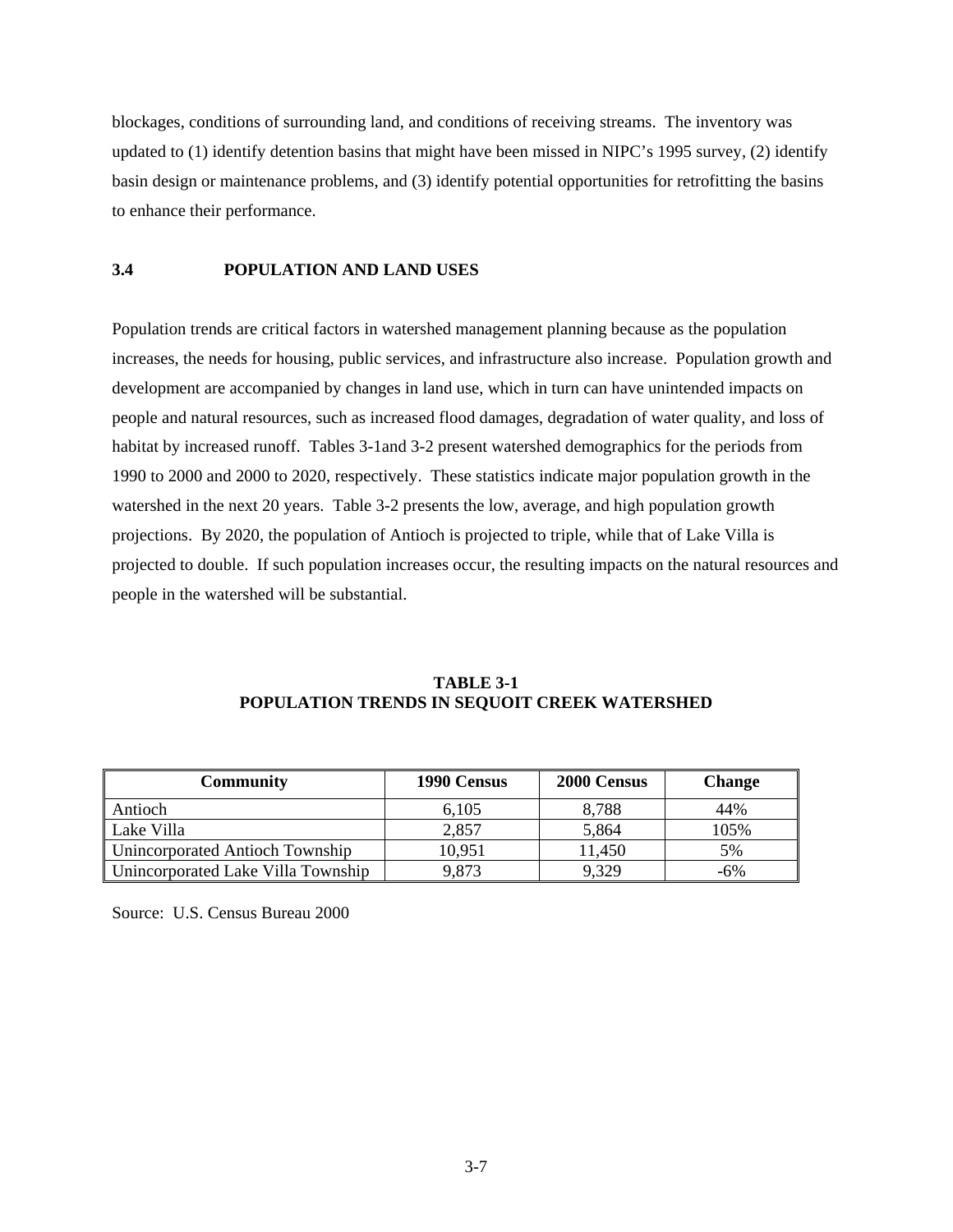## **TABLE 3-2 POPULATION FORECASTS FOR SEQUOIT CREEK WATERSHED (2000 TO 2020)**

| <b>Community</b>       | 2000 Census | <b>2020 Population Forecast</b> |                      |                    |  |
|------------------------|-------------|---------------------------------|----------------------|--------------------|--|
|                        |             | <b>Low Growth</b>               | <b>NIPC Forecast</b> | <b>High Growth</b> |  |
| Antioch                | 8,788       | 19,806                          | 21,030               | 22,254             |  |
| Lake Villa             | 5,864       | 12,371                          | 13,094               | 13,817             |  |
| Unincorporated Antioch | 11,450      | 13,024                          | 13,199               | 13,374             |  |
| Township               |             |                                 |                      |                    |  |
| Unincorporated Lake    | 9,329       | 9,513                           | 9,533                | 9,553              |  |
| Villa Township         |             |                                 |                      |                    |  |

Sources: U.S. Census Bureau 2000; Lake County Draft Framework Plan 2003 NIPC forecast endorsed on September 27, 2000, based on the assumption that no new south suburban airport is built.

 The Regional Framework Plan low-growth scenario assumes the population growth by 2020 will be 10 percent less than the NIPC forecast. A high growth scenario assumes the population growth by 2020 will be 10 percent more than the NIPC forecast.

Estimates of current land uses and forecasts of future land uses associated with the population growth projections are shown on Figures 3-4 and 3-5, respectively. Table 3-3 summarizes expected changes in land use that will accompany the projected population growth in the watershed from 2003 to 2020.

Land use estimates for 2003 indicate that the predominant land uses in the watershed are as follows: residential (30 percent), agricultural (18 percent), open water (13 percent), and vacant (13 percent). This amounts to approximately 19 percent of the watershed being covered by impervious surfaces, based on the Lake County 2002 land use classification and the NRCS Technical Release 55 (NRCS 1986). Between 2003 and 2020, about 15 percent of the agricultural, open space, wetland, and vacant land is expected to be developed into residential, commercial, and industrial land.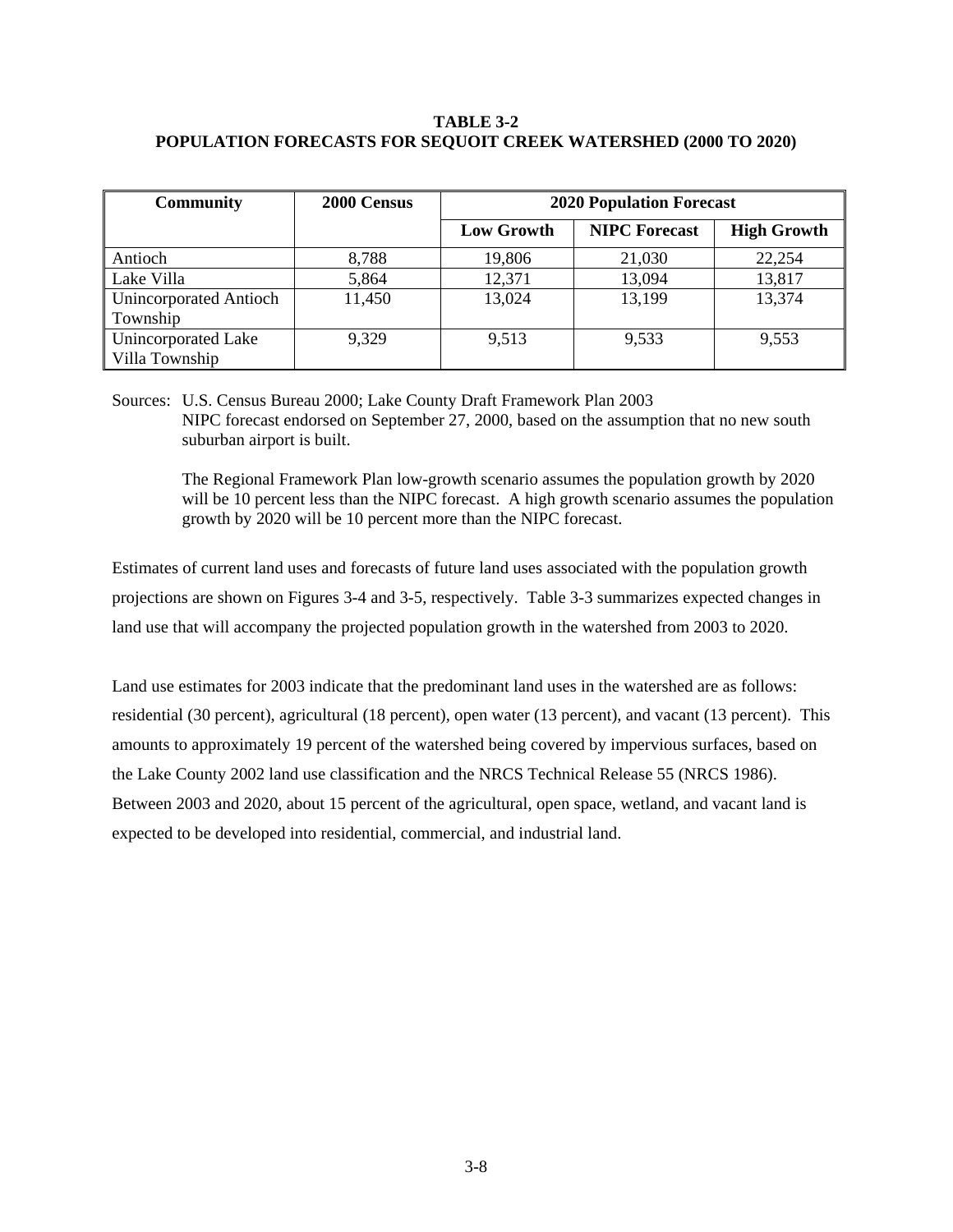**Figure 3-4 Land Use Estimates for 2003**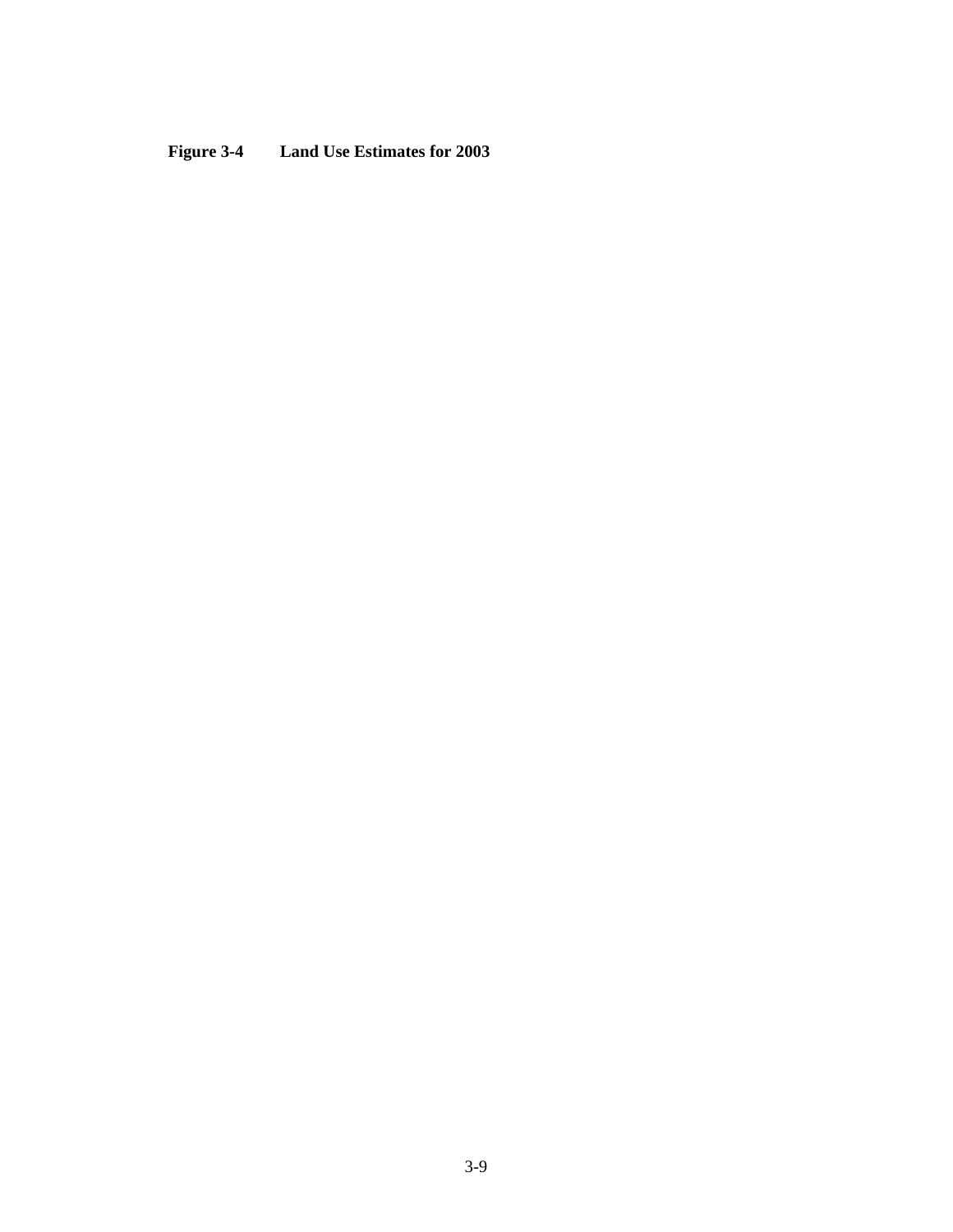# **Figure 3-5 Land Use Changes for 2020**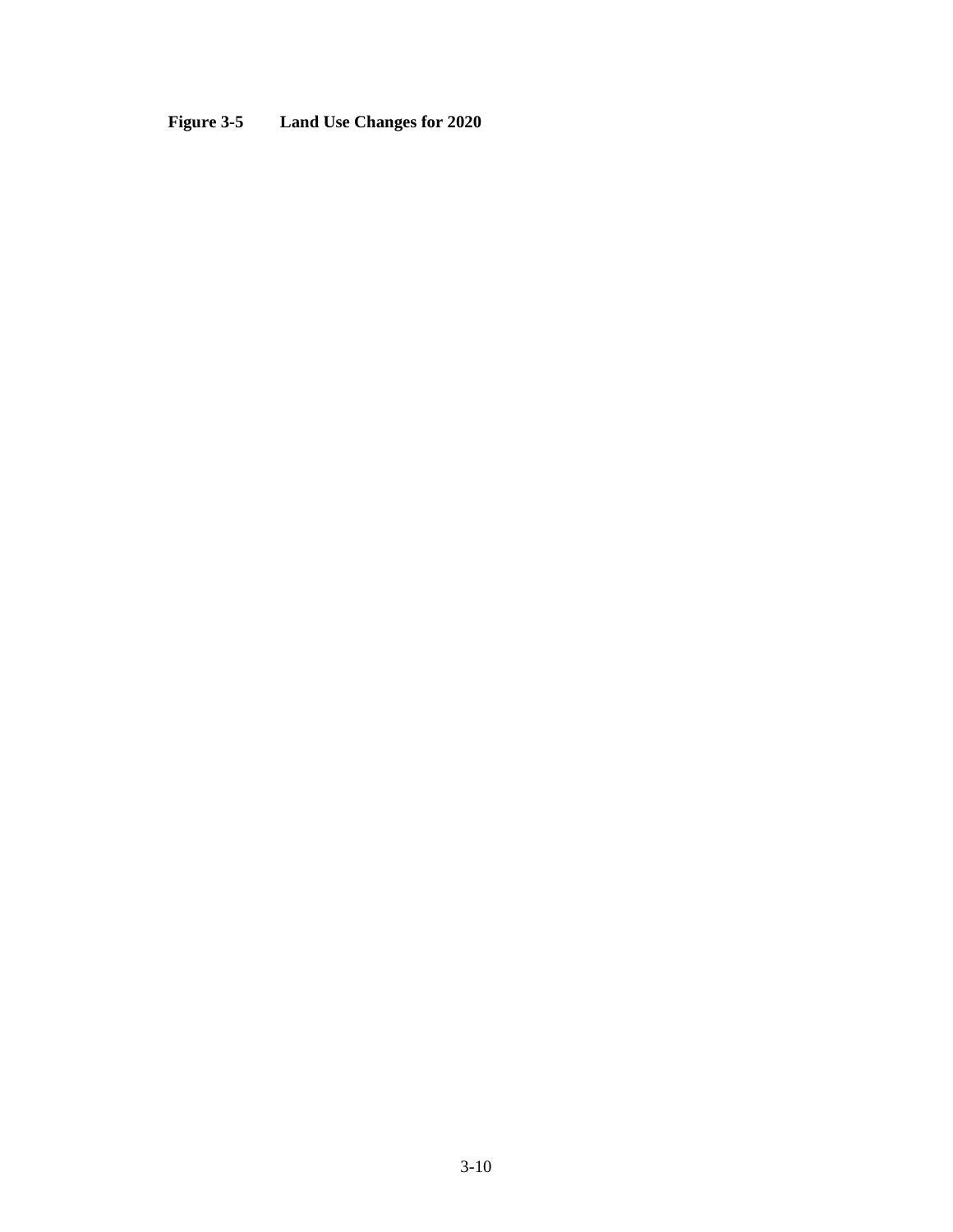|                             | 2003  |               | 2020       |               |                   |
|-----------------------------|-------|---------------|------------|---------------|-------------------|
|                             | Acres | Percentage of | Acres      | <b>Change</b> | <b>Percentage</b> |
| <b>Land Use</b>             |       | Watershed     |            | (Acres)       | <b>Change</b>     |
| Commercial                  | 270   | 3             | 330        | $+60$         | $+22$             |
| Industrial                  | 210   | 3             | 360        | $+150$        | $+71$             |
| Institutional               | 290   | 4             | 220        | $-70$         | $-24$             |
| Transportation <sup>a</sup> | 90    |               | 93         | 3             | $+3$              |
| Residential, Sewered        | 1,600 | 20            | 2,345      | $+745$        | $+47$             |
| Residential, Unsewered      | 830   | 10            | 1,080      | $+250$        | $+30$             |
| Agricultural                | 1,450 | 18            | 1,025      | $-415$        | $-29$             |
| Vacant                      | 1,030 | 13            | 540        | $-490$        | -48               |
| Open Space                  | 240   | 3             | <b>200</b> | $-40$         | $-17$             |
| Wetlands                    | 920   | 12            | 740        | $-180$        | $-20$             |
| Open Water                  | 1,010 | 13            | 1,010      | $\Omega$      | $\Omega$          |
| <b>Total</b>                | 7,940 | 100           | 7,940      | $\mathbf{0}$  | $\mathbf 0$       |

#### **TABLE 3-3 PREDICTED LAND USE CHANGES FROM 2003 TO 2020**

Sources: SMC 2001a and 2002b

a Only major roads are considered. The minor road network serving existing development will be expanded to accommodate projected development.

By 2020, the "built" area is expected to increase by 34 percent. To accommodate the increased population and traffic volumes anticipated in Lake County, the Village of Antioch is planning to expand Route 173 to six lanes from Interstate 94 west to US Route 45, and to four lanes from US Route 45 west to Grimm Road (SEC 2003). However, the remainder of the basic road network is expected to remain essentially unchanged for the next 5 to 10 years, except for new roads that will serve new subdivisions in Lake Villa and Antioch (Tetra Tech EM Inc. [Tetra Tech] 2001a, 2001b).

The projected changes in land use will directly impact runoff and water quality in the watershed. In particular, the degree of imperviousness of the ground surface, which correlates to the amount of runoff, will increase significantly.

#### **3.5 STREAMS AND LAKES**

This section describes the general characteristics of streams and lakes in the Sequoit Creek watershed. These streams and lakes are unique natural resources in Illinois. They provide habitat for a variety of threatened and endangered species; provide recreational benefits such as swimming, fishing, and boating; and function as natural reservoirs for storing floodwaters. This watershed management plan is partially intended to preserve and enhance these unique resources.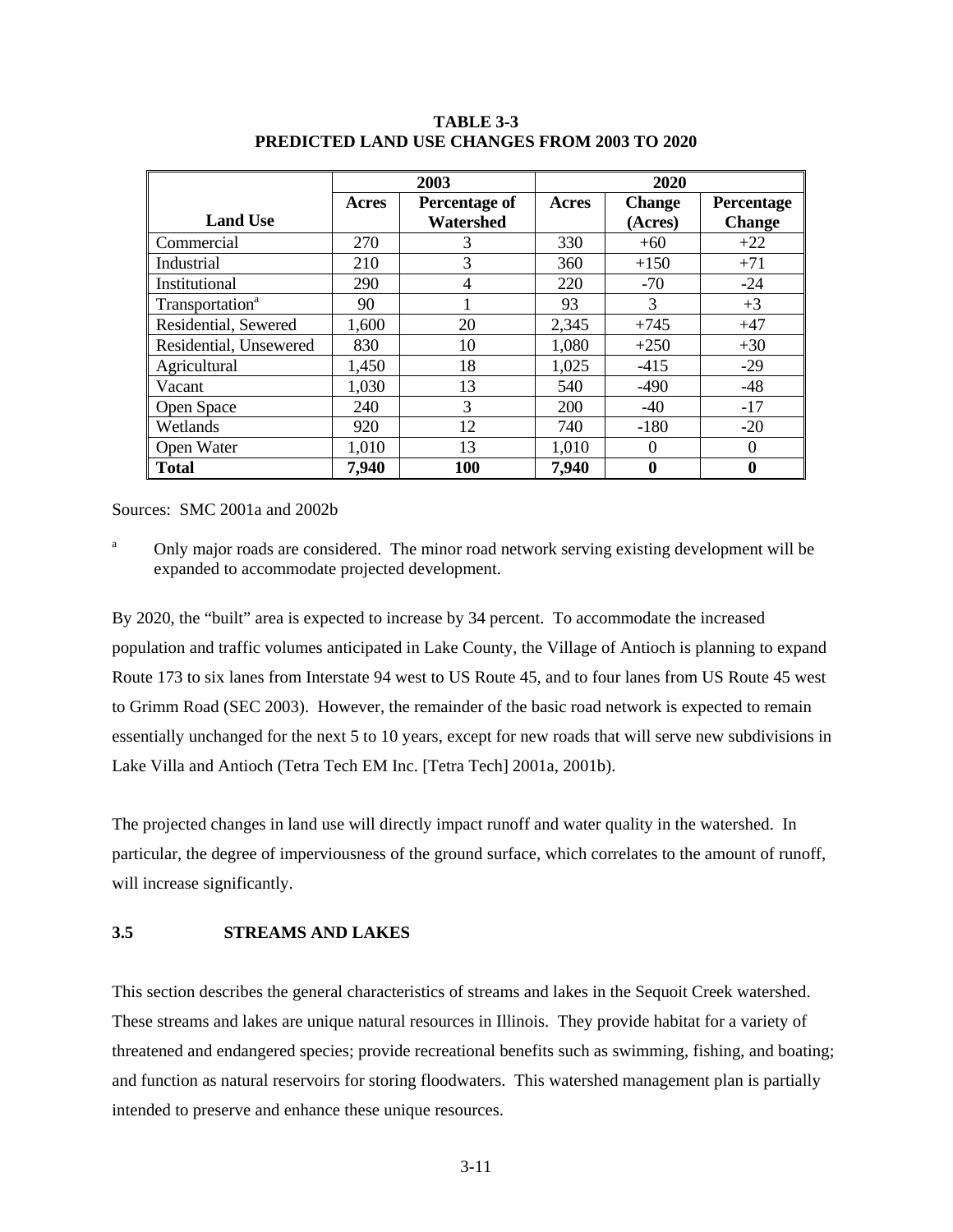#### **3.5.1 Sequoit Creek**

As shown on Figure 3-1, Sequoit Creek is about 6 miles long and has a number of tributaries that total about 6.1 miles in length. The creek flows from south to north. Sequoit Creek is especially important because it drains several of the highest-quality lakes in Illinois, such as Cedar Lake, Deep Lake, Sun Lake, East Loon Lake, West Loon Lake, Little Silver Lake, and Redwing Marsh. The creek has a gentle to moderate slope of about 6 feet per mile. Upstream reaches of the creek run adjacent to urbanized areas of the Village of Lake Villa, which had a population of about 6,000 in 2000 (U.S. Census Bureau 2002). The middle reaches of the creek run adjacent to open spaces containing wetlands and meadows. Downstream reaches of the creek run adjacent to the urbanized areas of the Village of Antioch, which had a population of about 9,000 in 2000 (U.S. Census Bureau 2002). Sequoit Creek has suffered from manmade impacts since the 1900s, including channelization, floodplain encroachment, and piping (the process of enclosing a stream in an underground conduit).

Examples of manmade modifications to the creek are shown in the photographs presented below. The purple numbers represent reaches of the creek that were surveyed in 2001, the blue numbers represent reaches that were not surveyed, and the red numbers represent points where photographs were taken. Sequoit Creek's most upstream reach is enclosed in an underground storm sewer pipe that runs from Cedar Lake to Route 83, as shown in Photograph 1 below (dashed line denotes underground pipe and solid line denotes aboveground creek).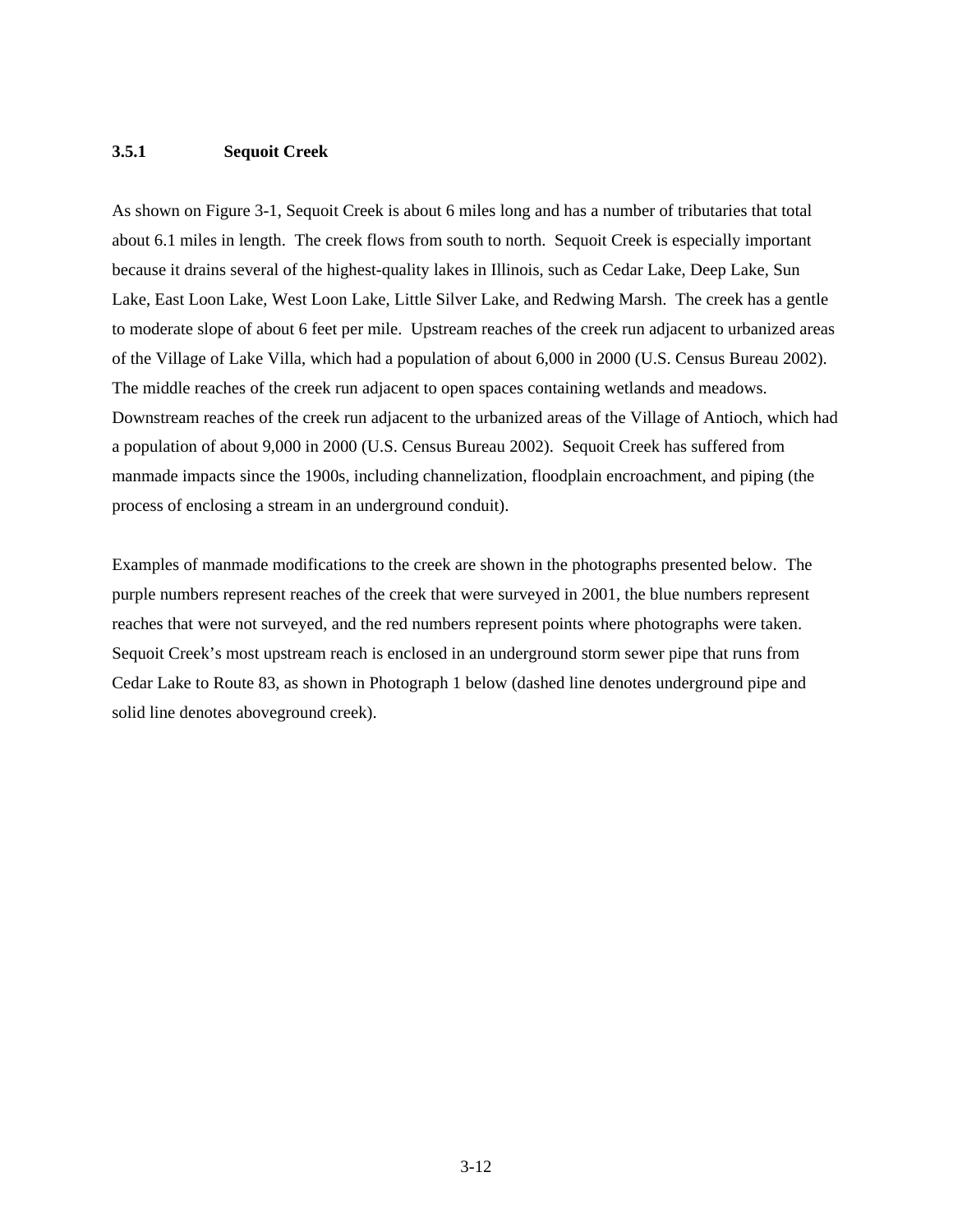

Photograph 1

The creek's downstream reach in Antioch runs through a large, underground pipe as shown in Photograph 2 (dashed line on right-hand side of photo). Other manmade modifications of the creek include channelization and construction of bridges and culverts. Artificial modifications such as these have diminished the ability of the creek to support aquatic life and convey floodwaters. The impacts of such past actions are now being recognized, and watershed stakeholders are looking for better ways to manage the creek and associated natural resources.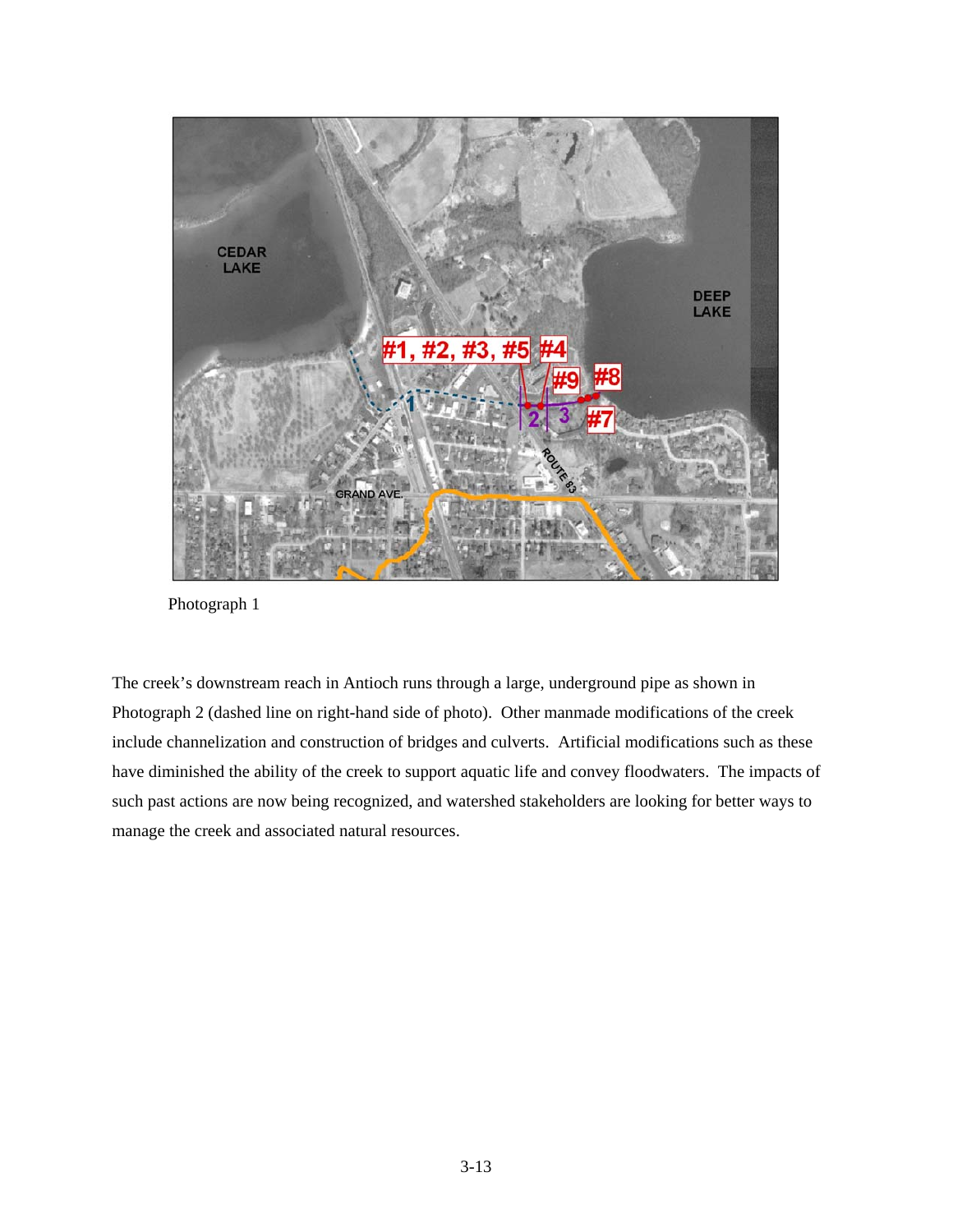

Photograph 2

Because the creek is hydrologically connected to several lakes, its water quality and that of the lakes are interdependent. In general, the nutrient and solids concentrations of the creek tend to improve or decrease downstream because the lakes act as sinks and dilution occurs due to increased flow.

Sequoit Creek discharges to Lake Marie near the head of the Chain O'Lakes. A watershed management plan that achieves reductions of pollutants in the Sequoit Creek watershed will therefore benefit the Chain O'Lakes as well (NIPC 1995). Development of an effective management plan for the watershed required that the condition of Sequoit Creek be objectively assessed. Such an effort began in 1992, during which NIPC performed a detailed, reach-by-reach assessment of the creek. NIPC's 1992 stream assessment for the watershed is described in the "Sequoit Creek Watershed Management Project: Stream Condition Report" (NIPC 1992). This assessment was updated in 2001. In addition, principally LCHD and Illinois Environmental Protection Agency (IEPA) have performed ongoing water quality monitoring along the creek. The detailed results of the monitoring are included in the supplement to this report, and the main findings of the monitoring are discussed in Chapter 4.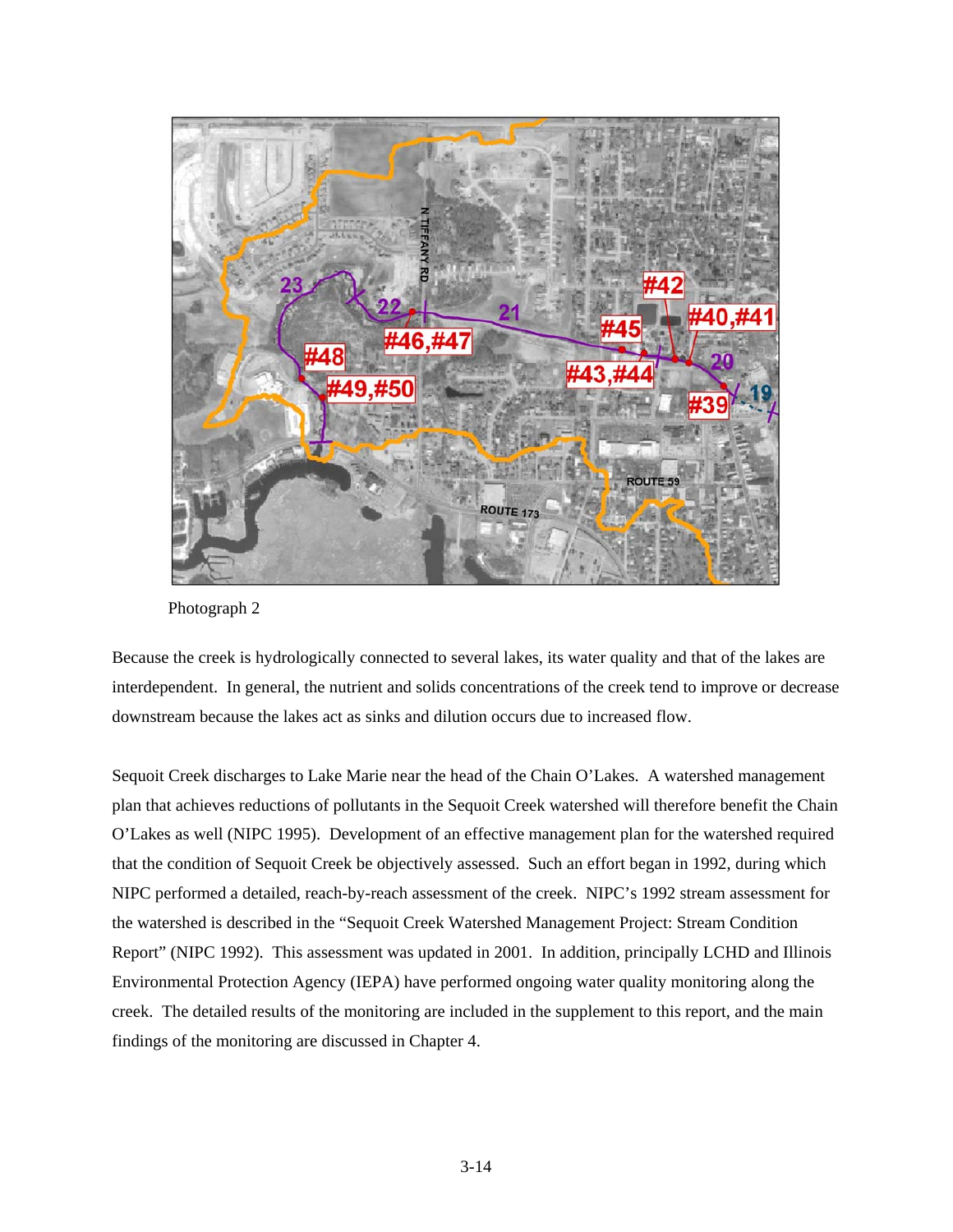#### **3.5.2 Lakes**

The Sequoit Creek watershed includes eight lakes as shown on Figure 3-1. These are Cedar, Deep, Sun, East Loon, West Loon, Little Silver, and McGreal Lakes, and Redwing Marsh. As described in Section 3.5.1, Sequoit Creek and the lakes are interlinked. The general characteristics of the lakes in the Sequoit Creek watershed are described below. To assess the condition of the lakes, LCSWCD conducted a lake shoreline assessment in 1992. LCHD completed intensive shoreline assessments and mapping of all eight lakes from 2001 to 2003. In addition, ongoing, in-lake monitoring by IEPA and LCHD has provided data that allowed assessments of water quality trends of the lakes since 1985. The assessments have helped identify both problems and opportunities for preserving the lakes as natural resources. The pollutant of concern for most lakes is nutrients. The enrichment of water bodies such as lakes by nutrients is called eutrophication. Degrees of eutrophication typically range from oligotrophic water (maximum transparency, low nutrient loads) through mesotrophic (moderately eutrophic), to hypereutrophic water (minimum transparency, high nutrient loads). Eutrophication of a lake normally contributes to its slow evolution into a bog or marsh and ultimately to dry land. Eutrophication and the resulting aging process may be accelerated by human activities. Another concern is water clarity. Lakes are assessed using Secchi disks to determine depth of visibility. Secchi disks are disks divided into quadrants of alternating white and black colors. They are lowered into a water body until they are no longer visible. The depth at which they become invisible is recorded as a measure of water clarity. IEPA guidelines state that visibility should be greater than 2 feet for swimming use and greater than 6.6 feet for aquatic life. (IEPA 2000) The findings of the assessment are discussed in Chapter 4. Detailed information from the 1992 lake shoreline assessment, such as the locations of hydraulic structures, is provided in the "Sequoit Creek Watershed Management Project: Shoreline Inventory" (LCSWCD No Date). In addition, a supplement to this plan contains both the detailed results of the shoreline assessment and monitoring data.

# **3.5.2.1 Cedar Lake**

Cedar Lake is the largest lake in the watershed and has a surface area of 302 acres, a maximum depth of 44 feet, and an average depth of about 7.9 feet. Surrounding Cedar Lake are residential areas to the north, railroad tracks to the east, recreational and residential land to the south, and open space with institutional facilities to the west. The three largest land types draining into the Cedar Lake subwatershed are forest and grassland (17 percent), residential (15 percent), and public and private open space (9 percent).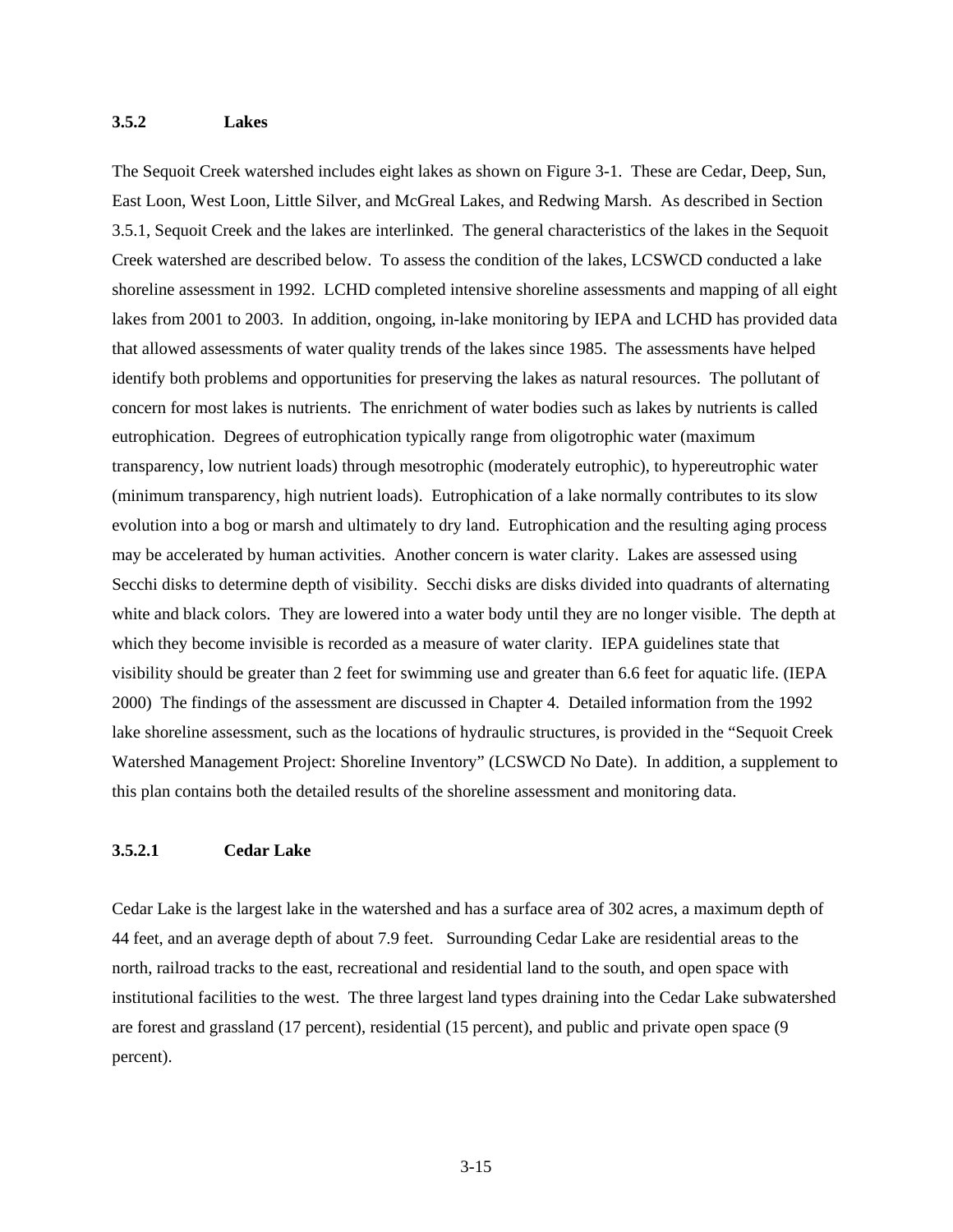Cedar Lake is a stratified lake. Stratification results in two or more water layers of differing characteristics, such as temperature or density. Stratification also applies to other characteristics such as dissolved oxygen, suspended sediments, and visibility. For example, average temperatures in Cedar Lake range from 23.5 °C at the surface to 12.1 °C at the bottom. This temperature stratification can result in anoxic conditions and nutrient loading in the hypolimnion (deepest layer) of the lake. Anoxic conditions sometimes occur because the hypolimnion is too dark for plants to grow and the temperature gradient prevents oxygen exchange with the air from reaching the hypolimnion. Bacteria consume the available oxygen, and no new dissolved oxygen is available. Phosphorus and nitrogen are also released from sediments during stratification and anoxic conditions. These nutrients build up in the hypolimnion and lead to nutrient enrichment. During fall turnover, they are released into the rest of the lake, often causing a spike in nutrient concentrations and algal blooms.

Cedar Lake is considered by IDNR to be a biologically significant water body because it contains various state threatened and endangered plants and fish (IDNR 1990 and 1991). Twenty-eight plant species were present in Cedar Lake in 2003. Three of the most commonly found species were Eurasian water milfoil, sago pondweed, and largeleaf pondweed. Eurasian water milfoil was the most frequently sampled aquatic plant species, occurring in 66 percent of all samples. Eurasian water milfoil is invasive but can be controlled by the milfoil weevil (*Euhrychiopsis elcontei*). Although weevils were present in 2003, the milfoil density was not observed to decrease as it had in 1995 and 1998. Ten species of fish were recorded in 2003, including one state endangered species. Cedar Lake contains some potentially problematic invasive species, notably zebra mussels that were discovered in 2003. Several invasive species of shoreline plants were also observed in 2003, among them purple loosestrife, reed canary grass, common reed, honeysuckle, and buckthorn. These species tended to be concentrated along the east and southwest shorelines and along the island shorelines.

No specific management group has been in charge of Cedar Lake, and in general not many management activities are performed on the lake. Cedar Lake is not stocked with game fish. The aquatic herbicides glyphosate and 2,4-D were applied in 2002 and 2003, respectively, to the area owned by Cedar Lake Park to control Eurasian water milfoil and spatterdock. A 10 horsepower restriction prevents boaters with large engines from using the lake, although this restriction is not followed by all residents (LCHD 2003b).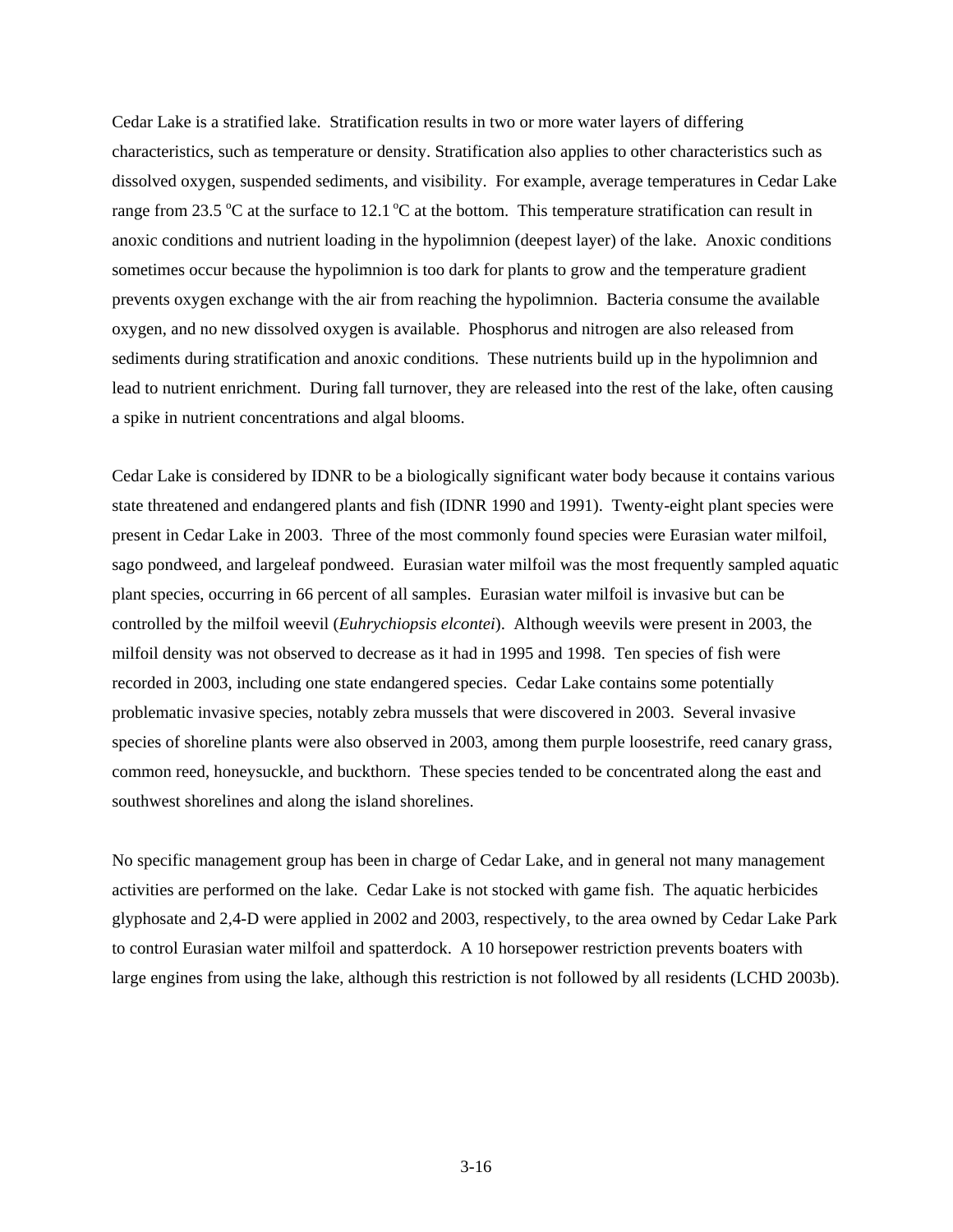#### **3.5.2.2 Deep Lake**

Deep Lake covers about 226 acres and has a maximum depth of 48 feet and an average depth of about 17.5 feet. It is one of the largest lakes in the watershed and is the third deepest lake in Lake County. Residential property, natural areas, and a golf course surround Deep Lake.

Like Cedar Lake, Deep Lake is stratified. The average temperature at the surface is 23.2 ºC, while the average temperature at the bottom is 8.4 ºC. Monitoring data indicate that Deep Lake is clear, with Secchi disk measurements well above IEPA's swimming guideline of 2.0 feet. In addition, water clarity has been improving since 1987.

The Illinois Department of Natural Resources (IDNR) considers Deep Lake to be a biologically significant water body because it contains various endangered plants and fish (IDNR 1990 and 1991). Twenty-five plant species were present in Deep Lake in 2003, and only two of those species were nonnative. However, Eurasian water milfoil was the dominant species and was present at 94 percent of the sites sampled. Although no milfoil weevils were observed in the lake in 2003, the weevils were observed in previous years, and milfoil damage was observed in 2003.

Eurasian water milfoil has been managed at Deep Lake for a number of years. The Deep Lake Improvement Association (DLIA) manages Deep Lake and lake-related issues in the immediate surrounding areas. In 1989, the DLIA conducted harvesting to reduce plant mass in a portion of the lake, and from 1998 to 2003 the lake was managed for plant density. Originally, invasive species (primarily Eurasian water milfoil) were targeted with herbicide, but recently native species have been targeted as well. In 1998, a variety of herbicides were used, but since 2001 Reward has been used throughout the lake unless the property owner requests the use of granular 2,4-Dichlorophenoxyacetic acid (2,4-D) instead.

Several invasive plant species were found along the Deep Lake shoreline in 2003, including Canada thistle, common reed, reed canary grass, honeysuckle, and buckthorn. These invasive species were present along 60 percent of the shoreline.

Fish have been stocked in Deep Lake every few years dating back at least to 1990. In 1990, northern pike, largemouth bass, and walleye were stocked. After that, fish were stocked in Deep Lake in 1995,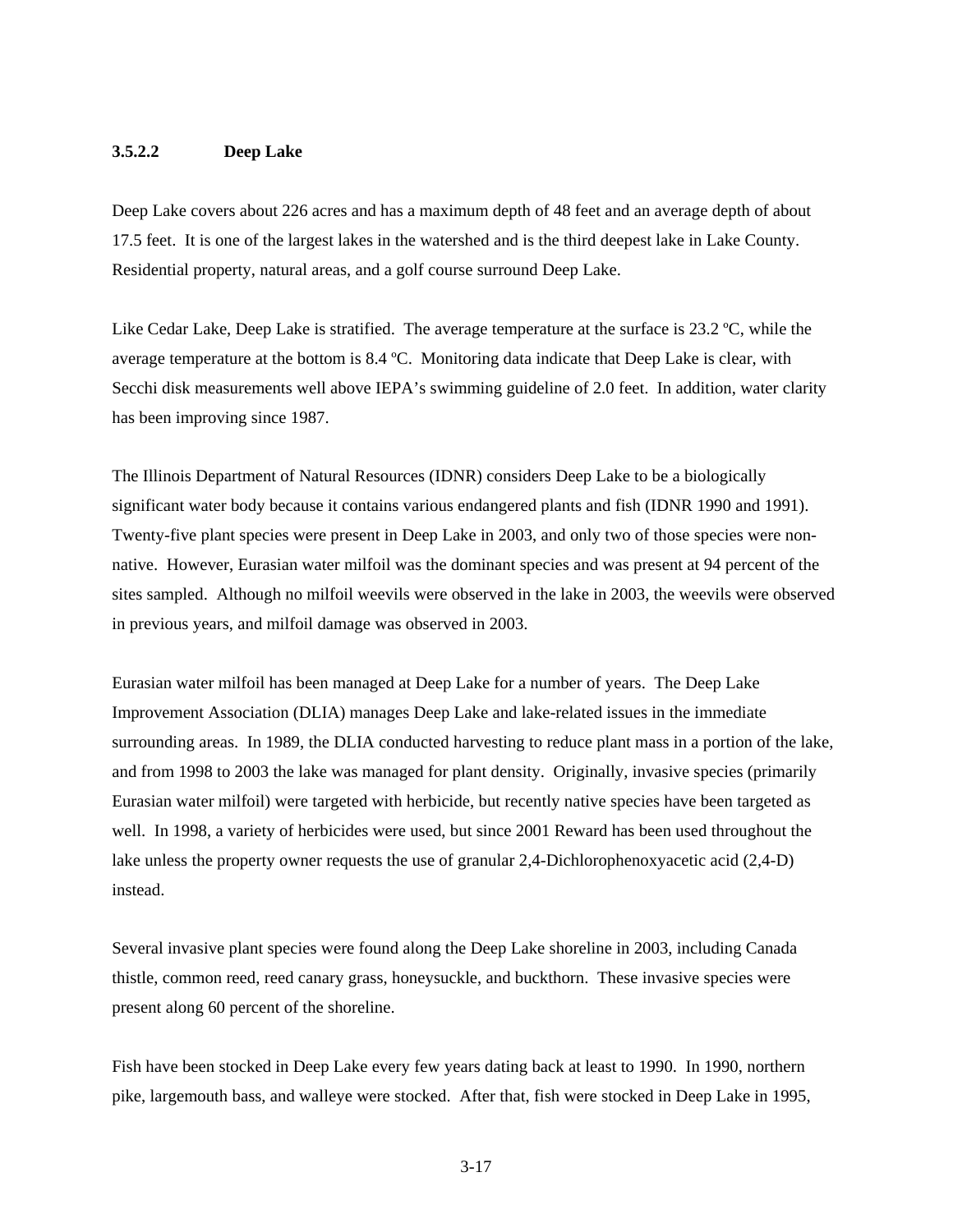1997, 1998, 2001, and 2003. In each year, the fish species stocked were crappie, largemouth bass, or walleye. A 10-horsepower limit exists for all boats launched from the public launch; however, residents are exempt from this requirement (LCHD 2004). Fish stocking can have detrimental effects on lake ecosystems. It is important to consider the species of fish already present in the lake when determining what types of fish to stock. Game fish will often eat each other or smaller native fish if an inadequate food supply is present. This can contribute to the reduction of threatened or endangered species populations that may already be at risk from degraded water quality. In addition, fish should not be stocked into degraded ecosystems.

#### **3.5.2.3 Sun Lake**

Sun Lake is located in the Lake County Forest Preserve and is surrounded by extensive wetlands. Sun Lake is one of the smaller lakes in the Sequoit Creek watershed. It has an area of 25 acres, an average depth of 9.5 feet, and a maximum depth of 19 feet. The lake has an unconsolidated bottom and is completely ringed by cattails. Sun Lake could not be accessed during the 2001 inventory, and 1992 lake shoreline assessment notes were not compiled for the lake because it is natural, lacks a defined shoreline, and has an extensive cattail fringe. Sun Lake is a stratified lake based on dissolved oxygen profile samples collected in 1992 by IEPA and in 1992 and 1993 by LCHD. Secchi disk measurements were taken during all the sampling events, and Sun Lake was found to have good clarity, with measurements never dropping below 5.5 feet.

LCHD performed an aquatic plant assessment at Sun Lake in 2001. The survey found 15 aquatic plant species, two of which were invasive exotic species. Eurasian water milfoil was the dominant species in Sun Lake and occurred at 74 percent of the sites sampled. The milfoil weevil was also observed to be present and doing moderate damage. Aquatic plants covered 65 percent of the lake in 2001. Two invasive species (purple loosestrife and reed canary grass) were observed along the shoreline. These invasive species were present along 100 percent of the shoreline. No state listed threatened or endangered plant species were observed during the survey. Thirteen species of birds were observed around Sun Lake, and two of those species were state listed threatened or endangered species. Because Sun Lake is within LCFPD property, no boating and only bank fishing are allowed. No management or fish stocking information was available for Sun Lake (LCHD 2003).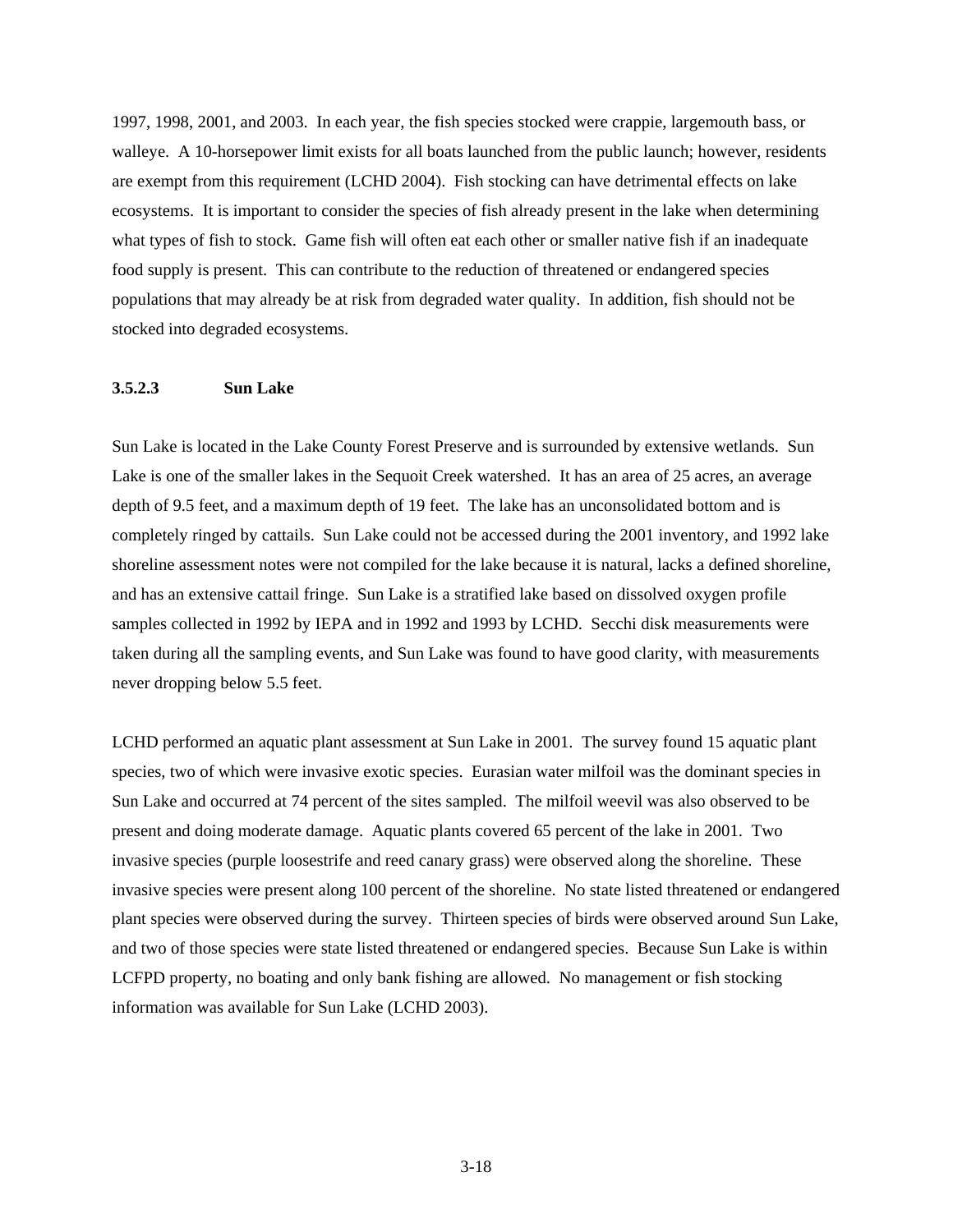#### **3.5.2.4 East Loon Lake**

East Loon Lake is located in the middle of the Sequoit Creek watershed and is connected to West Loon Lake by a canal. Sequoit Creek flows through East Loon Lake. East Loon Lake occupies 187 acres and has a maximum depth of 26 feet and an average depth of about 6.8 feet. The lake is surrounded by private open land to the northwest and residential areas in all other directions. Monitoring data indicate that East Loon Lake is stratified. The data also show that East Loon Lake has poor clarity compared to other lakes in the watershed. Secchi measurements taken in East Loon Lake have often been below 6.6 feet. East Loon Lake is eutrophic (U.S. Environmental Protection Agency [EPA] 2000b; LCHD 2001b; IEPA 2001a).

East Loon Lake is managed by the Loon Lakes Management Association (LLMA). The lake is managed for the excessive Eurasian water milfoil density through aquatic plant harvesting. The purpose of harvesting is to reduce the density of the exotic species and allow native species to increase their growth. It also improves the recreational function of the lake by making it easier for boaters to navigate. LLMA does not perform any other aquatic plant management on East Loon Lake, but some individuals and private homeowner associations use herbicide treatments on their property.

East Loon Lake is considered by IDNR to be a biologically significant water body because it contains various state threatened and endangered plants and fish (IDNR 1990 and 1991). The preliminary data from an aquatic plant assessment performed by LCHD in 2003 suggest high plant diversity. No threatened or endangered plant species were recorded during the survey. Eurasian water milfoil was the most frequently occurring species surveyed, while the occurrence of native species was much lower. Plant densities on East Loon Lake are far above the target of 30 to 40 percent coverage, mostly because of the dense coverage of Eurasian water milfoil. Invasive species (purple loosestrife, buckthorn, and reed canary grass) were present along the shoreline of East Loon Lake, but most infestations were considered light. East Loon Lake does not appear to contain zebra mussels yet; however, no formal mussel surveys were conducted on the lake in 2003. Fish species were surveyed by IDNR in 2003 and appear to be in good condition and to have an even distribution of size classes. The main fish species present in East Loon Lake are typically largemouth bass, northern pike, black crappie, and blue gill. In past years, five state threatened and endangered fish species have also been found at the lake. These species were not recorded in 2003 at East Loon Lake, but were recorded in 2002 at West Loon Lake and are assumed to still be present. No fish stocking information is available for East Loon Lake (LCHD 2003c).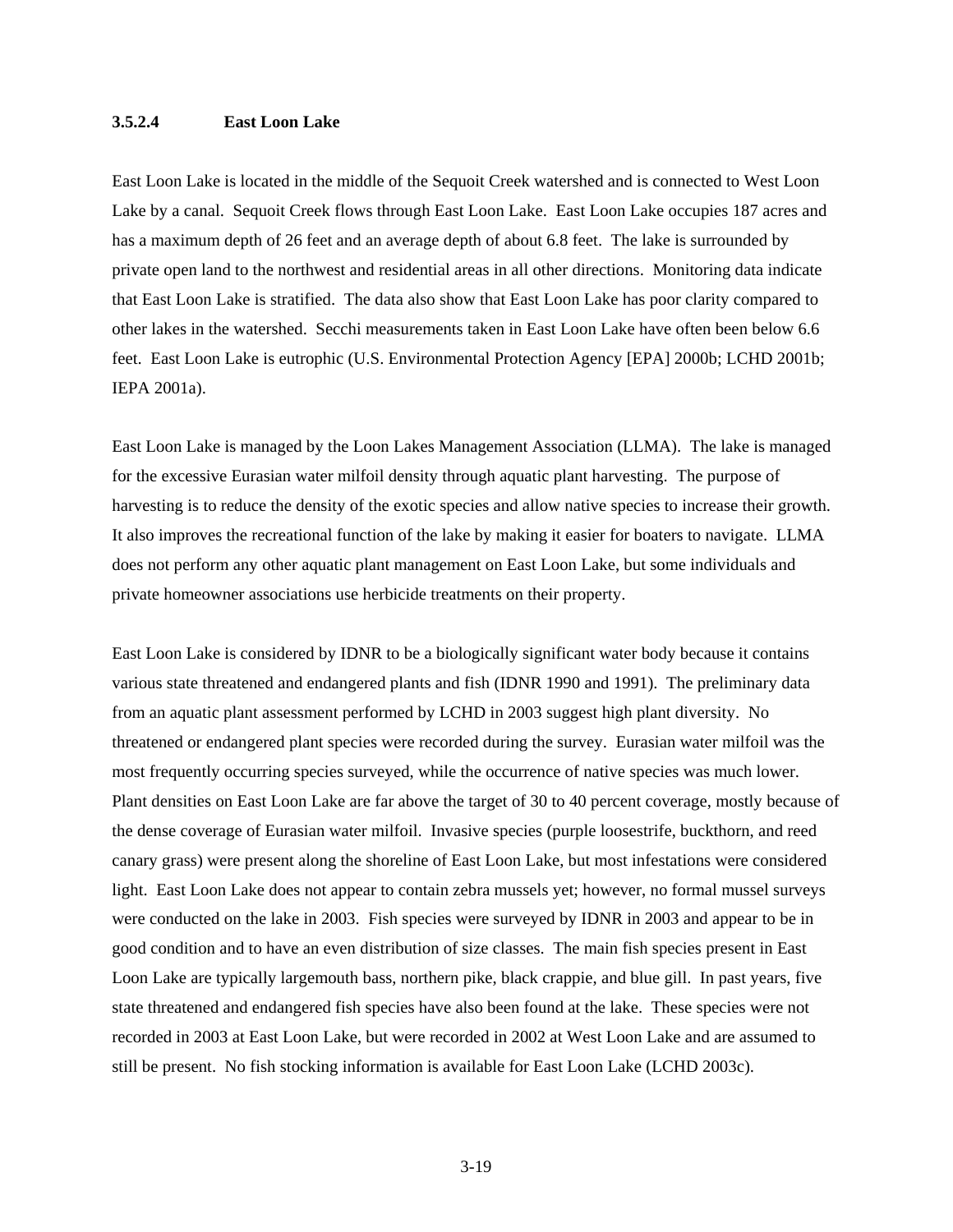#### **3.5.2.5 West Loon Lake**

West Loon Lake is also located in the middle of the Sequoit Creek watershed just west of East Loon Lake. West Loon Lake is connected to East Loon Lake by a small canal that is about 50 feet wide and 2 feet deep. Residential areas surround the lake except on the western shoreline, which is bordered by railroad tracks. West Loon Lake occupies 166 acres and has a maximum depth of 38 feet and an average depth of about 14.8 feet. Secchi disk and total suspended solids measurements indicate that West Loon Lake has good clarity, and monitoring data indicate that West Loon Lake is mesotrophic.

IDNR considers West Loon Lake to be a biologically significant water body because it contains various state threatened and endangered plants and fish (IDNR 1990 and 1991). LCHD conducted an aquatic plant survey of West Loon Lake in 2003. The preliminary data indicate that West Loon Lake has high aquatic plant diversity. They also indicate that it has high aquatic plant density. Sago pondweed was the most frequently found species, with *Chara*, Illinois pondweed, vallisneria, water star grass, and American pondweed also present in significant proportions. Only one state threatened species was found at West Loon Lake in 2003, although three state threatened and endangered species have been recorded by IDNR in past years. Eurasian water milfoil was found almost as frequently as sago pondweed. LLMA performs lake management activities in the form of harvesting Eurasian water milfoil at West Loon Lake. Harvesting activities are specifically targeted at areas that have problems with Eurasian water milfoil; areas of the lake that support native vegetation are not harvested. LLMA does not perform any other lake management activities at West Loon Lake, but some individuals and private homeowner associations use herbicide treatments. West Loon Lake was reported as having average wildlife habitat for a residential area. However, it seems to be home to a diverse population of bird species, including two state threatened and endangered species. Invasive shoreline plants (purple loosestrife, buckthorn, and reed canary grass) were present on approximately one-third of the properties assessed, and most infestations were classified as light. A mussel survey was also conducted in 2003. A high number of native mussel species were found, as well as the invasive zebra mussel. IDNR conducted a fish survey in 2003 that suggests that the main fish species (largemouth bass, northern pike, black crappie, and blue gill) are in good condition and have an even distribution of size classes. Three state endangered fish species and one state threatened fish species were observed during this survey. No information on fish stocking policies is available for West Loon Lake (LCHD 2003d).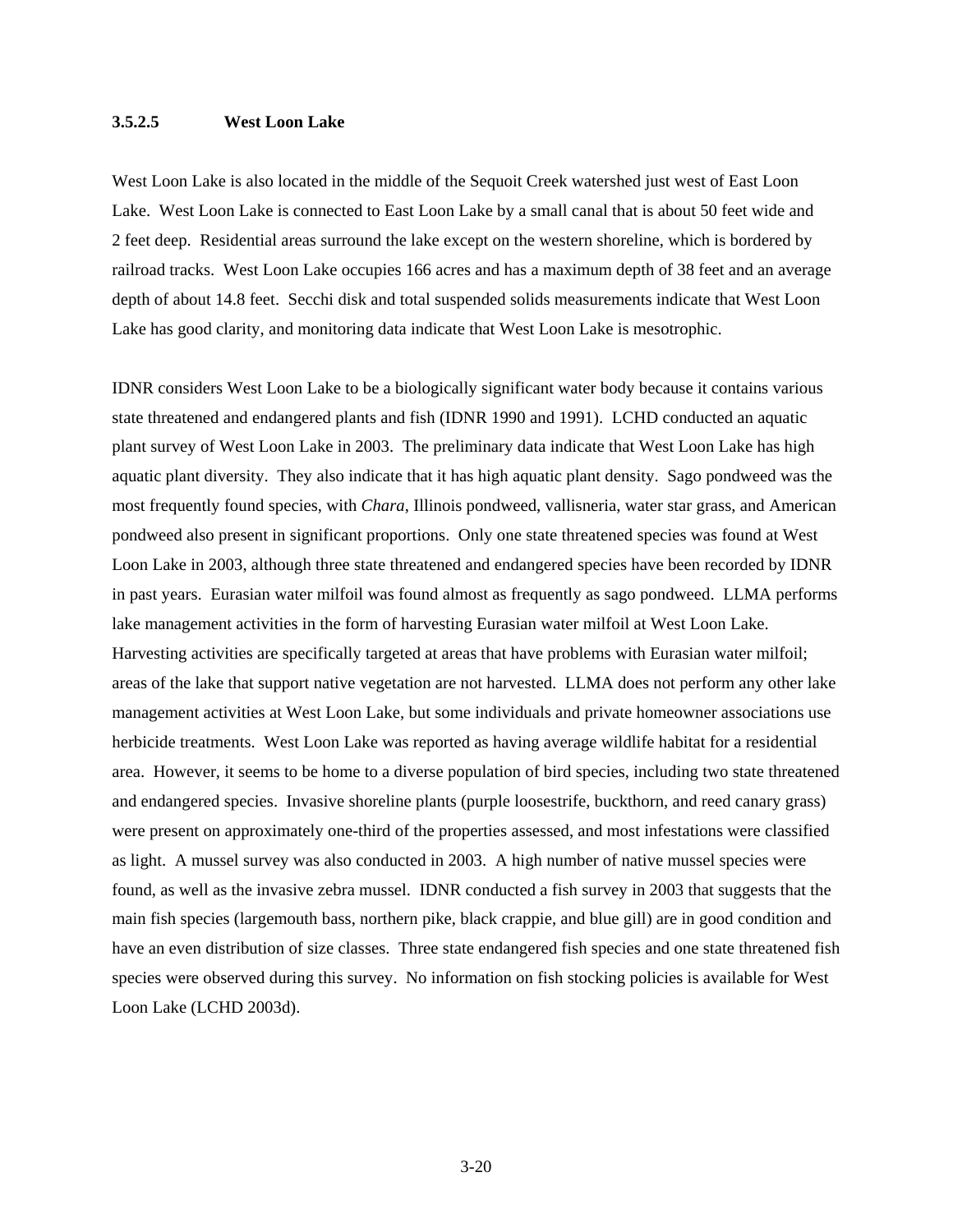#### **3.5.2.6 Little Silver Lake**

Little Silver Lake is the most downstream lake in the Sequoit Creek watershed. The lake occupies 42 acres and has a maximum depth of 20.5 feet and an average depth of about 10 feet. The lake is surrounded by single-family homes to the north and natural wetland areas in all other directions. Cropland is also located southwest of the lake. Little Silver Lake is stratified according to data collected by LCHD in 1992 and 1993. Clarity in Little Silver Lake is very good. Its average Secchi disk measurement in 2002 was 138 inches, making it the sixth clearest of 63 lakes monitored for transparency by IEPA's Volunteer Lake Monitoring Program (NIPC 2003). Monitoring data indicate that Little Silver Lake is mesotrophic and has good water quality (LCHD 2001b; IEPA 2001b).

Little Silver Lake has been managed by the Little Silver Lake Improvement Association (LSLIA) since the 1970s. At that time, the LSLIA managed the lake through the application of copper sulfate and 2,4-D, and the use of a weed cutter. The weed cutter was used to manage white water lily populations, but the weed cutting was abandoned approximately 10 years ago. The weed cutter is still in use by a few homeowners. Individual homeowners also apply herbicide to their property in some areas even though LSLIA has discontinued the use of herbicides. No information on fish stocking policies is available.

Little Silver Lake is considered to be a biologically significant water body because it contains various state threatened and endangered plants and fish. Additional information about Silver Lake is contained in the "Little Silver Lake Watershed Management Plan" report SMC (2001). LCHD conducted an aquatic plant survey for Little Silver Lake in 2003. The survey recorded 23 species of aquatic plants, one of which was state threatened and two of which were exotic species. White water lily was the dominant species recorded at Little Silver Lake. Coontail and Eurasian water milfoil had a high frequency of occurrence, but were found only in low densities. During the aquatic plant survey, invasive species (Canada thistle, reed canary grass, honeysuckle, purple loosestrife, and buckthorn) were observed along 40 percent of the shoreline. In 2003, 13 fish species were observed during a wildlife assessment at Little Silver Lake, including one state endangered and one state threatened species. A very diverse avian population is present at Little Silver Lake because over half of the shoreline is undeveloped and composed of wetland, woodland, and buffer areas. Over 50 species of birds were observed in 2003 including 4 state threatened or endangered species. LCHD is nominating Little Silver Lake for Natural Area Inventory status due to the diverse wildlife population and the presence of threatened and endangered species (LCHD 2004b).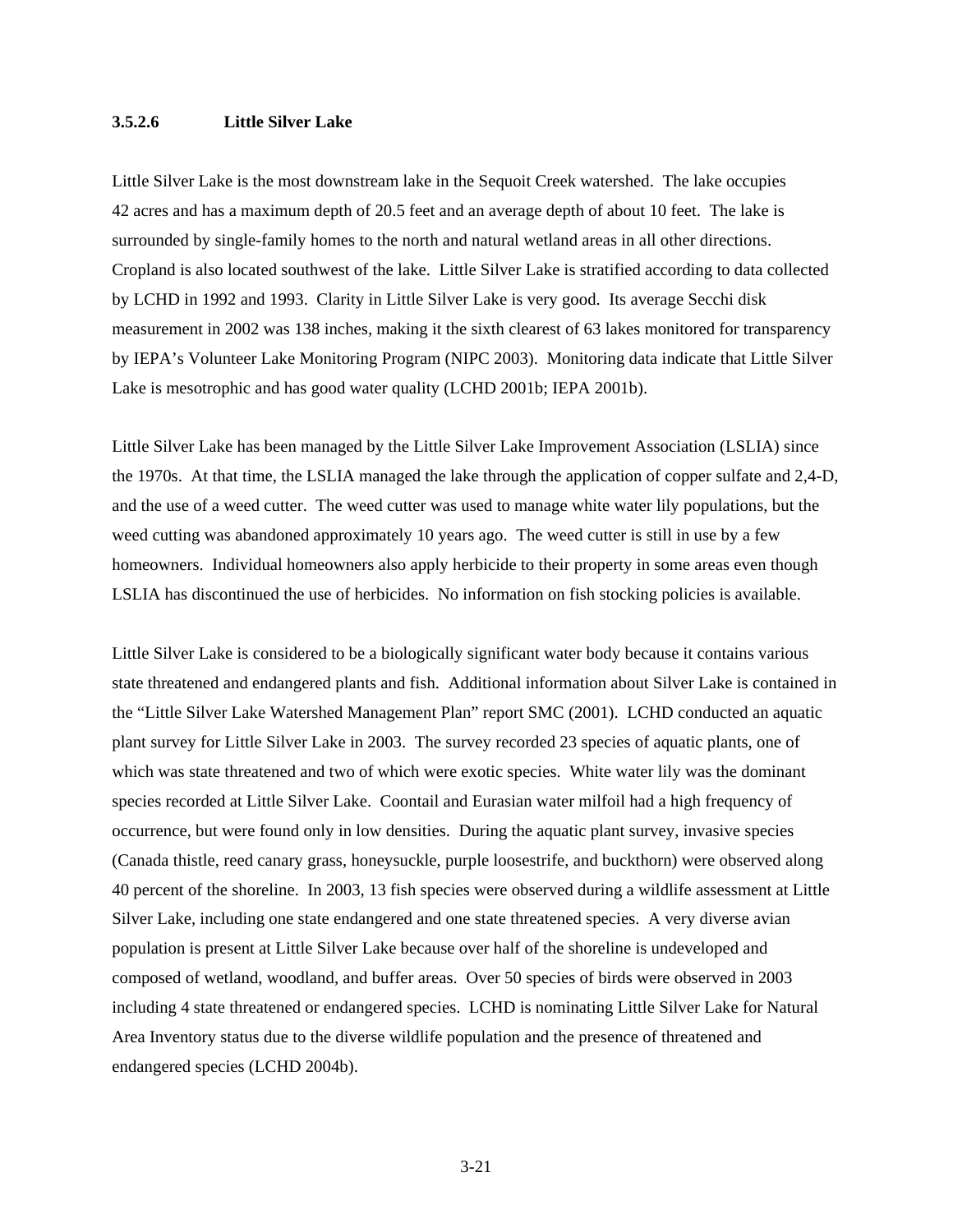#### **3.5.2.7 McGreal Lake**

McGreal Lake is the only manmade lake within the Sequoit Creek watershed. The lake was constructed in 1955 about 1 mile southeast of the Village of Antioch. McGreal Lake is located in the northeast corner of the Sequoit Creek watershed and is linked to other lakes in the watershed by a series of detention basins and drainage ways that extend from McGreal Lake to Little Silver Lake. McGreal Lake is about the same size as Sun Lake. The lake has a surface area of 25 acres, a maximum depth of 8 feet, and an average depth of only 4 feet. McGreal Lake is not stratified. Secchi disk measurements indicate that McGreal Lake is eutrophic and has poor clarity.

LCHD conducted an aquatic plant survey at McGreal Lake in 2002. Thirteen plant species were recorded. Curlyleaf pondweed, Eurasian water milfoil, and coontail were the dominant plant species recorded, and sago pondweed was also present in high abundance. Eurasian water milfoil occurred with 45 percent frequency at sampling sites. However, it appeared to be experiencing significant damage from the milfoil weevil, which was also present in high density. Eight invasive shoreline species were also documented during the aquatic plant survey. These species were observed along 86 percent of the shoreline. Reed canary grass, one of the invasive species, was dense in wetland areas of the shoreline. A large variety of wildlife species were observed at McGreal Lake during a 2002 wildlife assessment. Three state threatened or endangered bird species were recorded. In the past, McGreal Lake has contained largemouth bass, bluegill, and green sunfish. Largemouth bass and mixed panfish have been stocked at McGreal Lake historically, but no recent fish data is available for this lake. No management association exists for this lake; management is left to individual homeowners. No motorboats are allowed on the lake, and limited numbers of any kind of boat are allowed on the lake simultaneously (LCHD 2003a).

#### **3.5.2.8 Redwing Marsh**

Redwing Marsh is located just south of Highway 173. Most of the lake is surrounded by natural wetlands, but a newly constructed residential area lines the eastern shoreline south of 173. LCHD conducted an aquatic plant survey at Redwing Marsh in 2003. Preliminary data indicate very few aquatic plants and low plant diversity. Coontail was the dominant plant present during the survey. In addition, the water quality is low, and the marsh is considered too shallow to support many fish species. There was a resident carp population, which was suspected of keeping the plant population from expanding. The waterfowl population was also found to be lacking, possibly due to the proximity of major roads.

3-22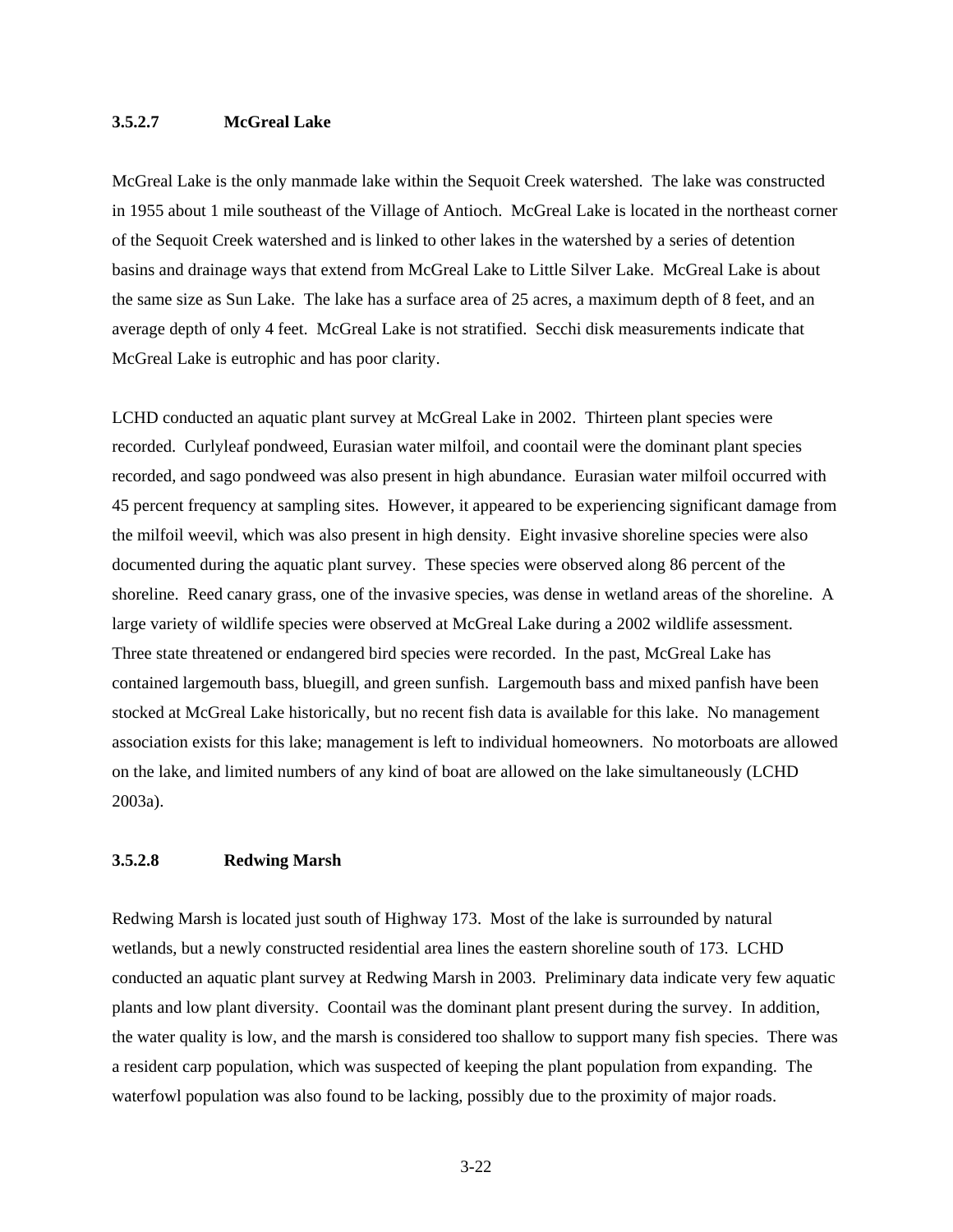Scattered purple loosestrife plants were noted along the shoreline. Redwing Marsh is owned and managed by the Lake County Forest Preserve District (LCHD 2004a).

# **3.6 NATURAL RESOURCES**

The abundance of natural resources in the Sequoit Creek watershed makes it unique in Illinois. This section discusses threatened and endangered species and ecologically significant areas in the Sequoit Creek watershed.

## **3.6.1 Threatened and Endangered Species**

According to IDNR, 28 state-listed threatened or endangered species have been observed in the Sequoit Creek watershed: 14 plants and 14 animals (Chicago Wilderness 2000; IDNR 2001b). Of the state-listed animals, five are fish, seven are birds, and two are mammals. Table 3-4 lists the threatened and endangered species that have been observed in the watershed and their state status. Collectively, these species have been observed at the following sites in the watershed:

- Sun Lake and Sun Lake Forest Preserve
- East Loon Lake
- West Loon Lake
- Deep Lake
- Cedar Lake and Cedar Lake Bog Nature Preserve
- Deep Lake Road Low Shrub Bog
- Petite Lake Road Marsh
- Little Silver Lake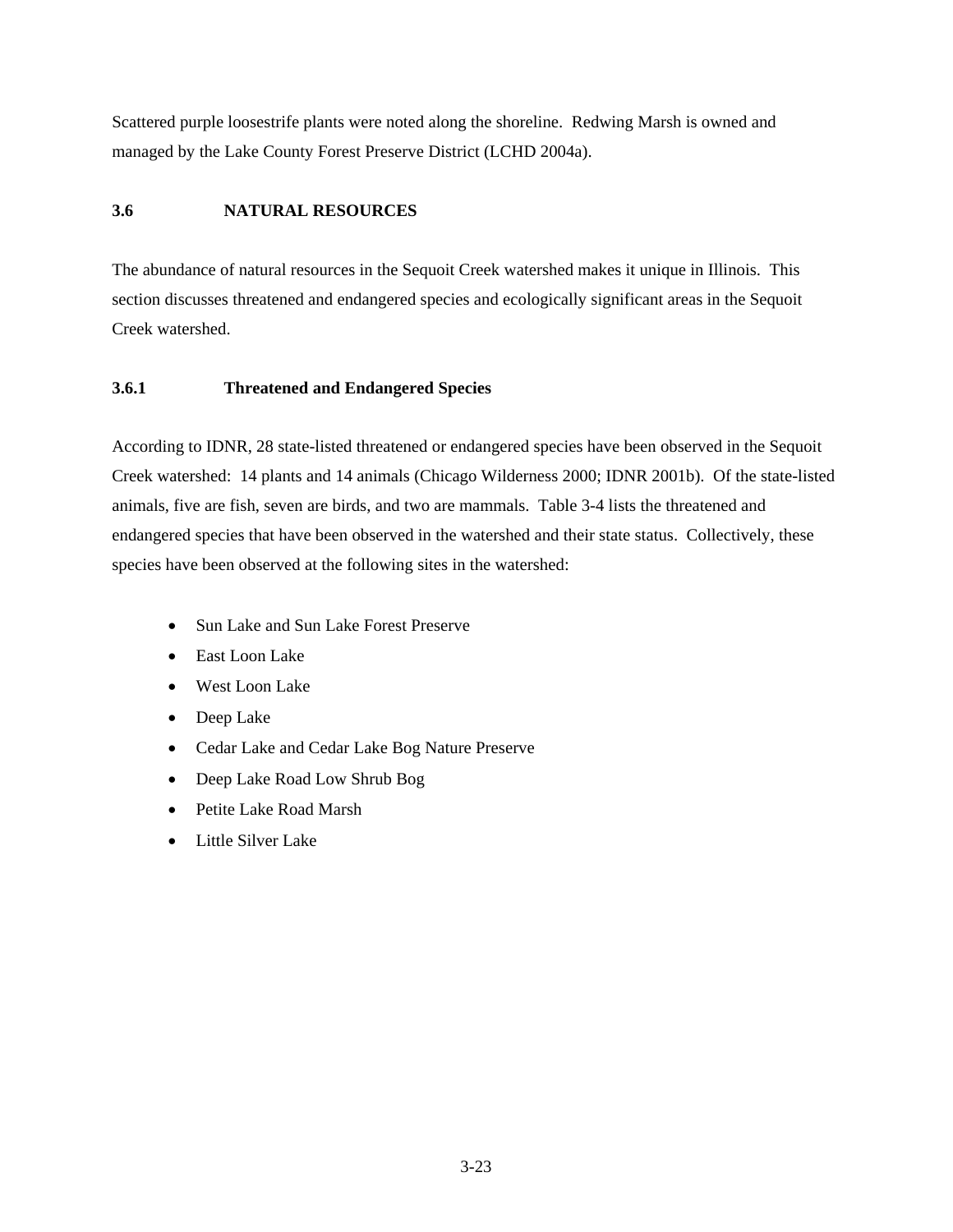# **TABLE 3-4 STATE-LISTED THREATENED AND ENDANGERED SPECIES OBSERVED IN THE WATERSHED**

|                           |                                  | <b>Status</b>     |                   |
|---------------------------|----------------------------------|-------------------|-------------------|
| <b>Scientific Name</b>    | <b>Common Name</b>               | <b>Threatened</b> | <b>Endangered</b> |
| <b>Plants</b>             |                                  |                   |                   |
| Beckmannia syzigachnel    | American slough grass            |                   | Y                 |
| Bidens beckii             | Water marigold                   |                   | Y                 |
| Carex disperma            | Short-leaved sedge <sup>a</sup>  |                   | Y                 |
| Drosera rotundifolia      | Round-leaved sundew              |                   | Y                 |
| Epilobium strictum        | Downy willow herb                | Y                 |                   |
| Galium labradoricum       | Bog bedstraw                     | Y                 |                   |
| Potamogeton gramineus     | Grass-leaved pondweed            | Y                 |                   |
| Potamogeton praelongus    | Whitestem pondweed               |                   | Y                 |
| Potamogeton robbinsii     | Fernleaf pondweed                |                   | Y                 |
| Potamogeton strictifolius | Stiff pondweed                   |                   | Y                 |
| Rhynchospora alba         | Beaked rush <sup>a</sup>         | Y                 |                   |
| Ribes hirtellum           | Northern gooseberry <sup>a</sup> |                   | Y                 |
| Sarracenia purpurea       | Pitcher plant                    |                   | Y                 |
| Vaccinium macrocarpon     | Large cranberry                  |                   | Y                 |
| Fish                      |                                  |                   |                   |
| Etheostoma exile          | Iowa darter                      |                   | Y                 |
| Fundulus diaphanous       | <b>Banded killifish</b>          | Y                 |                   |
| Notropis anogenus         | Pugnose shiner                   |                   | Y                 |
| Notropis heterodon        | <b>Blackchin</b> shiner          | $\mathbf Y$       |                   |
| Notropis heterolepis      | <b>Blacknose</b> shiner          |                   | Y                 |
| <b>Birds</b>              |                                  |                   |                   |
| Chlidnonias niger         | Black tern                       |                   | Y                 |
| Gallinula chloropus       | Common moorhen                   | Y                 |                   |
| Grus canadensis           | Sandhill crane                   | Y                 |                   |
| Ixobrychus exilis         | Least bittern                    | $\mathbf Y$       |                   |
| Pandion haliaetus         | Osprey                           |                   |                   |
| Podilymbus podiceps       | Pied-billed grebe                | Y                 |                   |
| Rallus elegans            | King rail                        |                   | Y                 |
| <b>Mammals</b>            |                                  |                   |                   |
| Sciurus carolinensis      | Gray squirrel                    |                   | Y                 |
| Tamias striatus           | Eastern chipmunk                 |                   | $\mathbf Y$       |

Sources: IDNR 2001; and Chicago Wilderness 2000 Note: a

Included in Chicago Wilderness 2000 but not in IDNR 2001b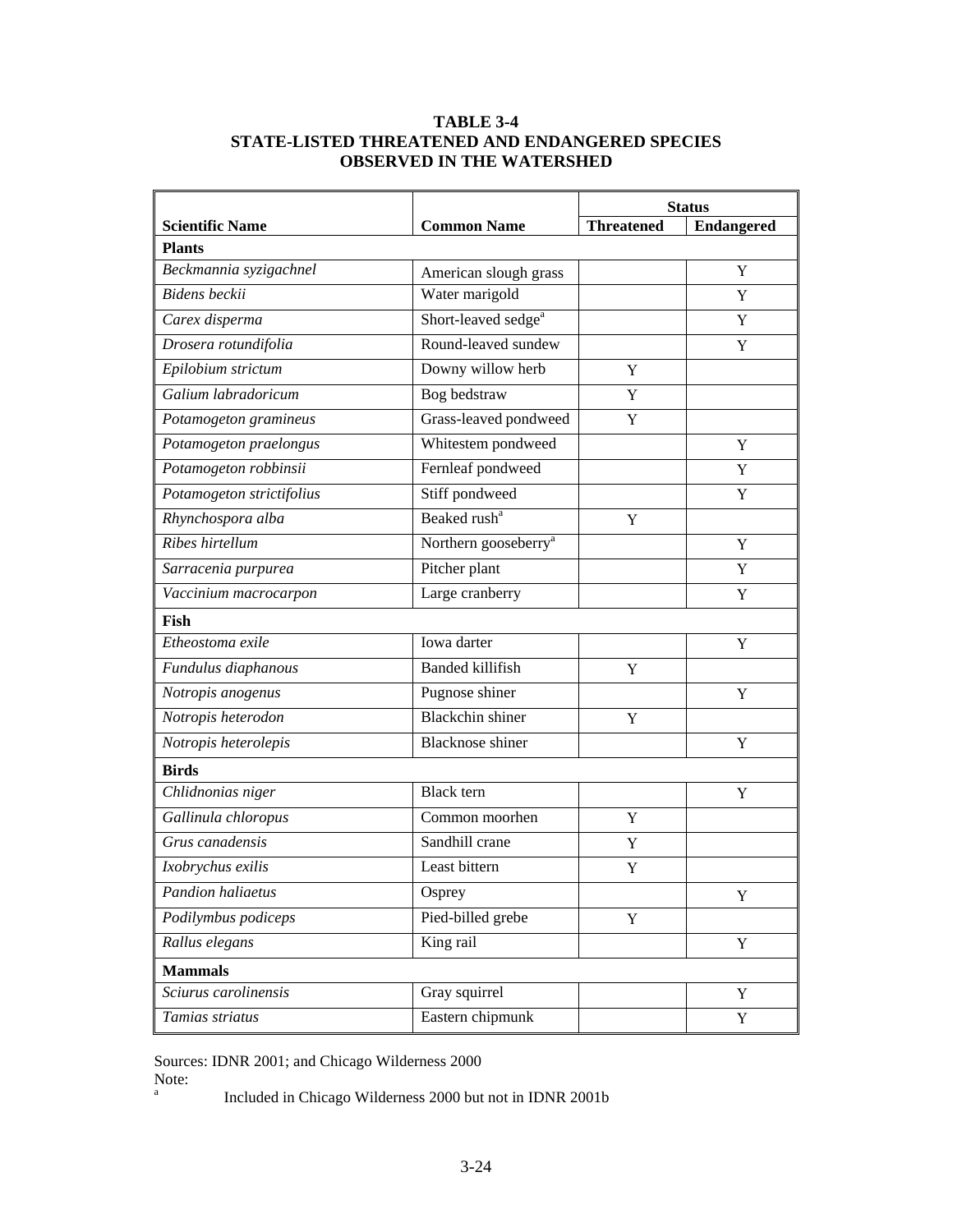Figure 3-6 shows the locations of these sites within the watershed. An LCHD web site (http://www.co.lake.il.us/health/ehs/lakethreatened.htm) lists the threatened and endangered species and provides pictures of them for easy reference.

At the request of IDNR, this watershed management plan does not identify the specific location where each threatened or endangered species was observed in the watershed (IDNR 2002a). The lack of this information minimizes the potential for the public to collect threatened and endangered species. However, Table 3-5 shows the numbers of threatened and endangered plant and animal species that have been observed at each site to illustrate the distribution of such species in the watershed.

**TABLE 3-5 DISTRIBUTION OF STATE-LISTED THREATENED AND ENDANGERED SPECIES ACROSS THE WATERSHED** 

|                                                     | <b>Endangered</b> |               | <b>Threatened</b>           |                |                                     |
|-----------------------------------------------------|-------------------|---------------|-----------------------------|----------------|-------------------------------------|
| <b>Observation Site</b>                             | <b>Animals</b>    | <b>Plants</b> | <b>Animals</b>              | <b>Plants</b>  | <b>Total State-Listed Species</b>   |
| Sun Lake and Sun Lake<br><b>Forest Preserve</b>     | $\overline{2}$    |               |                             | $\Omega$       | 3 animals and 1 plant               |
| East Loon Lake                                      | 3                 |               | $\mathfrak{D}$              | $\Omega$       | 5 animals and 1 plant               |
| West Loon Lake                                      | 4                 | 4             | $\mathfrak{D}$              | $\Omega$       | 6 animals and 4 plants              |
| Deep Lake                                           | 3                 | 3             | $\mathcal{D}_{\mathcal{L}}$ | $\Omega$       | 5 animals and 3 plants              |
| Cedar Lake and Cedar<br>Lake Bog Nature<br>Preserve | $\mathfrak{D}$    | 6             | $\mathfrak{D}$              | $3^a$          | 4 animals and 9 plants <sup>a</sup> |
| Deep Lake Road Low<br>Shrub Bog                     | $\Omega$          | $2^{\rm b}$   | $\Omega$                    | $\Omega$       | $2$ plants <sup>b</sup>             |
| Petite Lake Road Marsh                              | $\Omega$          | $\Omega$      | 0                           | $\mathfrak{D}$ | 2 plants                            |
| Little Silver Lake                                  |                   |               |                             | 0              | 2 animals and 1 plant               |

Sources: IDNR 2001b; Chicago Wilderness 2000

Notes:

a Three plants included in Chicago Wilderness 2000; two plants included in IDNR 2001b b

Two plants included in Chicago Wilderness 2000; no plants included in IDNR 2001b

According to the U.S. Fish and Wildlife Service (USFWS), no federally listed endangered or threatened species had been documented in the watershed as of January 2002 (USFWS 2002). However, at a March 2002 watershed planning meeting, a resident of the watershed indicated that he had observed an eastern prairie fringed orchid (*Plantanthera leucophaea*), a federally listed species, near Little Silver Lake. After the meeting, the presence of this species in the watershed was confirmed by a qualified professional and reported to the appropriate agencies.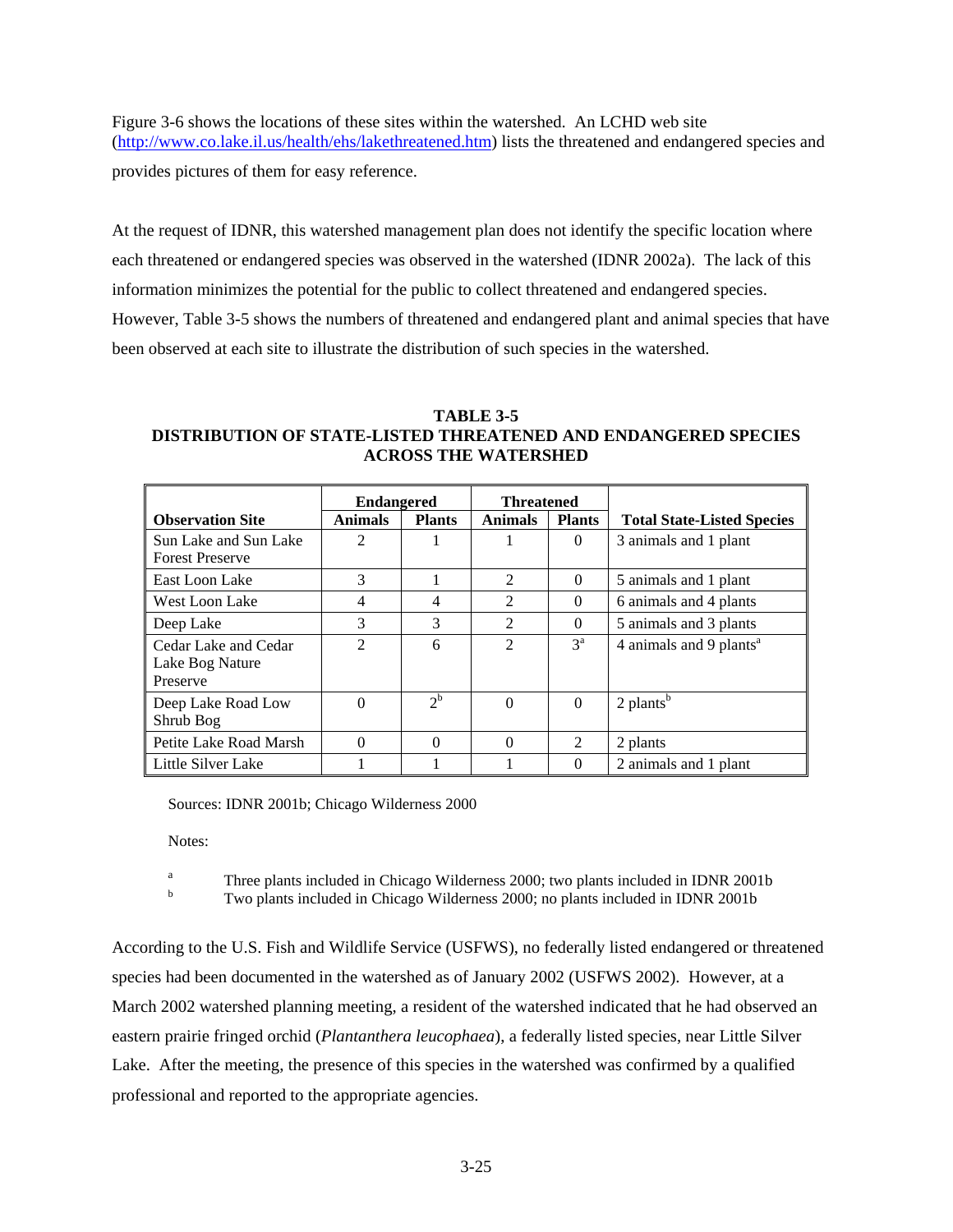**Figure 3-6 Ecologically Significant Areas**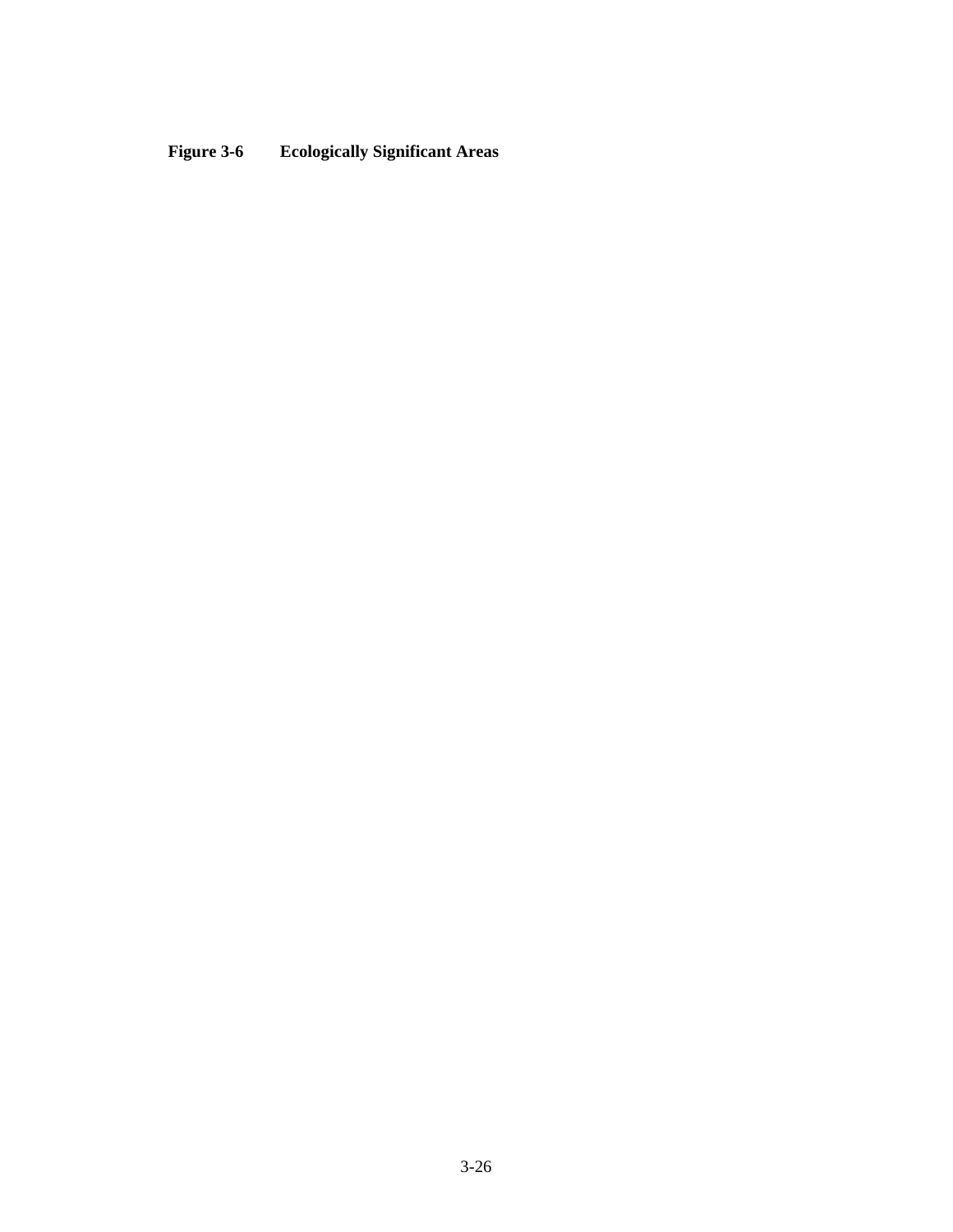Accounts of threatened and endangered species in the watershed have resulted primarily from incidental observations documented and reported to IDNR and USFWS by a qualified professional. The numbers of documented threatened and endangered species in the watershed may not accurately reflect the total numbers of such species present for the reasons stated below.

- Focused surveys have not been conducted for all state and federal threatened and endangered species that could occur in the watershed. For example, several federally listed species could be present in the watershed based on their habitat requirements. These species include the bald eagle (*Haleaeetus leucocephalus*) and eastern massasauga snake (*Sistrurus c. catenatus*) (USFWS 2002).
- Observations of threatened and endangered species in the watershed may have gone unconfirmed and unreported to IDNR and USFWS.

To obtain a more accurate list of the threatened and endangered species in the watershed, species accounts should be confirmed by a qualified professional and reported to the appropriate agency. In addition, focused surveys should be conducted for all state and federal threatened and endangered species that could occur in the watershed.

# **3.6.2 Ecologically Significant Areas**

For this watershed management plan, ecologically significant areas are classified as follows:

- Natural areas
- Managed areas
- Wetland areas
- Fox River Biodiversity Inventory sites

This section describes the ecologically significant areas and their status in the Sequoit Creek watershed. Many of the ecologically significant areas in the watershed belong to more than one of the categories listed above because of similarities in the selection criteria for the categories.

# **3.6.2.1 Natural Areas**

Designated natural areas in the watershed are listed below and are shown on Figure 3-6 (IDNR 2002):

Sun Lake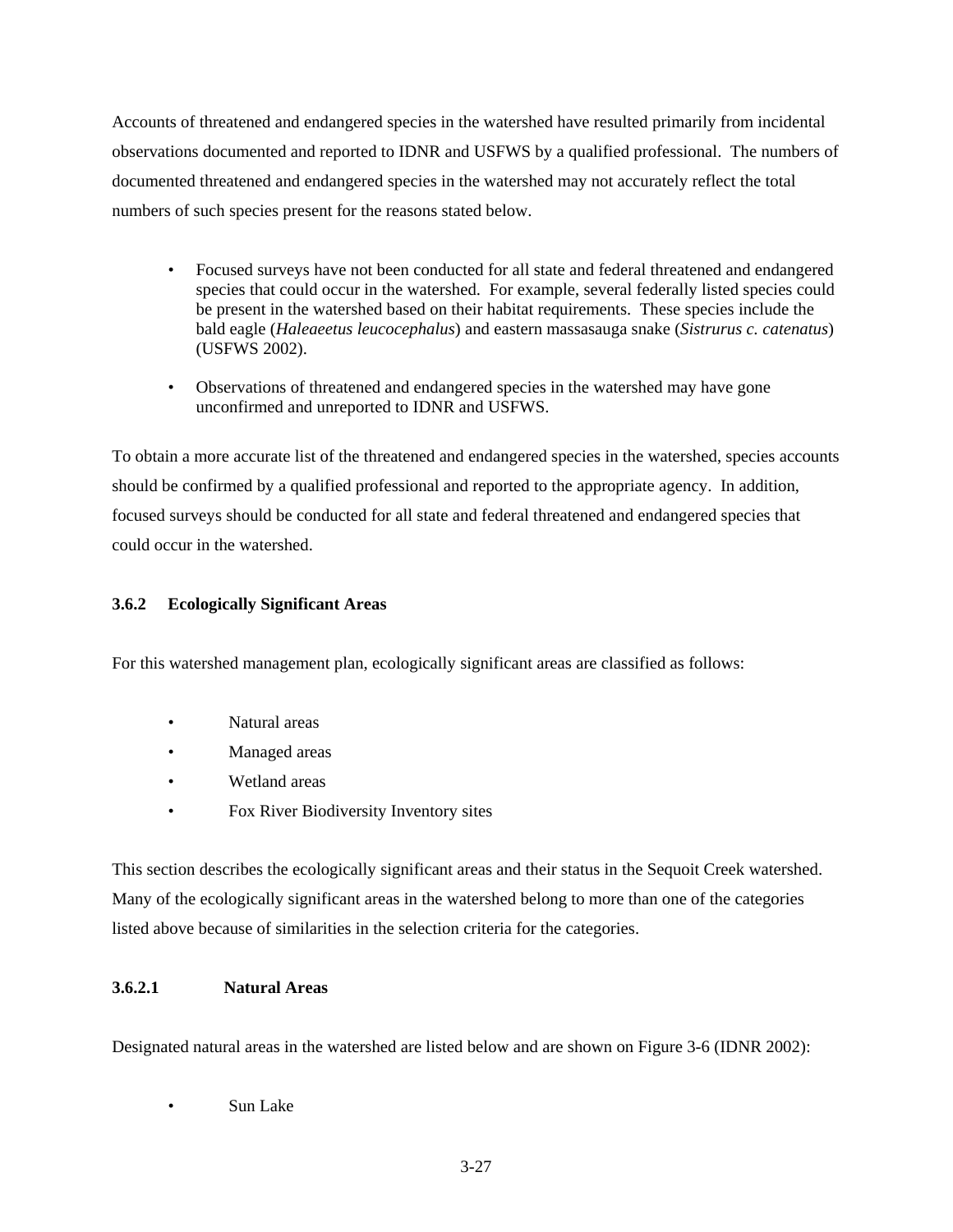- West Loon Lake
- East Loon Lake
- Deep Lake
- Cedar Lake

Sun, East and West Loon, and Deep Lakes qualify as natural areas because they contain specific suitable habitat for endangered and threatened species. Cedar Lake qualifies as a natural area because it (1) contains a high-quality natural community, (2) contains specific suitable habitat for endangered or threatened species, and (3) is a state-dedicated nature preserve (IDNR 2002).

The Lake County Forest Preserve District owns Sun Lake, and West Loon Lake is privately owned. Much of East Loon Lake is privately owned; however, the Lake County Forest Preserve District recently purchased a portion of the lake. Most of Deep Lake is privately owned, with the Village of Lake Villa holding the northern portion. IDNR owns a small portion of Cedar Lake, the southeast corner of Cedar Lake is owned by the Village of Lake Villa, and the rest is privately owned (Tetra Tech 2002a).

## **3.6.2.2 Nature Preserves**

Only very high-quality natural lands qualify as Illinois nature preserves. One nature preserve, the Cedar Lake Bog Nature Preserve, is located in the Sequoit Creek watershed. The location of this nature preserve is shown on Figure 3-6.

# **3.6.2.3 Forest Preserves**

Three Lake County forest preserves, the Sun Lake Forest Preserve, Redwing Marsh Forest Preserve, and Sequoit Creek Forest Preserve, are located in the Sequoit Creek watershed. The locations of these forest preserves are shown on Figure 3-6.

## **3.6.2.4 Wetland Areas**

Wetlands are among the most productive natural ecosystems on earth. Federal regulations define wetlands as "those areas that are inundated or saturated by surface or groundwater at a frequency and duration sufficient to support, and that under normal circumstances do support, a prevalence of vegetation typically adapted for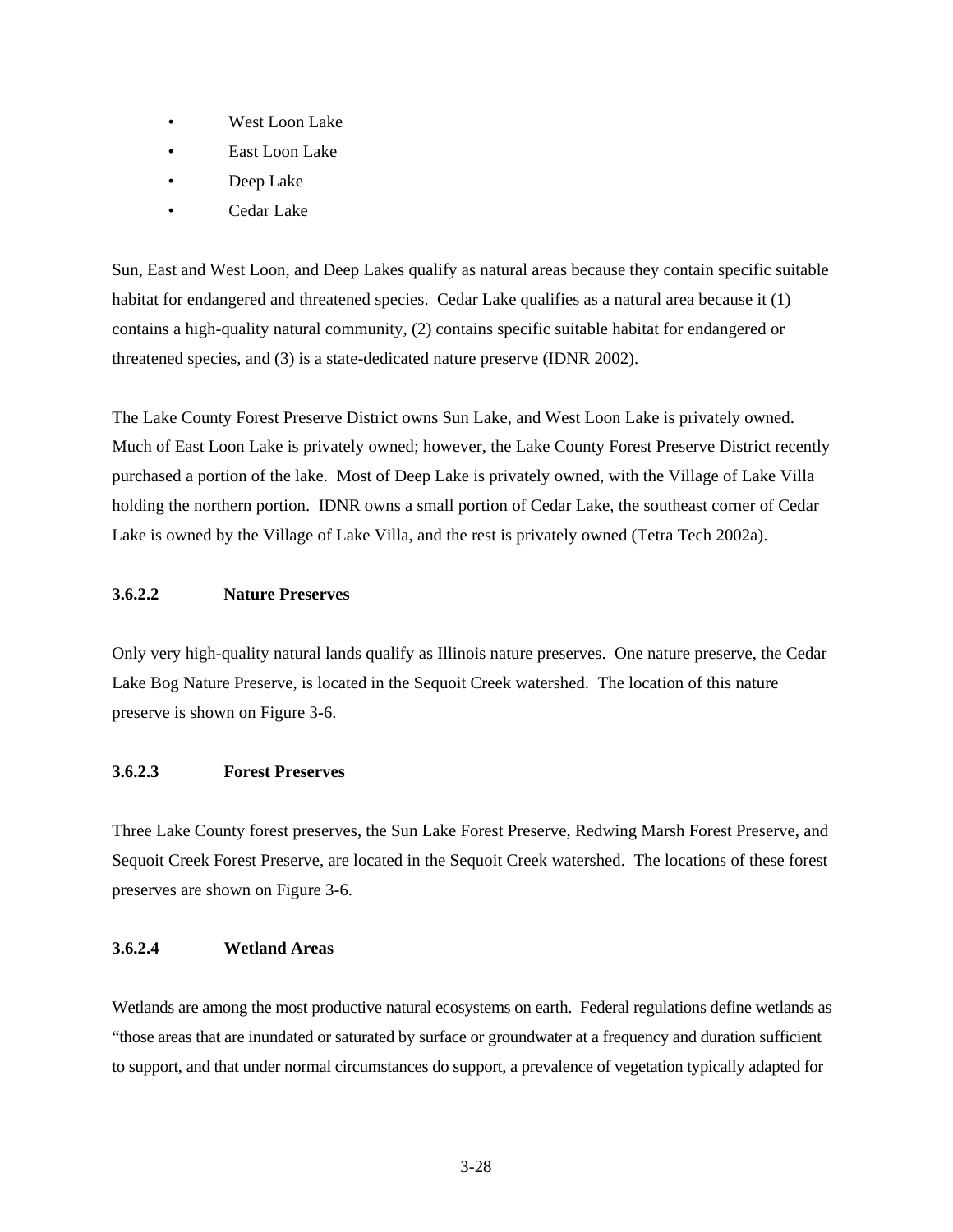life in saturated soil conditions. Wetlands generally include swamps, marshes, bogs, and similar areas" (33 Code of Federal Regulations [CFR] 323.2.c).

In 1990, a multi-agency comprehensive inventory of wetlands was conducted for Lake County. The result was the Lake County Wetland Inventory (LCWI). In 1992, EPA initiated a program involving Advanced identification (ADID) studies to identify wetlands and other waters with high functional value in Lake County based on habitat, stormwater storage capacity, and water quality. Figure 3-7 shows the wetland areas identified in the Sequoit Creek watershed during the LCWI. Thirteen of the identified wetlands were determined to be ADID sites (Dreher and others 1992). Table 3-6 summarizes the functional values and approximate acreages of the ADID sites in the watershed. These ADID sites cover approximately 1,691 acres, or about 2.64 square miles. Hence, the ADID areas make up a significant portion (approximately 21 percent) of the 15-square-mile watershed. In addition to the designated ADID sites, a number of the other wetlands and waters identified during the LCWI (see Figure 3-7) may be classified as high-quality aquatic resource (HQAR) based on site-specific studies. HQARs are defined in the Lake County WDO. Given the regional scarcity and high functional values of the HQARs, impacts to these areas associated with proposed developments should be avoided.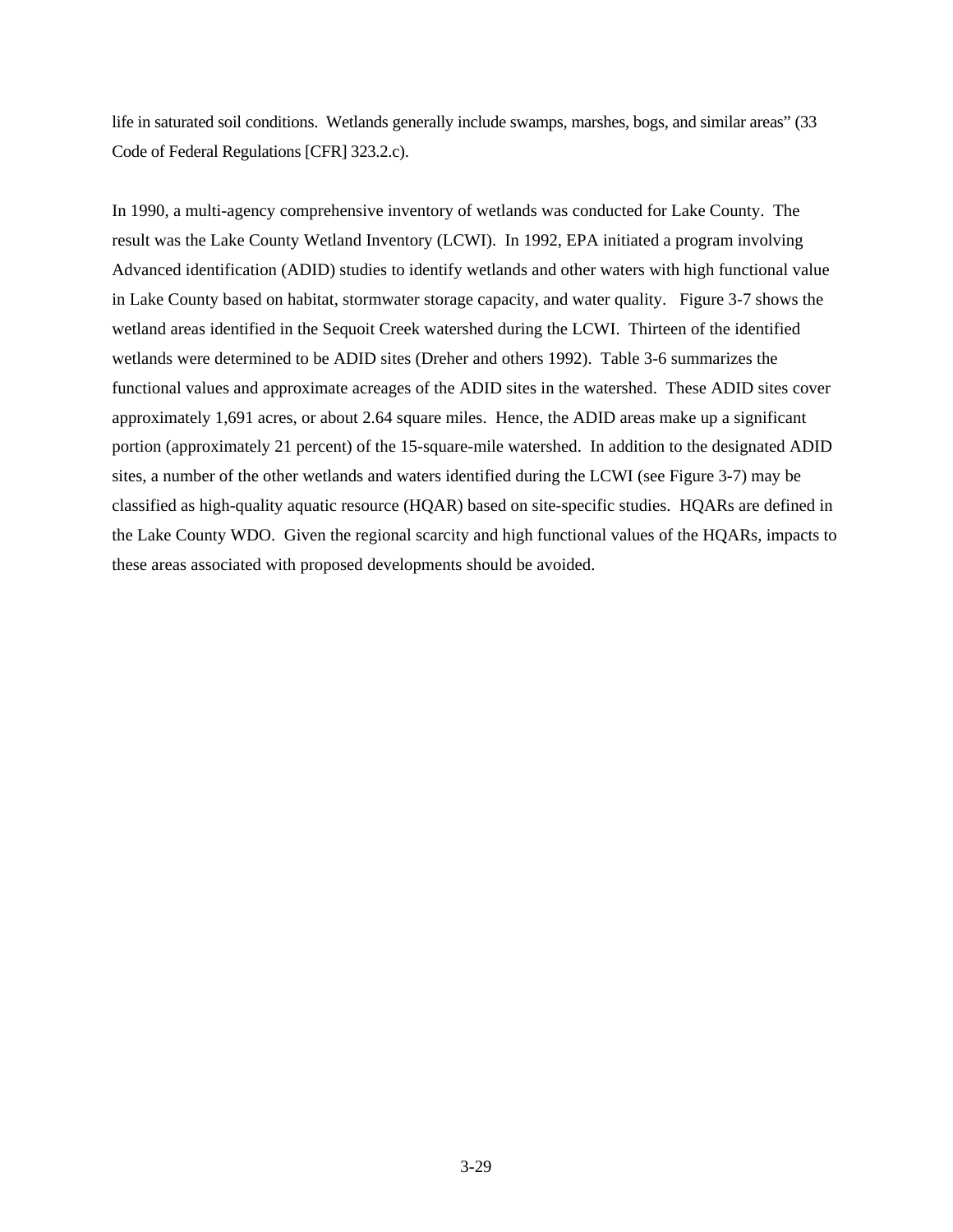# **Figure 3-7 ADID Sites**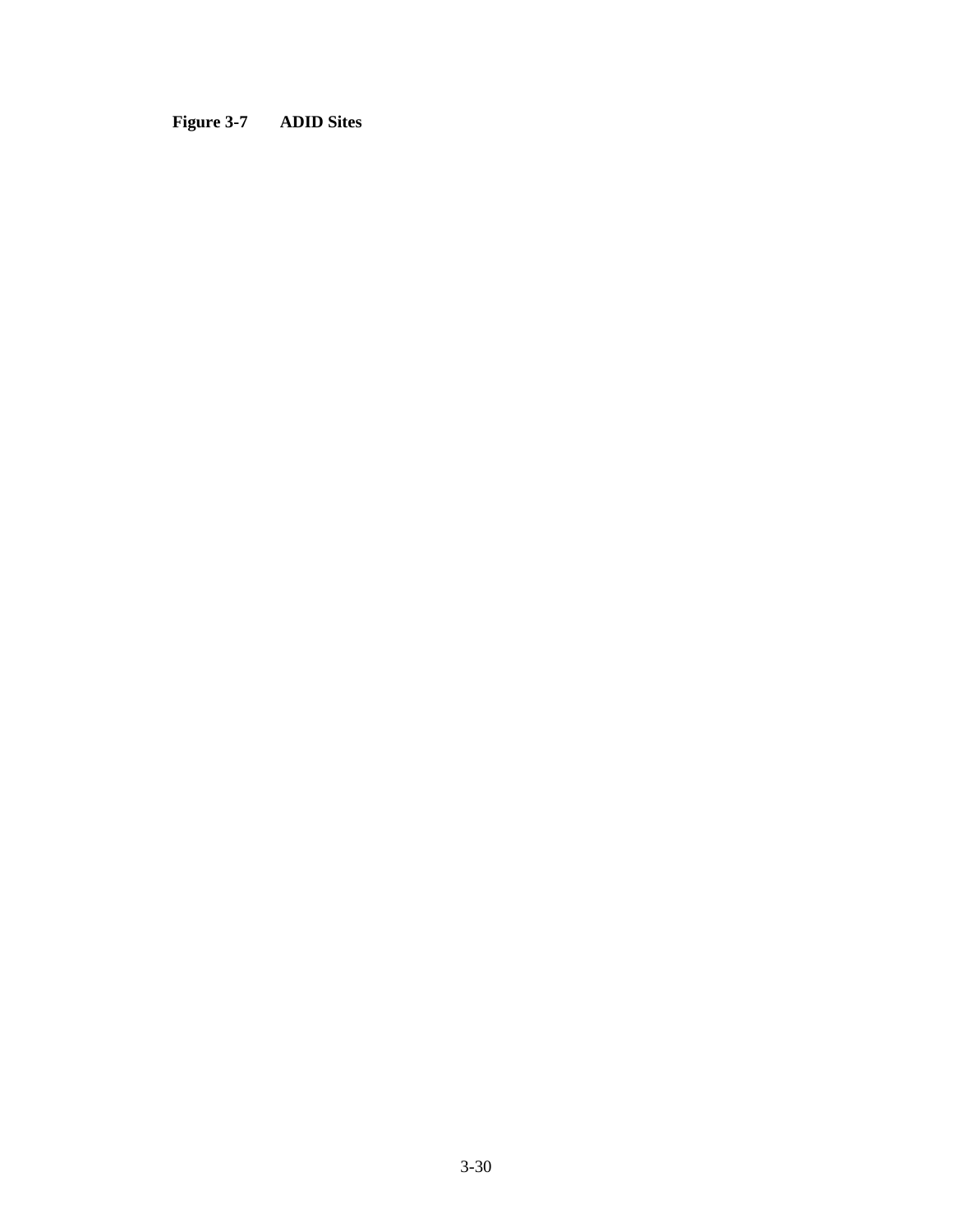## **TABLE 3-6 ADVANCED IDENTIFICATION AREAS IN THE SEQUOIT CREEK WATERSHED**

| <b>ADID Site in</b><br>Figure 3-7 | <b>Biological Value</b>                       | <b>Water Quality and</b><br><b>Hydrology Values</b> | <b>Approximate</b><br>Acreage |
|-----------------------------------|-----------------------------------------------|-----------------------------------------------------|-------------------------------|
| 6                                 | Presence of state threatened or endangered    | Shoreline/Bank Stabilization                        | 291                           |
|                                   | species (bird); high-quality wildlife habitat | Sediment/Toxicant Retention                         |                               |
|                                   |                                               | Nutrient Removal/Transformation                     |                               |
| 12                                | None identified                               | Shoreline/Bank Stabilization                        | 13                            |
|                                   |                                               | Sediment/Toxicant Retention                         |                               |
|                                   |                                               | Nutrient Removal/Transformation                     |                               |
| 14                                | Presence of state threatened or endangered    | Shoreline/Bank Stabilization                        | 160                           |
|                                   | species                                       | Sediment/Toxicant Retention                         |                               |
|                                   |                                               | <b>Nutrient Removal/Transformation</b>              |                               |
| 17                                | Presence of state threatened or endangered    | Shoreline/Bank Stabilization                        | 710                           |
|                                   | species; INAI site                            | Sediment/Toxicant Retention                         |                               |
|                                   |                                               | Nutrient Removal/Transformation                     |                               |
| 22                                | Presence of high-quality plant community      | <b>Stormwater Storage</b>                           | 23                            |
|                                   |                                               | Sediment/Toxicant Retention                         |                               |
| 26                                | Presence of high-quality wildlife habitat     | <b>Stormwater Storage</b>                           | 15                            |
|                                   |                                               | Sediment/Toxicant Retention                         |                               |
| 27                                | Presence of high-quality wildlife habitat     | <b>Stormwater Storage</b>                           | 12                            |
|                                   |                                               | Sediment/Toxicant Retention                         |                               |
| 28                                | Presence of high-quality plant community      | <b>Stormwater Storage</b>                           | $\overline{7}$                |
|                                   |                                               | Sediment/Toxicant Retention                         |                               |
| 29                                | Presence of state threatened or endangered    | Shoreline/Bank Stabilization                        | 404                           |
|                                   | species                                       | Sediment/Toxicant Retention                         |                               |
|                                   |                                               | Nutrient Removal/Transformation                     |                               |
| 38                                | Presence of state threatened or endangered    | Shoreline/Bank Stabilization                        | 17                            |
|                                   | species; INAI site; high-quality plant        | Sediment/Toxicant Retention                         |                               |
|                                   | community                                     |                                                     |                               |
| 188                               | Presence of state threatened or endangered    | Shoreline/Bank Stabilization                        | 330                           |
|                                   | species                                       | Sediment/Toxicant Retention                         |                               |
|                                   |                                               | <b>TOTAL</b>                                        | 1,691                         |

Source: Dreher and others 1992

Note:

INAI = Illinois Natural Areas Inventory

# **3.7 OPEN LANDS**

For this watershed management plan, the following land types are identified as open (undeveloped) lands: open space (local park, recreational, and conservation), agricultural, vacant (forested and grassland), and wetlands. Land use projections for the watershed indicate that the total percentage of open lands will decrease from 46 percent in 2003 to 31 percent in 2020 (SMC 2001a and 2002b). Table 3-7 summarizes the percentages of open space, agricultural land, vacant land, and wetlands comprising open lands in the watershed in 2003 and projected for 2020.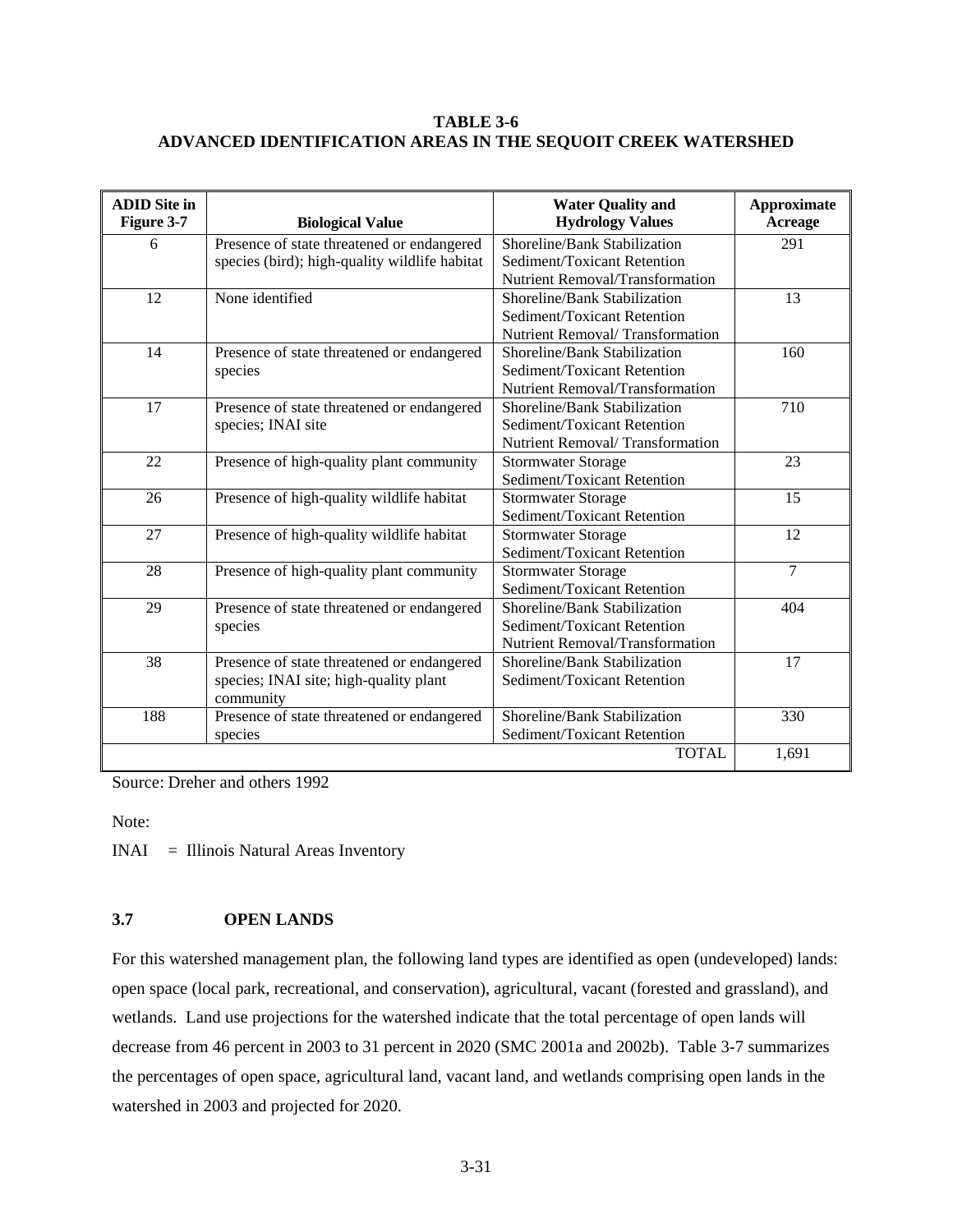## **TABLE 3-7 OPEN LAND IN THE WATERSHED**

| <b>Land Use</b>                 | Percentage of Watershed in 2003 | <b>Percent of Watershed in 2020</b> |
|---------------------------------|---------------------------------|-------------------------------------|
| Open space (local park,         |                                 |                                     |
| recreational, and conservation) |                                 |                                     |
| Agricultural                    | 18                              |                                     |
| Vacant                          |                                 |                                     |
| Wetlands                        |                                 |                                     |
| Total Open Land                 | 46                              |                                     |
| Water                           |                                 |                                     |

Sources: SMC 2001a, 2002b

The projected reduction in the amount of open land will result from increased residential, commercial, and industrial development. Opportunities for protecting open land are discussed in Chapters 4 and 5.

In addition to the open lands in the watershed, open water (lakes and streams) account for about 1,010 acres or 13 percent of the watershed. This percentage is not expected to change over time. Therefore, open lands and open water taken together covered 59 percent of the watershed in 2003 and are projected to cover 44 percent of the watershed in 2020.

## **3.8 GREENWAYS AND TRAILS**

According to the "Northeastern Illinois Regional Greenway Plan" (RGP), a greenway is defined as follows (NIPC and Open Lands Project 1997c):

Greenways vary greatly in scale, from narrow ribbons of undeveloped landscape that run through urban and suburban development, to wide corridors that incorporate diverse natural and cultural features. A greenway can be land- or water-based. It can incorporate both public and private property, but always provides benefits for the larger community. Some greenways are primarily recreational corridors, while others function almost exclusively for environmental protection and are not necessarily intended for substantial human passage. Some greenways run along stream corridors, shorelines or wetlands; others follow old railway tracks or other land-based features.

Greenways differ in their location and function, but overall, a greenway network will protect natural and cultural resources, provide recreational opportunities, improve and sustain hydrologic functions, and enhance the natural beauty and the quality of life in neighborhoods and communities.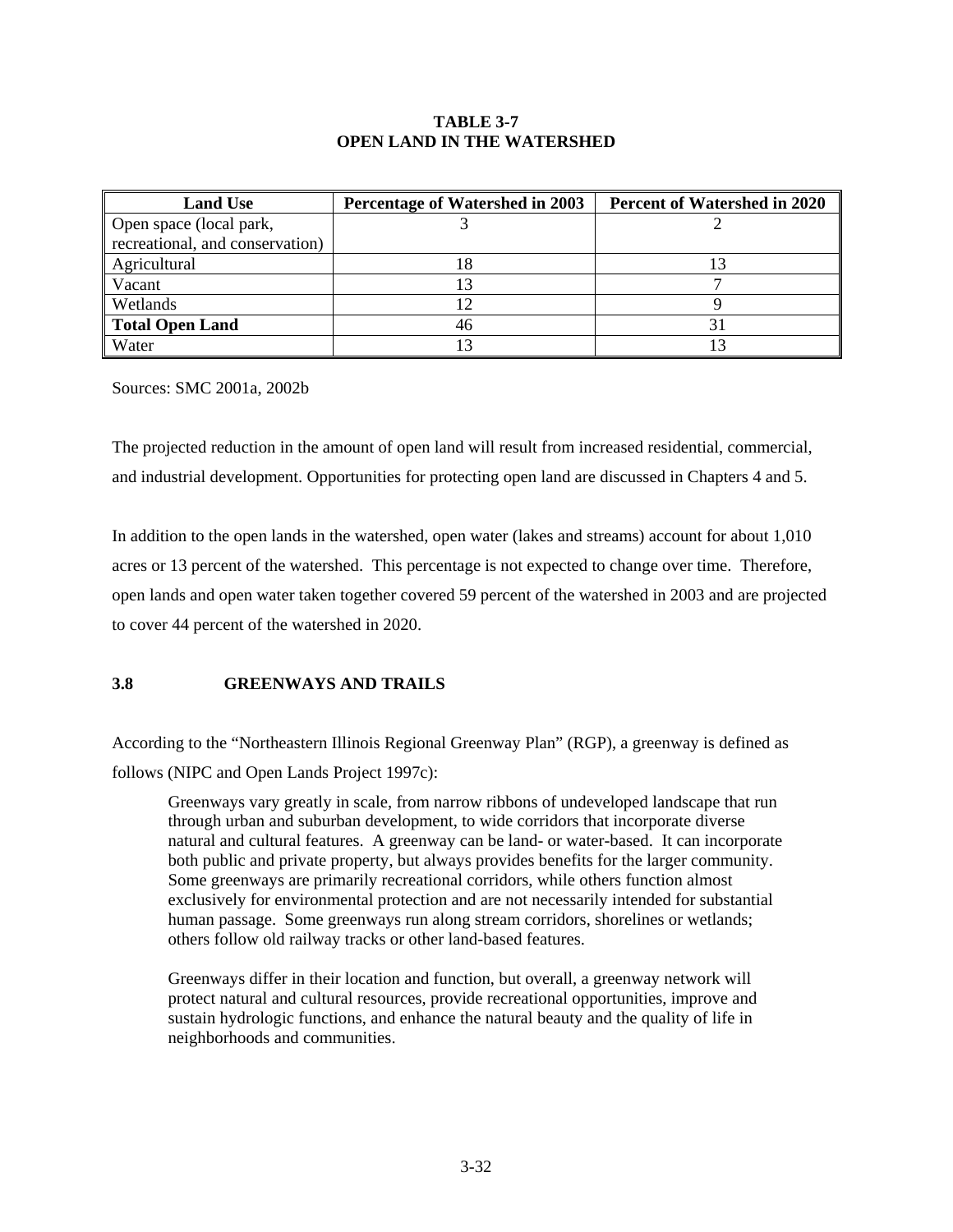The RGP identifies the following watershed sites as existing greenways and public preserves: the Redwing Marsh Forest Preserve, the Sun Lake Forest Preserve, the Cedar Lake Bog Nature Preserve, and the open space bordering Cedar Lake to the south. There are currently no trails through the Sequoit Creek watershed. Trails are intended to provide recreational opportunities and to connect the public to natural resources. Trails are often established near greenways and may be either land-based (roadside or crosscountry) or water-based in design. According to the Lake County Division of Transportation, a countywide plan to establish a trunk system of trails to which local municipalities can establish connections was completed and approved by the County Board in June 2002. Stakeholders in the watershed should identify and implement feasible opportunities to connect open spaces and greenways in the watershed to these trails. Opportunities for developing greenways to connect the natural areas in the watershed are discussed in Chapter 4.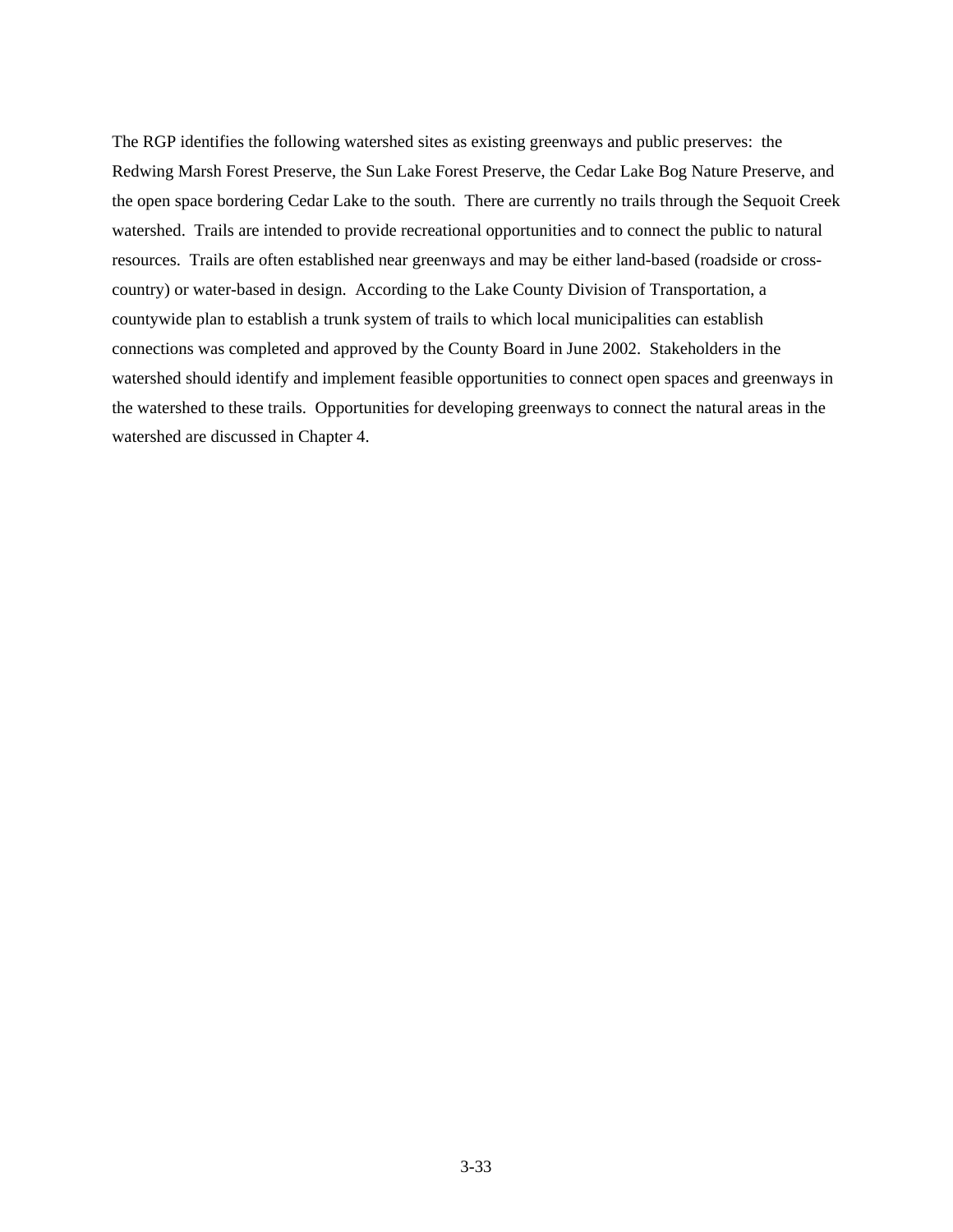#### **CHAPTER 4 WATERSHED ANALYSIS AND PROBLEMS**

This chapter analyzes the existing and future conditions of the watershed within the year 2020 planning horizon. The analysis includes current problems, anticipated future impacts of development, and opportunities for preventive actions to mitigate the anticipated impacts. The watershed data collected during various watershed assessments are used to link the problems identified in this management plan to their associated sources and causes. In particular, land use and the degree of ground surface imperviousness are used as analytical tools to predict impacts on the natural resources of the watershed. The opportunities for preventive action discussed in this chapter form the framework for the action items presented in Chapter 5. Specifically, this chapter discusses water quality monitoring in the watershed, water quality problems, flood damages and risk, and natural resources and habitat.

#### **4.1 WATER QUALITY MONITORING**

IEPA, LCHD, and NIPC have been monitoring water quality in the watershed for more than 20 years. IEPA conducted water quality assessments in the watershed in 1990 and 2000 to evaluate the ability of the water bodies to support their designated individual beneficial uses, which include aquatic life, and primary (e.g. swimming) and secondary (e.g. boating) contact recreation. IEPA's 2000 assessment of Illinois water bodies is summarized in the "Illinois Water Quality Report 2000," which was written to comply with Section 305(b) of the Clean Water Act. Section 305(b) requires each state to biannually submit a report to U.S. EPA on the quality of the state's surface and groundwaters. The report must describe the state's process for determining water quality and the degree to which each of the assessed waters meets its predefined designated uses. If any of the designated uses of a water body are not met, the state must include in the report potential causes and sources of impairment. In addition, these potential causes and sources of impairment must be reported in the Section 303(d) list. The water bodies in the Sequoit Creek watershed that were assessed in 2000 include Cedar, Deep, East Loon, West Loon, and Little Silver Lakes. Each lake was assessed based on its ability to support aquatic life, primary and secondary contact recreation, and overall use. The overall use assessment was based on an aggregation of the individual use assessment findings. This procedure involves assigning 'weights' to the individual uses and adding them up to obtain the 'overall' use index. In using this procedure, a water body may therefore be assessed as 'fully supportive' for overall use because it has a high aggregate score, even though the water body may fail to support one or two individual uses. This means that a water body assessed as fully supportive may still be impaired to the extent of not supporting some individual uses such as recreation. In the IEPA 2000 assessment, Cedar, Deep, East Loon, West Loon, and Little Silver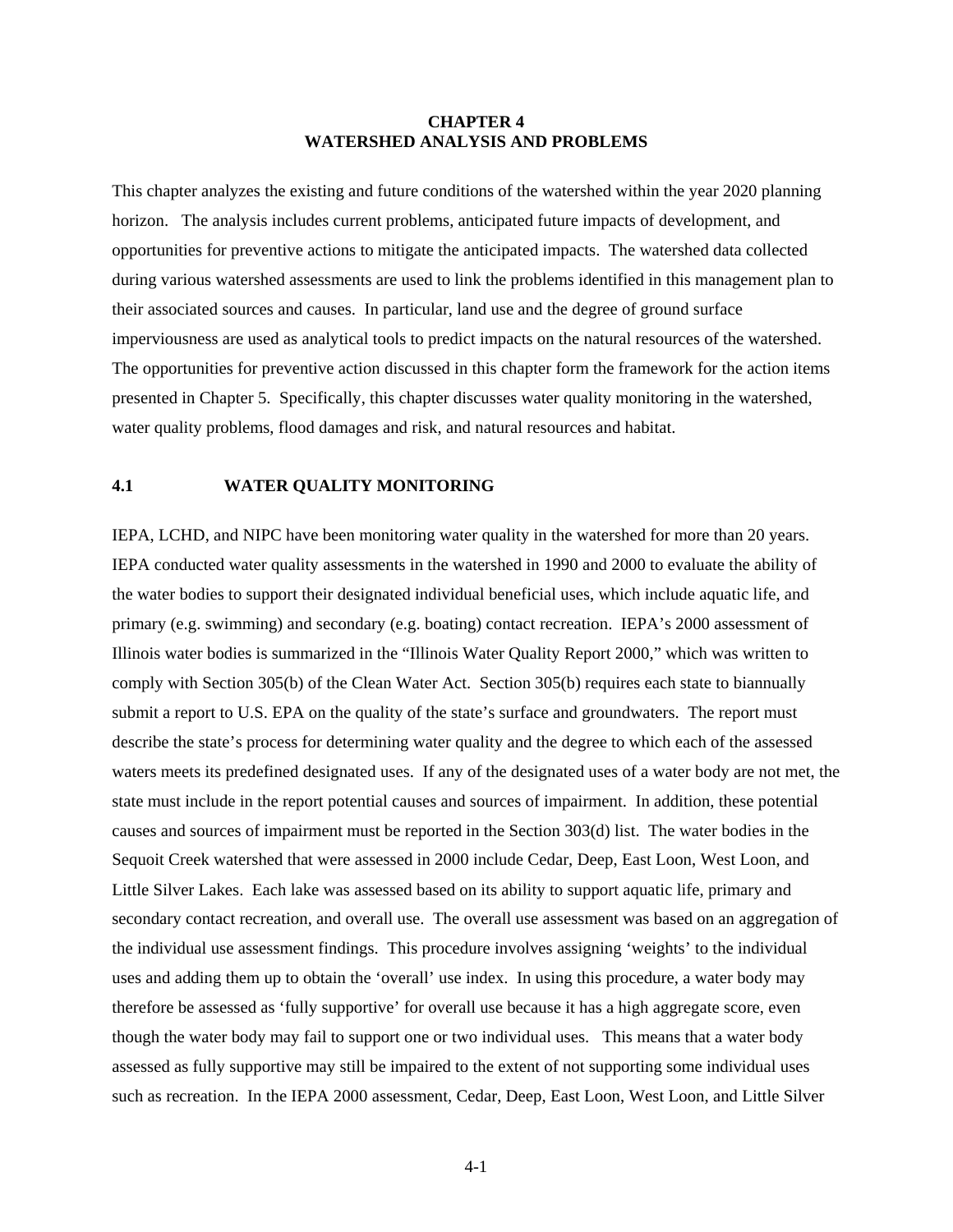Lakes were all designated as fully supportive of aquatic life, swimming, and overall use. For recreational use, Cedar, East Loon, and Little Silver Lakes were designated as only partially supportive because of macrophyte impairment, whereas Deep and West Loon Lakes were designated as fully supportive (IEPA 2000). Although Cedar, East Loon, and Little Silver Lakes only partially support recreational use, the presence of macrophytic vegetation is necessary to support many of the state-listed threatened and endangered species that inhabit these lakes.

The IEPA 2000 assessment suggests that, in general, the water quality of the lakes in the Sequoit Creek watershed had improved compared to 1990, when the first Illinois water quality report was issued. In 1990, Sequoit Creek and Cedar, Deep, East Loon, and West Loon Lakes were assessed, and each lake was found to be at least partially impaired for aquatic life and swimming uses. The most significant causes of lake impairment included nutrients, siltation, organic enrichment, low dissolved oxygen levels, high suspended solids levels, and noxious aquatic plants. The most significant sources of lake impairment included land development, urban runoff, septic systems, shoreline erosion, and in-place contamination. The sources of Sequoit Creek impairment included storm runoff, municipal point sources, and combined sewer overflows (NIPC 1995).

IEPA has never formally assessed McGreal Lake, Sun Lake, or Redwing Marsh. LCHD water quality data for McGreal and Sun Lakes suggest that IEPA water use assessments would have shown these lakes to be fully supportive of general use. LCHD conducted water quality monitoring on all Sequoit Creek lakes between 2001 and 2003 and performed IEPA lake use assessments.

Based on IEPA's water body use assessments, no water bodies in the Sequoit Creek watershed are included on the Illinois 303(d) list. The 303(d) list consists of water bodies not supporting their designated uses in accordance with Section 303(d) of the Clean Water Act. However, sediment and toxicity data were not collected for IEPA's water body use assessments, and the assessments did not include LCHD water quality data. LCHD did collect sediment sampling data, which is included, along with comments from the Sierra Club, in a supplement to this plan. As discussed in Section 4.2, some water quality samples collected in the watershed by LCHD failed to meet IEPA water quality guidelines or standards. Therefore, the IEPA assessments did not provide a complete picture of water quality conditions in the water bodies assessed.

Monitoring data have been invaluable to the preparation of this plan, specifically in identifying water quality problems for each water body. To evaluate the success of the prioritized action plan in addressing

4-2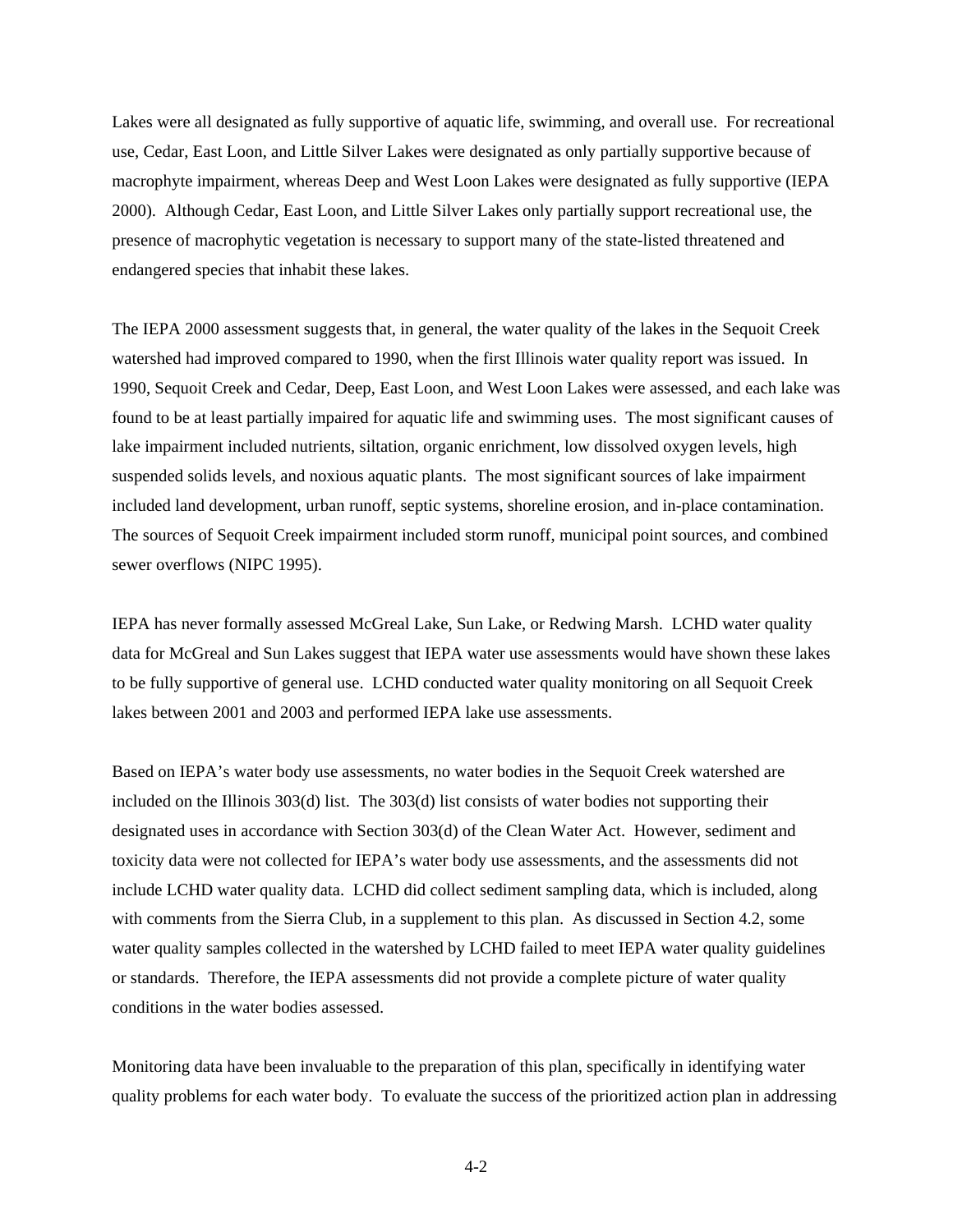existing and future problems, the current monitoring program will have to be continued and improved. Potential improvements of the monitoring program are summarized below.

- Data collection using appropriate biologic indices that are measured structurally and functionally based on aquatic community characteristics. For example, the use of the macroinvertebrate biotic index (MBI) for Sequoit Creek would be an appropriate monitoring tool.
- Sampling and analysis of fish tissue to assess lake toxicity and to establish reference conditions for future assessments. Presently, the degree of toxicity in the lakes is not known. Because of the projected population growth in the watershed, the potential is high for increased lake toxicity from urban runoff.
- Continuation of IEPA sediment sampling in streams and lakes. Sediment samples should be analyzed for heavy metals and other contaminants that are good indicators of impacts from development activities.

Although IEPA's assessments of the overall water quality of the water bodies in the Sequoit Creek watershed were positive, water quality concerns remain. Section 4.2 discusses these water quality concerns and presents strategies for addressing the concerns. The discussion is based on a comprehensive evaluation of physical, chemical, and biological data for the water bodies in the watershed; these data were compiled as a necessary step in developing this watershed management plan. These data and the associated detailed assessments are included in a separate supplement to this plan.

## **4.2 WATER QUALITY PROBLEMS IN STREAMS AND LAKES**

This section discusses water quality problems in Sequoit Creek and in the lakes of the watershed. By the year 2020, the network of storm sewers is expected to grow dramatically to keep pace with the rapidly urbanizing watershed. The increased imperviousness of the ground surface that accompanies urbanization will increase runoff volumes as well as pollutant loads. As naturalized areas are paved over, water that previously was absorbed into the ground after a rainfall and released slowly will instead flow off of roofs, parking lots, streets, and other impervious surfaces into the storm sewers. This not only increases overall runoff volumes, but it contributes to the "flashiness" of the system, with large volumes of stormwater entering the sewer system all at once. Pollutants such as sediment, oil, and grease that are commonly found on roadways would otherwise be trapped and held in vegetated areas but instead are carried by the stormwater into the sewer system.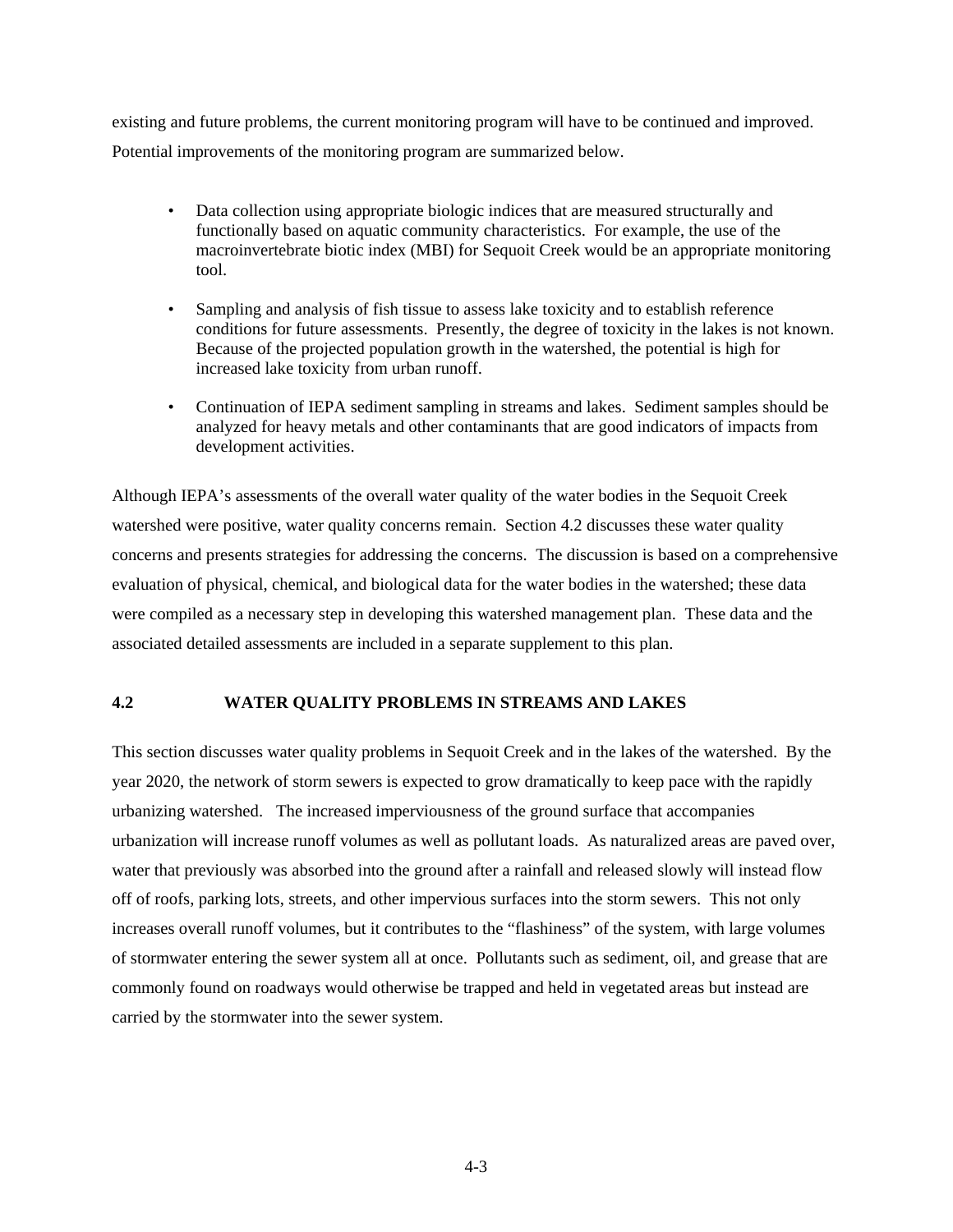Another problem associated with increased urbanization is detrimental impacts from street salting. Salt can enter the environment by washing off roadways or salt storage areas. Chloride ions move with water, so virtually all chloride ions that enter the soil and groundwater will eventually reach surface waters. Aquatic organisms can suffer both acute and chronic toxicity from salt-laden runoff entering waterways. Chronic effects can be seen at lower concentrations than acute effects and can cause changes in the population size and composition of aquatic communities. High salt concentrations can lead to stratification of water bodies, potentially resulting in anoxic conditions and internal nutrient loading. Small lakes with large watersheds and lakes that drain major roadways are most susceptible to problems from street salting. Street salting can also reduce soil stability and break down metals that are harmful to aquatic organisms when washed into the water. Runoff from streets can cause changes in terrestrial plant community structure and diversity. Cattails and common reed, species that are salt tolerant, invade roadside areas and outcompete more salt-sensitive species. Animals are also affected by street salting. Birds can be poisoned by road salt during winters when water is not readily available. Mammals and other animals can be affected by loss or reduced vigor of habitat due to street salting.

New developments require new roads to service the homes. This increase in road surface leads to a commensurate increase in street salting during the winter. Lakes whose watersheds are experiencing more intense development pressures often have water quality issues relating to street salting. Salt breaks down into sodium and chloride ions in water. Conductivity is the ability of water to transmit an electrical current and is related to the number of ionized particles in the water. Salty (soft) water generally has higher concentrations of dissolved solids and fresh (hard) water generally has lower concentrations of dissolved solids. As chloride ions are washed into the lakes from surrounding areas, conductivity is intermittently increased. This can have harmful impacts on aquatic life. Aquatic organisms are generally adjusted to a specific concentration of salt and dissolved solids. Water flow between an organism's cells and the environment is regulated by total dissolved solids (TDS). TDS is a measure of the number of dissolved particles in the water (including chloride ions and nutrients such as nitrogen and phosphorus) and is also related to street salting. Deep, East Loon, and Little Silver Lakes are all experiencing development within their watersheds. These lakes also experienced an increase in conductivity within the last 5 years.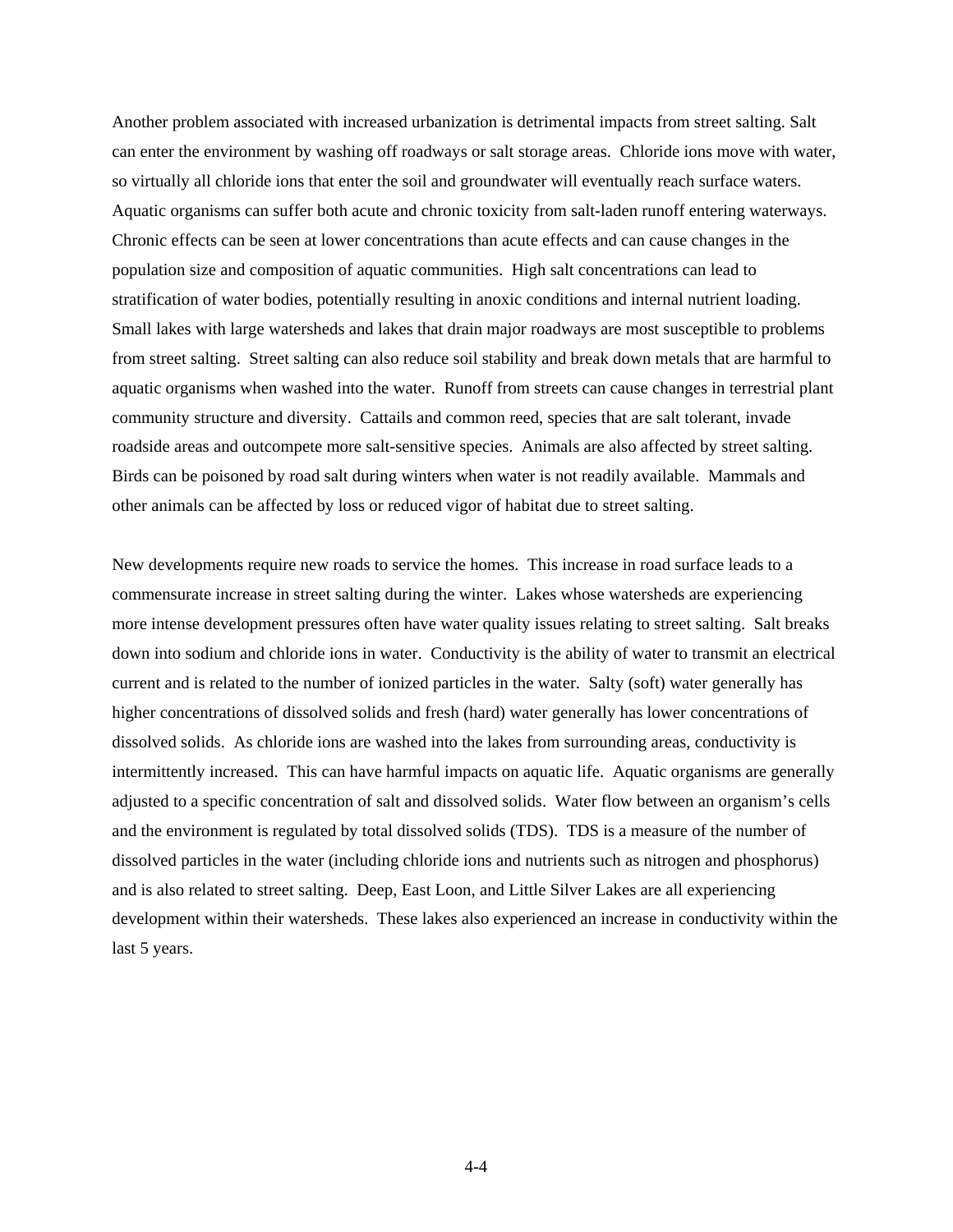#### **4.2.1 Sequoit Creek**

Existing water quality problems in Sequoit Creek involve nutrients, fecal coliform, and bank erosion. Figure 4-1 shows water quality sampling locations in the Sequoit Creek watershed. Figure 4-2 shows existing water quality problems in the watershed. Monitoring data indicate that nutrients are the primary contaminants of concern along Sequoit Creek, with several ammonia-nitrogen (NH<sub>3</sub>), nitrate (NO<sub>3</sub>), and total phosphorus (TP) concentrations exceeding IEPA water quality target concentrations. In particular, NH<sub>3</sub> concentrations exceeded the target concentration most frequently. Ammonia problems have been documented at Location A as shown on Figure 4-1. This reach of Sequoit Creek is known as "Stink Creek" due to historical sewage overflows and storm and sanitary sewer cross connections that discharged to this area. Although the overflows and cross connections have been corrected, water quality is still an issue in this reach, and the nickname has remained. Some high chlorophyll-a concentrations have also occurred in the reach south of East Loon Lake (Location B on Figure 4-1). Chlorophyll-a is an indicator of algae growth, which results from high nutrient loads. Pollutant concentrations do not display a consistent pattern along the creek, possibly because of the attenuating effects of the lakes and wetland systems. However, the pollutant concentrations downstream of the Antioch wastewater treatment plant (WWTP) are consistently higher than those in other upstream reaches. In addition, the WWTP is the largest continuous source of pollutant loading to the creek. Nonpoint sources intermittently contribute large pollutant loads after rain events, but contribute much lower loads during low flow periods (even though concentration may be elevated). The source of nutrients in the upstream reaches is runoff from nonpoint sources–specifically, lawns, farmlands, and residential areas. The land use and pollutant data show that the subwatersheds that contribute runoff to "Stink Creek" have high pollutant loads. Furthermore, future development is likely to increase these pollutant loads. In reaches 21 through 23 downstream of the Antioch WWTP, the main sources of nutrients are discharges from the WWTP and Sequoit Acres Industrial Park, sanitary sewer overflows (SSO), and runoff from the heavily urbanized area of Antioch.

IDNR considered the habitat quality at the most downstream reaches (Location G on Figure 4-1) to be poor, primarily because no trees were present in the riparian zone, lawns were mowed down to the banks, very fine and flocculent sediment was present, numerous algae and vascular plants were observed, and a slight sewage smell was noted. The MBI, which is a measure of the tolerance of the macroinvertebrate community to oxygen-demanding contaminants, is lower in reaches 21 through 23 than in the upstream reaches, reflecting the impact of the poor water quality on the ability of the creek to support aquatic life.

4-5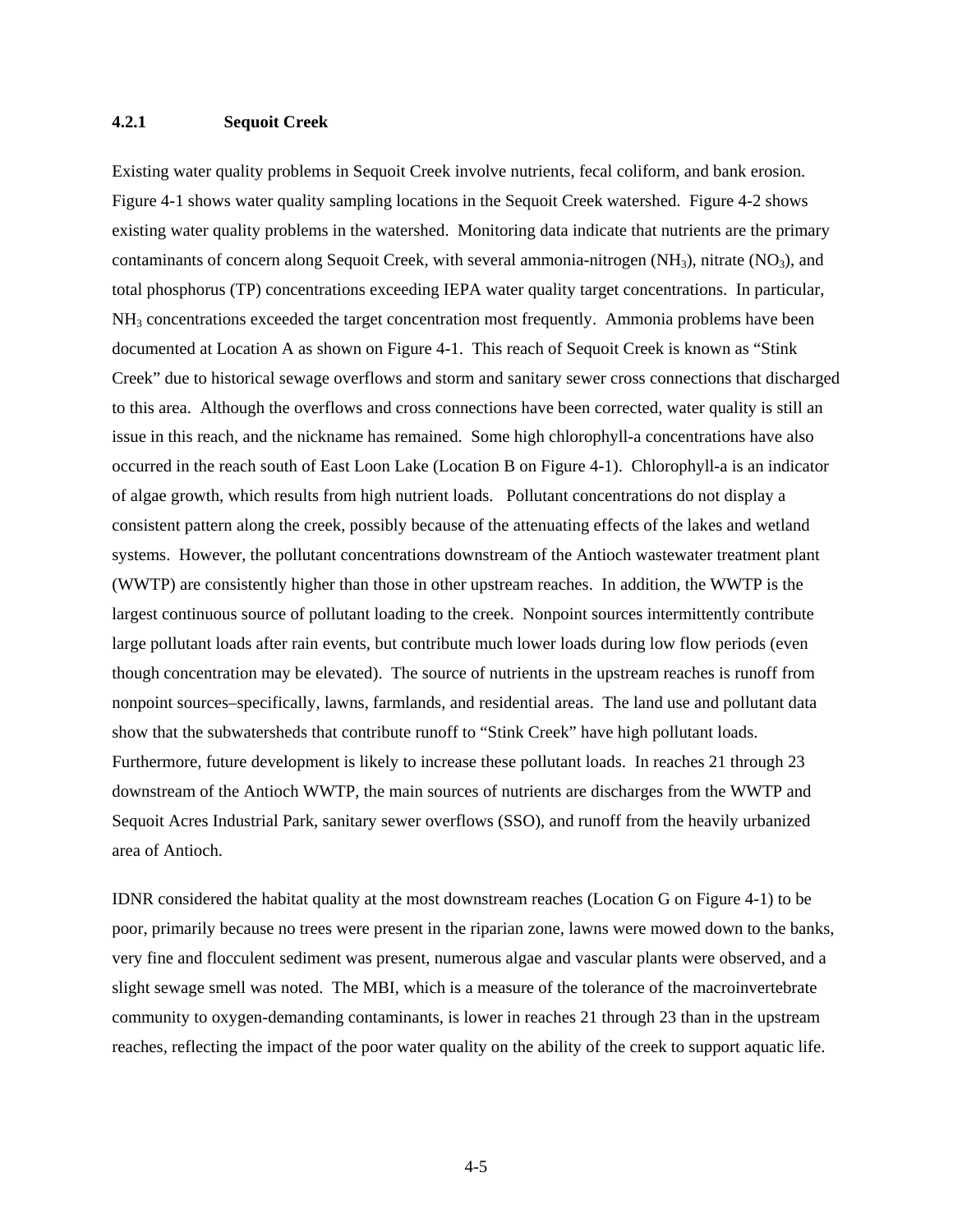**Figure 4-1 Water Quality Sampling Locations**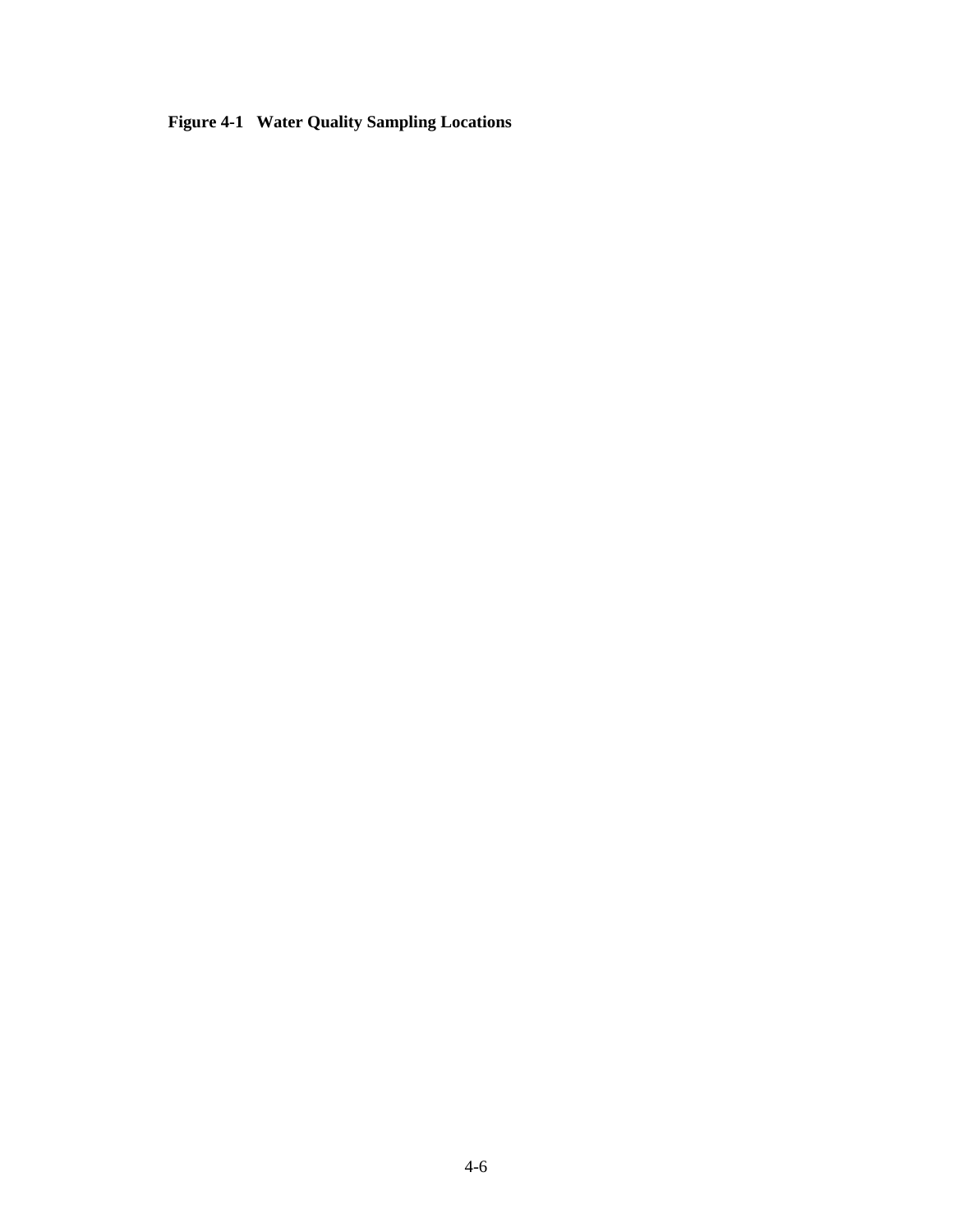**Figure 4-2 Existing Water Quality Problem Areas**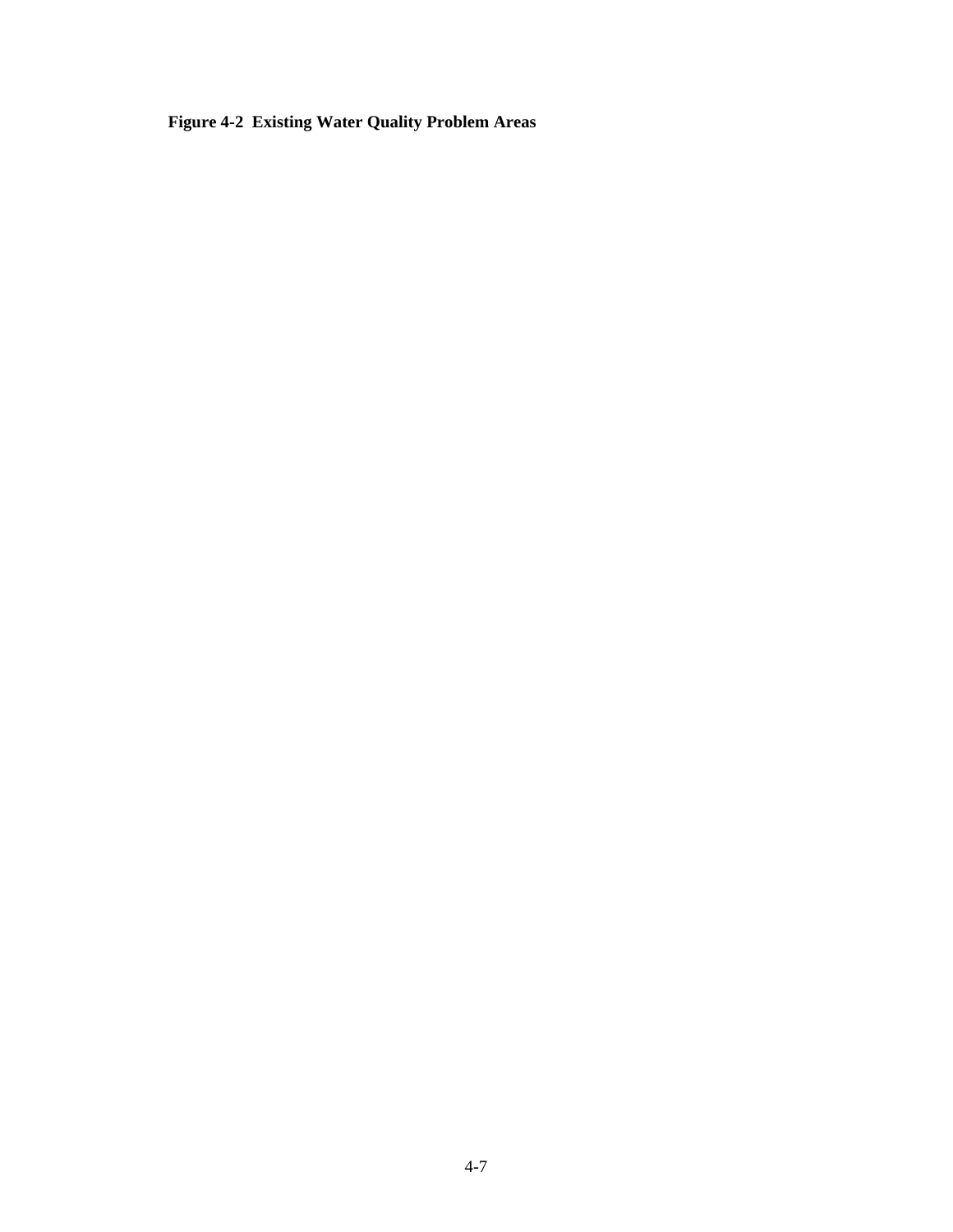Bank erosion was observed along the meandering portions of reaches 10 and 11. Reach 11 was the only reach along the entire length of Sequoit Creek where a debris load was observed. In both 1992 and 2001, logs, vegetation, and other debris deflected flow into the creek banks, causing bank instability and reducing stream conveyance.

Erosion is also high along reach 23 because of the reach's high sinuosity and high flow rate. In addition, a high school parking lot lines the downstream end of the reach's western bank, which increases runoff and contributes to erosion problems. Undercutting was prevalent along most of the reach. Moderate erosion was observed along reach 22, which is sinuous and has moderate flow rates. Signs of erosion and armoring were observed in the vicinity of the sawmill pond along reach 20 and near the Antioch WWTP outfall along reach 21.

Corrective actions to address the problems in Sequoit Creek may include the following:

- Restoring the reaches that are eroding.
- Retrofitting outfalls that cause local erosion and bank instability. Identification of stormwater outfalls is included in the National Pollutant Discharge Elimination System (NPDES)-II program.
- Mapping the storm sewer system in the old parts of Antioch. Mapping of the storm sewer system is required for compliance with the NPDES-II program.

Preventive actions may include the following:

- Improving habitat through stream restoration
- Creating vegetative buffers and restoring floodplain, channel banks, and riparian areas
- Implementing measures that would reduce flow rates contributing to channel erosion and bank instability (for example, limiting release rates into Sequoit Creek from new developments)
- Implementing zoning to encourage low-impact development that reduces ground surface imperviousness
- Preserving open lands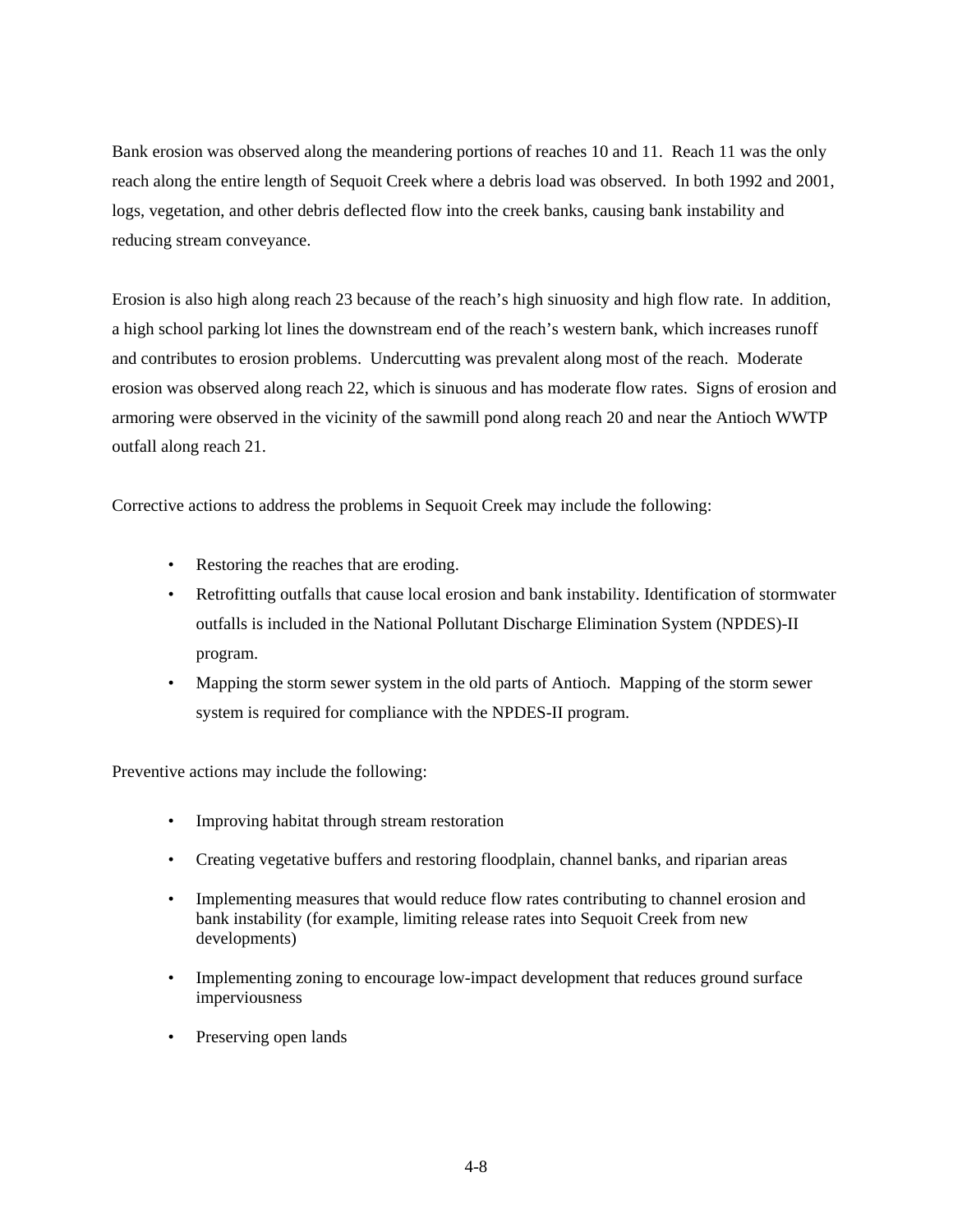#### **4.2.2 Cedar Lake**

Existing water quality problems in Cedar Lake include shoreline erosion and fecal coliform bacteria that cause beach closings.

Fecal coliform concentrations in Cedar Lake have exceeded Illinois Department of Public Health (IDPH) guidelines for beach closure eight times since 1988. Figure 3-4 shows that the subwatershed draining Cedar Lake contains residential areas to the north and in the southeast. Elevated fecal coliform concentrations in Cedar Lake are likely caused by septic system failures reported on the northern and southeastern shores and by waterfowl waste. According to a sample of records obtained from the LCHD septic system monitoring database, about 50 percent of complaints reported to LCHD in 1999 from the Antioch and Lake Villa townships were confirmed septic system failures.

In addition to concerns about fecal coliform loads, monitoring data indicate increasing sediment loads to Cedar Lake. The year 2020 land use pattern shown on Figure 3-5 indicates that some of the existing vacant and agricultural areas southwest and south of the lake will be developed into industrial, residential, and institutional areas. Thus, the new developments may cause increased sediment and nutrient loads in the runoff. The Cedar Lake watershed has not experienced intense development during the last few years. Average conductivity in Cedar Lake increased only 2 percent between 1998 and 2003. The most recent LCHD water quality data for Cedar Lake can be found in the *2003 Summary Report of Cedar Lake* (LCHD 2003b).

The LCHD completed a shoreline assessment for Cedar Lake in 2003. The shoreline assessment revealed that 58 percent of the shoreline has been developed. The most common shoreline types are buffer, wetland, and woodland. Only about 5 percent of the shoreline was found to be eroding, mainly because the slope of the shoreline is very flat and because only a short length of the shoreline contained lawn that had been mowed to the water's edge. Light boat traffic also contributes to the low amount of shoreline erosion. Slight erosion is occurring along woodland and lawn shorelines. This accounts for 80 percent of the erosion. The other 20 percent is moderate to severe and is composed of buffer areas occurring on the south side of the island and the western shoreline (LCHD 2003b). The western shoreline of Cedar Lake is experiencing severe erosion that results in undercutting and slumping. Residences have lawns that extend to the lake, with only narrow buffers separating them from the lake. Ongoing development in Lake Villa Township and incorporated Lake Villa may contribute sediment loads to the lake.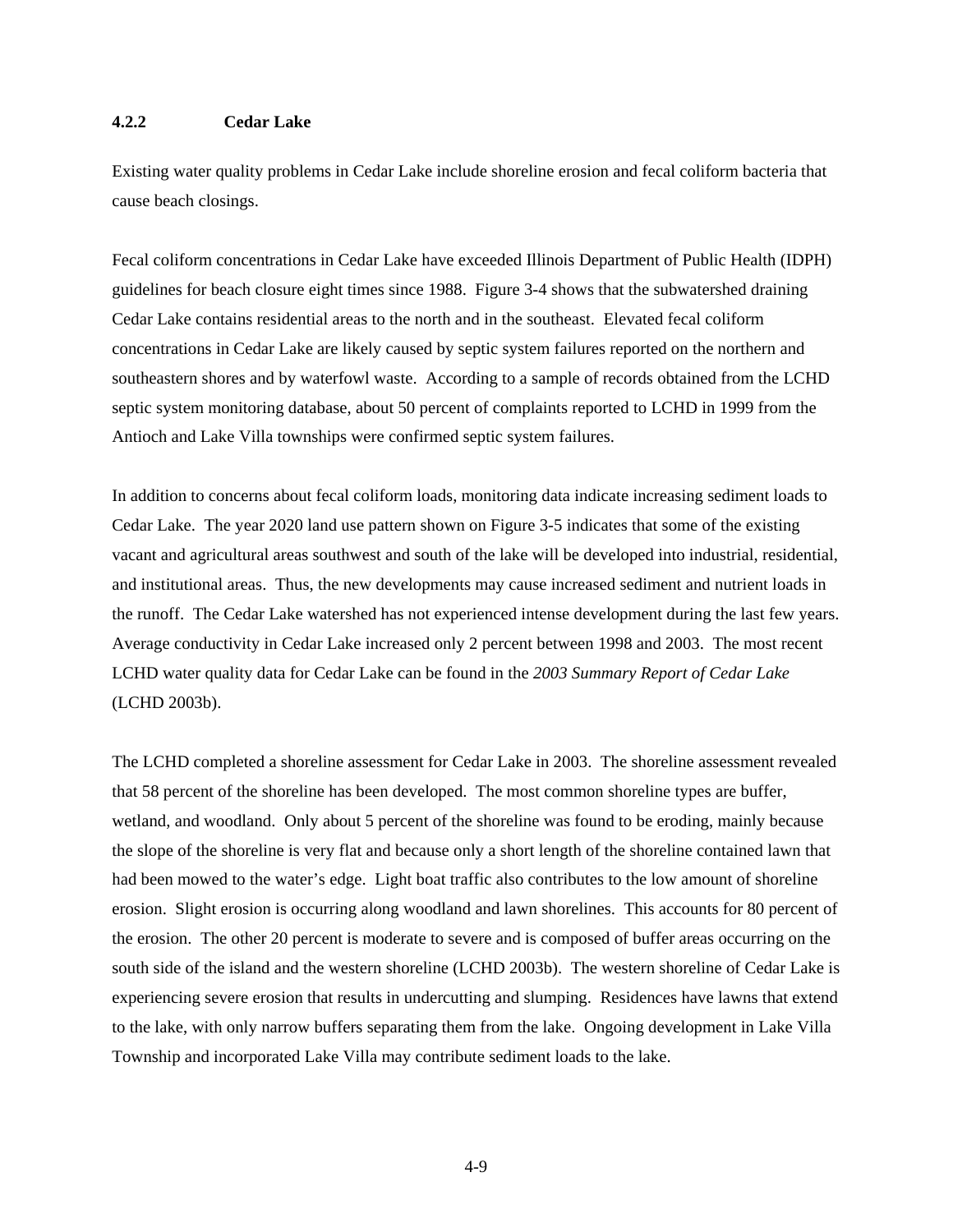Corrective actions to address the problems may include restoring eroding shorelines and constructing shoreline protection in these areas.

Preventive actions may include the following:

- Making preservation of water quality and habitat in the Cedar Lake subwatershed a priority. IDNR considers Cedar Lake to be a biologically significant water body because it contains various endangered plants and fish.
- Initiating a program to replace failing septic systems, construct new systems, and improve existing systems by carrying out maintenance and inspections.
- Initiating or enhancing existing outreach efforts to educate residents about maintenance and operation of septic systems in order to reduce fecal coliform loads.
- Continuing fecal coliform monitoring and reporting on the effectiveness of actions taken to reduce fecal coliform loads.
- Initiating a program to mitigate potential sediment and nutrient loads. Such a program would need to focus on the existing and anticipated developments in subwatersheds located south of Cedar Lake and west of Cedar Lake Road. Opportunities are available to apply concepts of low-impact development that would reduce runoff rates and provide water quality benefits.
- Creating riparian buffers along the shoreline to reduce bank erosion.
- Increasing communication among homeowners, homeowner associations, and lake management associations.

More specific recommendations are available in the LCHD 2003 Summary Report of Cedar Lake.

# **4.2.3 Deep Lake**

Existing water quality problems in Deep Lake include fecal coliform bacteria, nutrients, and shoreline erosion.

A water quality assessment indicated that the water quality in Deep Lake is good. The lake exhibits a trend of slightly declining pollutant concentrations. However, some water quality concerns remain. Four beach closings occurred at Deep Lake between 1988 and 1992 because of high fecal coliform concentrations. In addition, ammonia concentrations in the lake have exhibited an increasing trend since 1988. Figure 3-4 suggests that one source of the existing fecal coliform loads is failing septic systems in the unsewered residential areas south of the lake. Except for some vacant areas to the west and east, the subwatershed draining into Deep Lake is predominantly residential. Runoff from the residential areas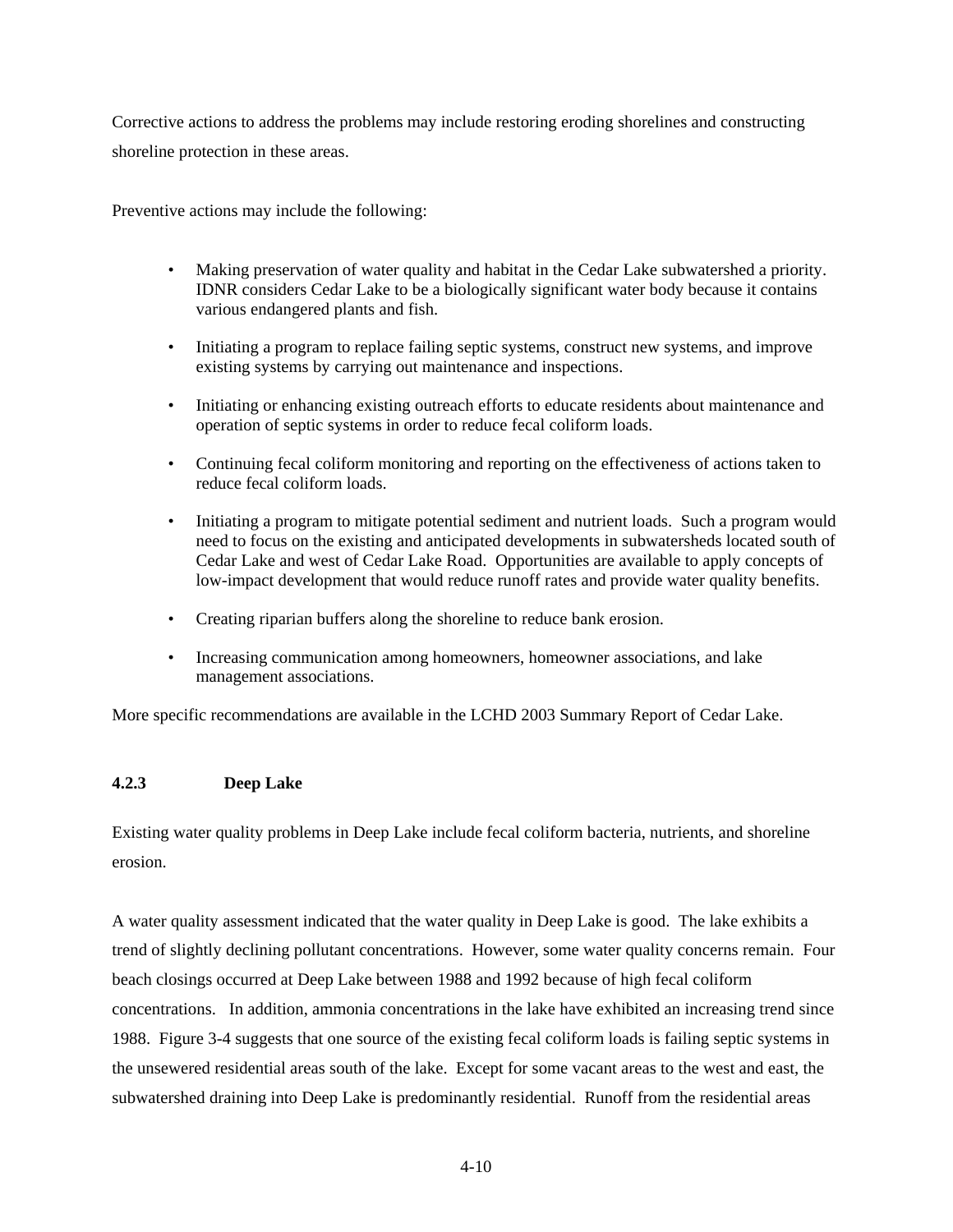contributes nutrients as well as fecal coliform loads. Year 2020 land use projections indicate that there will be new developments on the remaining vacant lots and that the part of the subwatershed adjacent to the western shoreline will be converted from institutional to residential land. Because residential areas typically contribute higher sediment and fecal coliform loads than institutional areas, the existing water quality problems may be exacerbated if proactive measures are not taken. Deep Lake experienced a 17 percent increase in conductivity between 1998 and 2003. If development continues, conductivity will increase further. The most recent LCHD water quality data for Deep Lake can be found in the *2003 Summary Report of Deep Lake* (LCHD 2004).

LCHD completed a shoreline assessment in 2003. The shoreline assessment determined that 48 percent of the Deep Lake shoreline is developed. The major developed shoreline types are seawall, woodland, and rip rap. Woodland and wetland were the most common shoreline types on the lake when the undeveloped areas were taken into account. Ninety percent of Deep Lake's shoreline exhibited no erosion. Almost half of the manicured lawn was experiencing slight erosion even though lawn made up a very small part of the overall shoreline composition (LCHD 2004). The Tetra Tech shoreline assessment revealed severe erosion along most of the developed southern and eastern shorelines of Deep Lake. These shorelines are steep and susceptible to sloughing, undercutting, and erosion. Both artificial and natural shoreline protection techniques have been applied with mixed success. The western shoreline is undeveloped, gently sloped, and protected by natural vegetation.

Corrective actions to address the problem may include restoring unstable, eroding banks and beaches.

Preventive actions may include the following:

- Using wider riparian buffers, as the existing, 100-foot-wide buffers appear to be inadequate
- Preserving open spaces around the lake
- Initiating a program to replace failing septic systems, construct new systems, and improve existing systems by carrying out maintenance and inspections
- Initiating or enhancing existing outreach efforts to educate residents about maintenance and operation of septic systems in order to reduce fecal coliform loads
- Continuing fecal coliform monitoring and reporting on the effectiveness of actions taken to reduce fecal coliform loads
- Beginning community outreach efforts to reduce fertilizer and herbicide use for lawn care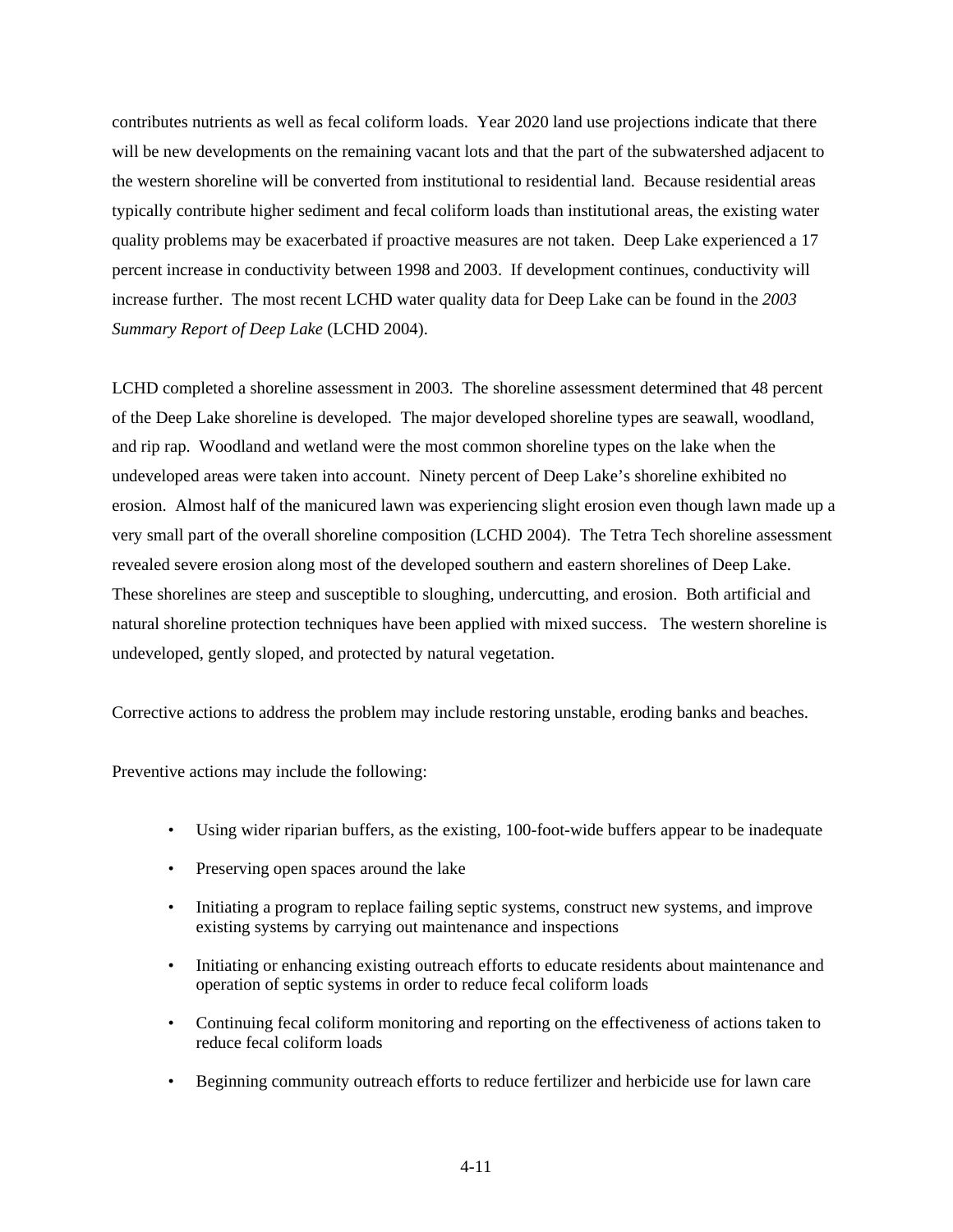• Increasing communication among homeowners, homeowner associations, and lake management associations

More specific recommendations are available in the LCHD *2003 Summary Report of Deep Lake*.

## **4.2.4 Sun Lake**

Nutrients pose a water quality concern in Sun Lake.The Sun Lake water quality assessment indicated that Sun Lake has good water quality, but recent lake water samples contained elevated concentrations of Kjeldahl nitrogen and NH<sub>3</sub>. Figure 3-4 shows that the subwatershed draining into Sun Lake is predominantly open space owned by the Forest Preserve District of Lake County. In addition, a wetland complex surrounds the lake. Therefore, the primary sources of the nutrients appear to be flow from Deep Lake, which does have some nutrient problems, and internal nutrient loading (see Section 4.2.3). The most recent LCHD water quality data for Sun Lake can be found in the *2001 Summary Report of Sun Lake* (LCHD 2003). LCHD conducted a shoreline assessment at Sun Lake in 2001. No erosion was found in any part of the shoreline because 100 percent of the shoreline was wetland. However, as discussed in Section 3.5.2.3, invasive species were present along 100 percent of the shoreline. These species were present in relatively high densities (LCHD 2003).

• No specific measures are recommended for Sun Lake because the lake and its watershed are already protected from development. A large buffer of wetlands that will help to remove pollutants originating from its watershed surrounds the Lake. The water quality of Sun Lake will likely improve if the recommendations for improving upstream water quality in Deep and Cedar lakes are implemented.

## **4.2.5 East Loon Lake**

Existing water quality problems in East Loon Lake include nutrients and fecal coliform bacteria that cause beach closings.

Nutrient and fecal coliform concentrations are higher in East Loon Lake than in the other lakes in the watershed. TP concentrations as high as eight times the IDPH guideline of 0.05 milligram per liter (mg/L) were detected in lake water samples. Elevated concentrations of nutrients in East Loon Lake are caused by runoff from residential land where fertilizers and herbicides have been applied and by waterfowl waste. Septic system failures reported along the southern shore of East Loon Lake and waterfowl waste are also the causes of the elevated fecal coliform concentrations in the lake. Fecal coliform concentrations detected in the lake have exceeded IDPH guidelines for beach closure seven times since 1988. Figure 3-4 shows dense residential areas close to and along the eastern shoreline of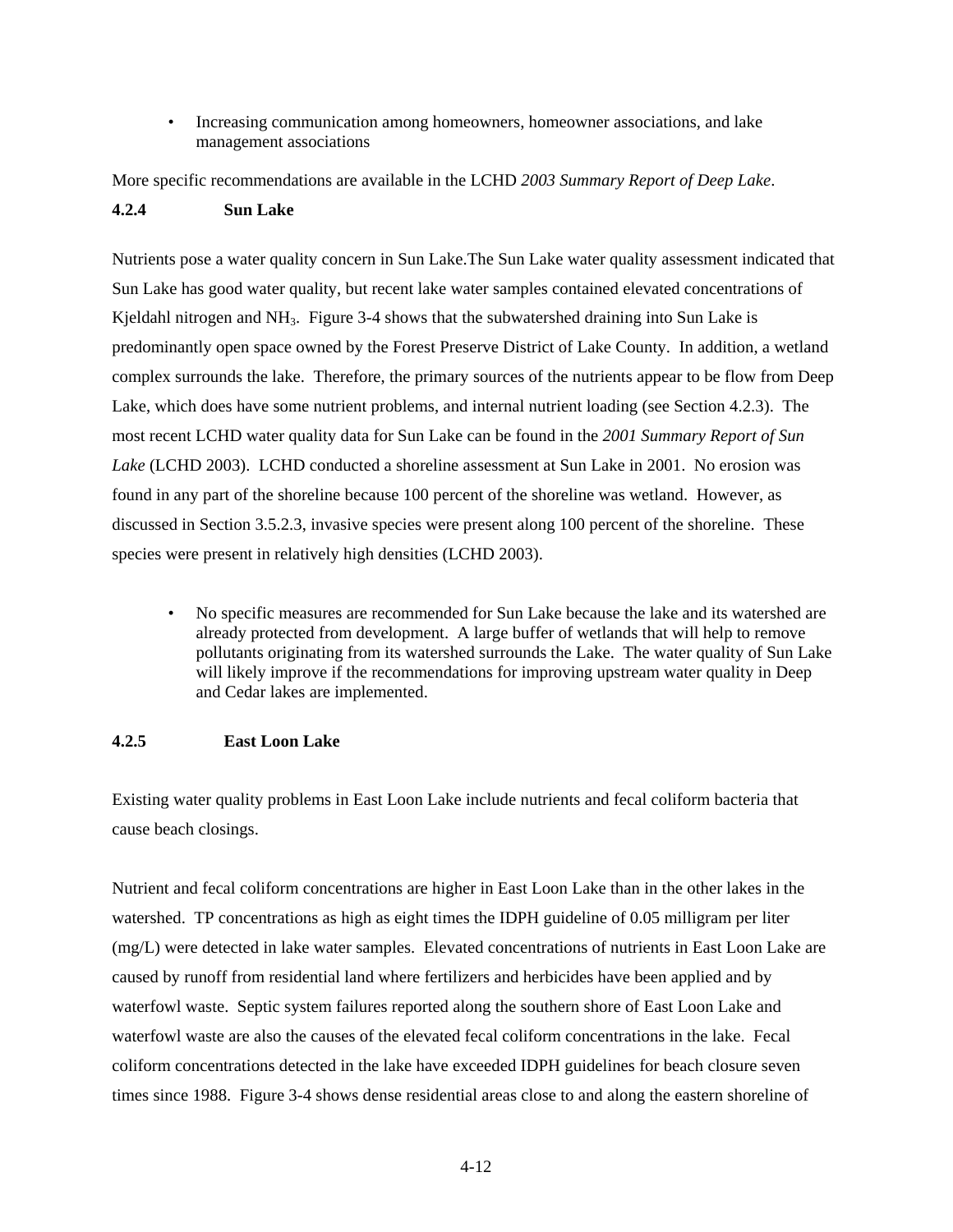East Loon Lake. The residential areas contain older homes. In addition, the subwatershed draining into the lake from the east is predominantly residential and is larger than the subwatersheds of the other lakes. Monitoring of East Loon Lake beaches was discontinued in 1993. Existing and projected developments may increase sediment and nutrient loads to the lake, as shown on Figure 3-5. East Loon Lake experienced a 22 percent increase in conductivity between 1998 and 2003. This trend will most likely continue with increased development. The most recent LCHD water quality data for East Loon Lake can be found in the *2003 Summary Report of East Loon Lake* (LCHD 2003c).

The presence of shoreline protection along the eastern side of the lake suggests that shoreline erosion has posed a concern. LCHD conducted a shoreline survey in 2003. Almost no erosion was observed along the East Loon Lake shoreline. Most of the erosion that was occurring was classified as slight and existed along manicured lawns that did not contain buffers. A portion of the developed shoreline contained buffers, and a third of the shoreline consisted of undeveloped wetlands. These factors, along with flatter topography, are credited with minimizing erosion at East Loon Lake (LCHD 2003c).

Corrective actions to address the problems may include the following:

- Constructing shoreline protection along unprotected shorelines
- Conducting inspections to verity that effective erosion prevention measures are used in ongoing developments
- Constructing sanitary sewers wherever it is economical to do so

Preventive actions may include the following:

- Making preservation of water quality and habitat in the East Loon Lake subwatershed a priority. IDNR considers East Loon Lake to be a biologically significant water body because it contains various endangered plants and fish.
- Initiating a program to replace failing septic systems, construct new systems, and improve existing systems by carrying out maintenance and inspections.
- Initiating or enhancing existing outreach efforts to educate residents about maintenance and operation of septic systems in order to reduce fecal coliform loads.
- Resuming fecal coliform monitoring and reporting on the effectiveness of actions taken to reduce fecal coliform loads.
- Monitoring the performance of shoreline protection measures.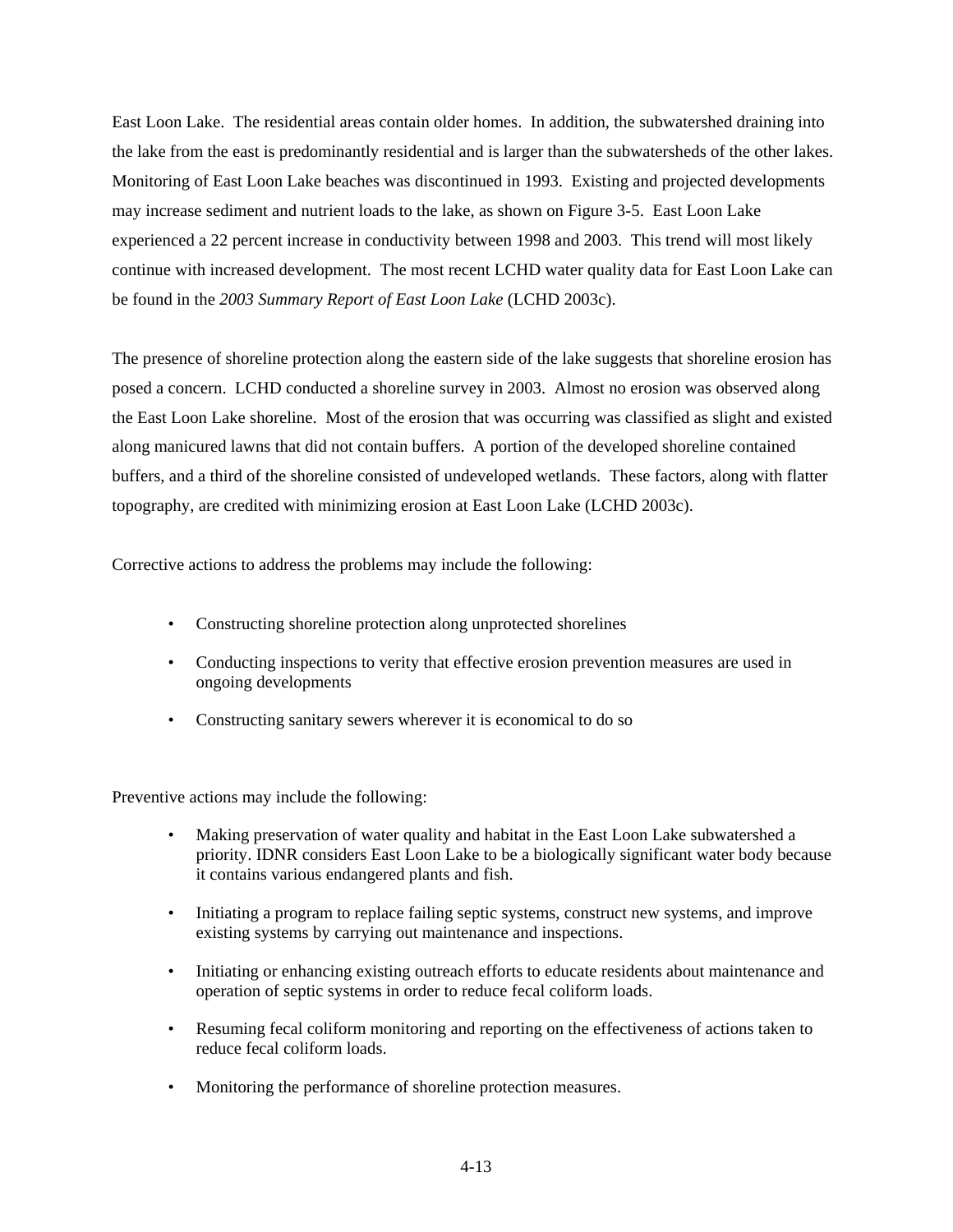• Increasing communication among homeowners, homeowner associations, and lake management associations.

More specific recommendations are available in the LCHD *2003 Summary Report of East Loon Lake*.

### **4.2.6 West Loon Lake**

Existing water quality problems in West Loon Lake include nutrients and fecal coliform bacteria that cause beach closings.

Fecal coliform concentrations in West Loon Lake have exceeded IDPH guidelines for beach closure 19 times since 1988. Figure 3-4 shows that residential areas cover the entire shoreline of the lake. Therefore, the elevated fecal coliform concentrations in the lake are caused by septic system failures as well as by waterfowl waste. Septic system failures have been reported all along the western and southern shores of the lake. Monitoring data indicate that nutrients are also a problem. Conductivity at West Loon Lake remained relatively constant between 1998 and 2003, increasing only 0.1 percent. The most recent LCHD water quality data for West Loon Lake can be found in the *2003 Summary Report of West Loon Lake* (LCHD 2003d).

Figure 3-5 indicates that the land uses in the subwatershed draining into the lake will remain unchanged through 2020. The subwatershed draining into West Loon Lake is located in unincorporated Lake County in both Lake Villa and Antioch Townships. The predominant land use in the subwatershed is residential. The future land use scenario suggests that existing nutrient loads will not increase dramatically. Some significant open spaces and agricultural areas near the lake offer opportunities for future open space preservation.

Shoreline erosion is not a concern at West Loon Lake. LCHD conducted a shoreline assessment of West Loon Lake in 2003. The survey found that 100 percent of West Loon Lake's shoreline was developed and consisted mostly of beach and buffer strips. Almost no erosion was observed at West Loon Lake, and the erosion that was documented was categorized as slight. The areas that did have minor erosion were in areas of manicured lawn and seawall (LCHD 2003d).

Corrective actions to address the problems may include repairing and upgrading existing septic systems.

Preventive actions may include the following: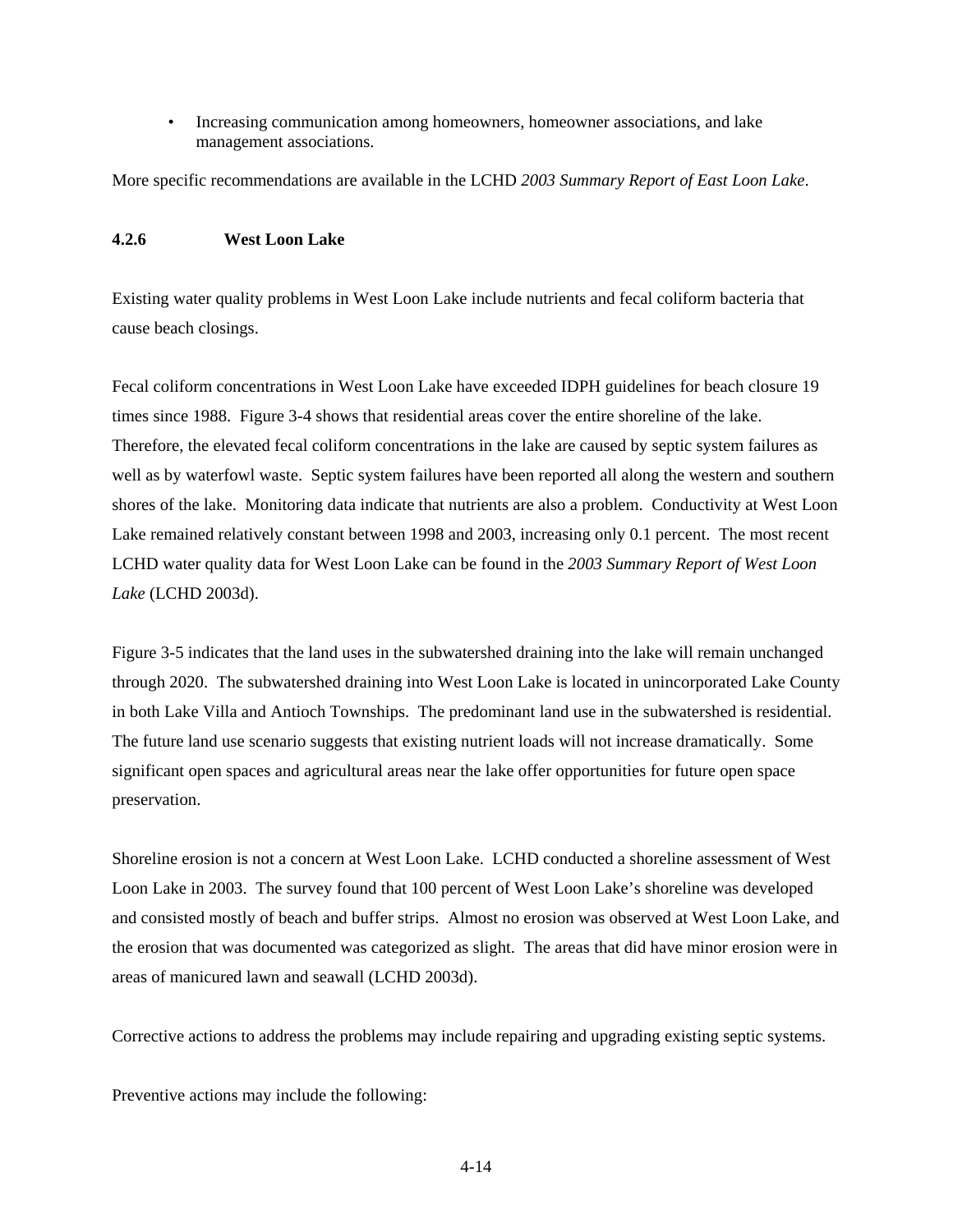- Making preservation of water quality and habitat in the West Loon Lake subwatershed a priority. IDNR considers West Loon Lake to be a biologically significant water body because it contains various endangered plants and fish.
- Initiating a program to replace failing septic systems, construct new systems, and improve existing systems by carrying out maintenance and inspections.
- Initiating or enhancing existing outreach efforts to educate residents about maintenance and operation of septic systems in order to reduce fecal coliform loads.
- Resuming fecal coliform monitoring and reporting on the effectiveness of actions taken to reduce fecal coliform loads.
- Beginning outreach efforts to educate residents about how to reduce fertilizer and herbicide applications and how to safely store such chemicals. Because the present land use pattern is expected to remain relatively constant in the foreseeable future, the strategy for improving water quality should focus on such outreach efforts.
- Continuing ongoing programs to improve water quality such as those included in the WDO
- Preserving the remaining open lands in the subwatershed.
- Increasing communication among homeowners, homeowner associations, and lake management associations.

More specific recommendations are available in the LCHD *2003 Summary Report of West Loon Lake*.

# **4.2.7 Little Silver Lake**

Existing water quality problems in Little Silver Lake include nutrients and sediment.

Water samples collected regularly in Little Silver Lake have not revealed any consistent water quality problems, but homeowners near Little Silver Lake are concerned about sediment loadings to the lake as a result of new developments and agricultural runoff in the area, and nutrient concentrations have been increasing as the developed land area increases. In addition, older homes in the area rely on septic systems that could contribute to fecal coliform loads, but no lake water samples have been collected for fecal coliform analysis. The projected land use pattern indicates that the subwatershed draining into the lake will remain generally undeveloped. However, the desirability of "lake front" property will most likely result in development of the v acant land around the lake in the near future. As indicated on Figure 3-5, ongoing and any future development in the Little Silver Lake subwatershed may increase nutrient and sediment loads to the lake. Conductivity in Little Silver Lake increased by 27 percent between 1999 and 2003. This increased conductivity is associated with development and will continue to increase as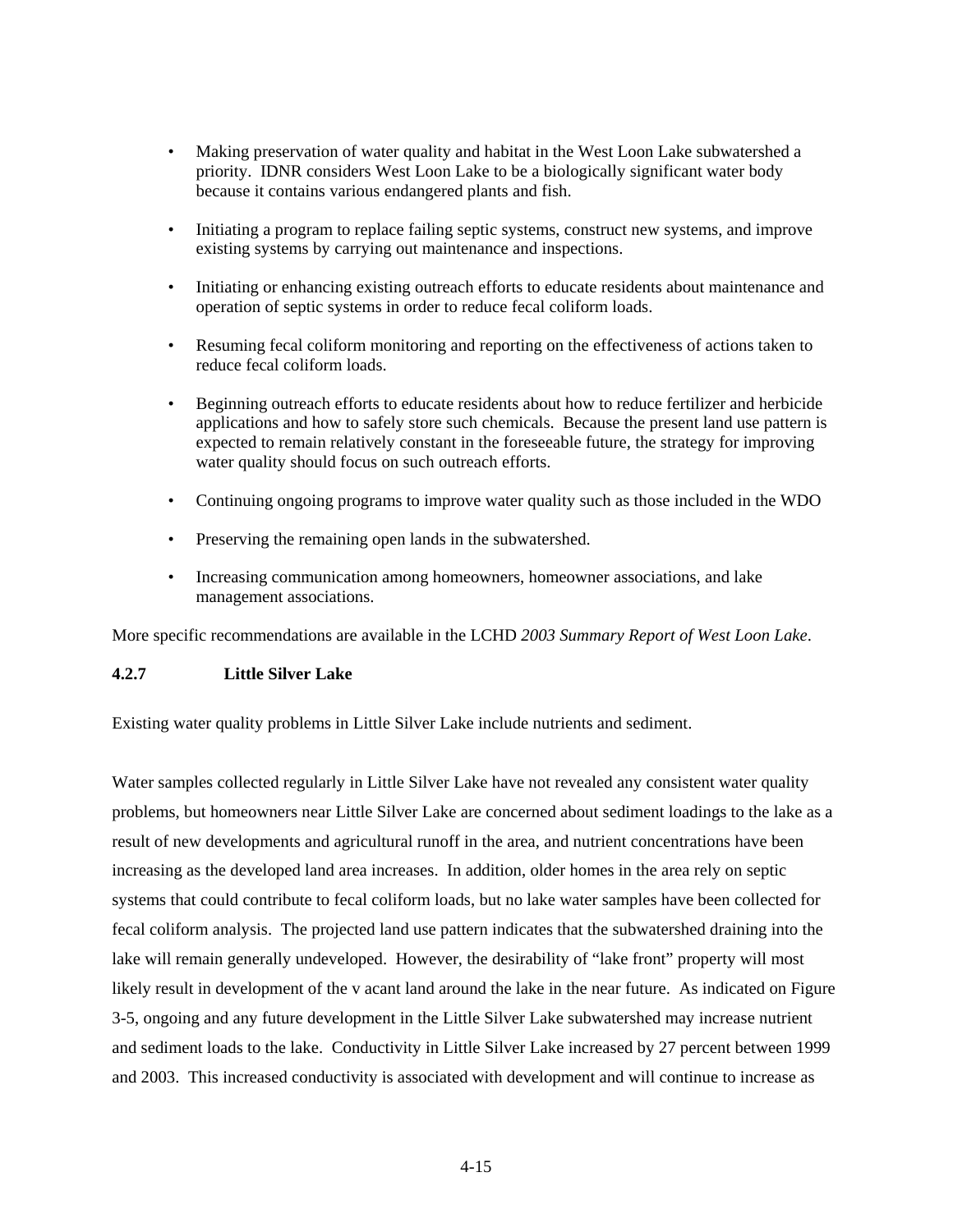development occurs. The most recent LCHD water quality data for Little Silver Lake can be found in the *2003 Summary Report of Little Silver Lake* (LCHD 2004b).

Residents of the Little Silver Lake subwatershed have adopted a watershed plan to reduce nutrient and sediment loads to the lake. Implementation of that plan will need to be coordinated with the implementation of this Sequoit Creek watershed management plan. The Little Silver Lake watershed plan is available as a separate document in a supplement to this plan (J.F. New & Associates, 2000). An executive summary of the Little Silver Lake Watershed plan is included in Appendix B.

Erosion is not a problem at Little Silver Lake. LCHD conducted a shoreline assessment in 2003 and found that approximately 45 percent of the shoreline is developed. The main categories of developed shoreline were buffer, rip rap, and seawall. The undeveloped sections of shoreline consisted of wetland, woodland, and buffer. The survey found that 99 percent of the shoreline was experiencing no erosion. The very small amount of erosion that was happening existed in manicured lawns (LCHD 2004b). More specific recommendations are available in the LCHD *2003 Summary Report of Little Silver Lake*.

# **4.2.8 McGreal Lake**

The existing water quality problem in McGreal Lake is high nutrient loads.

LCHD sampling efforts have shown that nutrients are a problem in McGreal Lake. The lake is eutrophic, and half the samples collected contained TP concentrations exceeding IEPA target water quality guidelines. Figure 3-4 indicates that the subwatershed draining to McGreal Lake is predominantly residential. Therefore, the nutrient problem in McGreal Lake is probably caused by runoff from residential lands where fertilizers and herbicides have been applied. The nutrient problem is magnified in McGreal Lake because the lake is manmade and shallow and its water is constantly mixed because of its small volume relative to the runoff volumes. Future residential development may increase nutrient loads to the lake. The most recent LCHD water quality data for McGreal Lake can be found in the *2002 Summary Report of McGreal Lake* (LCHD 2003a).

LCHD conducted a shoreline assessment of McGreal Lake in 2002. The assessment concluded that approximately 54 percent of the shoreline is developed. The major shoreline type along the developed portion of the lake was buffer, with a small percentage of the developed shoreline consisting of manicured lawn. The major types of undeveloped shoreline were shrub, wetland, and woodland. Twenty-four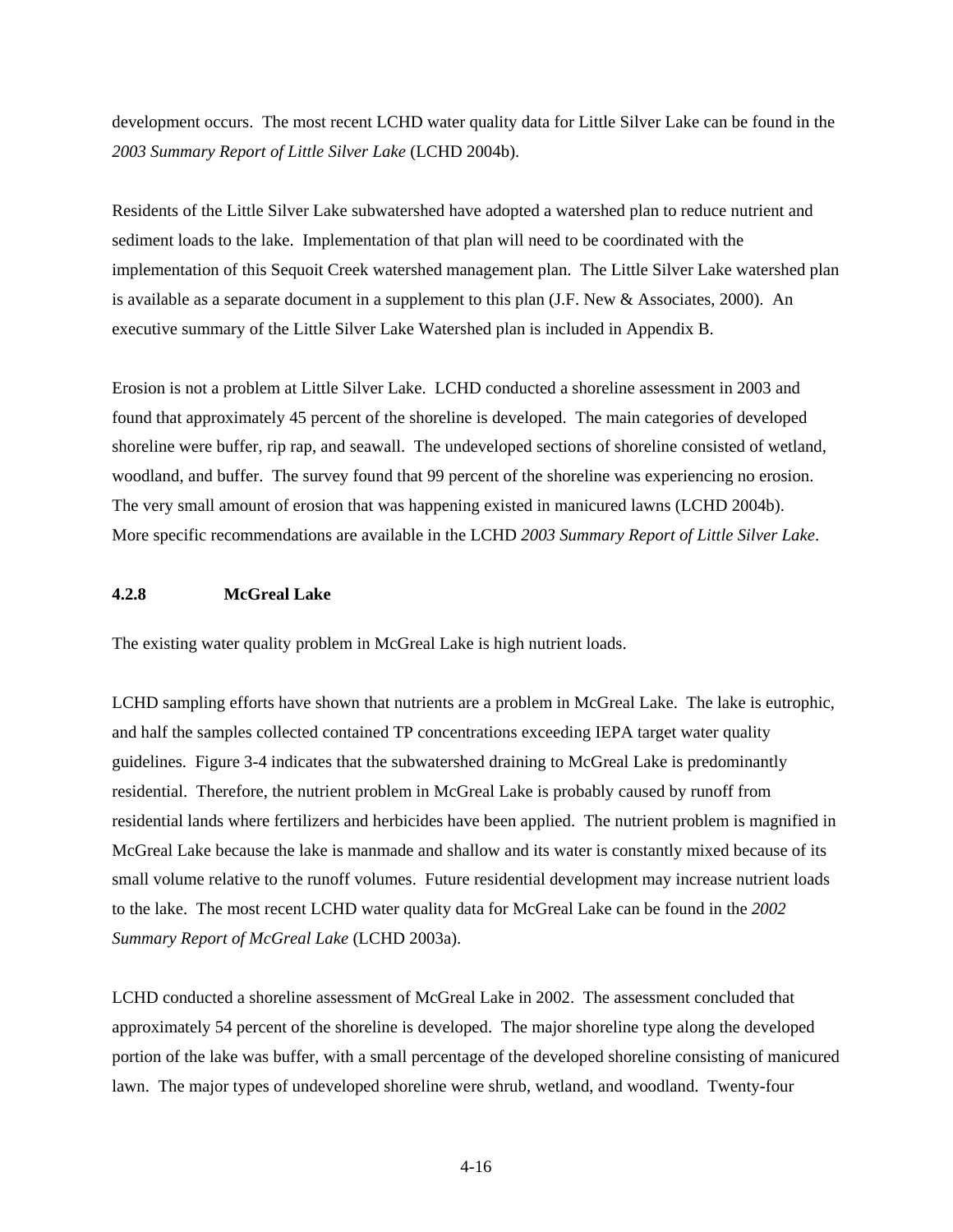percent of the McGreal Lake shoreline was experiencing erosion. However, 20 percent of the shoreline was experiencing only slight erosion, and 4 percent was experiencing moderate erosion. Most of the erosion was occurring along manicured lawns, while a smaller portion was occurring along buffer strips (LCHD 2003a).

Preventive actions to address the nutrient problem may include the following:

- Encouraging use of vegetative buffers around the lake during new construction
- Conducting community outreach efforts to reduce fertilizer and herbicide applications
- Encouraging conservation tillage practices
- Increasing communication among homeowners, homeowner associations, and lake management associations

More specific recommendations are available in the LCHD 2003 Summary Report of McGreal Lake.

## **4.2.9 Redwing Marsh**

The most recent LCHD water quality data for Redwing Marsh can be found in the *2003 Summary Report of Redwing Marsh* (LCHD 2004a). LCHD conducted a shoreline assessment of Redwing Marsh in 2003. The assessment found that the shoreline is almost entirely classified as wetland, with a small amount classified as shrub. No erosion was observed during the survey (LCHD 2004a).

#### **4.3 FLOODING**

This section profiles existing flooding problems in the Sequoit Creek watershed, updates the floodplain map adoption process, and discusses mapping of existing flood hazard areas and opportunities for minimizing losses from flood damage.

#### **4.3.1 Profile of Existing Flooding Problems**

The Sequoit Creek watershed suffers from flooding, and the two main sources of the flooding are (1) Sequoit Creek and its tributaries and (2) non-riverine depressional areas. Flooding problems include nuisance ponding in yards, street flooding, sewer backups, and overbank flooding. Table 4-1 summarizes the types of flooding recorded in the watershed. During monthly SCPC meetings, stakeholders identified flooding problem areas. The watershed municipalities and the Townships of Lake Villa and Antioch were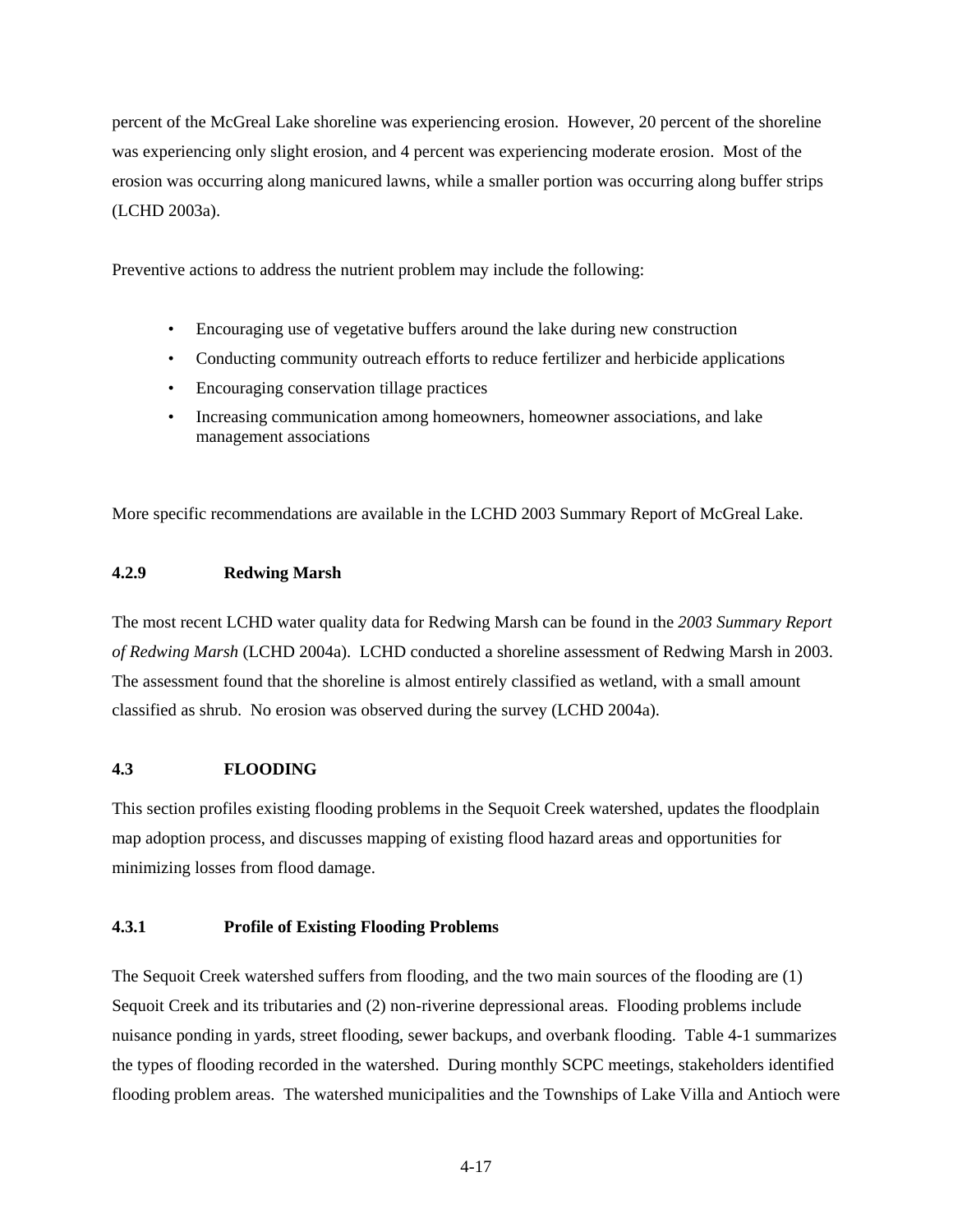contacted to identify additional flooding problem areas**.** Table 4-1 probably underestimates the actual flooding incidents because not all flooding incidents are reported. Most of the areas that have experienced flood problems are adjacent to the riverine floodplain. Depressional flooding appears to be the cause of flooding for the remaining areas reported.

# **TABLE 4-1 FLOODING PROFILE FOR SEQUOIT CREEK WATERSHED**

| <b>Flooding Type<sup>a</sup></b> | <b>Primary Cause</b> <sup>b</sup> | Number of                   |
|----------------------------------|-----------------------------------|-----------------------------|
|                                  |                                   | Sites Affected <sup>c</sup> |
| Overbank flooding                |                                   |                             |
| Local drainage problem           |                                   | 10                          |
| Depressional flooding            | h                                 | 6                           |
| Septic problems                  | Not Applicable                    | >200                        |
| Sewer backups                    |                                   | 8                           |

Notes:

B More than one type of flooding may occur at a problem site

B Indicates number of sites for which the flooding type was considered the primary cause.

e<sup>-</sup> A flooding problem site may contain multiple buildings, roads, or other infrastructures

The numbers used in Table 4-1 are different from those reported in the draft County Flood Hazard Mitigation Plan, which utilized the data from the SMC's Flood Problem Area Inventory (FPAI). These numbers have been updated to reflect flooding problems reported during interviews with residents who live in the watershed.

The numbers of structures and facilities affected illustrates the magnitude of the flooding problem in the watershed. According to the updated FPAI,

- Up to 80 buildings have experienced flooding problems.
- An access road to the Antioch WWTP, a critical facility, is subject to flooding.
- Six roads and bridges, including Route 83, have been closed or threatened by flooding.
- The northern and northeastern sides of East Loon Lake suffer from depressional flooding. Approximately 50 homes are affected.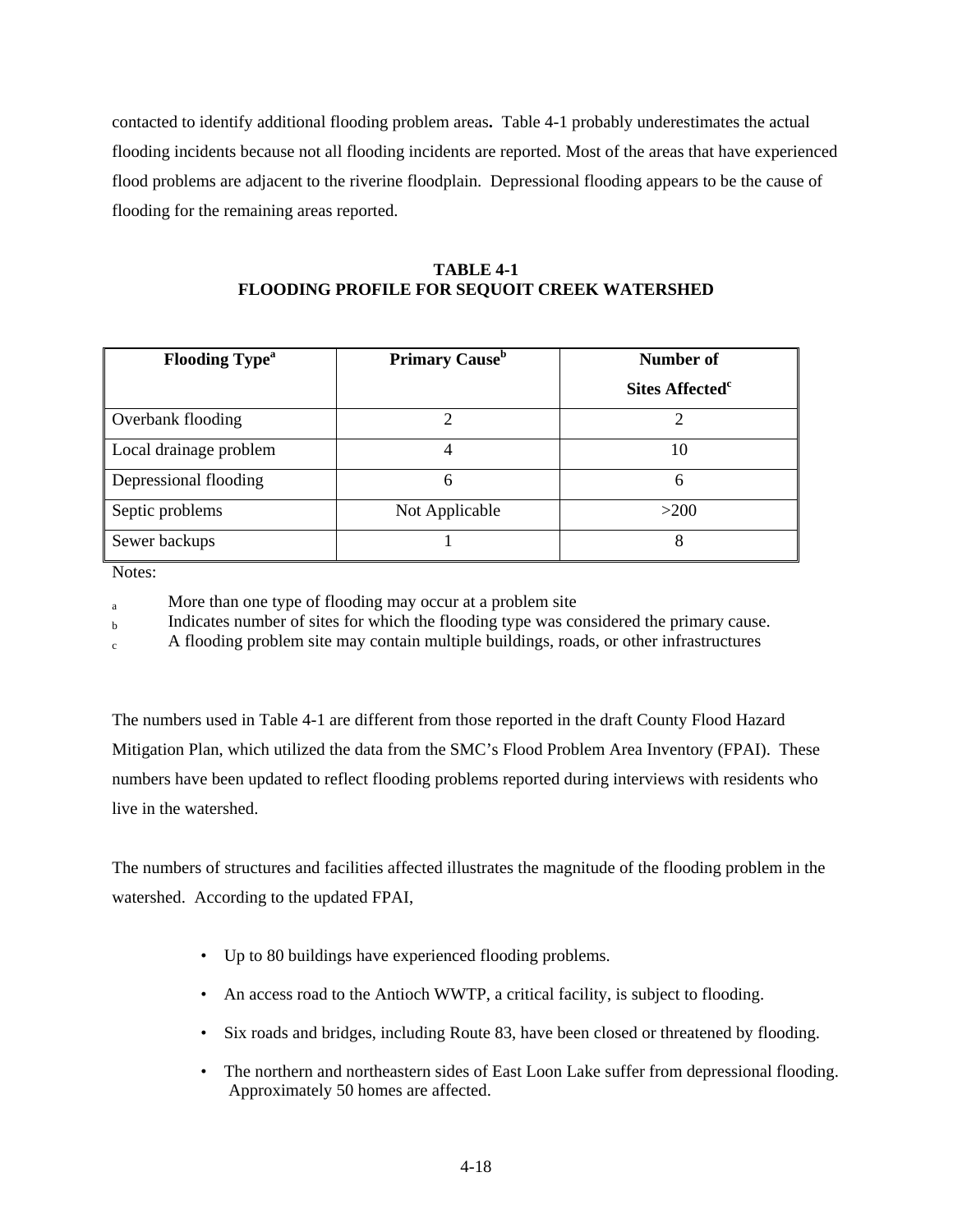- The Petite Lake Road area on the eastern and western sides of Route 83 and north of Cedar Lake Road suffers from depressional flooding.
- The Oakwood Knolls subdivision north of North Avenue experiences sewer backups.

The Sequoit Creek watershed has a relatively flat slope and mild relief. The watershed has many depressional areas that were formed during the glacial movement; most of these areas now appear as wetlands. Rapid population growth within the watershed, and the resulting residential demand, has resulted in urban development within the natural floodplains, displacing wetlands and depressional areas that traditionally soaked up excess rainfall. Urban development dramatically increases the percentage of impervious area, resulting in a large amount of runoff during storms. Instead of infiltrating into the ground, rainfall is converted quickly to runoff and is then discharged from the sites through sewers and manmade channels. The factors that contribute to flooding include the following:

- Lack of initial multipurpose watershed planning
- Erosion from areas under development, which generates sediment that obstructs drainage paths and reduces the capacity of the creek to convey water
- Channelization, flood encroachment, and piping, which reduce the ability of the creek to convey floods
- Undersized discharge structures of lakes, which may restrict the flow of water and raise water levels
- Poor stream maintenance, which enables heavy vegetative growth and debris accumulation, reducing the ability of streams to convey water
- Increased runoff volume because of additional impervious areas throughout the watershed

Flooding in the Sequoit Creek watershed has occurred either adjacent to the existing floodplain of the creek and its tributaries or in non-riverine depressional areas. The most problematic areas of flooding include (1) the areas on the north and northeast sides of East and West Loon Lakes, where about 50 homes have been affected; (2) the area along Petite Lake Road on the east and west sides of IL-83, north of Cedar Lake; and (3) Oakwood Knolls subdivision and north of North Avenue. The common feature of these areas is their close proximity to the floodplain. Sequoit Creek has very narrow channels, but a wide floodplain. The increased flow raises the water level in the creek and connected lakes. The elevated water level in the stream causes the storm sewer backup and overbank flooding. Flooding problems such as ponding in yards and street flooding are possibly attributed to improper grading and lack of drainage.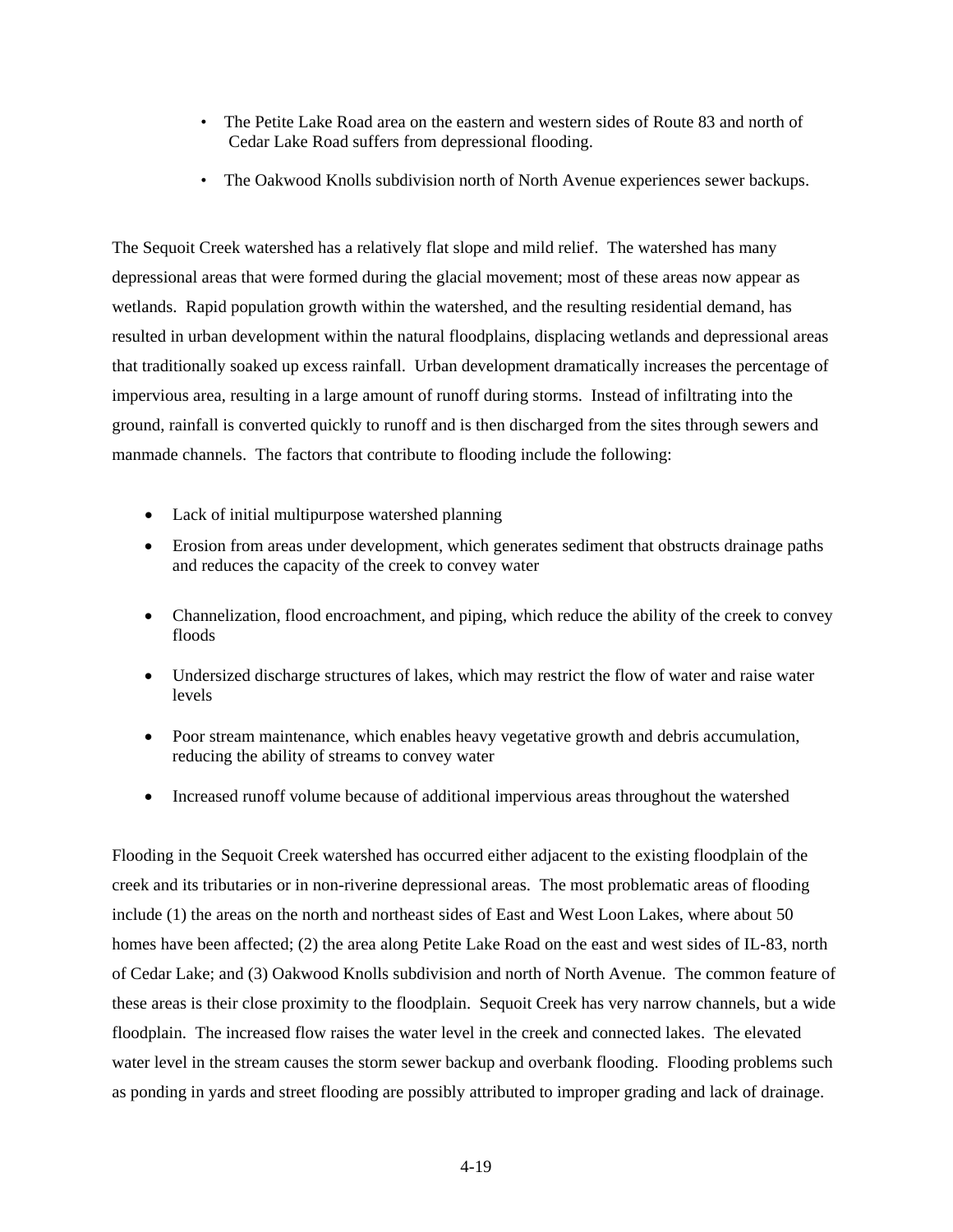Many localized flooding problems are associated with the failure or faulty abandonment of drain tiles. The hydrology of the Sequoit Creek watershed is partially affected by the channelization of streams of drainage ditches and the extensive network of drainage tiles. Subsurface drainage tiles predominantly drain agricultural fields in the region. There are very few records of the actual locations of many of these drainage systems, especially those installed more that 75 years ago. The lack of drainage maps makes it difficult to locate nonfunctioning tile lines, or even determine the position of functional systems in cases where additional drains are to be installed.

#### **4.3.2 Mapping of Existing Flood Hazard Areas**

The SMC commenced a detailed floodplain mapping study of the watershed in 2000. The purpose of the study was to update the existing Flood Insurance Rate Map (FIRM) for the watershed. The Federal Emergency Management Agency (FEMA) depends on local municipalities to perform the actual mapping and to submit the revised data; FEMA then creates preliminary map panels to send to the municipality. The municipality is responsible for posting the map panels for public review for a period of 90 days. During this time, the public may submit comments and revisions to the municipality, which then submits the comments to FEMA at the end of the 90-day period. FEMA considers the comments and revisions before producing the final map panels. Because it is expensive to physically print new map panels and the process can take up to 2 years, FEMA frequently issues a Letter of Map Revision (LOMR). The LOMR is valid as the new floodplain for the mapped area.

FIRMs show flood hazard areas, which are defined as the floodplains that have a 1 percent chance of being inundated in any given year. Flood hazard areas that are associated with a flowing stream or river are called riverine floodplains, while those located in depressional areas that are isolated from rivers or streams are called depressional flood hazard areas or depressional floodplains. The floodplain study was limited to the riverine floodplains of Sequoit Creek and its tributaries. Non-riverine, depressional areas were not mapped as regulatory floodplain for flood insurance purposes. Because one of the uses of the FIRM is to set flood insurance rates, future conditions such as the 2020 land use projections are not considered in the floodplain study. That is, the proposed FIRM reflects only existing conditions in the watershed, including land use and any physical changes to the Sequoit Creek main stem and tributaries.

FIRMs are an important tool for planning, zoning, and regulatory purposes such as regulating development in floodplains. The new FIRMs are intended to assist SMC and local municipalities in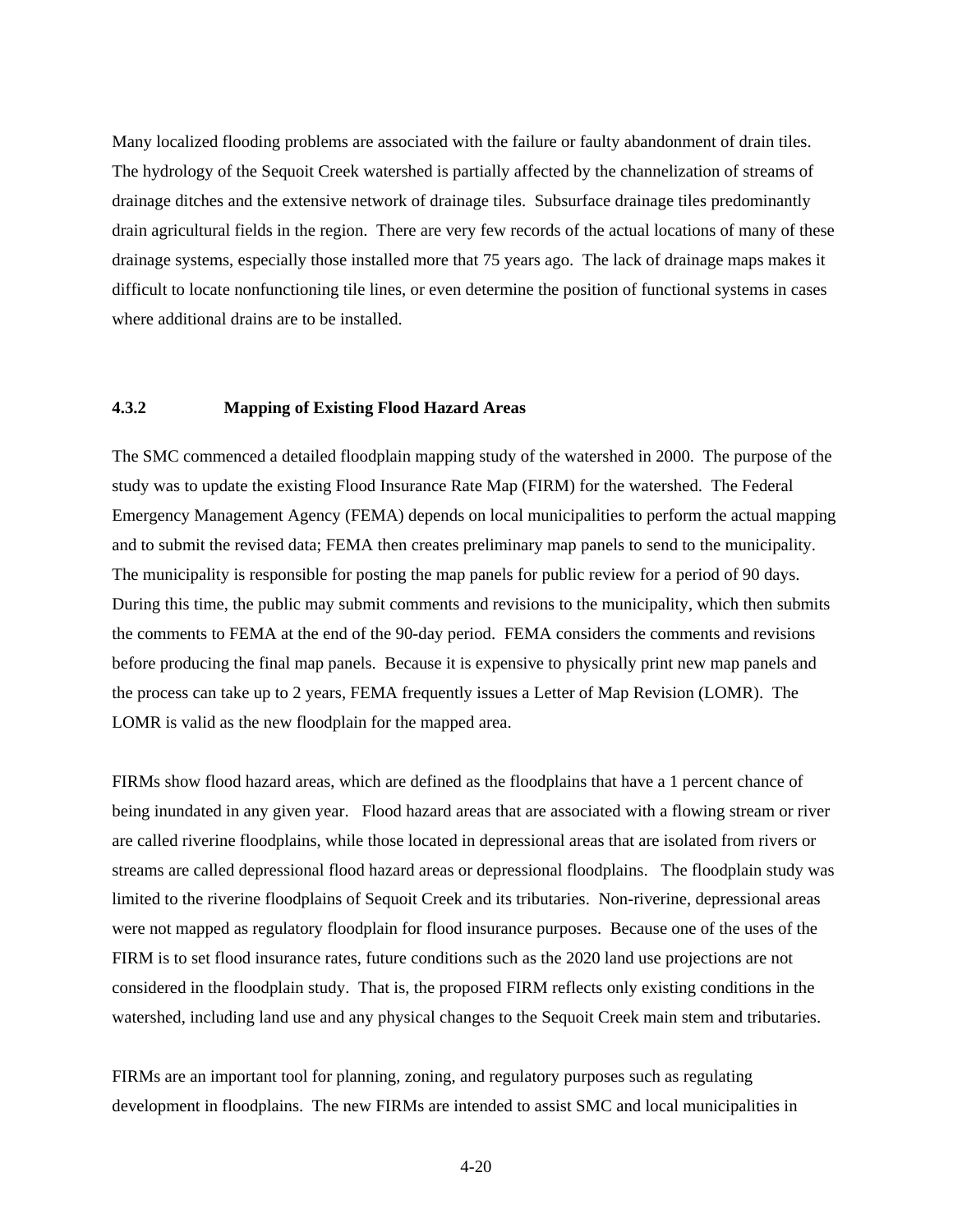making better floodplain management decisions. Figure 4-3 shows the existing, FEMA-approved FIRM. According to the FIRM, the floodplain of Sequoit Creek and its tributaries covers about 1,908 acres, or about 24 percent of the watershed. Since under normal conditions the area of open water including lakes and creeks is about 1,010 acres, the land area that would be inundated during 100-year storms is 898 acres, which represents about 11 percent of the watershed. The existing FIRM shows that the number of properties located within the riverine mapped flood hazard areas alone is about 102. The actual number of properties located in flood hazard areas in the watershed may be significantly greater than 102 because depressional floodplains were not included in FEMA's mapping study. The WDO, however, requires applicants to identify and protect all floodplains with tributary areas exceeding 100 acres or depressional areas exceeding 0.75-acre foot in storage.

The number of properties at risk and the severity of the flooding are likely to increase if the impacts of development are not mitigated. Today's floodplains may continue to expand because development generally creates impervious areas, which increase runoff volumes and runoff peaks. Therefore, properties that today are out of harm's way will be at risk in the future.

The floodplain study indicates that because of the low relief of the watershed, the Sequoit Creek and its associated system of lakes act hydraulically as a lake system rather than a fast river floodplain. This means the Sequoit Creek floodplain is sensitive to both runoff volumes and peak flows. Because the creek has a mild slope for most of its length, any structure across the creek will create a strong backwater effect that will increase the flood risk upstream of the structure. The impoundment will not be localized to a finite channel reach. For this reason, traditional structural solutions for protecting properties from overbank flooding, such as levees, weirs or dams, will not be effective. Thus, any future development activity in the watershed that increases runoff volume, even without increasing flood peaks, will likely result in expansion of the floodplain. An effective strategy for preventing future flood risks and associated damages must focus on the following:

- Preserving existing floodplain storage, including depressional areas
- Providing additional storage to accommodate increased runoff and to reduce flood peaks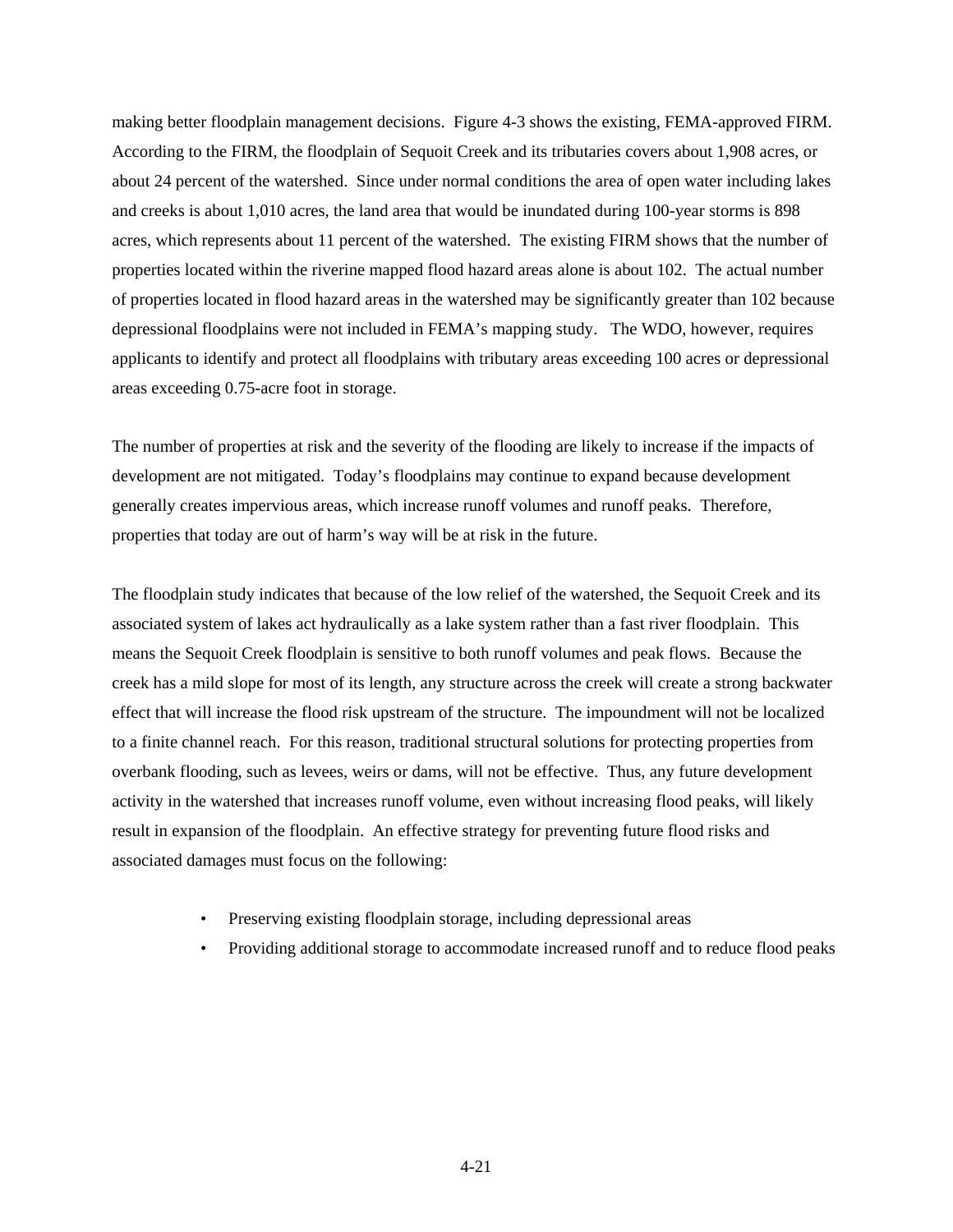**Figure 4-3 Existing Flood Problem Areas**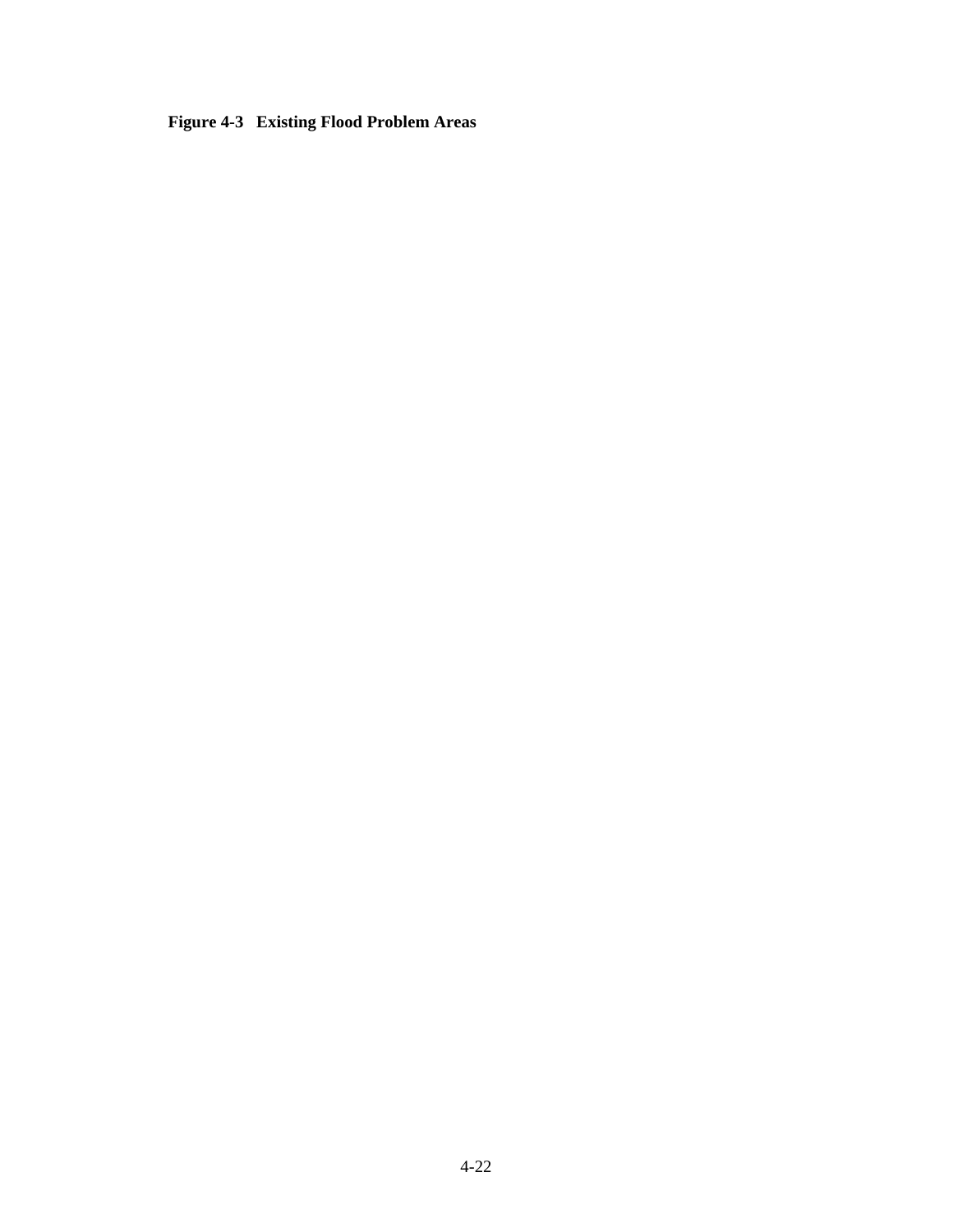Such a strategy will reduce overbank flooding of riverine properties by preventing increases of the water levels. Providing storage to accommodate future additional runoff will prevent flood stages in depressional floodplains from increasing. Section 4.3.4 discusses existing programs and opportunities for preventing existing and future flood damages based on the above findings.

## **4.3.3 Update on the Map Adoption Process**

Although the most recent printing date of the current FIRMs for the Sequoit Creek watershed is September 1997, the studies for the maps were actually performed more than 20 years ago. The floodplain studies for both the Villages of Antioch and Lake Villa were performed by the U.S. Department of Agriculture, Soil Conservation Service. The Antioch study was completed in October 1979, and the Lake Villa study was completed in September 1979.

A draft floodplain study has been completed by CTE Engineers, Inc. under the direction of the SMC. The goal of the study is to update the existing FEMA floodplain maps. This draft study is now undergoing an independent technical review by Christopher B. Burke Engineering, Ltd. Once this independent technical review is completed, any necessary revisions will be made to the hydrologic and hydraulic models, and the resulting floodplain/floodway maps will be produced. This review and revision process is expected to be completed by the end of 2004.

Upon receipt of the revised floodplain study and maps and after review and acceptance by the SMC, a 60 day public comment period will be provided for the local municipalities within the watershed, namely the Village of Lake Villa, the Village of Antioch, and Lake Villa and Antioch Townships. Any legitimate, technical comments regarding the floodplain study will be addressed by the SMC at the conclusion of the public comment period. If necessary, appropriate revisions will be made to the models.

Once the public comment period issues are resolved, the floodplain study will be presented to the SMC Commissioners for formal approval and adoption as "best available information." If the Commission chooses to adopt the study, it could be used for regulatory enforcement in the cases where the new floodplain elevation is higher than the existing FEMA floodplain elevation. It could not be used in areas where the new floodplain elevation is lower than the existing FEMA elevation until it has been reviewed by IDNR and FEMA. If the Commission chooses not to adopt the study, it could only be used on a voluntary and advisory basis until it is reviewed and adopted by IDNR and FEMA.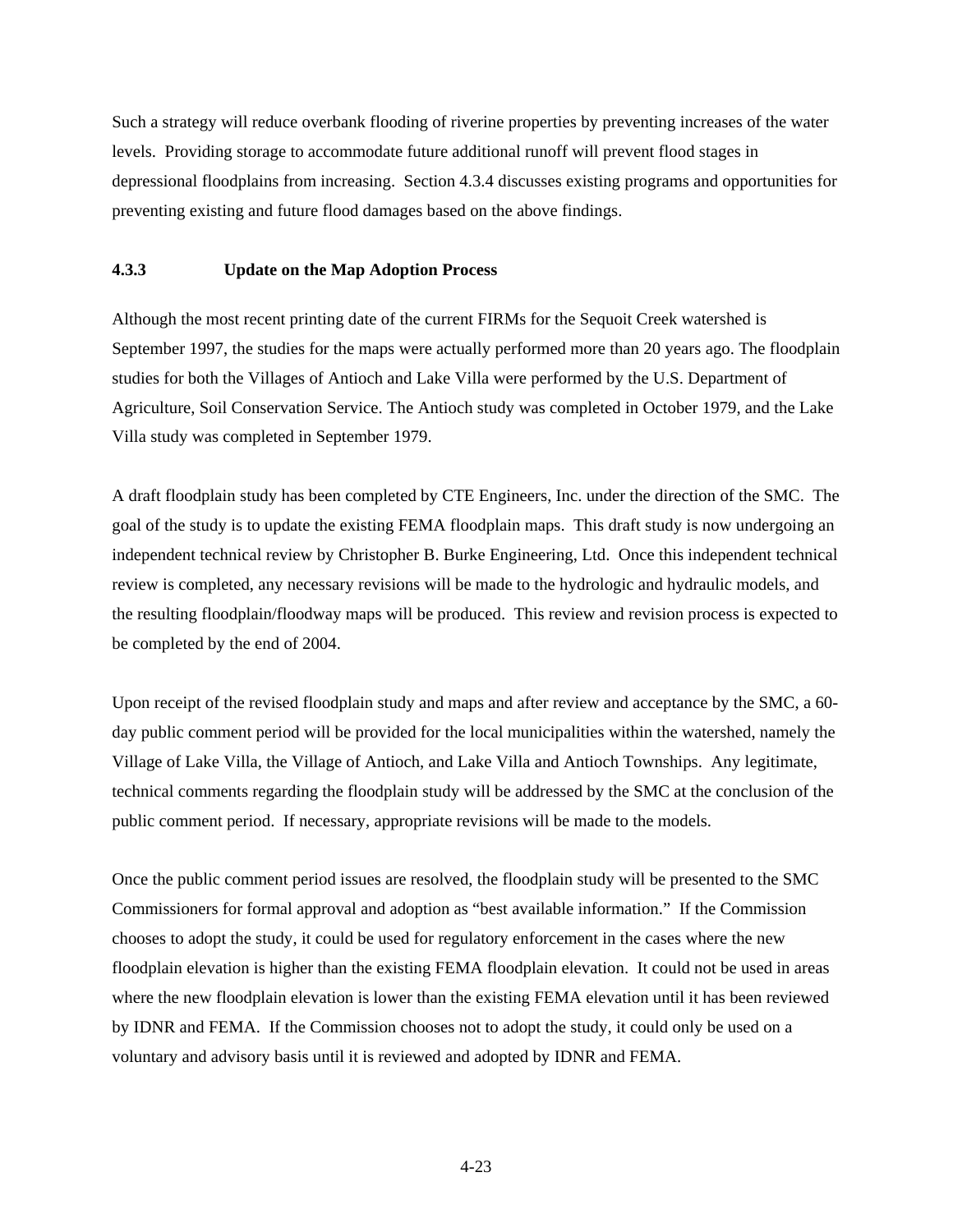At this point, the SMC will submit the floodplain study to IDNR for certification of flows and then to FEMA for a full technical review and eventual adoption by FEMA. This submittal will most likely occur in late 2004 or early 2005. The IDNR/FEMA review process can be rather lengthy and could take 2 to 3 years to complete.

#### **4.3.4 Opportunities for Minimizing Flooding Problems**

This section discusses potential causes of flooding in the Sequoit Creek watershed and measures that can be used to address the existing flooding problems and prevent future flooding.

#### **4.3.4.1 Flood Control**

The impacts of past actions and future development are now being recognized, and SMC and watershed stakeholders are working together to relieve the flooding problems in the watershed. According to the Draft Framework Plan, the population in the Sequoit Creek watershed will increase dramatically by year 2020, with the Antioch and Lake Villa populations more than doubling. This growth will result in a tremendous loss of pervious land and a corresponding increase in impervious land. As shown in Table 3- 3, by year 2020, the commercial, industrial, and residential areas will increase as much as 71 percent, while the agricultural, wetland, and open space areas will decrease. Development will cause more frequent flooding without well-planned flood control measures. It is conceivable that stormwater detention can effectively reduce runoff rates and control localized flooding. However, it does little to control the increased volume of runoff caused by urbanization. While engineered solutions are important tools in flood prevention, the over-reliance on artificial drainage approaches has negative consequences. Simple elimination of excess surface water after a rainfall as quickly as possible through a closed-conduit system has a cumulative effect and results in an increased frequency of downstream flooding.

A potential solution is development options involving BMPs in alternative stormwater drainage and land development design approaches that can substantially reduce the impact of development. The selected BMPs reduce the amount of impervious surface area and runoff and utilize the landscape to naturally filter and infiltrate runoff on the site before it discharges into the drainage system. BMPs and their capacities for flood reduction are detailed in a supplement to this plan. Some BMPs that can be used for flood reduction are infiltration practices, porous pavement, and natural landscaping. In many cases, a BMP can be used to not only reduce flooding but also to improve water quality.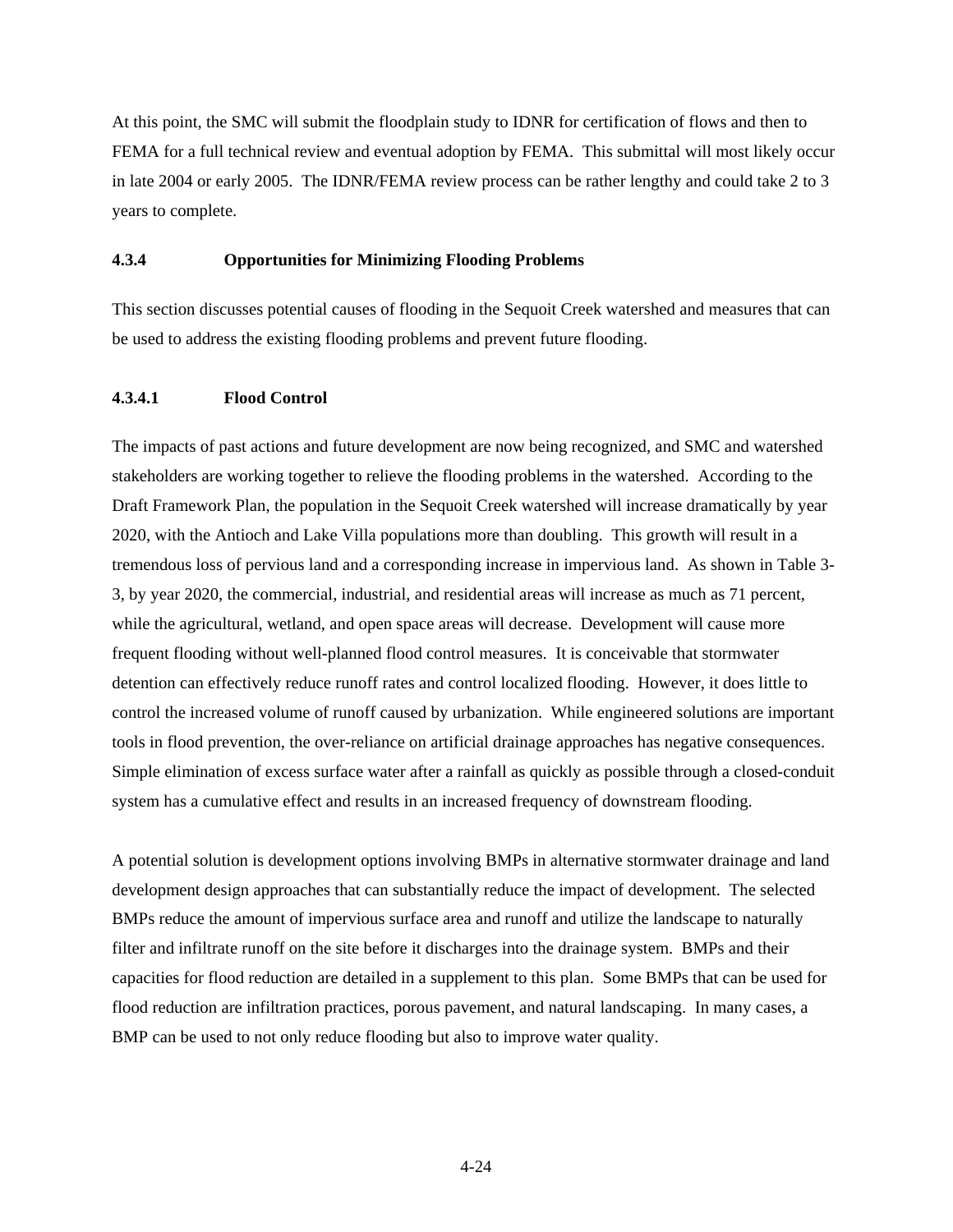#### **4.3.4.2 Regulation and Planning**

Currently there is a countywide floodplain management program intended to accomplish these objectives. This management program is incorporated into the countywide WDO and is driven by the requirements of the National Flood Insurance Program (NFIP). The NFIP requirements embody structural and nonstructural measures for managing floodplains to prevent flooding and reduce flood damage. Communities enforcing the WDO NFIP requirements benefit by enjoying lower flood insurance premiums in addition to lower flood risks.

The WDO contains additional measures to minimize flooding problems, such as protection of depressional floodplain areas that have storage exceeding 0.75 acre-feet during 100-year storm events. As explained in Chapter 3, the Sequoit Creek watershed contains numerous depressions that store floodwaters during heavy storms, thus reducing peak flows and stormwater volumes to the main channel. The WDO also contains performance standards for protecting structures located in floodplains and requires stormwater detention storage to reduce peak flows.

However, by itself, the WDO cannot adequately address all of the existing and future problems for the following reasons:

- Some existing or "legacy" problems predate the ordinance. These problems are associated with properties that were located in flood hazard areas prior to publication of the FIRM.
- The flood hazard areas are not known with certainty. FIRMs are created using the best available information but may not show isolated flood hazard areas and may not account for localized conditions that can result in flooding.
- The WDO stormwater provisions mainly address peak flows and not runoff volumes. Peak flows are calculated using statistically derived precipitation events and do not address situations where a series of storms affect an area over a period of time, thus causing flooding.
- The WDO stormwater provisions do not incorporate watershed changes that would increase watershed imperviousness. Higher imperviousness will increase the runoff volumes and will extend the existing floodplain beyond the current boundaries.
- The WDO provides only minimum standards or guidelines for floodplain management. Because each watershed is unique, these minimum standards may not provide the same level of protection for all watersheds in the county.

Based on available information, the areas of the watershed that will experience significant development pressure are shown on Figure 3-5. The uncertainties inherent in future land use projections, such as the 2020 conditions, must be considered, especially as they apply to floodplain management decisions.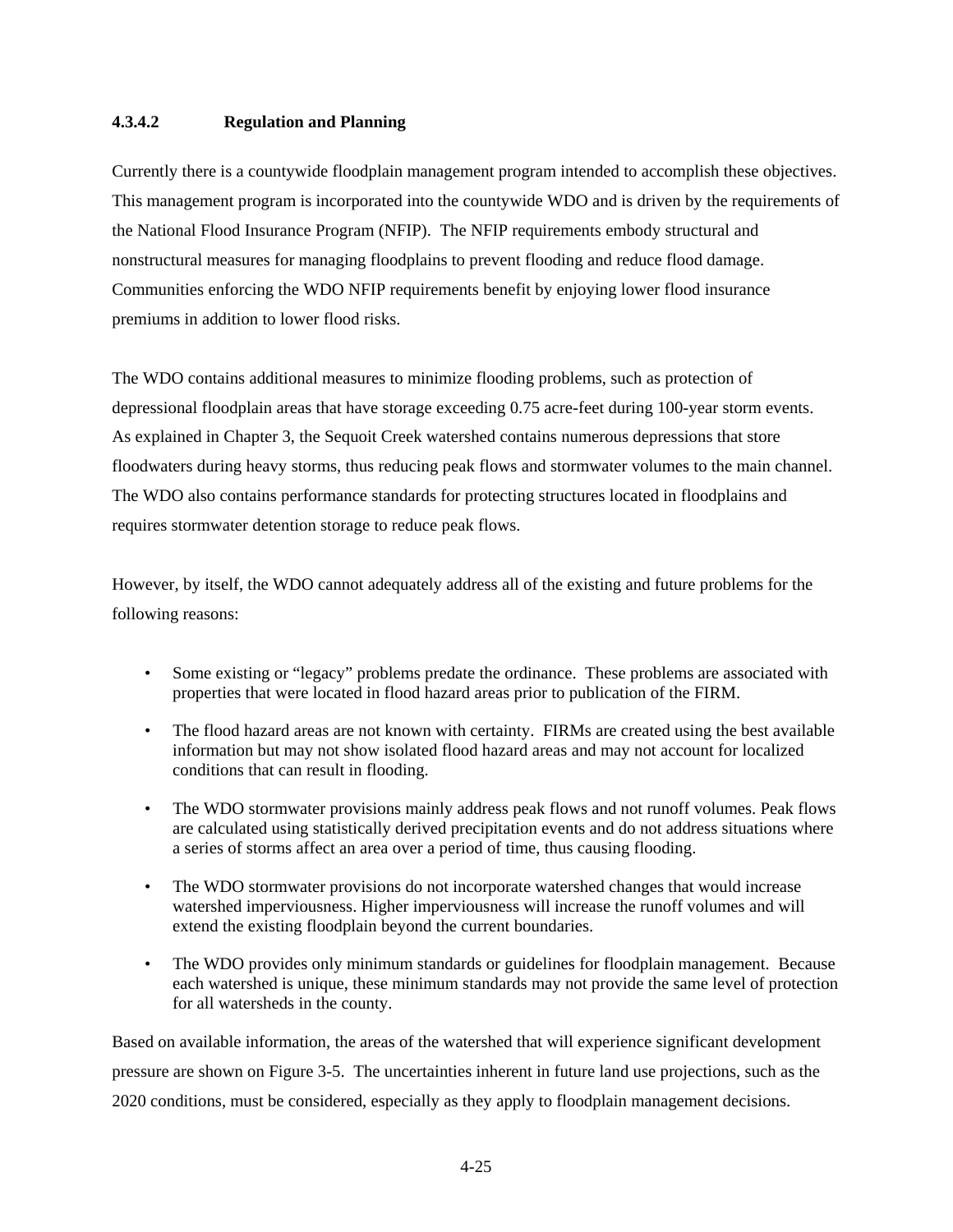Zoning decisions are frequently made based on limited information on riparian areas. Consequently, the particular development scenario shown on Figure 3-5 should be regarded as just one of many possible future outcomes.

Effective strategies for floodplain management must be flexible. They must address existing problems, and at the same time be adaptable for future unpredictable development scenarios. For planning purposes, strategies for reducing flood damages may be classified as remedial or preventive. Remedial strategies aim at reducing or eliminating existing flood damages. Preventive strategies aim at preventing future flooding and flood-related damages. Remedial strategies for reducing existing flooding problems may include the following:

- Buy out structures located in flood hazard areas and convert the land to uses compatible with riparian areas, including recreational open space such as parks
- Flood-proof properties that are at risk
- Survey structures located in flood hazard areas using the new FIRMs to determine options for reducing flood damage; information collected includes first-floor elevations, elevation of low openings, basements, and building type
- Identify causes of storm sewer backups and construct relief storm sewers or install sewer backup protection devices
- Improve local drainage that may cause basement and nuisance flooding; potential areas for drainage improvements are included in the FPAI
- Initiate an outreach campaign to educate the public about the NFIP and to encourage the purchase of flood insurance
- Retrofit existing pre-WDO dry stormwater detention basins to reduce peak flows and provide additional storage

Preventive strategies for mitigating future flood damages must rely on reducing runoff volumes or increasing storage in the headwaters of the tributaries. Generally, this strategy can be achieved by preserving open space, preserving existing depressional areas, and increasing detention storage. Opportunities for preventive strategies to reduce flood damages in the watershed may include the following:

- Continue enforcement of the WDO floodplain management provisions.
- Amend local ordinances to require mapping of drain tiles in all new developments with priority to those located in farmlands. Currently, WDO requires known drain tiles to be tied to maintainable drainage systems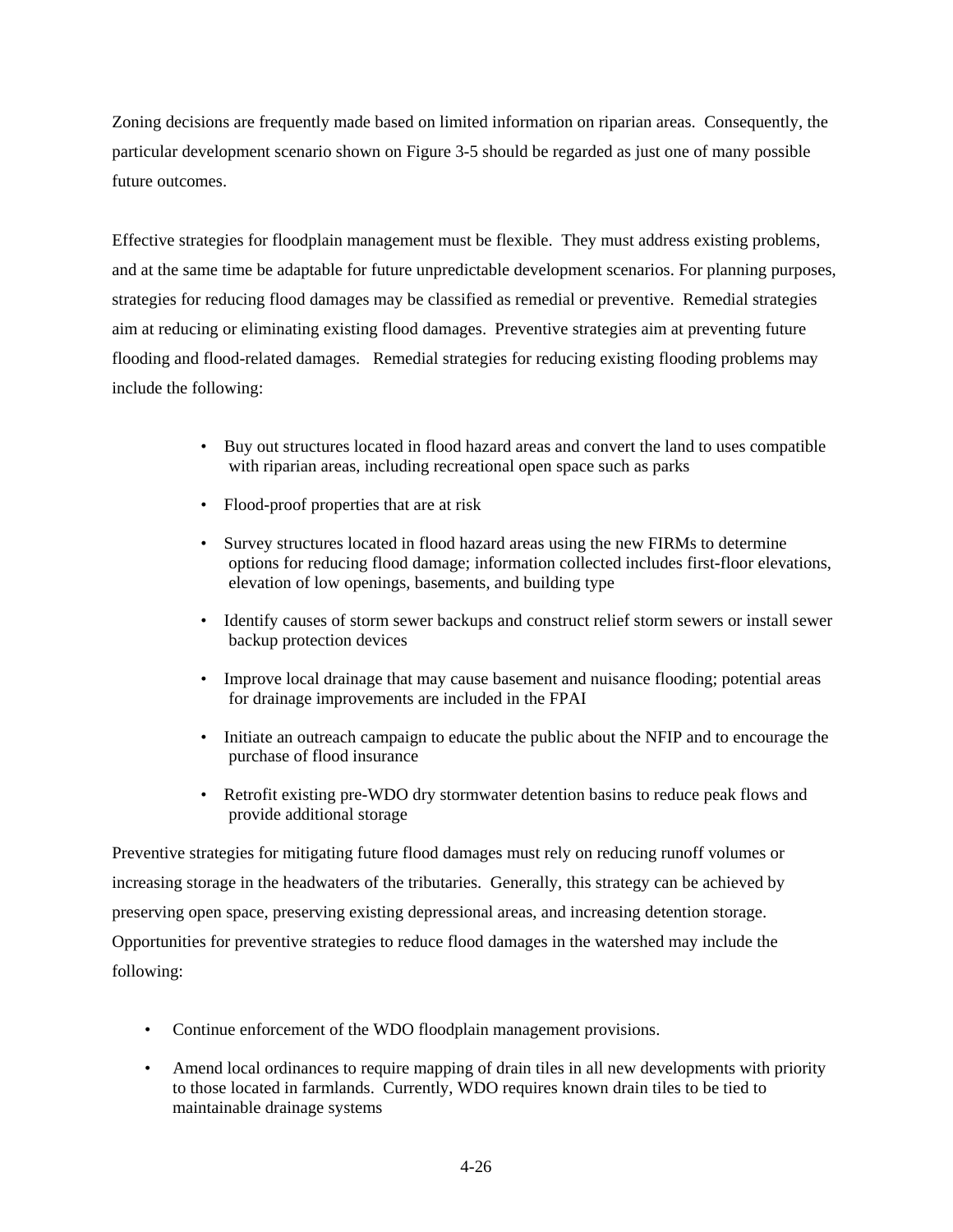- Delineate drainage easements that would be required under full buildout in each subwatershed. These drainage easements could then be placed on the property before zoning or development to prevent development in areas that could safely channel flooding. The hydrologic models developed as part of the floodplain mapping could be used to accomplish this task.
- Preserve open lands to mitigate future increases in stormwater volumes. Open lands create less runoff by allowing infiltration. Preserving open lands also preserves the existing numerous depressional storage areas that are less than 0.75 acre-foot, but are not protected by the WDO. Preserving open lands has other multiple benefits, including preserving habitat, providing for recreation, and improving water quality. Chapter 5 presents a prioritized list of opportunity sites for preservation as open space.
- Preserve aquifer recharge areas. Lake County's Regional Framework Plan urges county stakeholders to preserve any priority aquifer recharge areas that the ongoing USGS-sponsored mapping identifies in the Antioch quadrangle. Because the Sequoit Creek watershed covers most of the Antioch quadrangle, any recharge areas identified probably will be located in the watershed. Preservation of these recharge areas will achieve the multiple objectives of promoting infiltration, improving water quality, and preserving open space.
- Explore sites for regional water detention facilities that may be used to offset future increases in runoff and to compensate for the loss of depressional storage areas in new developments. Regional detention facilities are discussed in Chapter 5.
- Change zoning requirements to minimize impervious area such as incorporating low impact development concepts, preservation of open space, and low-density development.

## **4.4 NATURAL RESOURCES AND HABITAT**

This section discusses the challenges and opportunities associated with preserving the abundant natural resources in the Sequoit Creek watershed. The discussion provides the framework for action items intended to preserve or enhance these resources and is consistent with the intentions of the Regional Framework Plan for Lake County. Specifically, this section discusses the protection status of Fox River Watershed Biodiversity Inventory Sites (FRWBIS) and wetlands in the Sequoit Creek watershed.

#### **4.4.1 Protection Status of FRWBIS**

The Fox River Watershed Biodiversity Inventory (FRWBI) was made possible through a grant agreement with the Illinois Conservation Foundation. Funding for the entire project was made available to the Chicago Wilderness Project Coalition through the U.S. Forest Service and the U.S. Fish and Wildlife Service.

The FRWBI is designed to provide information on areas of significant biodiversity located in the Fox River Watershed region. It is also designed to prioritize sites in the Fox River Watershed for land and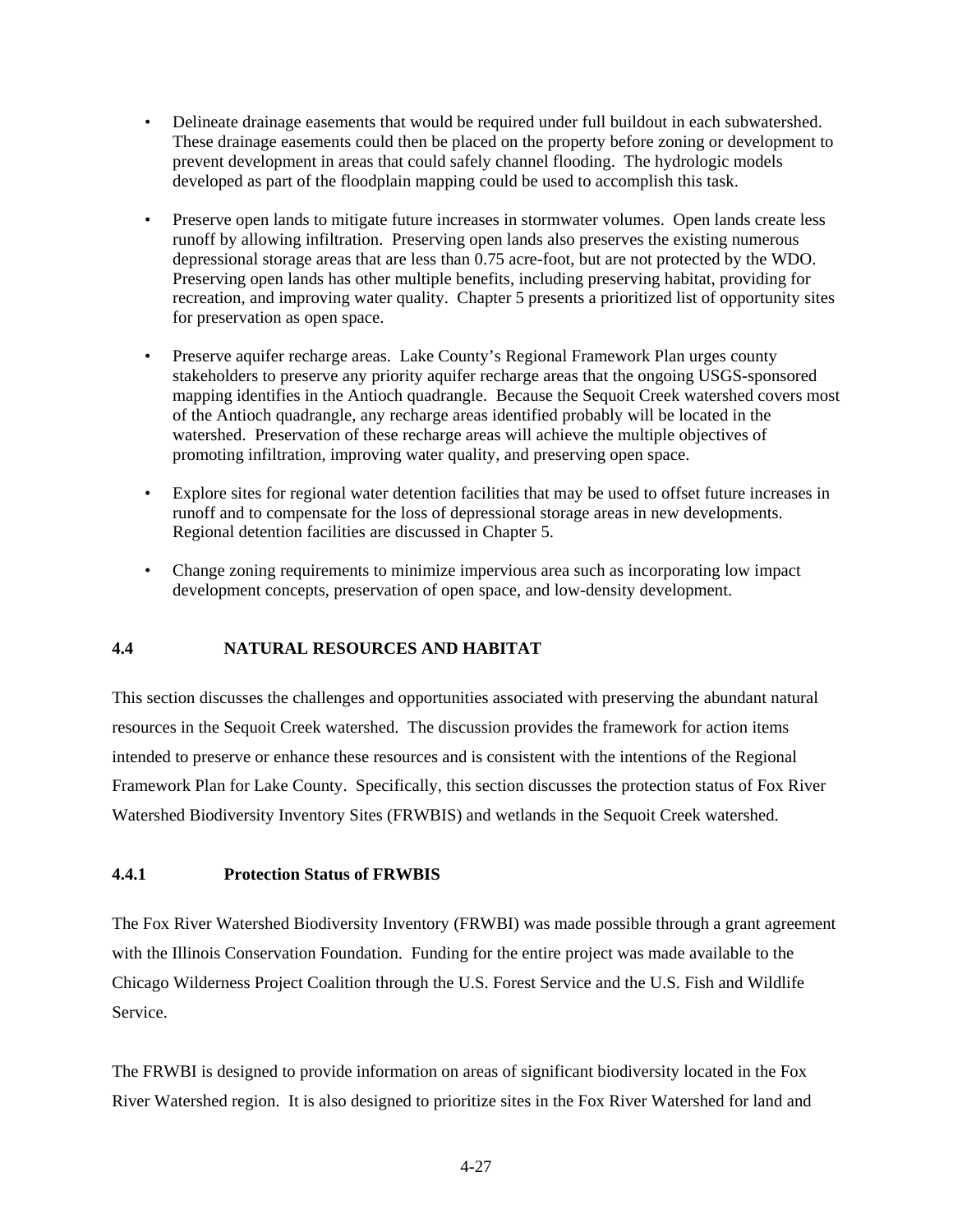water protection and management action. Information for the inventory was collected about sites and streams that fit under any of the criteria listed below. These criteria are based on the 1998 edition of the McHenry County Natural Areas Inventory.

- All natural areas containing grade C or better examples of natural communities, no minimum size limits
- Any site containing at least one state endangered or threatened species
- All streams classified to date by the IDNR as A or B quality
- All ecologically significant public open space areas actively or potentially restorable to natural communities
- Ecologically "special" areas, as determined by individual participants—examples include outstanding geological features; outstanding archaeological sites; large grasslands, even Eurasian, supporting declining prairie bird communities; heron rookeries; reptile hibernacula; areas with Federal Category 2 species not listed as endangered, threatened, or watch-listed in Illinois (e.g. Blanding's turtle); Illinois watch list species locations
- Biological corridors linking other features entered
- Buffer land for protection or expansion of known natural features

Lake County Forest Preserve District staff prepared the list of FRWBIS in the Seqouit Creek watershed. This list was reviewed by IDNR and the FRWBIS project coordinator. Inventory data for Lake County was drawn from Forest Preserve District files, IDNR's Natural Heritage database, the Lake County ADID (early 1990s), and site-specific field knowledge of FPD and IDNR staff. Lake County Forest Preserve District staff identified the following nine FRWBIS in the Sequoit Creek watershed:

- Beach Grove Road Wetland
- Cedar Lake
- Deep Lake
- Deep Lake Road Low Shrub Bog
- West Loon Lake
- Industrial Park Marsh
- Petite Lake Road Marsh
- Little Silver Lake
- Sun Lake Forest Preserve

Table 4-2 summarizes the size, natural resources (communities, rare plants and animals, and other characteristics), and protection status of each of the nine sites identified during the inventory. Figure 4-4 shows the locations of these nine sites as well as the FRWBIS sites adjacent to the watershed, including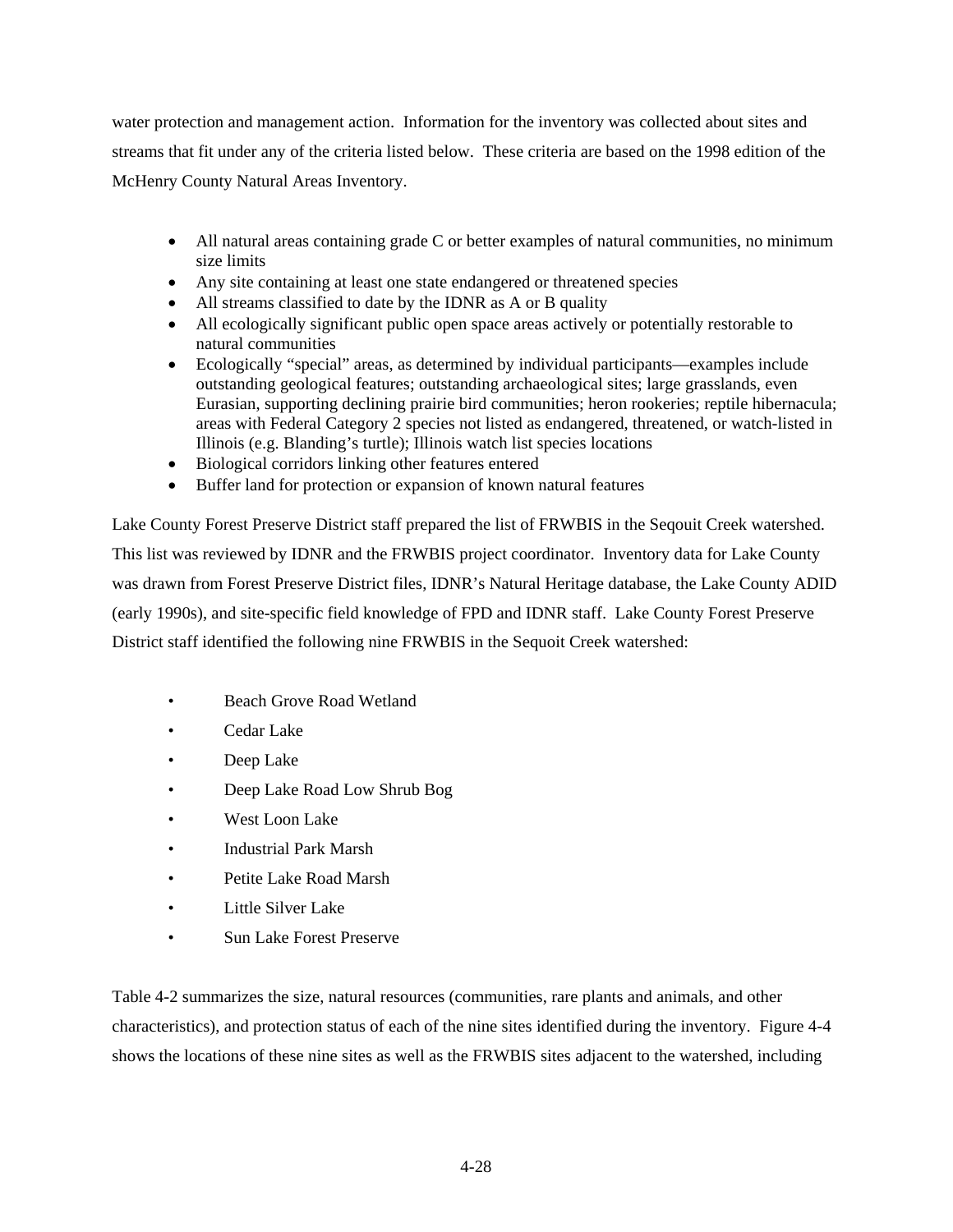Heron Harbor Marsh, Cross Lake, Antioch Bog, Lindenhurst Marsh, Windance Acres Marsh, Grand Avenue Marsh, and Petite Lake.

#### **4.4.2 Watershed-Scale Greenway**

An opportunity exists to protect a watershed-scale greenway that currently connects ecologically significant areas lying southwest of the watershed (the Grant Woods Forest Preserve) to ecologically significant areas lying northeast of the watershed (the State of Illinois Conservation Area) as shown on Figure 4-4. This watershed-scale greenway would be composed of protected and currently unprotected land- and water-based, open land. A significant amount of this open land is unprotected. The waterbased sites in the watershed are not protected and are not expected to be removed regardless of their protection status; however, the stakeholders in the watershed should consider protecting land-based sites by such means as conservation easements, platted dedications or acquisition.

#### **4.4.3 Wetlands**

Wetlands provide important habitat for aquatic plants and animals, including a number of state threatened and endangered species. Some wetlands also recharge groundwater tables. Wetlands provide a variety of recreational opportunities such as hunting, fishing, and bird-watching.

The Lake County Forest Preserve District estimates that Lake County may have lost about 20 percent of the more than 48,000 acres of wetland that existed prior to the area's settlement. This reflects a high level of protection compared to the national wetland loss average of 90 percent. Unfortunately, LCHD has estimated that only about 5 percent of the remaining wetlands are pristine, having never been plowed, grazed, or otherwise damaged (Dreher and others 1992). Historically, the most significant cause of wetland degradation in the county was likely draining of land for agricultural purposes. In the recent past, wetland degradation has been caused by activities associated with urban development, including filling, excavation, and draining of land; sedimentation from construction site erosion; and discharge of untreated stormwater runoff (Dreher and others 1992).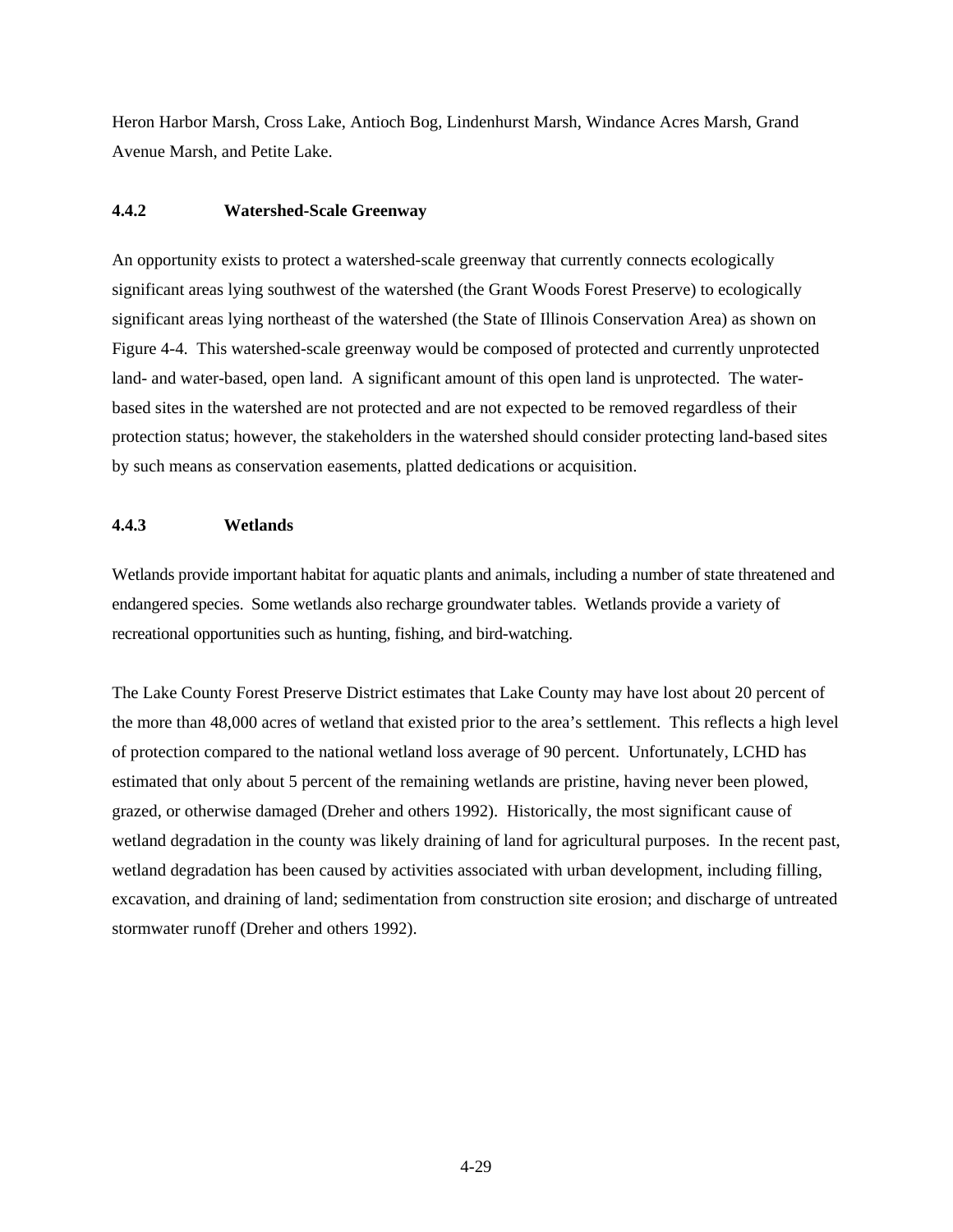**Figure 4-4 Protection Status of Ecologically Significant Areas**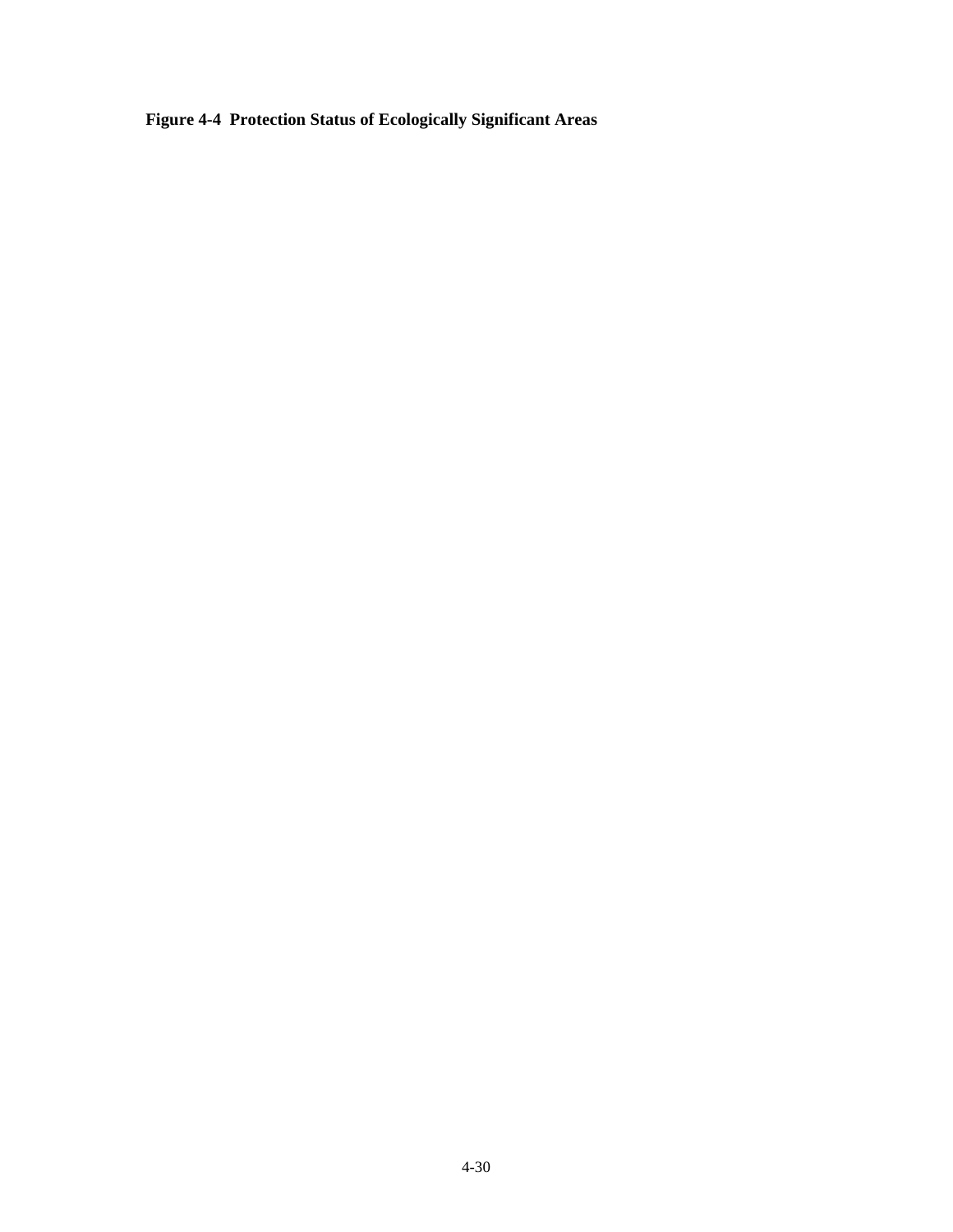#### **TABLE 4-2**

# **FRWBIS IN THE SEQUOIT CREEK WATERSHED**

| <b>Size</b> |                                                         |                                                                   | <b>Natural Resources</b>                              |                                                                                                                                                                                                                                                                                                                                                                                                     |                                                                                                      |  |
|-------------|---------------------------------------------------------|-------------------------------------------------------------------|-------------------------------------------------------|-----------------------------------------------------------------------------------------------------------------------------------------------------------------------------------------------------------------------------------------------------------------------------------------------------------------------------------------------------------------------------------------------------|------------------------------------------------------------------------------------------------------|--|
| (acres)     | <b>Communities</b> <sup>a</sup>                         | <b>Rare Plants</b>                                                | <b>Rare Animals</b>                                   | <b>Other Characteristics</b>                                                                                                                                                                                                                                                                                                                                                                        | <b>Protection Status</b>                                                                             |  |
|             |                                                         | Beach Grove Road Wetland (ADID Study Site No. 22)                 |                                                       |                                                                                                                                                                                                                                                                                                                                                                                                     |                                                                                                      |  |
| 27          | Sedge meadow (B)<br>Basin marsh (B)                     | None                                                              | None                                                  | Good sedge meadow community with emergent<br>marsh in center<br>Marsh heavily used by small birds<br>Overall, site provides good variety of habitat<br>Sedge meadow dominated by prairie cord grass and<br>sedges<br>Very high species diversity and very low degree of<br>disturbance                                                                                                              | Unprotected                                                                                          |  |
|             | Cedar Lake (ADID Study Site No. 38)                     |                                                                   |                                                       |                                                                                                                                                                                                                                                                                                                                                                                                     |                                                                                                      |  |
| 342         | Graminoid bog (B)<br>Basin marsh (C)<br>Kettle lake (B) | State threatened and<br>endangered species<br>present             | State threatened and<br>endangered species<br>present | Outstanding example of glacial lake in Illinois<br>Significant declines in the quality of native plant<br>communities and in viable populations of threatened<br>and endangered species resulting from aggressive<br>replacement by exotic species (buckthorn and reed<br>canary grass)<br>Dense residential development of the lakeshore<br>threatens water quality because of nutrients in runoff | Portions protected by IDNR<br>(dedicated nature preserve and<br>formally recognized natural<br>area) |  |
|             | Deep Lake (INAI Site and ADID Study Site No. 29)        |                                                                   |                                                       |                                                                                                                                                                                                                                                                                                                                                                                                     |                                                                                                      |  |
| 207         | Kettle lake (B)                                         | State endangered<br>species present                               | State threatened and<br>endangered species<br>present | Connected to Sun Lake natural area by wetlands (all<br>ADID)<br>Run-off from residential development on east and<br>south side of lake                                                                                                                                                                                                                                                              | <b>INAI</b> site<br>No legal protection                                                              |  |
|             |                                                         | Deep Lake Road Low Shrub Bog (Portions of ADID Study Site No. 17) |                                                       |                                                                                                                                                                                                                                                                                                                                                                                                     |                                                                                                      |  |
| 160         | Low shrub bog<br>(B, C)<br>Sedge meadow<br>(B, C)       | State endangered<br>species present                               | None                                                  | Exotic species (buckthorn and purple loosestrife)<br>present                                                                                                                                                                                                                                                                                                                                        | Unprotected but adjacent to<br>forest preserve and IDNR land                                         |  |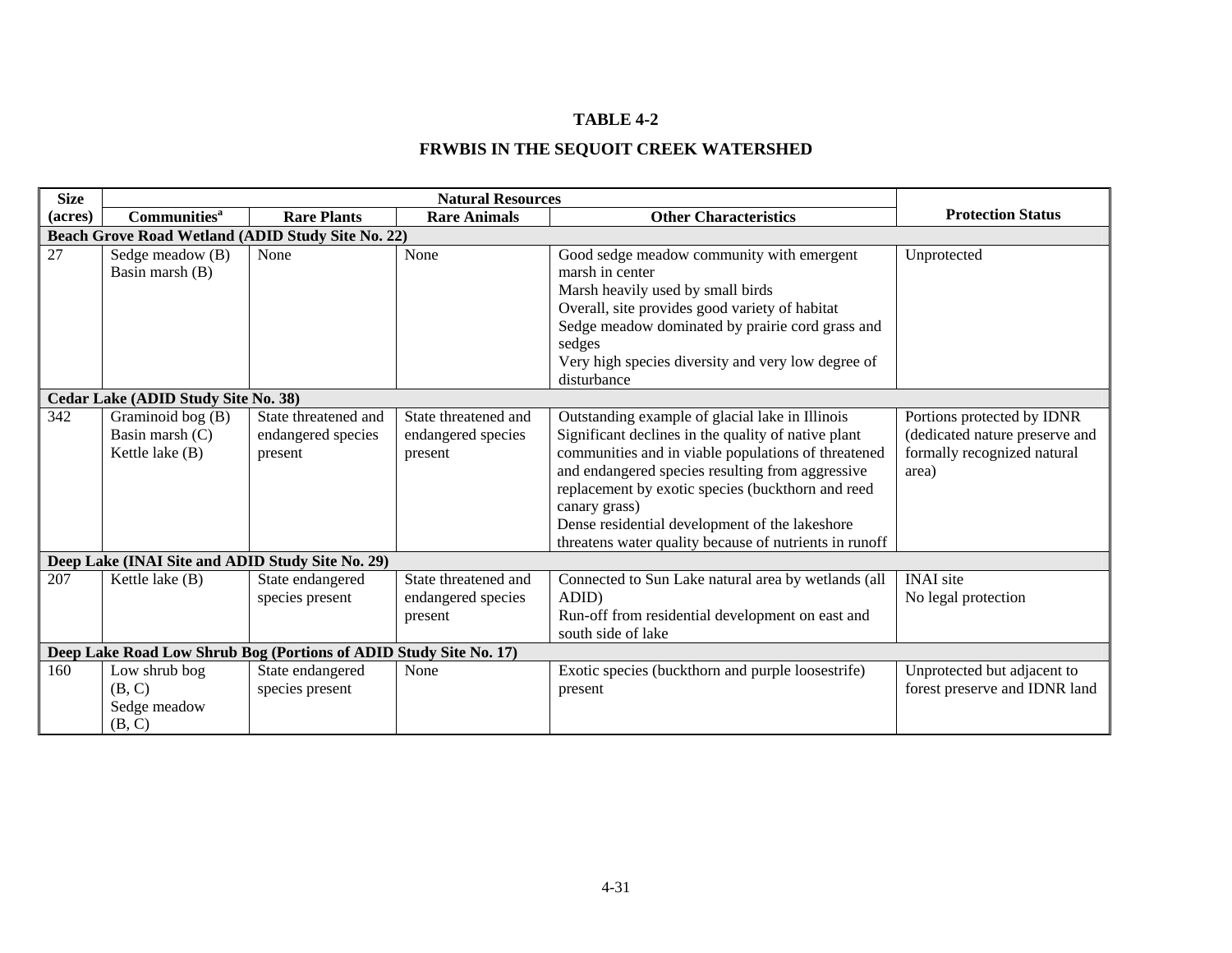# **TABLE 4-2 (Continued) FRWBIS IN THE SEQUOIT CREEK WATERSHED**

| <b>Size</b>                                           | <b>Natural Resources</b>                    |                                                                  |                      |                                                       |                              |  |
|-------------------------------------------------------|---------------------------------------------|------------------------------------------------------------------|----------------------|-------------------------------------------------------|------------------------------|--|
| (acres)                                               | <b>Communities</b> <sup>a</sup>             | <b>Rare Plants</b>                                               | <b>Rare Animals</b>  | <b>Other Characteristics</b>                          | <b>Protection Status</b>     |  |
| <b>Industrial Park Marsh (ADID Study Site No. 26)</b> |                                             |                                                                  |                      |                                                       |                              |  |
| 20                                                    | Basin marsh (C)                             | None                                                             | None                 | Site has good hemimarsh condition                     | Unprotected but adjacent to  |  |
|                                                       |                                             |                                                                  |                      | Area is a cycling marsh currently being used by       | Sun Lake Forest Preserve and |  |
|                                                       |                                             |                                                                  |                      | muskrats                                              | Lake County Forest Preserve  |  |
|                                                       |                                             |                                                                  |                      | Overall, site provides good wildlife habitat          | District                     |  |
|                                                       |                                             |                                                                  |                      | Runoff from industrial park and encroachment of       |                              |  |
|                                                       |                                             |                                                                  |                      | development threaten water quality                    |                              |  |
|                                                       |                                             | West Loon Lake INAI Site and Portions of ADID Study Site No. 17) |                      |                                                       |                              |  |
| 468                                                   | Kettle lake (B)                             | State endangered                                                 | State threatened and | Pollution and siltation from residential development  | No legal protection          |  |
|                                                       | Sedge meadow (C)                            | species present                                                  | endangered species   | threaten water quality                                |                              |  |
|                                                       | Basin marsh (C)                             |                                                                  | present              |                                                       |                              |  |
|                                                       |                                             | Petite Lake Road Marsh (ADID Study Site No. 188)                 |                      |                                                       |                              |  |
| 25                                                    | Basin marsh (C)                             | None                                                             | State threatened     | Exotic species (purple loosestrife and reed canary    | Unprotected                  |  |
|                                                       |                                             |                                                                  | species present      | grass) present                                        |                              |  |
|                                                       |                                             |                                                                  |                      | Reduction of hemimarsh has occurred                   |                              |  |
|                                                       |                                             |                                                                  |                      | Development is causing wetland degradation            |                              |  |
|                                                       | Little Silver Lake (ADID Study Site No. 14) |                                                                  |                      |                                                       |                              |  |
| 60                                                    | Kettle lake (C)                             | None                                                             | State threatened and | Rare fish record from 1992, SIU- Carbondale           | Unprotected                  |  |
|                                                       |                                             |                                                                  | endangered species   | collection                                            |                              |  |
|                                                       |                                             |                                                                  | present              | Leachate from landfill, septic system pollution, and  |                              |  |
|                                                       |                                             |                                                                  |                      | runoff from cottage development on northern side of   |                              |  |
|                                                       |                                             |                                                                  |                      | lake threaten water quality                           |                              |  |
|                                                       |                                             | Sun Lake Forest Preserve (ADID Study Sites No. 27 through 29)    |                      |                                                       |                              |  |
| 521.5                                                 | Kettle lake (B)                             | State threatened and                                             | State threatened and | Outstanding example of glacial lake in Illinois       | Owned and managed by the     |  |
|                                                       | Basin marsh (C)                             | endangered species                                               | endangered species   | Adjacent to Deep Lake, which is known for rare fish   | Lake County Forest Preserve  |  |
|                                                       | Sedge meadow (C)                            | present                                                          | present              | and aquatic plants                                    | District                     |  |
|                                                       | Loamy mesic                                 |                                                                  |                      | Invasive purple loosestrife and broad-leaved cattails |                              |  |
|                                                       | prairie (C)                                 |                                                                  |                      | displacing conservative species on calcareous         |                              |  |
|                                                       |                                             |                                                                  |                      | floating mat                                          |                              |  |
|                                                       |                                             |                                                                  |                      | Buckthorn and reed canary grass are serious threats   |                              |  |
|                                                       |                                             |                                                                  |                      | Residential developments will soon surround much      |                              |  |
|                                                       |                                             |                                                                  |                      | of preserve                                           |                              |  |

Notes:

<sup>a</sup> Letter in parentheses indicates Fox River Biodiversity Inventory grade

ADID Advanced identification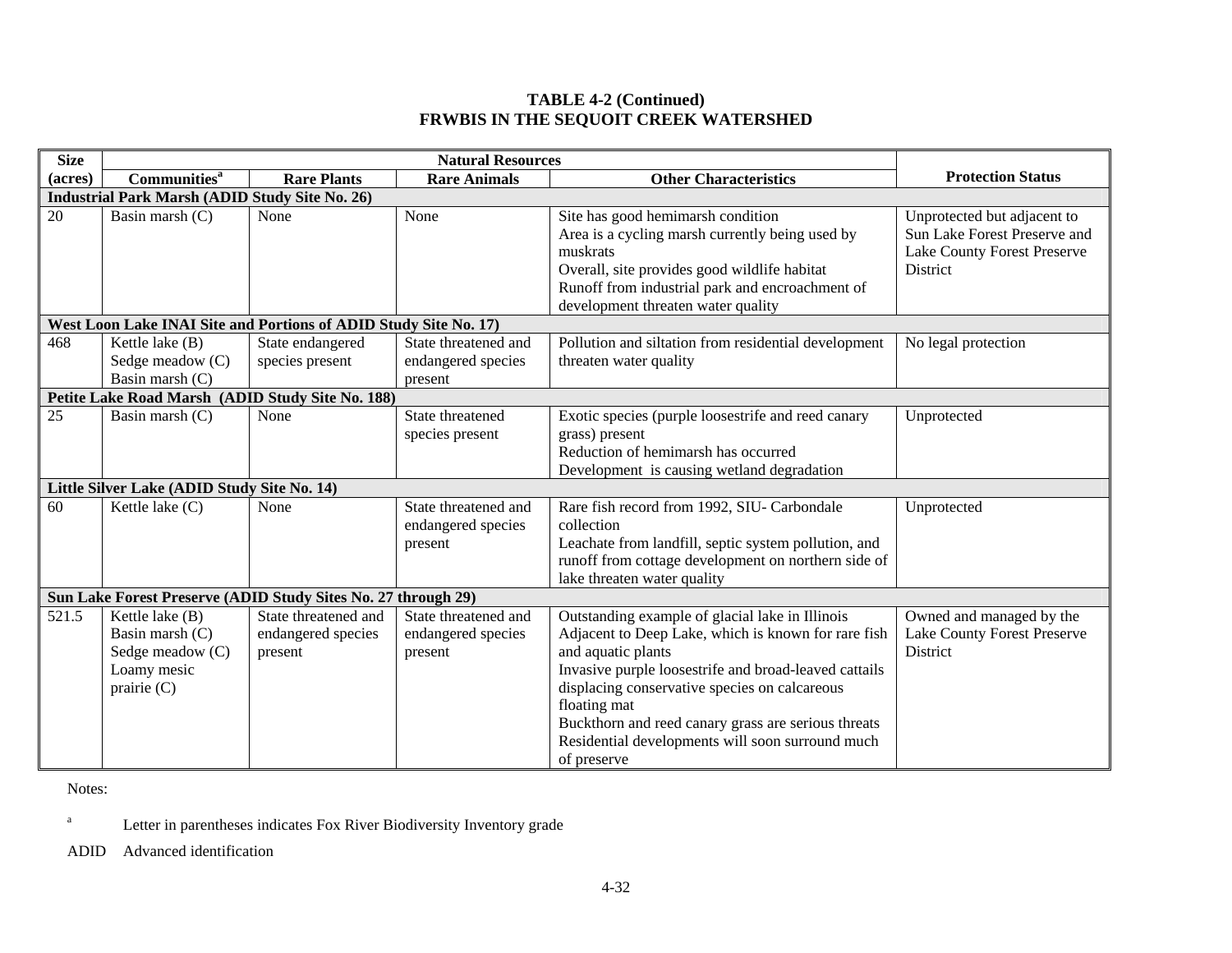The WDO contains an effective program for preserving the wetlands of the county. This program may be supplemented with publicly funded wetland mitigation and enhancement activities to increase the overall quality of wetlands in the Sequoit Creek watershed.

SMC initiated a wetland banking study in 2001 to evaluate the potential for a wetland banking program in Lake County. Wetland banking is a convenient way to replace wetlands drained or filled for agriculture or urban development. Wetland banking allows a person wishing to drain or fill a wetland to purchase wetland credits from someone who has already restored or created a wetland and "deposited" those wetland credits in an approved "Wetland Bank." Because of the increasing demand for mitigation bank credits throughout Lake County, SMC authorized a wetland banking study in 2001 for the North Branch of the Chicago River basin and the Squaw Creek and Sequoit Creek watersheds. The purpose of the study was to identify potential wetland restoration sites and select the most feasible sites for further evaluation as possible mitigation banks (Hey and Associates, Inc. 2001). SMC should continue its efforts to identify potential wetland restoration sites in the watershed.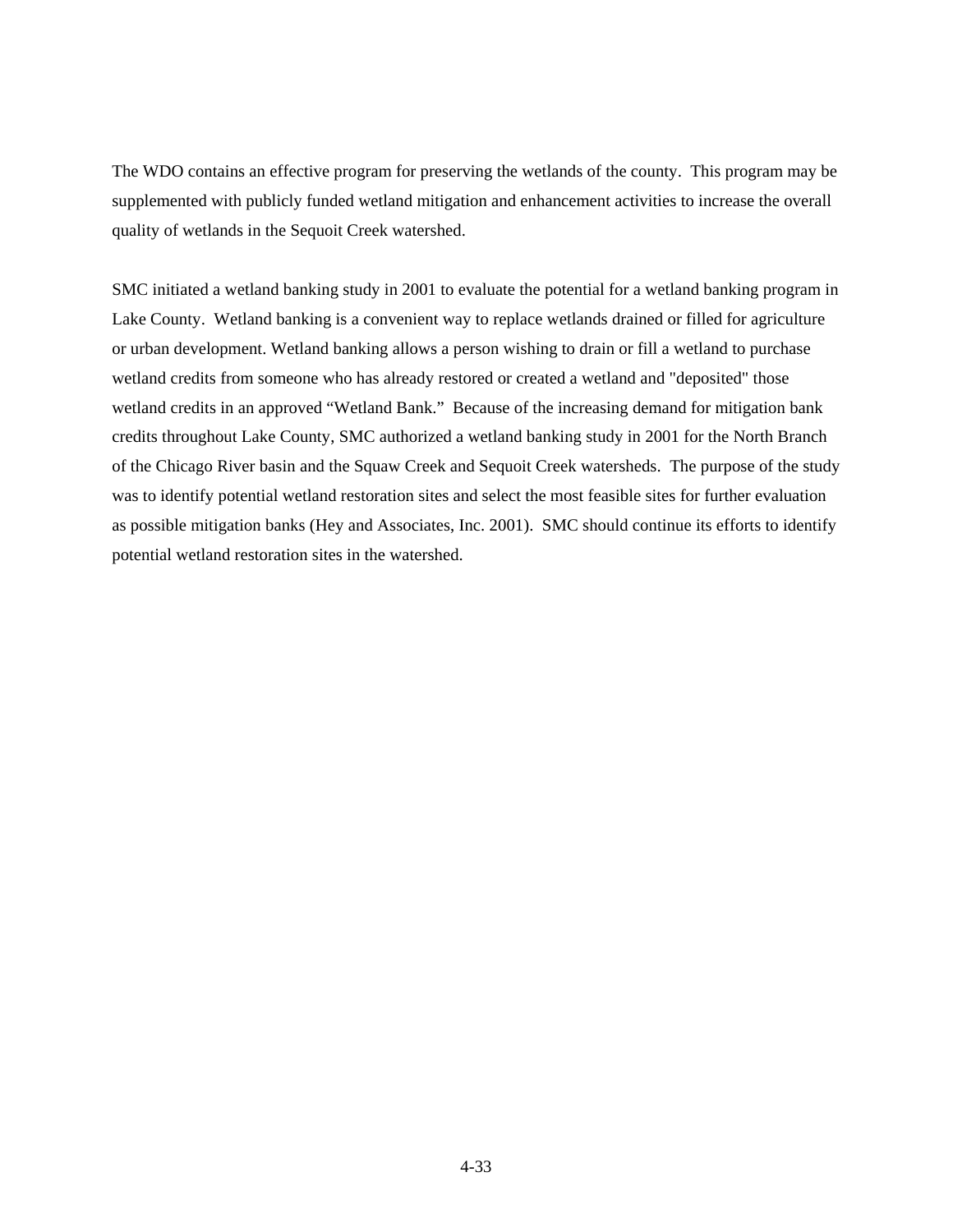#### **CHAPTER 5 ACTION PLAN**

This chapter presents the action plan for the Sequoit Creek watershed. Section 5.1 discusses recommended action items and associated responsible parties to achieve the goals and objectives presented in Chapter 2. Sections 5.1 through 5.7 address action plan effectiveness, plan implementation, coordination and cooperation, plan assessment, plan updates, and costs and funding, respectively. In addition, SMC has prepared a document entitled "Watershed Restoration and Management Techniques" that describes various best management practices (BMP) applicable to the Sequoit Creek watershed. The document is included in a supplement to this plan.

SMC, in cooperation with stakeholders, prepared a watershed management plan for the Little Silver Lake watershed, which is located in the northeast corner of the Sequoit Creek watershed as shown on Figure 5-1. The Little Silver Lake management plan (LSLMP) lists specific action items and management measures intended to protect the short- and long-term ecological health of Little Silver Lake. The LSLMP is therefore included as part of the action plan for the Sequoit Creek watershed, which will be implemented after adoption by the Lake County Board. However, the action items in the LSLMP are not explicitly discussed in this Sequoit Creek watershed management plan. Figure 5-1 also illustrates proposed sites for the implementation of action items listed in Table 5-1, including proposed stream and wetland restoration areas, potential floodproofing or buy-out areas, and potential regional detention sites. The restoration activities will consist of removing tree branches and other brush from Sequoit Creek.

#### **5.1 RECOMMENDED ACTION PLAN AND RESPONSIBLE PARTIES**

Table 5-1 details the recommended action plan. Each portion of the table identifies the following:

- The party that is best positioned to implement the actions
- The actions recommended
- The status of the actions (ongoing or new)

With regard to action status, ongoing actions may be improved in the future if new regulations or a broader effort is initiated. The recommended time frames for implementing plan actions include a short term of 5 years and a long term of 20 years. The 5-year time frame was chosen because it is the common planning cycle for most local and state governments. The 20-year time frame follows naturally from the time horizon that was used for population and land use projections.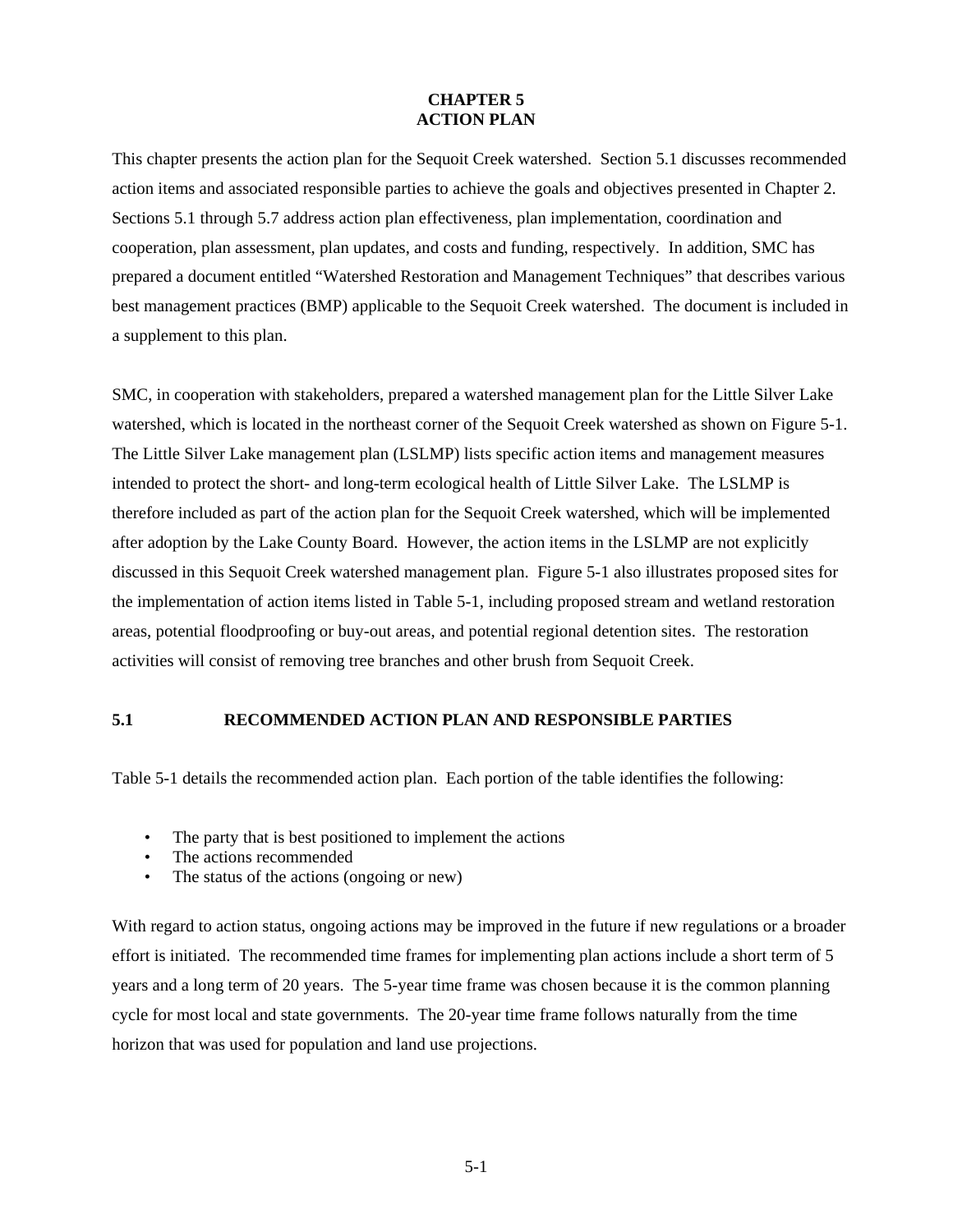# **Figure 5-1. Proposed Action Plan Implementation Sites**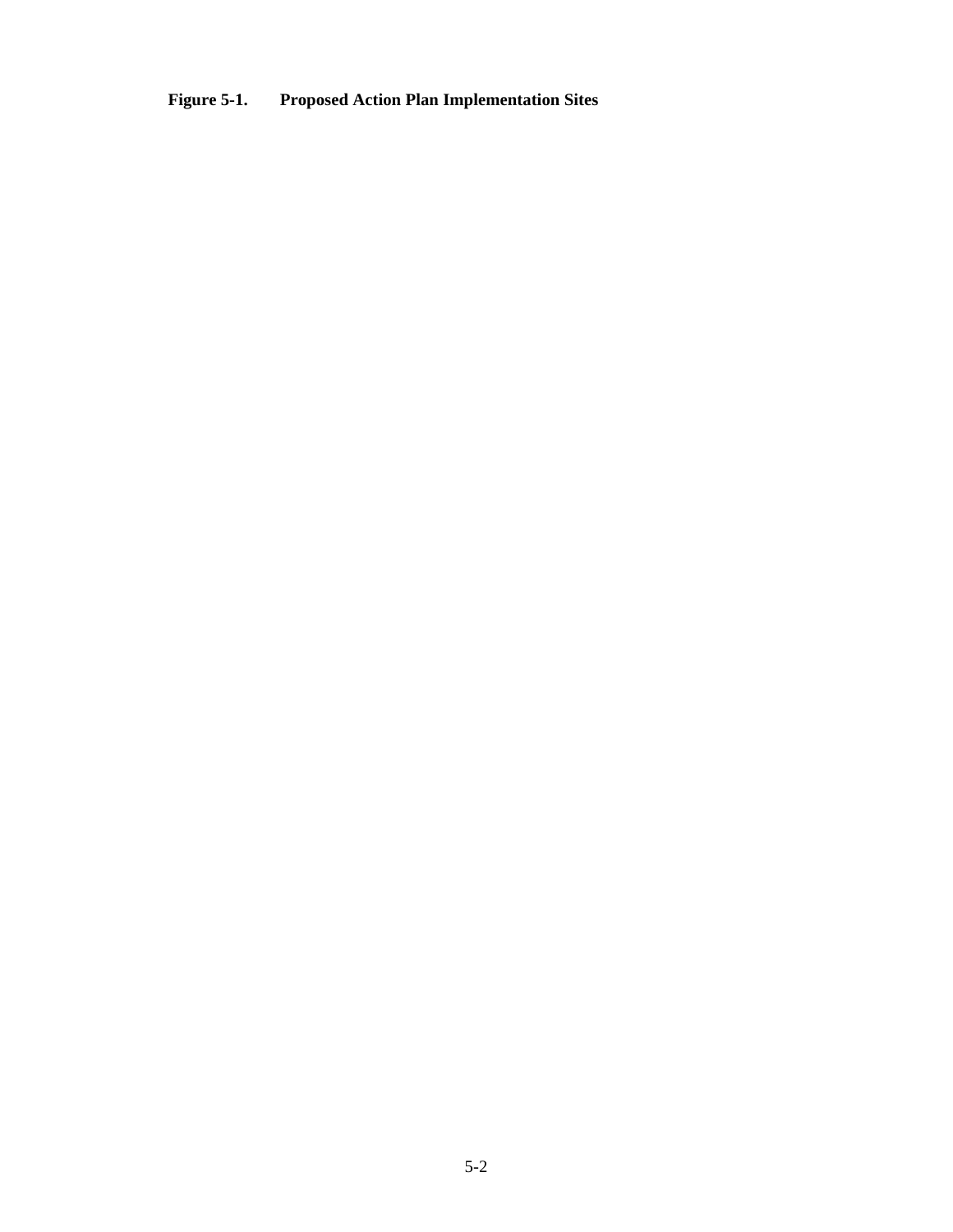#### **TABLE 5-1 ACTION PLAN**

| <b>Responsible</b>        | <b>Actions</b>                                                                                               | <b>Action Status</b> |            |
|---------------------------|--------------------------------------------------------------------------------------------------------------|----------------------|------------|
| Party and                 |                                                                                                              | <b>Existing</b>      | <b>New</b> |
| <b>Action No.</b>         |                                                                                                              |                      |            |
| <b>Village of Antioch</b> |                                                                                                              |                      |            |
| AN1                       | Amend the local WDO to incorporate the following provisions that will be applied to the Sequoit watershed    |                      |            |
|                           | Encourage wet-bottom or wetland detention basins                                                             |                      |            |
|                           | Require mapping of drain tiles for all new developments located in farmlands                                 |                      |            |
|                           | Require drainage easements or overland flow paths, and high water elevations for stormwater                  |                      |            |
|                           | facilities to be based on full-build out conditions in the tributary watershed                               |                      |            |
| AN2                       | Implement minimum six National Pollutant Discharge Elimination System (NPDES)-II nonpoint source             |                      |            |
|                           | pollution control measures:                                                                                  |                      |            |
|                           | Public education and outreach                                                                                |                      |            |
|                           | Public participation and involvement                                                                         |                      |            |
|                           | Illicit discharge detection and elimination; eliminate residual sanitary-storms ewer cross                   |                      |            |
|                           | connections.                                                                                                 |                      |            |
|                           | Construction site runoff control                                                                             |                      |            |
|                           | Post construction runoff control                                                                             |                      |            |
|                           | Pollution prevention and good housekeeping                                                                   |                      |            |
|                           | Complete mapping of the municipal storm sewer including outfalls to Sequoit Creek system within 5 years      |                      |            |
|                           | as planned.                                                                                                  |                      |            |
| AN3                       | Address sewer backups in the problem areas shown on Figures 4-1 and 5-1:                                     |                      |            |
|                           | Analyze the sewer system's capacity in order to identify areas susceptible to sewer backups                  |                      |            |
|                           | Select remedial measures, including constructing relief sewers; relining sewers to reduce inflow             |                      |            |
|                           | and infiltration; disconnecting inappropriate connections such as sump pumps; and installing risers,         |                      |            |
|                           | backflow preventors, and storage components                                                                  |                      |            |
| AN4                       | Identify and remediate infiltration and inflow into sanitary sewers in old parts of the village.             | ✓                    |            |
|                           | Replace leaking sanitary sewers with new sewers with watertight joints to prevent infiltration.              |                      |            |
|                           | Prepare a master plan that identifies priority sewers.                                                       |                      |            |
|                           | Continue to replace collapsed sanitary sewer systems, and add chimney raps to seal manholes starting in      |                      |            |
|                           | June 2003 (Tetra Tech 2002f).                                                                                |                      |            |
|                           | Complete village sanitary sewer rehabilitation projects initiated during the past several years (NIPC 1995). |                      |            |
|                           | Identify potential funding sources, including grants.                                                        |                      |            |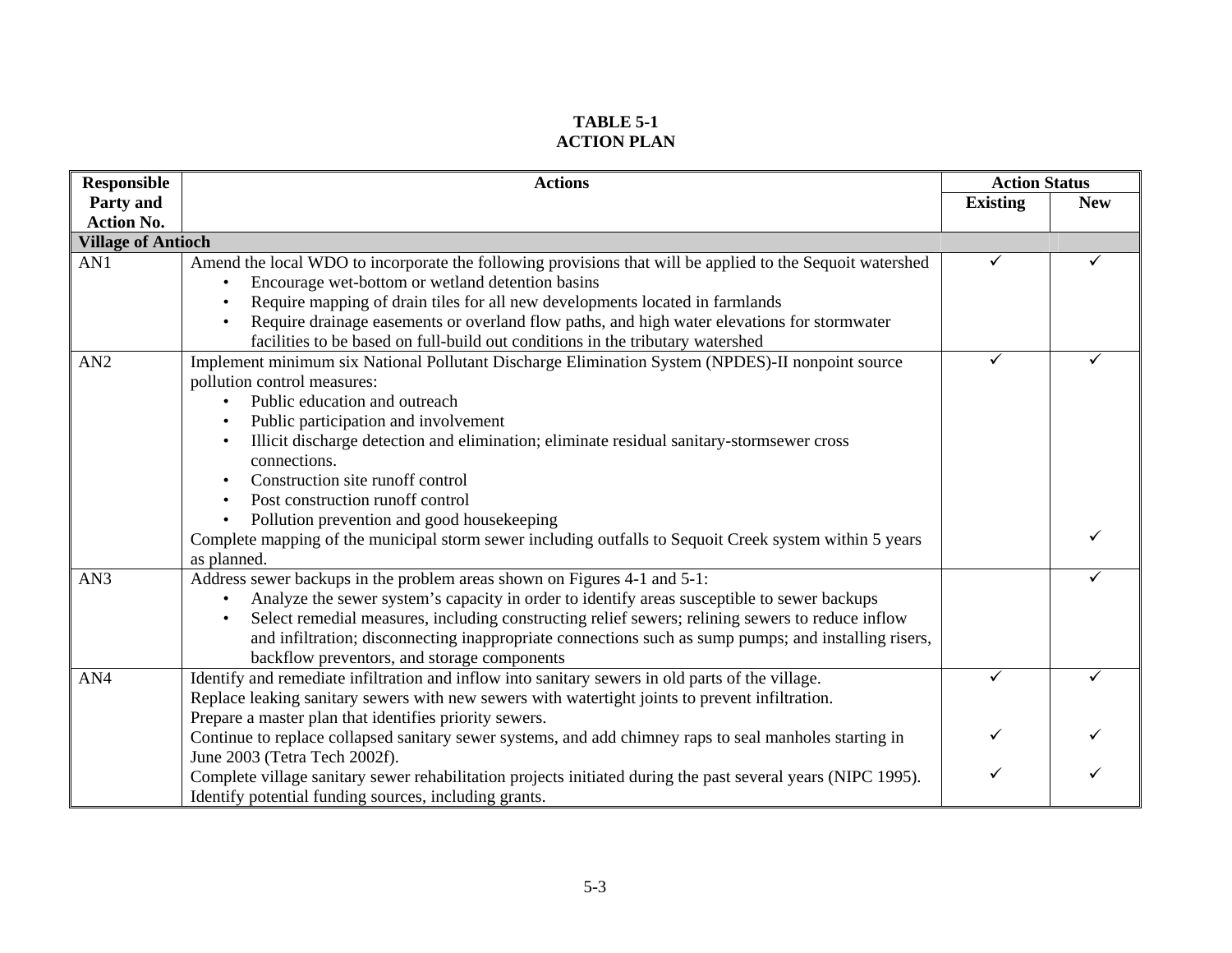| <b>Responsible</b>           | <b>Actions</b>                                                                                              | <b>Action Status</b> |            |
|------------------------------|-------------------------------------------------------------------------------------------------------------|----------------------|------------|
| Party and                    |                                                                                                             | <b>Existing</b>      | <b>New</b> |
| <b>Action No.</b>            |                                                                                                             |                      |            |
| AN <sub>5</sub>              | Expand the WWTP to accommodate projected population growth. The Antioch WWTP flow rate steadily             |                      |            |
|                              | increased from 1997, when it was about 1 million gallons per day (MGD), to 2001, when it was about 1.5      |                      |            |
|                              | MGD (Gutowski 2000, 2001). The WWTP's average design capacity is 1.6 MGD. The 2001framework                 |                      |            |
|                              | plan requires any future expansion to recognize potential impacts to Sequoit Creek. Identifying funding     |                      |            |
|                              | sources (including grants) early will help ensure timely WWTP expansion. Potential funding sources are      |                      |            |
|                              | identified in Section 5.7.                                                                                  |                      |            |
| AN <sub>6</sub>              | Incorporate conservation design development techniques into local zoning regulations for new                |                      |            |
|                              | developments where feasible. Conservation design development protects open land while allowing              |                      |            |
|                              | development to continue. In conservation design development, half or more of the buildable land area is     |                      |            |
|                              | designated as permanent open land. This approach allows the same density of development as conventional     |                      |            |
|                              | development; however, developed areas are located on less land through clustering of buildings.             |                      |            |
| AN7                          | Implement the county's framework plan recommendation to preserve open space and areas that the ongoing      |                      |            |
|                              | USGS mapping study identifies as aquifer recharge areas.                                                    |                      |            |
| AN <sub>8</sub>              | Promote infiltration through local landscaping practices. Use of native, deep-rooted vegetation such as     |                      | ✓          |
|                              | prairie grass instead of common turf on lawns can enhance infiltration. Also, nonpoint source pollution     |                      |            |
|                              | control programs should include local landscaping techniques that promote infiltration. Such techniques are |                      |            |
|                              | included in the supplement to this watershed management plan. Suitable areas for application of these       |                      |            |
|                              | techniques include all new developments.                                                                    |                      |            |
| <b>Village of Lake Villa</b> |                                                                                                             |                      |            |
| LV1                          | Amend the local WDO to incorporate the following provisions that will be applied to the Sequoit             |                      |            |
|                              | watershed:                                                                                                  |                      |            |
|                              | Encourage wet-bottom or wetland detention basins<br>$\bullet$                                               |                      |            |
|                              | Require mapping of drain tiles for all new developments located in farmlands                                |                      |            |
|                              | Require drainage easements or overland flow paths, and high water elevations for stormwater                 |                      |            |
|                              | facilities to be based on full-buildout conditions in the tributary watershed.                              |                      |            |
| LV <sub>2</sub>              | Implement the minimum six NPDES-II nonpoint source pollution control measures:                              | ✓                    |            |
|                              | Public education and outreach.                                                                              |                      |            |
|                              | Public participation and involvement.                                                                       |                      |            |
|                              | Illicit discharge detection and elimination. Identify all stormwater outfalls to Sequoit Creek.             |                      |            |
|                              | Construction site runoff control. Priority areas are shown on Figure 4-3.<br>$\bullet$                      |                      |            |
|                              | Post construction runoff control. Priority areas are shown on Figure 4-3.                                   |                      |            |
|                              | Pollution prevention and good housekeeping.                                                                 |                      |            |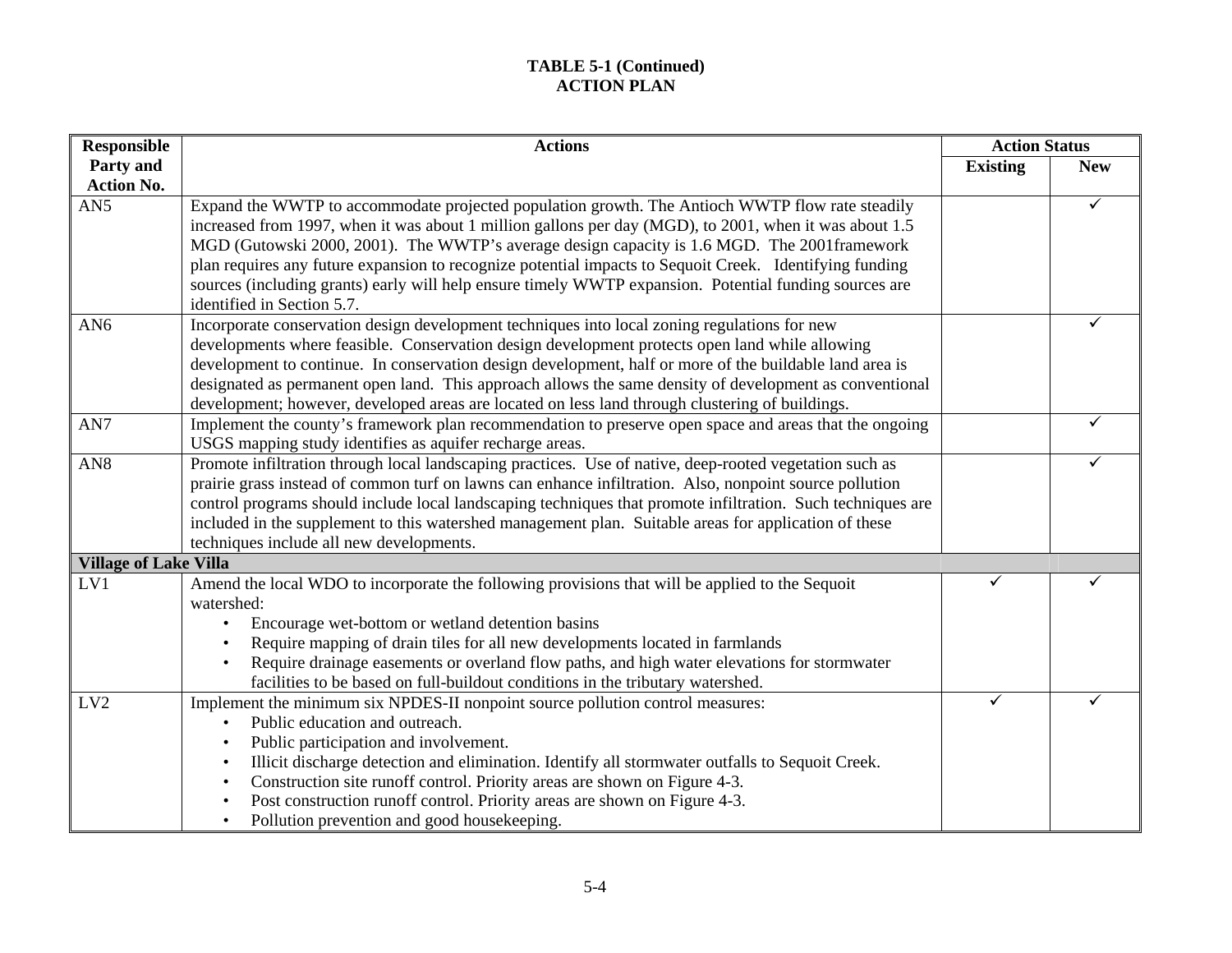| <b>Responsible</b> | <b>Actions</b>                                                                                              |                 | <b>Action Status</b> |
|--------------------|-------------------------------------------------------------------------------------------------------------|-----------------|----------------------|
| Party and          |                                                                                                             | <b>Existing</b> | <b>New</b>           |
| <b>Action No.</b>  |                                                                                                             |                 |                      |
| LV3                | Incorporate conservation design development techniques into local zoning regulations for new                |                 |                      |
|                    | developments where feasible. Conservation design development protects open land while allowing              |                 |                      |
|                    | development to continue. In conservation design development, half or more of the buildable land area is     |                 |                      |
|                    | designated as permanent open land. This approach allows the same density of development as conventional     |                 |                      |
|                    | development; however, developed areas are located on less land through clustering of buildings.             |                 |                      |
| LV4                | Implement the county's framework plan recommendation to preserve open space and areas that the ongoing      |                 |                      |
|                    | USGS mapping study identifies as aquifer recharge areas                                                     |                 |                      |
| LV5                | Promote infiltration through local landscaping practices. Use of native, deep-rooted vegetation such as     |                 |                      |
|                    | prairie grass instead of common turf on lawns can enhance infiltration. Also, nonpoint source pollution     |                 |                      |
|                    | control programs should include local landscaping techniques that promote infiltration. Such techniques are |                 |                      |
|                    | included in the supplement to this watershed management plan. Suitable areas for application of these       |                 |                      |
|                    | techniques include all new developments.                                                                    |                 |                      |
|                    | <b>Lake County Building and Zoning Department</b>                                                           |                 |                      |
| LC1                | Amend the local WDO to incorporate the following provisions that will be applied to the Sequoit watershed   |                 |                      |
|                    | Encourage wet-bottom or wetland detention basins                                                            |                 |                      |
|                    | Require mapping of drain tiles for all new developments located in farmlands                                |                 |                      |
|                    | Require drainage easements or overland flow paths, and high water elevations for stormwater                 |                 |                      |
|                    | facilities to be based on full-build out conditions in the tributary watershed.                             |                 |                      |
| LC <sub>2</sub>    | Implement the minimum six NPDES-II nonpoint source pollution control measures:                              | ✓               |                      |
|                    | Public education and outreach                                                                               |                 |                      |
|                    | Public participation and involvement                                                                        |                 |                      |
|                    | Illicit discharge detection and elimination. Identify all stormwater outfalls to Sequoit Creek.             |                 |                      |
|                    | Construction site runoff control. Priority areas are shown on Figure 4-3.                                   |                 |                      |
|                    | Post construction runoff control. Priority areas are shown on Figure 4-3.                                   |                 |                      |
|                    | Pollution prevention and good housekeeping                                                                  |                 |                      |
| LC <sub>3</sub>    | Incorporate conservation design development techniques into local zoning regulations for new                |                 |                      |
|                    | developments where feasible. Conservation design development protects open land while allowing              |                 |                      |
|                    | development to continue. In conservation design development, half or more of the buildable land area is     |                 |                      |
|                    | designated as permanent open land. This approach allows the same density of development as conventional     |                 |                      |
|                    | development, but developed areas are located on less land through clustering of buildings.                  |                 |                      |
| LC4                | Implement the county's framework plan recommendation to preserve open space and areas that the ongoing      |                 |                      |
|                    | USGS mapping study identifies as aquifer recharge areas                                                     |                 |                      |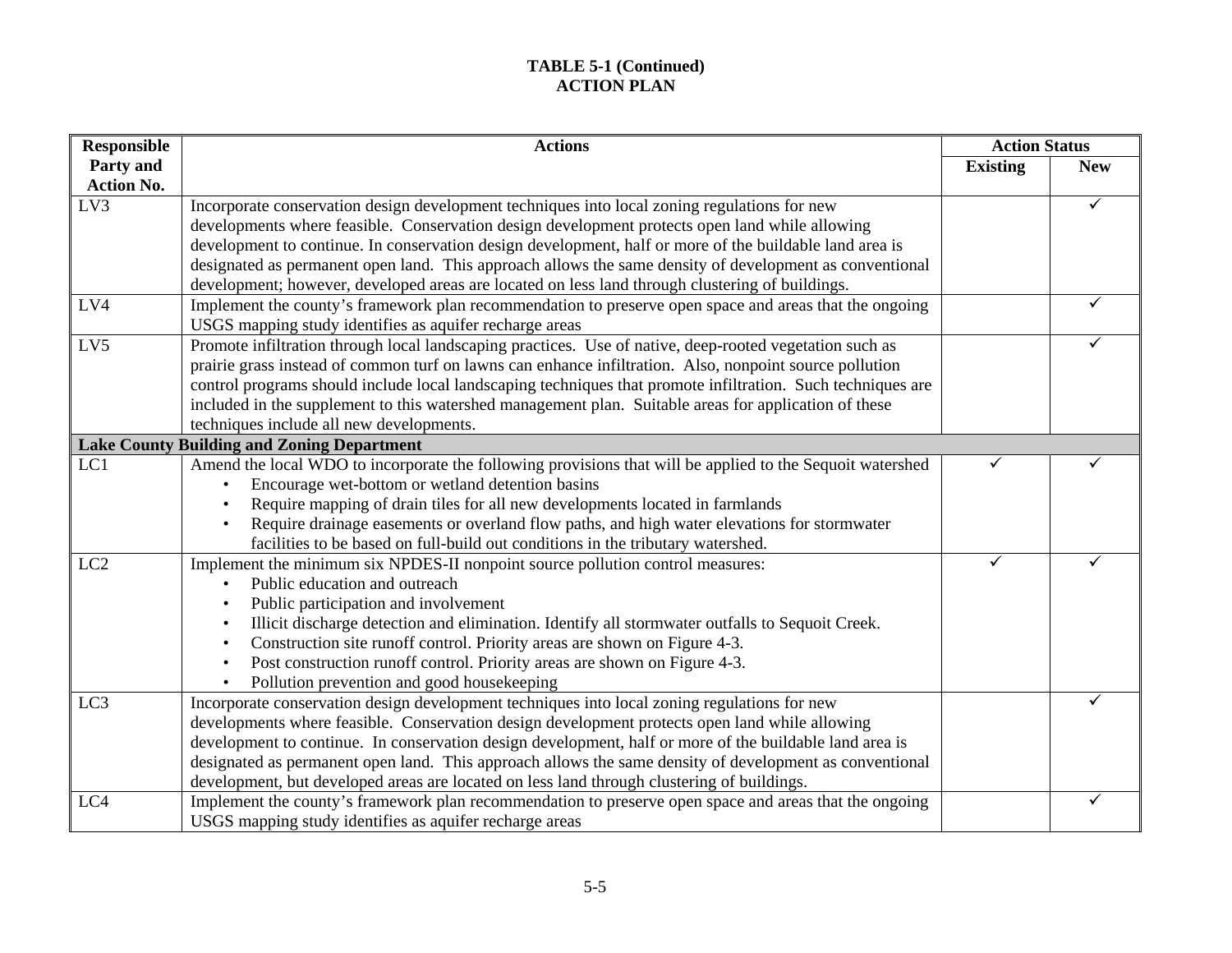| <b>Responsible</b>      | <b>Actions</b>                                                                                               | <b>Action Status</b> |            |
|-------------------------|--------------------------------------------------------------------------------------------------------------|----------------------|------------|
| Party and               |                                                                                                              | <b>Existing</b>      | <b>New</b> |
| <b>Action No.</b>       |                                                                                                              |                      |            |
| LC5                     | Promote infiltration through local landscaping practices. Use of native, deep-rooted vegetation such as      |                      | ✓          |
|                         | prairie grass instead of common turf on lawns can enhance infiltration. Also, nonpoint source pollution      |                      |            |
|                         | control programs should include local landscaping techniques that promote infiltration. Such techniques are  |                      |            |
|                         | included in the supplement to this watershed management plan. Suitable areas for application of these        |                      |            |
|                         | techniques include all new developments.                                                                     |                      |            |
| <b>School Districts</b> |                                                                                                              |                      |            |
| SD1                     | Incorporate Sequoit Creek watershed studies in school curricula. Elements of such studies could include the  |                      |            |
|                         | following                                                                                                    |                      |            |
|                         | Organizing a network of teachers in the participating school districts                                       |                      |            |
|                         | Assisting the teachers in developing appropriate curricula by drawing on free materials available            |                      |            |
|                         | from the U.S. Environmental Protection Agency (EPA), the Center for Watershed Protection, and                |                      |            |
|                         | others                                                                                                       |                      |            |
|                         | Conducting a training process to inform teachers of the purpose, needs, and goals of the                     |                      |            |
|                         | educational program                                                                                          |                      |            |
|                         | Preparing educational materials, including newsletters and pamphlets                                         |                      |            |
|                         | Holding conferences involving teachers and stakeholders                                                      |                      |            |
|                         | Putting informational materials on school district web sites as educational resources                        |                      |            |
| SD <sub>2</sub>         | Participate in storm sewer stenciling programs in municipalities of Antioch and Lake Villa.                  |                      | ✓          |
| SD <sub>3</sub>         | Participate in water quality monitoring programs and workshops such as those conducted by VLMP.              |                      | ✓          |
|                         | Lake County Department of Transportation (LCDOT) and Illinois Department of Transportation (IDOT)            |                      |            |
| DT1                     | Improve road crossings in floodplains at Highway 83 and Route 132 to prevent road closures during storm      | ✓                    | ✓          |
|                         | events of up to the 100-year frequency.                                                                      |                      |            |
| DT <sub>2</sub>         | Conduct a maintenance program to remove debris at culverts and bridges after high flow events.               | $\checkmark$         |            |
| DT3                     | Work with SCPC, the Lake County Forest Preserve District, and other watershed representatives to identify    |                      | ✓          |
|                         | and implement opportunities to connect open space within the watershed to the LCDOT countywide trail.        |                      |            |
|                         | LCDOT's countywide plan to establish a trunk system of trails that local communities can connect to was      |                      |            |
|                         | expected to be completed by spring 2002. Once the plan is completed, feasible opportunities to connect       |                      |            |
|                         | areas within the watershed to these trails could be identified and pursued.                                  |                      |            |
|                         | <b>Lake County Forest Preserve District</b>                                                                  |                      |            |
| FP1                     | Restore to Grade A the natural communities in ecologically significant areas that are slightly to moderately |                      |            |
|                         | degraded (Grades B and C). This applies to District-owned lands and is subject to available funding (see     |                      |            |
|                         | Table 5-2).                                                                                                  |                      |            |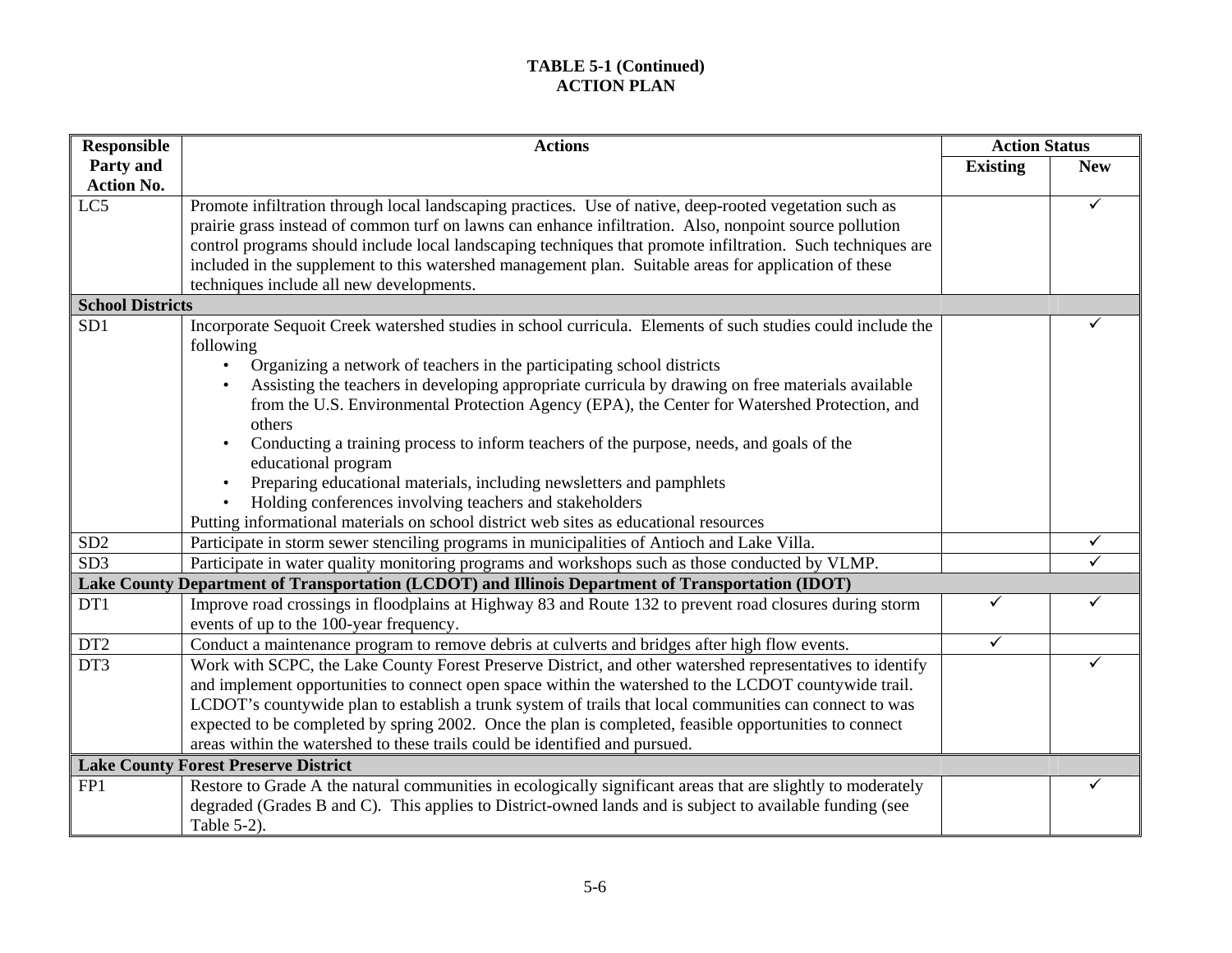| <b>Responsible</b> | <b>Actions</b>                                                                                                                                                                                                             | <b>Action Status</b> |            |
|--------------------|----------------------------------------------------------------------------------------------------------------------------------------------------------------------------------------------------------------------------|----------------------|------------|
| Party and          |                                                                                                                                                                                                                            | <b>Existing</b>      | <b>New</b> |
| <b>Action No.</b>  |                                                                                                                                                                                                                            |                      |            |
| FP <sub>2</sub>    | Develop and implement an exotic and invasive species management plan to prevent significant declines in                                                                                                                    |                      |            |
|                    | the quality of native plant communities and in the viable populations of threatened and endangered species.                                                                                                                |                      |            |
|                    | The Fox River Watershed Biodiversity Inventory indicates that some ecologically significant areas in the<br>watershed are already at risk from invasive and exotic species. Data for the Biodiversity Inventory were       |                      |            |
|                    | collected several years ago and may not be representative of current conditions. Priority areas containing                                                                                                                 |                      |            |
|                    | invasive and exotic species include the Deep Lake Road low shrub bog, Petit Lake Road marsh, and Sun                                                                                                                       |                      |            |
|                    | Lake Forest Preserve. These areas are depicted on Figure 4-4.                                                                                                                                                              |                      |            |
| FP3                | Conduct focused surveys for potential threatened and endangered species to generate a more accurate list of                                                                                                                |                      |            |
|                    | such species in the watershed and possibly to identify new ecologically significant areas that meet the                                                                                                                    |                      |            |
|                    | habitat requirements for state-listed and federally listed threatened and endangered species. The number of                                                                                                                |                      |            |
|                    | threatened and endangered species documented by IDNR and USFWS as being present in the watershed                                                                                                                           |                      |            |
|                    | may not accurately reflect the total number of such species present.                                                                                                                                                       |                      |            |
|                    |                                                                                                                                                                                                                            |                      |            |
|                    | The focused surveys could include the following components:                                                                                                                                                                |                      |            |
|                    | A literature review for all potential threatened and endangered species in the region                                                                                                                                      |                      |            |
|                    | Determination of whether habitats required by potential threatened and endangered species in the                                                                                                                           |                      |            |
|                    | region are present in the watershed                                                                                                                                                                                        |                      |            |
|                    | Implementation of focused (species-specific) surveys at sites that meet the habitat requirements for                                                                                                                       |                      |            |
|                    | potential threatened and endangered species                                                                                                                                                                                |                      |            |
| FP4                | Evaluate potential wetland restoration sites within the forest preserve district holdings, such as the locations<br>shown on Figure 5-1. Restore wetlands to provide multiple benefits such as storage, water quality, and |                      |            |
|                    | habitat.                                                                                                                                                                                                                   |                      |            |
| <b>SMC</b>         |                                                                                                                                                                                                                            |                      |            |
| SM <sub>1</sub>    | Buy out frequently flooded properties in floodplains, and restore floodplain functions. Buying out existing                                                                                                                |                      |            |
|                    | developed areas that are frequently flooded would provide opportunities for restoring previously lost                                                                                                                      |                      |            |
|                    | floodplains. In addition to the advantages of increased floodplain water storage, buyouts are economical in                                                                                                                |                      |            |
|                    | the long term. Potential buyout areas are depicted on Figure 5-2.                                                                                                                                                          |                      |            |
| SM <sub>2</sub>    | Assist homeowners in obtaining funding for flood mitigation activities. Methods can be explored for                                                                                                                        |                      |            |
|                    | combining funding from the Villages of Lake Villa and Antioch to meet local match requirements for                                                                                                                         |                      |            |
|                    | acquisition or relocation of flood-prone buildings or critical facilities.                                                                                                                                                 |                      |            |
| SM <sub>3</sub>    | Identify demonstration projects in the watershed, submit Section 319 funding applications, provide local                                                                                                                   |                      |            |
|                    | match with in-kind assistance.                                                                                                                                                                                             |                      |            |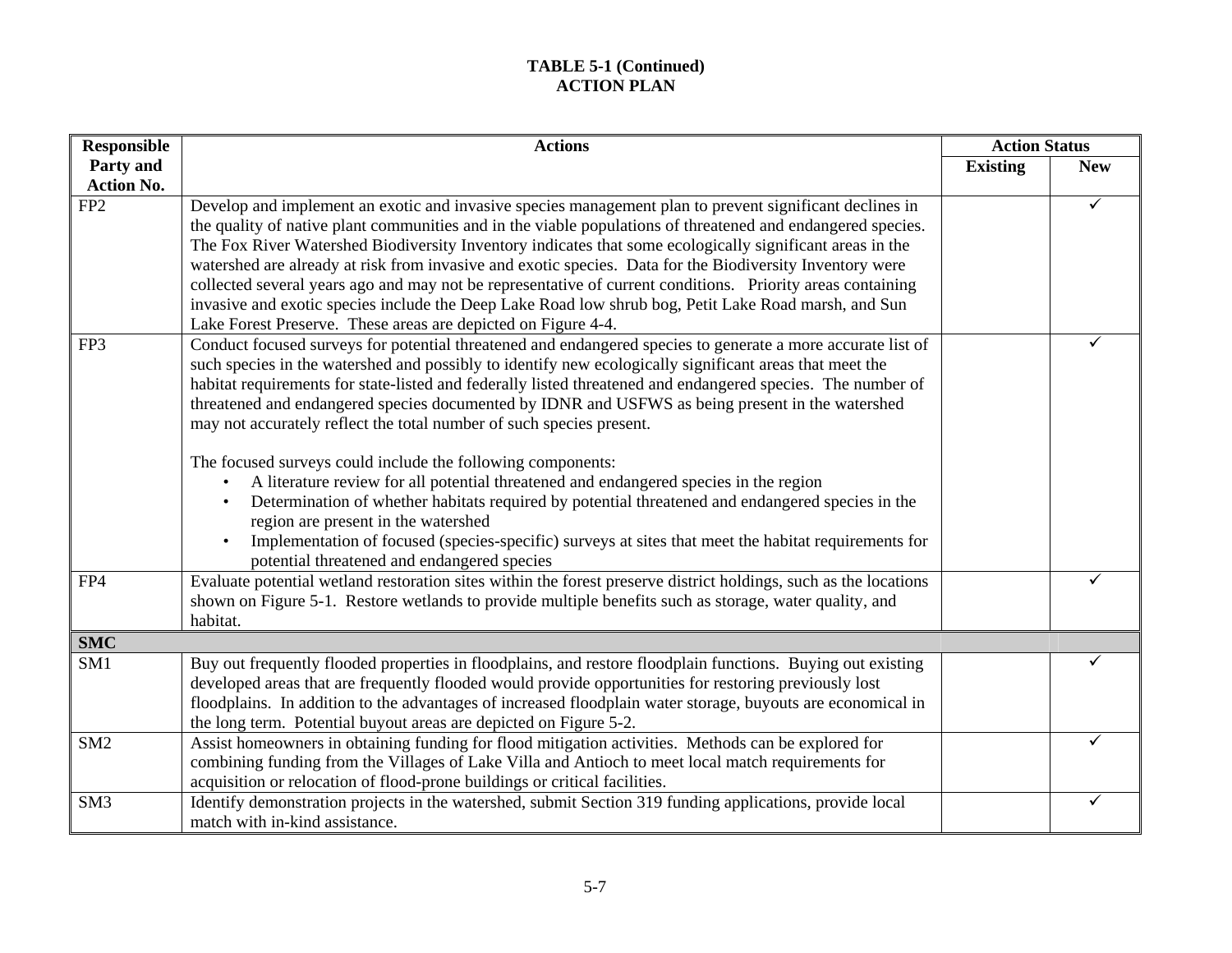| <b>Responsible</b> | <b>Actions</b>                                                                                                                                                                                                                                                                                                                                                                                                                                                                                                                                                                                                                                                                                          | <b>Action Status</b> |            |
|--------------------|---------------------------------------------------------------------------------------------------------------------------------------------------------------------------------------------------------------------------------------------------------------------------------------------------------------------------------------------------------------------------------------------------------------------------------------------------------------------------------------------------------------------------------------------------------------------------------------------------------------------------------------------------------------------------------------------------------|----------------------|------------|
| Party and          |                                                                                                                                                                                                                                                                                                                                                                                                                                                                                                                                                                                                                                                                                                         | <b>Existing</b>      | <b>New</b> |
| <b>Action No.</b>  |                                                                                                                                                                                                                                                                                                                                                                                                                                                                                                                                                                                                                                                                                                         |                      |            |
| SM <sub>4</sub>    | Identify properties that are suitable candidates for structural flood-proofing, and provide homeowners with<br>information to help them implement flood-proofing measures.                                                                                                                                                                                                                                                                                                                                                                                                                                                                                                                              |                      | ✓          |
| SM <sub>5</sub>    | Initiate a program to construct regional detention facilities. Such facilities are a cost-effective way to<br>reduce flood peaks and improve water quality. Priority locations for these facilities are subbasins in which<br>new developments are expected. Potential locations are shown on Figure 5-1 and are discussed in Table 5-<br>4.                                                                                                                                                                                                                                                                                                                                                            |                      |            |
| SM <sub>6</sub>    | Coordinate with municipalities to implement NPDES-II public education, outreach, and involvement efforts                                                                                                                                                                                                                                                                                                                                                                                                                                                                                                                                                                                                | $\checkmark$         | ✓          |
| SM7                | Coordinate with the Lake County Forest Preserve District and private residents to provide technical<br>assistance for restoring channelized portions of Sequoit Creek to their natural condition. This action will<br>improve habitat, floodplain water storage, and water quality. The priority reaches are Reaches 6, 7, 8, 9,<br>and 10 (see Figure $3-1$ ).                                                                                                                                                                                                                                                                                                                                         |                      |            |
| SM <sub>8</sub>    | Coordinate with the Lake County Homeowners Association, townships, and SCPC to provide technical and<br>funding assistance for retrofitting detention basins in order to improve water quality and reduce peak flows.<br>The detention basin inventory identified 14 dry detention basins that are good candidates for retrofitting.<br>The locations of these basins are presented on Figure 3-3. In addition, Table 5-5 presents additional<br>problems that will require maintenance or corrective action.                                                                                                                                                                                           |                      |            |
| SM <sub>9</sub>    | Promote infiltration through local landscaping practices. Use of native, deep-rooted vegetation such as<br>prairie grass instead of common turf on lawns can enhance infiltration. Also, nonpoint source pollution<br>control programs should include local landscaping techniques that promote infiltration. Such techniques are<br>included in the supplement to this watershed management plan. Suitable areas for application of these<br>techniques include all new developments.                                                                                                                                                                                                                  |                      |            |
|                    | Homeowner Associations, Lake Associations, and Residents                                                                                                                                                                                                                                                                                                                                                                                                                                                                                                                                                                                                                                                |                      |            |
| HA1                | Address erosion problems observed along creek and lake shorelines. Priority problem areas are shown on<br>Figure 4-2 and include Reach 23 and the west shore of Cedar Lake. Erosion problems can be remediated<br>through a variety of bioengineering and hard engineering bank stabilization techniques. Priority should be<br>given to low-cost bioengineering techniques such as use of native, deep-rooted vegetation to stabilize soil<br>and improve habitat, but appropriate techniques will vary from site to site. More details on erosion control<br>techniques are provided in SMC's "Watershed Restoration and Management Techniques," which<br>supplements this watershed management plan. |                      |            |
| HA <sub>2</sub>    | Establish a program to monitor the condition of creek banks and lake shorelines, and use the monitoring<br>results to assess the effectiveness of the bank stabilization techniques applied and the resulting habitat<br>improvements.                                                                                                                                                                                                                                                                                                                                                                                                                                                                  |                      |            |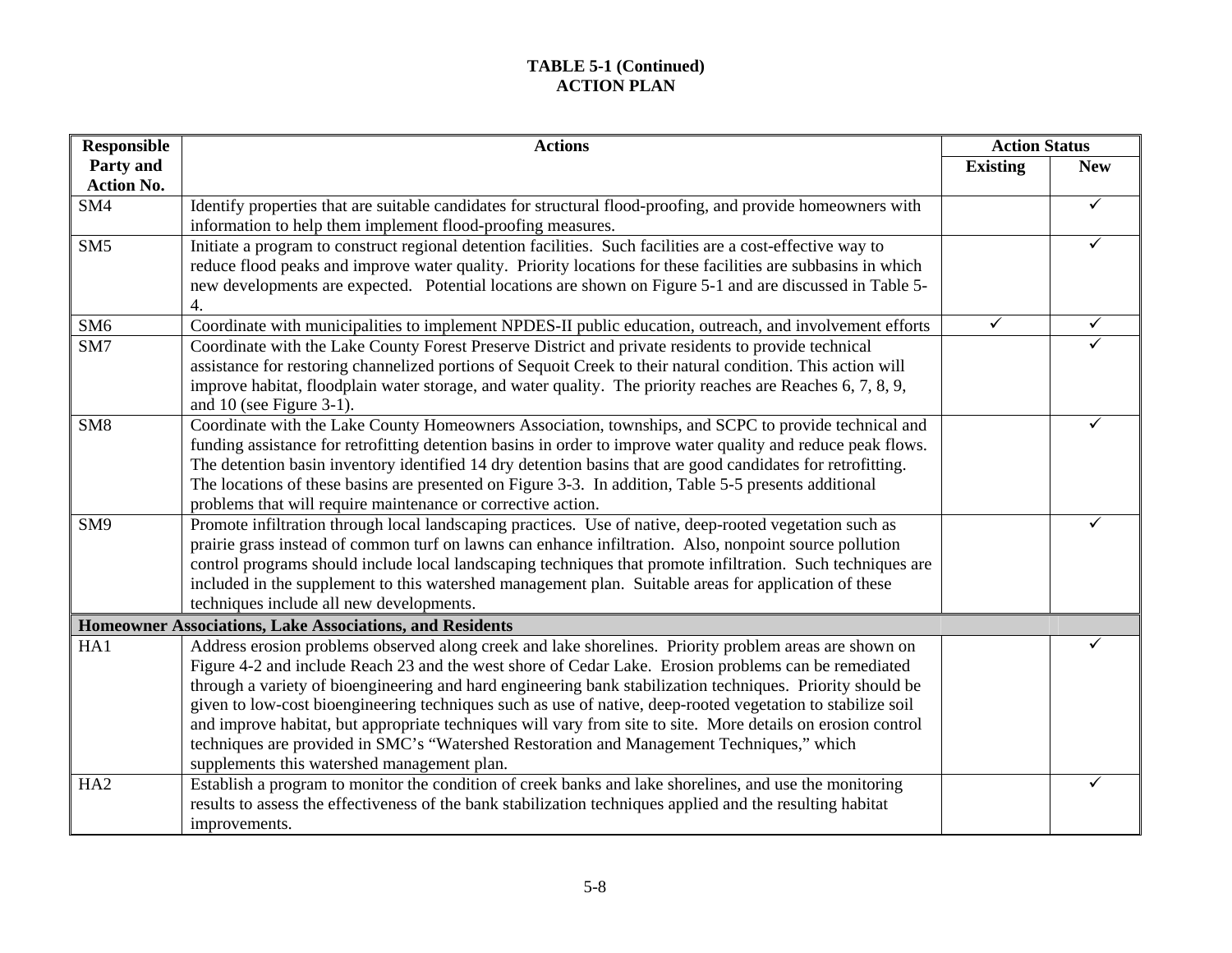| Responsible       | <b>Actions</b>                                                                                                 | <b>Action Status</b> |            |
|-------------------|----------------------------------------------------------------------------------------------------------------|----------------------|------------|
| Party and         |                                                                                                                | <b>Existing</b>      | <b>New</b> |
| <b>Action No.</b> |                                                                                                                |                      |            |
| HA <sub>3</sub>   | Evaluate and implement control measures for reducing erosion resulting from use of large boat motors in all    |                      |            |
|                   | lakes used for boating, with priority on Cedar and Deep Lakes. Boats with large motors can have a              |                      |            |
|                   | profound effect on lakes and rivers. Research has shown that more damage results from wake turbulence          |                      |            |
|                   | caused by fast-moving boats than from fuel spills or exhaust emissions. The energy stored in the waves of a    |                      |            |
|                   | boat's wake can drastically speed up erosion of shorelines, especially in rivers or lakes where boats can pass |                      |            |
|                   | very close to the shore. Below the surface, turbulence from propellers resuspends sediment in water less       |                      |            |
|                   | than 6 feet deep, leading to higher turbidity and less light transmission throughout the water body (Asplund   |                      |            |
|                   | 2000). These effects can lead to degradation of habitat. Both Cedar and Deep Lakes are home to                 |                      |            |
|                   | threatened and endangered species, and so it is important to preserve the habitat in these lakes.              |                      |            |
| HA4               | Implement a program to control waterfowl around lakes. Waterfowl contribute to fecal coliform, nutrient,       |                      |            |
|                   | and total suspended solid (TSS) loads to lakes in the Sequoit Creek watershed. Priority problem areas          |                      |            |
|                   | include neighborhoods lining Cedar, Deep, West Loon, and East Loon Lakes. Lake waters in these areas           |                      |            |
|                   | have contained fecal coliform concentrations exceeding LCHD's beach closing limit. Some deterrence             |                      |            |
|                   | measures include installing brightly colored flagging or using noisemakers. The most effective long-term       |                      |            |
|                   | method for keeping waterfowl away from lakes is installing a buffer of native vegetation in place of short     |                      |            |
|                   | turf grass. More information can be obtained from the Department of Natural Resources.                         |                      |            |
| HA5               | Implement a maintenance program to remove debris from Sequoit Creek after large storm events. Some             |                      |            |
|                   | woody debris should be left in place to provide habitat for microorganisms and fish.                           |                      |            |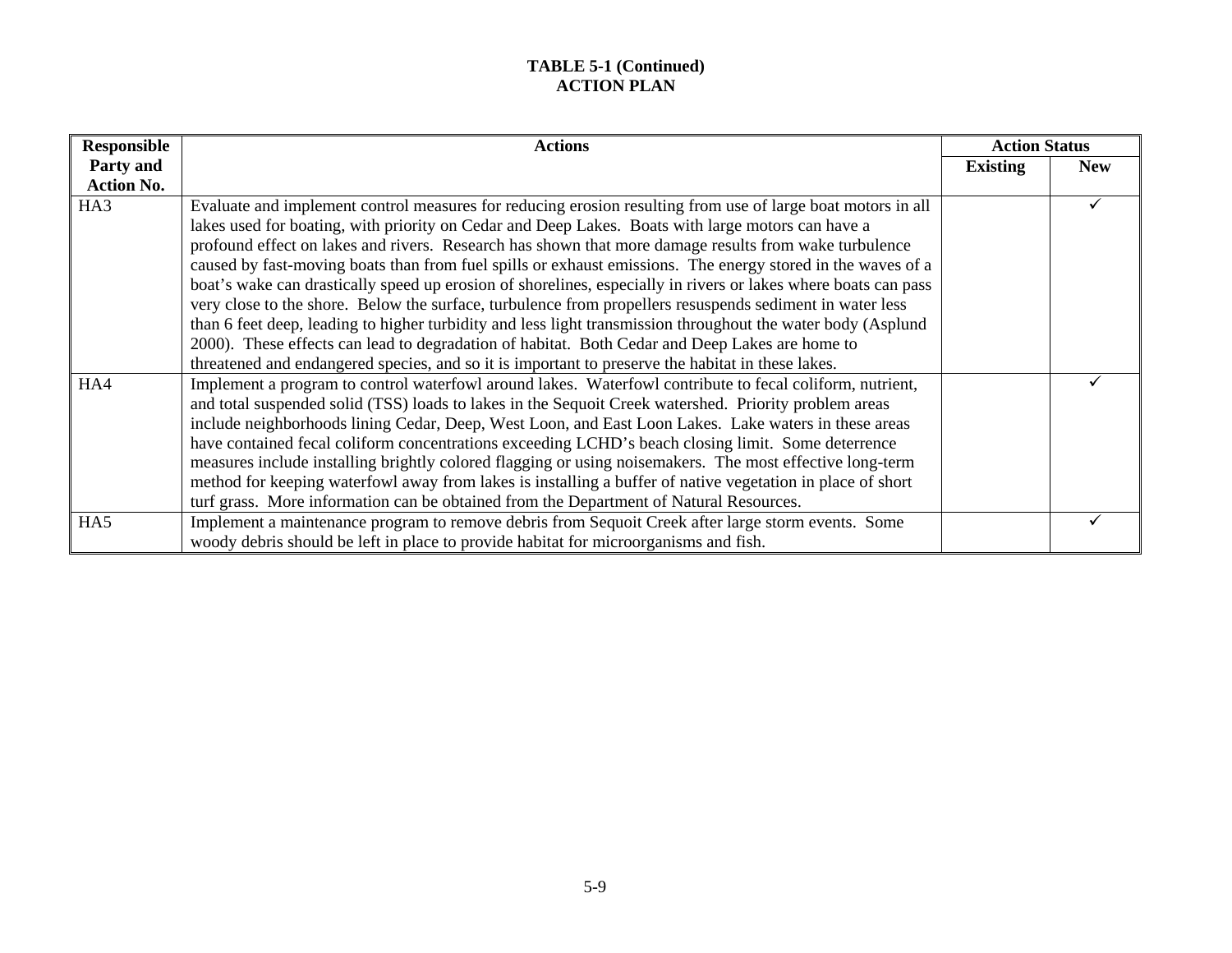| <b>Responsible</b> | <b>Actions</b>                                                                                                                                                                                                                                                                                                                                                                                                                                                                                                                                                                                                                                                                                                                                                                 |                 | <b>Action Status</b> |  |
|--------------------|--------------------------------------------------------------------------------------------------------------------------------------------------------------------------------------------------------------------------------------------------------------------------------------------------------------------------------------------------------------------------------------------------------------------------------------------------------------------------------------------------------------------------------------------------------------------------------------------------------------------------------------------------------------------------------------------------------------------------------------------------------------------------------|-----------------|----------------------|--|
| Party and          |                                                                                                                                                                                                                                                                                                                                                                                                                                                                                                                                                                                                                                                                                                                                                                                | <b>Existing</b> | <b>New</b>           |  |
| <b>Action No.</b>  |                                                                                                                                                                                                                                                                                                                                                                                                                                                                                                                                                                                                                                                                                                                                                                                |                 |                      |  |
| HA6                | Develop and implement an exotic and invasive species management plan to prevent significant declines in<br>the quality of native plant communities and in the viable populations of threatened and endangered species.<br>Priority areas containing invasive and exotic species include Cedar Lake and the Deep Lake Road low shrub<br>bog. The Fox River Watershed Biodiversity Inventory indicates that some ecologically significant areas in<br>the watershed are already at risk from invasive and exotic species. Data for the biodiversity inventory were<br>collected several years ago and may not be representative of current conditions. An exotic and invasive<br>species management plan could include the following components:                                 |                 | ✓                    |  |
|                    | A literature review for all potential invasive exotic species in the region<br>Determination of whether habitats required by potential invasive exotic species in the region are<br>present in the watershed<br>Implementation of a focused, watershed-wide inventory of sites that meet the habitat requirements<br>for invasive exotic species<br>Identification and implementation of practical control measures (mechanical, chemical, and<br>biological) for invasive exotic species<br>Development and distribution of educational materials for private landowners that provide<br>information on how to identify invasive exotic species, whom to report new observations of<br>invasive exotic species to, and how to get help in controlling invasive exotic species |                 |                      |  |
| HA7                | Within each Homeowner Association, establish a maintenance program for detention basins to ensure that<br>they function as intended. Stabilize shorelines and buffers, unclog inlets and outlets, and stabilize localized<br>erosion. These actions will improve habitat for local fish and wildlife.                                                                                                                                                                                                                                                                                                                                                                                                                                                                          | ✓               |                      |  |
| HA <sub>8</sub>    | Coordinate with SMC to establish a program for retrofitting existing detention basins in order to enhance<br>water quality and reduce peak flows. Table 5-5 lists problems that were identified in the assessment.                                                                                                                                                                                                                                                                                                                                                                                                                                                                                                                                                             |                 | ✓                    |  |
| HA9                | Expand fecal coliform monitoring to include privately owned beaches of West Loon, East Loon, Cedar,<br>Deep, and Little Silver Lakes. Homeowners or LCHD could collect samples and LCHD could analyze<br>samples for a fee.                                                                                                                                                                                                                                                                                                                                                                                                                                                                                                                                                    | ✓               | $\checkmark$         |  |
| <b>HA10</b>        | Initiate a program to reduce septic system failures by improving existing systems and carrying out<br>maintenance and inspections. LCHD can assist associations with educational programs about maintenance,<br>new technologies, existing codes, and enforcement.                                                                                                                                                                                                                                                                                                                                                                                                                                                                                                             |                 | ✓                    |  |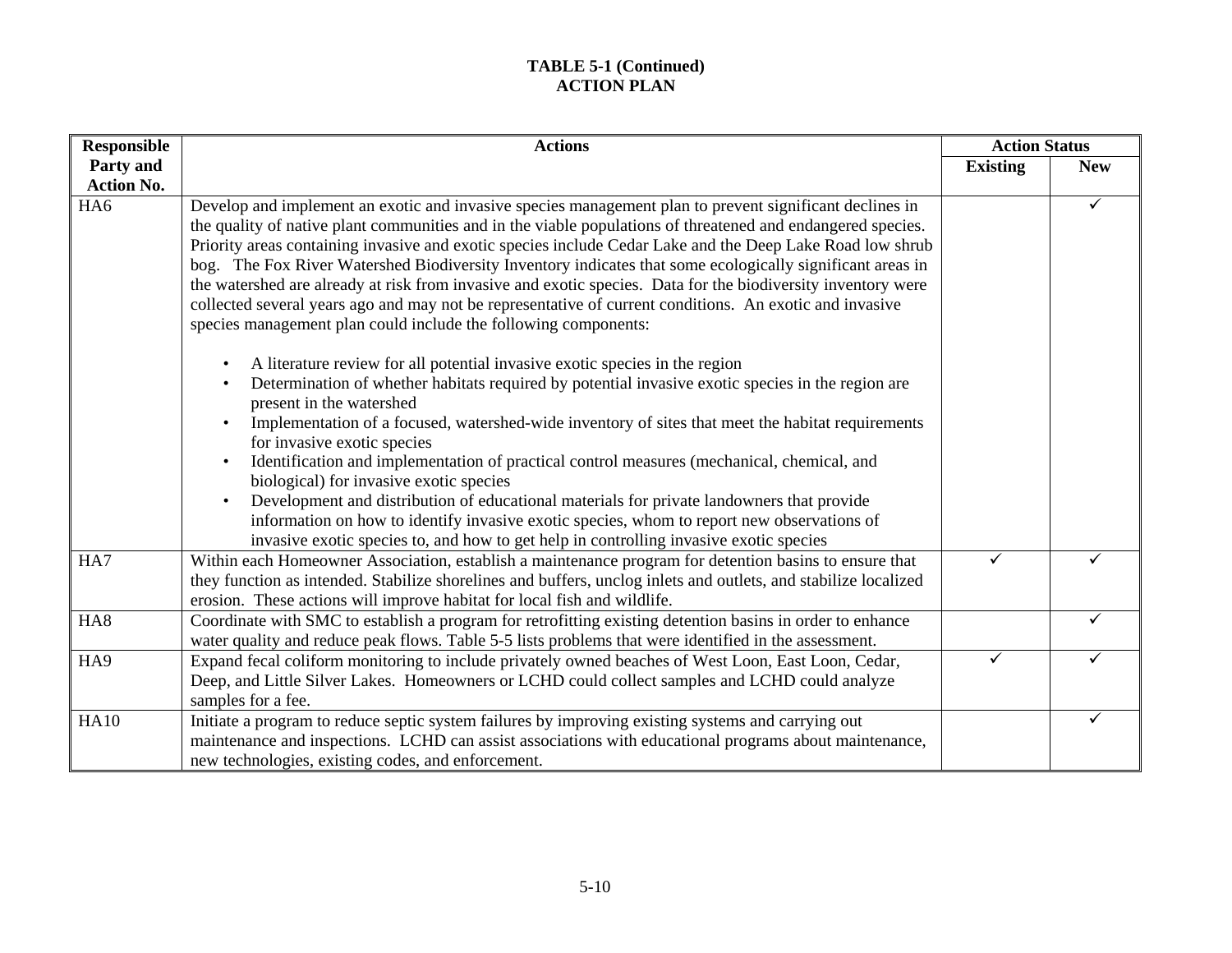| <b>Responsible</b>   | <b>Actions</b>                                                                                              | <b>Action Status</b> |            |  |  |  |  |
|----------------------|-------------------------------------------------------------------------------------------------------------|----------------------|------------|--|--|--|--|
| Party and            |                                                                                                             | <b>Existing</b>      | <b>New</b> |  |  |  |  |
| <b>Action No.</b>    |                                                                                                             |                      |            |  |  |  |  |
|                      | <b>SCPC and Fox River Watershed Management Board (FRWMB)</b>                                                |                      |            |  |  |  |  |
| SC1                  | Promote stewardship of Sequoit Creek and lakes in the watershed by increasing public participation. High-   |                      | ✓          |  |  |  |  |
|                      | profile demonstration projects such as Section 319 projects can be developed that include hands-on public   |                      |            |  |  |  |  |
|                      | participation in activities such as shoreline and channel restoration and storm sewer stenciling.           |                      |            |  |  |  |  |
| SC <sub>2</sub>      | Facilitate watershed management plan implementation by participating in plan review, monitoring,            |                      | ✓          |  |  |  |  |
|                      | implementation, and plan updating.                                                                          |                      |            |  |  |  |  |
| LCHD, IDNR, and IEPA |                                                                                                             |                      |            |  |  |  |  |
| EP1                  | LCHD and IEPA to expand the existing monitoring program to include assessment of fish tissue data. Fish     |                      |            |  |  |  |  |
|                      | tissue samples are important because they allow the best assessment of toxicity in lakes. All lakes in the  |                      |            |  |  |  |  |
|                      | watershed should be monitored for fish tissue toxicity. The monitoring should be prioritized based on the   |                      |            |  |  |  |  |
|                      | severity of existing water quality impairments in the lakes. IDNR may collect the samples, and IEPA will    |                      |            |  |  |  |  |
|                      | analyze the samples and report the results.                                                                 |                      |            |  |  |  |  |
| EP <sub>2</sub>      | IEPA to conduct additional facility-related stream survey (FRSS). IEPA is responsible for conducting        |                      |            |  |  |  |  |
|                      | FRSSs to assess the impacts of point source dischargers on water quality. An FRSS was conducted for the     |                      |            |  |  |  |  |
|                      | Antioch WWTP in 1990, but no others have been conducted for the Antioch WWTP or for Kay Home                |                      |            |  |  |  |  |
|                      | Products. FRSSs are needed for both the Antioch WWTP and Kay Home Products to determine whether             |                      |            |  |  |  |  |
|                      | their discharges are causing the elevated concentrations of nutrients and chlorine observed in Sequoit      |                      |            |  |  |  |  |
|                      | Creek.                                                                                                      |                      |            |  |  |  |  |
| EP3                  | LCHD to continue LCHD's complaint-response system in areas served by septic systems as a key                | ✓                    |            |  |  |  |  |
|                      | component of the overall effort to address septic system problems in the Sequoit Creek watershed. LCHD      |                      |            |  |  |  |  |
|                      | responds to complaints within 7 days, and homeowners have up to 60 days to correct identified problems in   |                      |            |  |  |  |  |
|                      | accordance with state statutes.                                                                             |                      |            |  |  |  |  |
| EP4                  | LCHD to establish a funding program for maintaining and remediating septic systems around West Loon,        | ✓                    |            |  |  |  |  |
|                      | East Loon, Cedar, Deep, and Little Silver Lakes. A subdivision in Lake County is currently participating in |                      |            |  |  |  |  |
|                      | a pilot program involving establishment of a management district responsible for maintaining and            |                      |            |  |  |  |  |
|                      | remediating subdivision septic systems. Adopting such a program for the Sequoit Creek watershed would       |                      |            |  |  |  |  |
|                      | reduce homeowner costs for remediating poorly maintained septic systems. Another option for reducing        |                      |            |  |  |  |  |
|                      | homeowner costs for new developments is creating septic system utilities in such a way that a cluster of    |                      |            |  |  |  |  |
|                      | homes relies on one large septic system.                                                                    |                      |            |  |  |  |  |
| EP <sub>5</sub>      | LCHD to prepare and distribute educational materials on septic systems.                                     | ✓                    |            |  |  |  |  |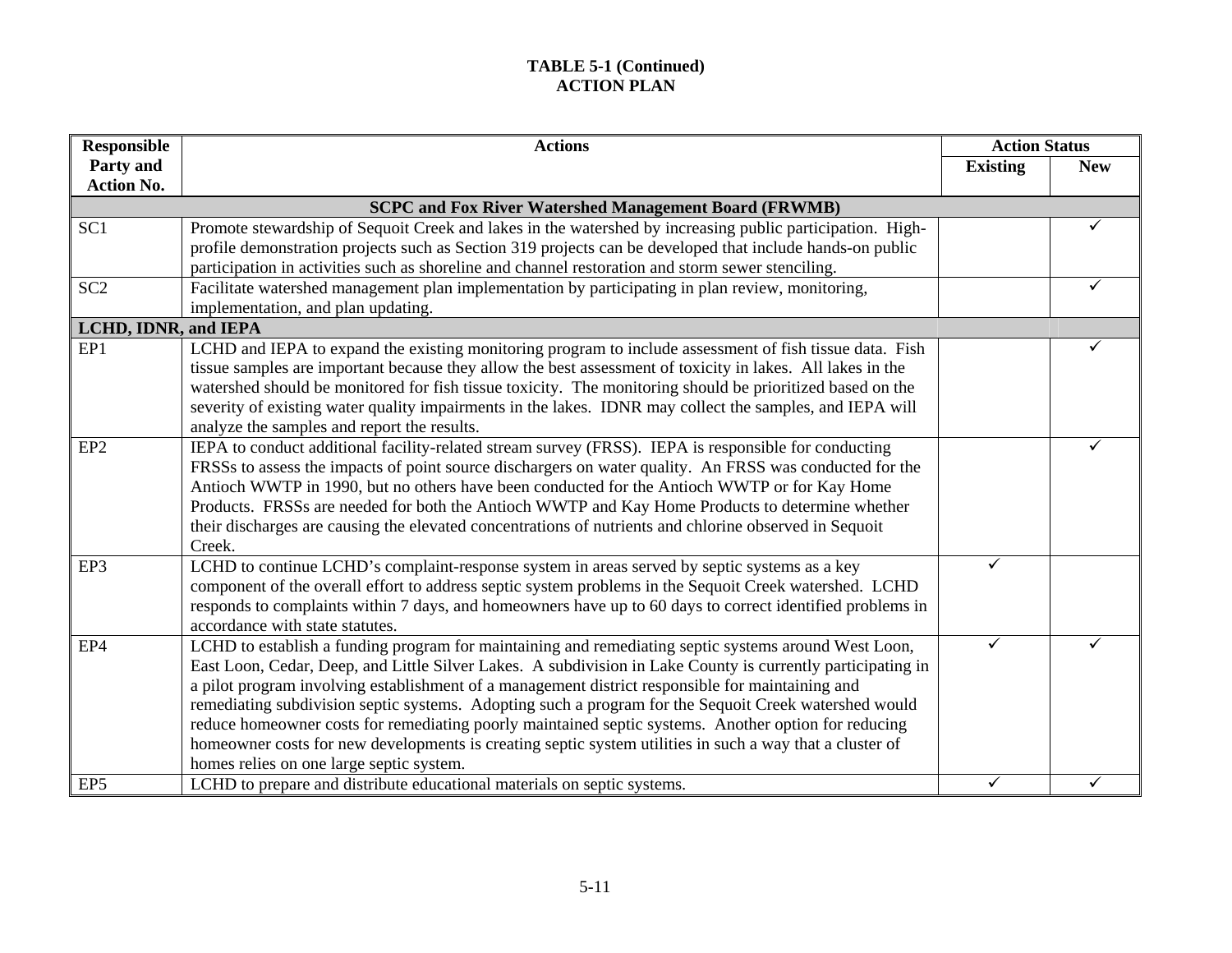| <b>Responsible</b>             | <b>Actions</b>                                                                                                                                                                                                                                                                                                                                                                                                                                                                                                                                                                                                                                    | <b>Action Status</b> |            |
|--------------------------------|---------------------------------------------------------------------------------------------------------------------------------------------------------------------------------------------------------------------------------------------------------------------------------------------------------------------------------------------------------------------------------------------------------------------------------------------------------------------------------------------------------------------------------------------------------------------------------------------------------------------------------------------------|----------------------|------------|
| Party and<br><b>Action No.</b> |                                                                                                                                                                                                                                                                                                                                                                                                                                                                                                                                                                                                                                                   | <b>Existing</b>      | <b>New</b> |
| EP <sub>6</sub>                | Coordinate the water quality sampling efforts of IEPA, Volunteer Lake Management Program (VLMP),<br>LCHD, and Lake County Homeowners Association. Tracking and evaluating all the data collected during<br>these efforts would allow a continuous comprehensive assessment of water quality in the watershed. A                                                                                                                                                                                                                                                                                                                                   |                      | ✓          |
|                                | complete and comprehensive data set is also needed to measure BMP effectiveness.                                                                                                                                                                                                                                                                                                                                                                                                                                                                                                                                                                  |                      |            |
|                                | Interjurisdictional: Local Governments, Private, Land Conservation Foundations, IDNR, Lake County Forest                                                                                                                                                                                                                                                                                                                                                                                                                                                                                                                                          |                      |            |
|                                | Preserve District, LCHD, SMC, U.S. Army Corps of Engineers (COE), USFWS, NRCS                                                                                                                                                                                                                                                                                                                                                                                                                                                                                                                                                                     |                      |            |
| JR1                            | Permanently protect unprotected high-priority open land sites. High-priority open land sites were identified<br>using the Lake County Forest Preserve District's criteria for prioritizing open land parcels for purchase.<br>These sites are listed in Table 5-3 and shown on Figure 5-2. Instruments for protecting these sites may<br>include mutual covenants, leases, management agreements, installment sales, bargain sales, sales with<br>reserved life, outright donations, donations by will, deed restrictions, reverter clauses, easements prior to<br>conveyance, and managed area designations.                                     |                      | ✓          |
| JR <sub>2</sub>                | Protect unprotected, land-based sites that provide a watershed-wide greenway. The watershed-wide<br>greenway connects ecologically significant areas southwest of the watershed (the Grant Woods Forest<br>Preserve) to ecologically significant areas northeast of the watershed (the State of Illinois Conservation<br>Area). The recommended unprotected sites are shown on Figure 4-4.                                                                                                                                                                                                                                                        |                      |            |
| JR3                            | Develop management plans for the 28 state-listed threatened and endangered species that have been<br>observed in the watershed. Each management plan should address ecologically significant areas previously<br>identified as providing habitat for the threatened or endangered species and any new ecologically<br>significant areas identified during focused (species-specific) surveys. A management plan should include<br>the following components:<br>The species' physical description, distribution, habitat requirements, and life history as well as the<br>reasons for its decline<br>Habitat management prescriptions<br>$\bullet$ |                      |            |
|                                | Monitoring requirements and associated costs<br>An awareness program, including distribution of species fact sheets to the public                                                                                                                                                                                                                                                                                                                                                                                                                                                                                                                 |                      |            |
| JR4                            | Promote infiltration through local landscaping practices. Use of native, deep-rooted vegetation such as<br>prairie grass instead of common turf on lawns can enhance infiltration. Also, nonpoint source pollution<br>control programs should include local landscaping techniques that promote infiltration. Such techniques<br>are included in the supplement to this watershed management plan. Suitable areas for application of these<br>techniques include all new developments.                                                                                                                                                            |                      |            |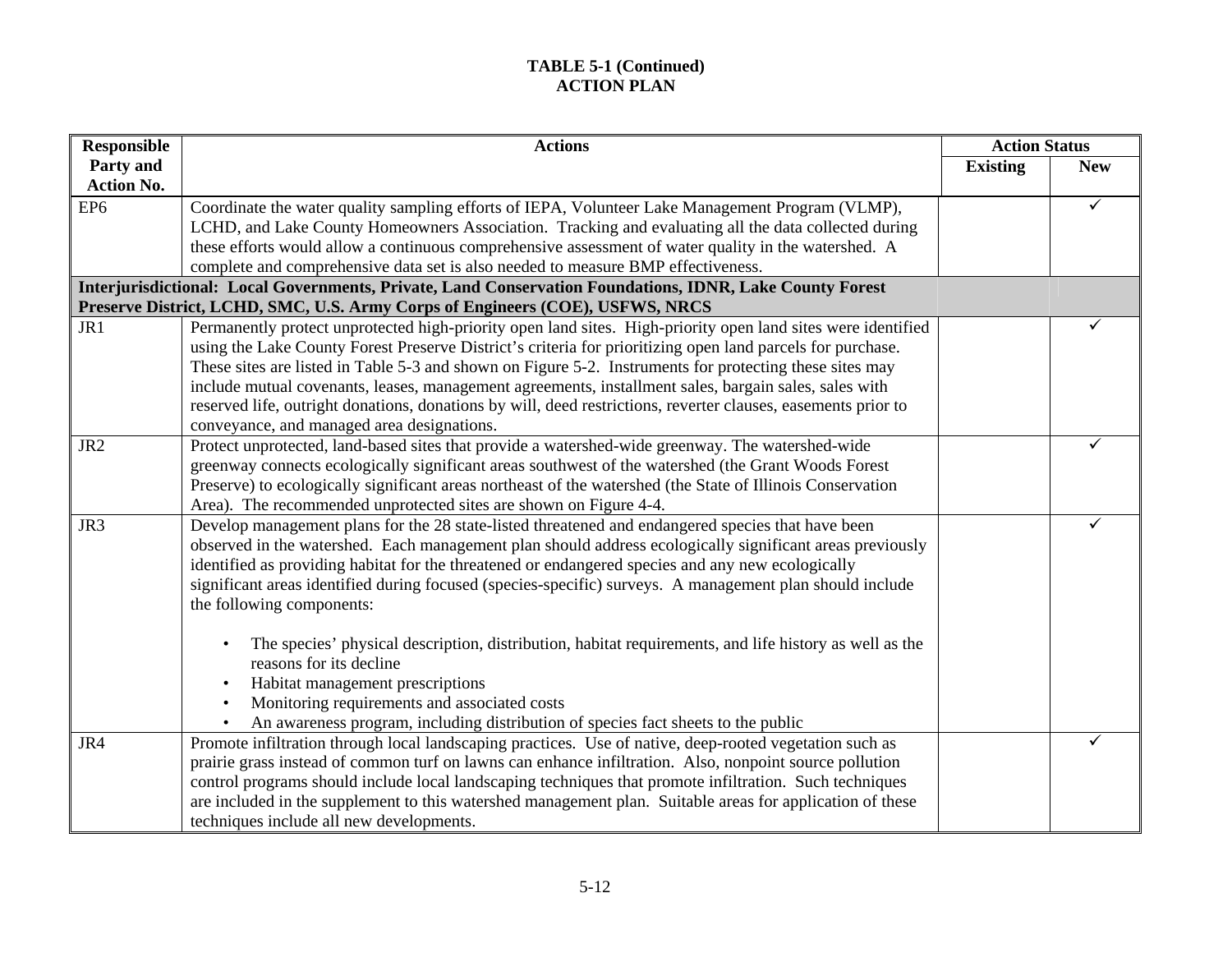| Responsible       | <b>Actions</b>                                                                                           | <b>Action Status</b> |            |
|-------------------|----------------------------------------------------------------------------------------------------------|----------------------|------------|
| Party and         |                                                                                                          | <b>Existing</b>      | <b>New</b> |
| <b>Action No.</b> |                                                                                                          |                      |            |
| JR5               | Continue collecting data on macroinvertebrate populations along the downstream end of Sequoit Creek as   |                      |            |
|                   | part of the Critical Trends Assessment Program (CTAP). After 2002, IDNR will evaluate the biological     |                      |            |
|                   | integrity of the downstream end of Sequoit Creek every 5 years. Also, track and evaluate CTAP data along |                      |            |
|                   | with H.O.D. Landfill long-term monitoring data and potential future sampling data will allow more        |                      |            |
|                   | comprehensive assessment of water quality in Sequoit Creek. Priority data collection locations include   |                      |            |
|                   | Reaches 15 through 23 (see Figure 4-1).                                                                  |                      |            |
| JR <sub>6</sub>   | Implement the county's framework plan recommendation to preserve groundwater recharge areas identified   |                      |            |
|                   | in the ongoing USGS mapping survey.                                                                      |                      |            |
|                   | Lake County Soil and Water Conservation District (LCSWCD), National Resource Conservation Service        |                      |            |
| NR1               | Provide technical assistance to SMC, local municipalities, and developers in construction and post-      |                      |            |
|                   | construction soil erosion control for compliance with NPDES-II. Conduct training workshops.              |                      |            |
| NR <sub>2</sub>   | Participate in public awareness campaigns. Produce and distribute educational materials pertinent to     |                      |            |
|                   | NPDES-II compliance.                                                                                     |                      |            |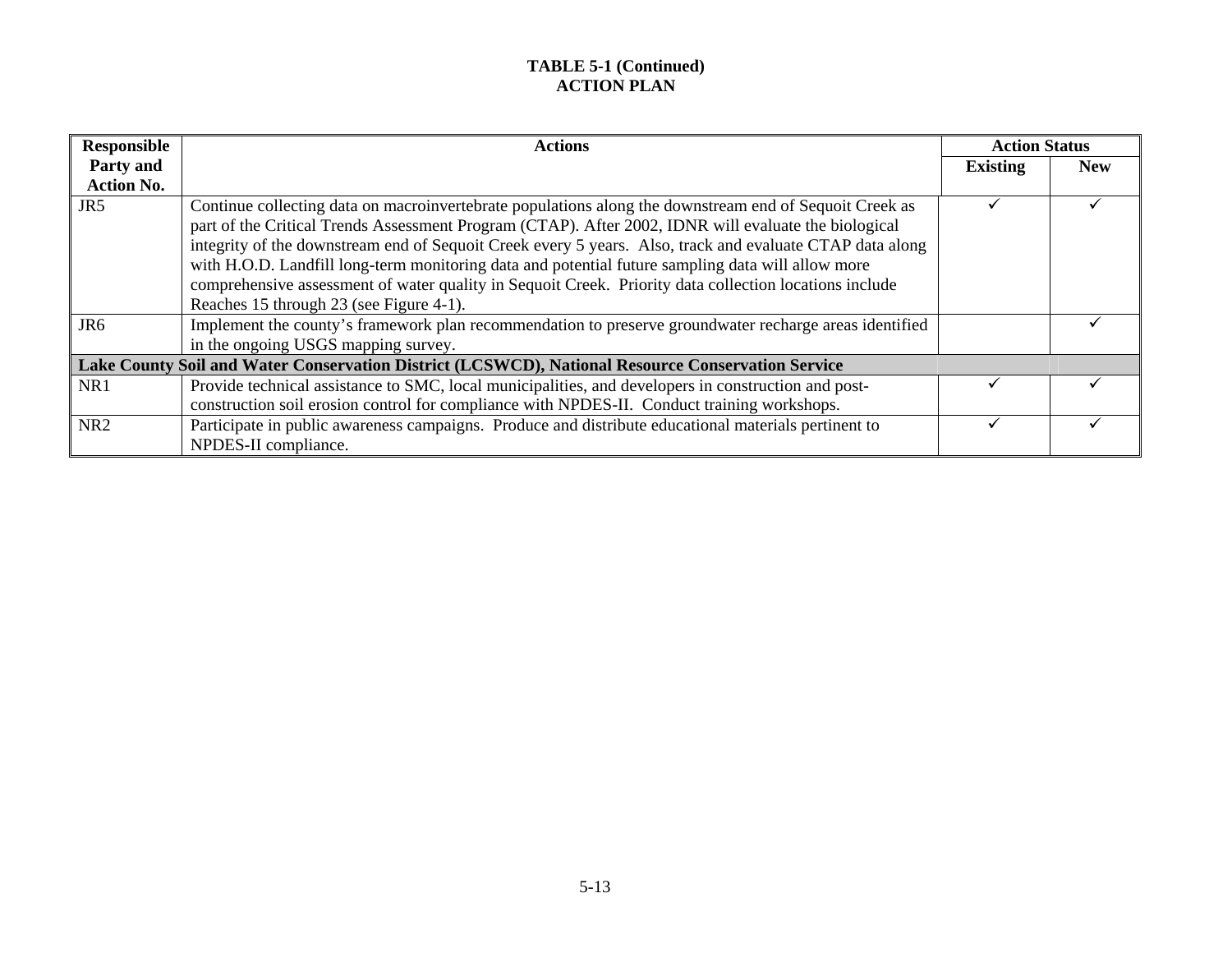# **Figure 5-2. Proposed Open Land Parcels**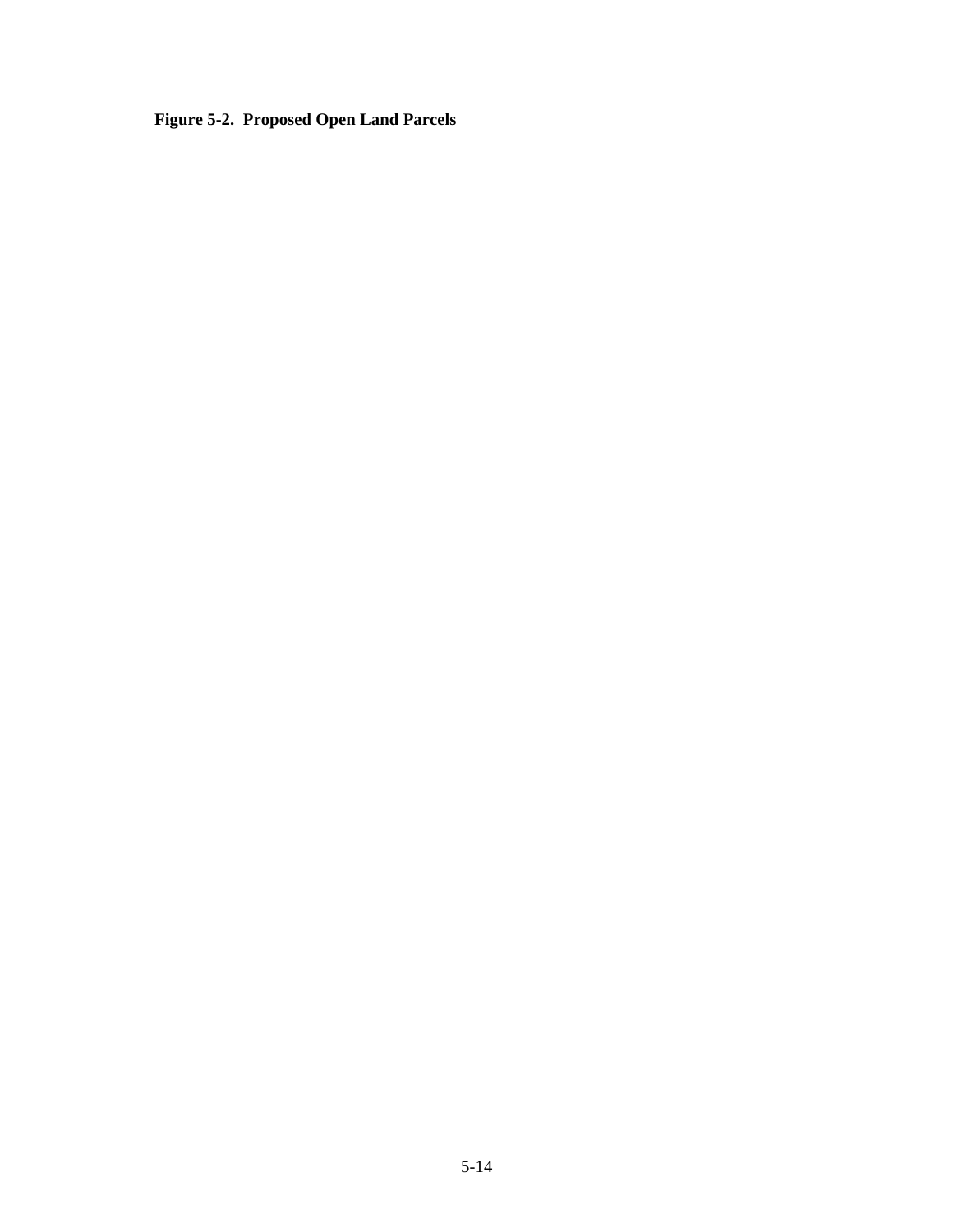Table 5-2 lists slightly to moderately degraded natural communities in the Sequoit Creek watershed. Those lands that are LCFPD-owned are associated with Action Item FP2, subject to available funding.

| <b>Ecologically Significant Area</b> | <b>Natural Community</b> | Grade         | <b>Status</b>      |
|--------------------------------------|--------------------------|---------------|--------------------|
| <b>Beach Grove Road Wetland</b>      | Sedge meadow             | B             | Unprotected        |
|                                      | Basin marsh              | <sub>B</sub>  |                    |
| Cedar Lake                           | Graminoid bog            | B             | Portions protected |
|                                      | Basin marsh              | C             | by <b>IDNR</b>     |
|                                      | Kettle lake              | B             |                    |
| Deep Lake                            | Kettle lake              | B             | Unprotected        |
| Deep Lake Road Low Shrub Bog         | Low shrub bog            | B, C          | Unprotected        |
|                                      | Sedge meadow             | B, C          |                    |
| <b>Industrial Park Marsh</b>         | Basin marsh              | $\mathsf{C}$  | Unprotected        |
| East and West Loon Lakes             | Kettle lake              | <sub>B</sub>  | Unprotected        |
|                                      | Sedge meadow             | $\mathcal{C}$ |                    |
|                                      | Basin marsh              | $\mathsf{C}$  |                    |
| Petite Lake Road Marsh               | Basin marsh              | C             | Unprotected        |
| Little Silver Lake                   | Kettle lake              | $\mathsf{C}$  | Unprotected        |
| <b>Sun Lake Forest Preserve</b>      | Kettle lake              | <sub>B</sub>  | Owned and          |
|                                      | Basin marsh              | $\mathsf{C}$  | managed by the     |
|                                      | Sedge meadow             | $\mathcal{C}$ | Lake County Forest |
|                                      | Loamy mesic prairie      | $\mathcal{C}$ | Preserve District  |

# **TABLE 5-2 SLIGHTLY TO MODERATELY DEGRADED NATURAL COMMUNITIES IN THE WATERSHED**

Source: Chicago Wilderness 2000

Table 5-3 lists proposed open land parcels, their potential benefits, and their protection rank. The properties listed in Table 5-3 are recommended by LCSMC and do not reflect the plans of any other unit of government that has jurisdiction within the Sequoit Creek watershed.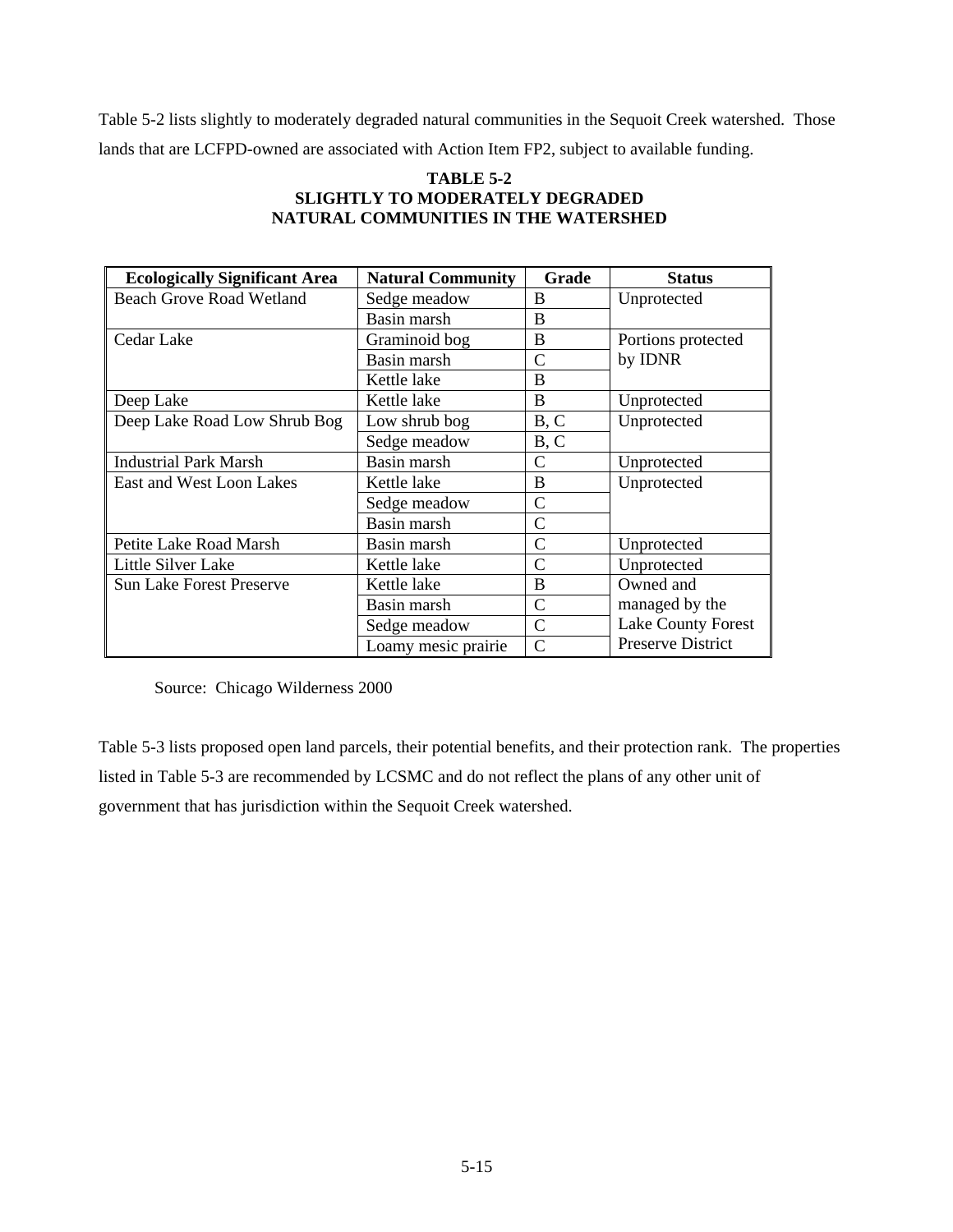### **TABLE 5-3 PROPOSED OPEN LAND PARCELS**

| Location<br>(Tax Parcel No.)                                                          | <b>Protects Wildlife</b><br>Habitat                               | <b>Preserves</b><br>Wetlands,<br>Prairies, or<br><b>Forests</b> | <b>Provides Trials,</b><br>Greenways, or<br><b>River/Lake Access</b>                              | <b>Saves Large</b><br><b>Refuges</b> | <b>Expands</b><br><b>Existing</b><br><b>Preserves</b>           | Protection<br>Rank |
|---------------------------------------------------------------------------------------|-------------------------------------------------------------------|-----------------------------------------------------------------|---------------------------------------------------------------------------------------------------|--------------------------------------|-----------------------------------------------------------------|--------------------|
| Deep Lake Road<br>Low Shrub Bog                                                       | Yes (state<br>endangered plant<br>species present)                | Yes<br>(contains)<br>portions of ADID<br>Site No. 17)           | Yes<br>(provides greenway<br>between East Loon Lake<br>and Redwing Marsh<br>Forest Preserve)      | Yes<br>(about 160<br>acres)          | Yes<br>(adjacent to<br><b>Redwing Marsh</b><br>Forest Preserve) |                    |
| Petite Lake Road<br>Marsh                                                             | Yes<br>(state threatened<br>animal species<br>present)            | Yes<br>(contains ADID<br>Site No. 188)                          | Yes<br>(provides greenway<br>between Cedar Lake and<br><b>Industrial Park Marsh)</b>              | N <sub>o</sub><br>(about 25 acres)   | Yes<br>(adjacent to Sun<br><b>Lake Forest</b><br>Preserve)      | $\overline{c}$     |
| North of Sequoit<br><b>Creek Forest</b><br>Preserve and West<br>of Little Silver Lake | Unknown (no<br>threatened or<br>endangered species<br>documented) | Yes<br>(contains<br>portions of ADID<br>Site No. 14)            | Yes<br>(provides greenway<br>between Sequoit Creek<br>Forest Preserve and Little<br>Silver Lake)  | Yes<br>(about 120)<br>acres)         | Yes<br>(adjacent to<br>Sequoit Creek<br>Forest Preserve)        | 3                  |
| South of Cedar<br>Lake Bog Nature<br>Preserve                                         | Unknown<br>(no threatened or<br>endangered species<br>documented) | Yes<br>(contains LCWI<br>wetland)                               | Yes<br>(provides greenway<br>between Cedar Lake Bog<br>Nature Preserve and<br>Grand Avenue Marsh) | Yes<br>(about 85 acres)              | Yes<br>(adjacent to<br>Cedar Lake Bog<br>Nature<br>Preserve)    | $\overline{4}$     |
| Farm north of Sun<br><b>Lake Forest</b><br>Preserve                                   | Unknown<br>(no threatened or<br>endangered species<br>documented) | Yes<br>(contains)<br>portions of ADID<br>Site No. 17)           | Yes<br>(provides greenway<br>between Sun Lake Forest<br>Preserve and East Loon<br>Lake)           | N <sub>o</sub><br>(about 50 acres)   | Yes<br>(adjacent to Sun<br><b>Lake Forest</b><br>Preserve)      | 5                  |
| East and adjacent to<br>Sequoit Creek<br><b>Forest Preserve</b>                       | Unknown (no<br>threatened or<br>endangered species<br>documented) | Yes<br>(contains)<br>portions of ADID<br>Site No. 17)           | Yes<br>(provides greenway<br>between Sequoit Creek<br>Forest Preserve and Little<br>Silver Lake)  | N <sub>o</sub><br>(about 20 acres)   | Yes<br>(adjacent to<br>Sequoit Creek<br>Forest Preserve)        | 6                  |
| <b>Industrial Park</b><br>Marsh                                                       | Unknown<br>(no threatened or<br>endangered species<br>documented) | Yes<br>(contains ADID<br>Site No. 26)                           | Yes<br>(provides greenway<br>between Sun Lake Forest<br>Preserve and Petite Lake<br>Road Marsh)   | N <sub>o</sub><br>(about 20 acres)   | Yes<br>(adjacent to Sun<br><b>Lake Forest</b><br>Preserve)      | $\overline{7}$     |
| East of Little Silver<br>Lake                                                         | Unknown (no<br>threatened or<br>endangered species<br>documented) | Yes<br>(contains)<br>portions of ADID<br>Site No. 14)           | Yes<br>(extends greenway of<br>Sequoit Creek Forest<br>Preserve to Little Silver<br>Lake)         | N <sub>o</sub><br>(about 20 acres)   | N <sub>o</sub>                                                  | 8                  |
| Between Sequoit<br><b>Creek Forest</b><br>Preserve and West<br>Loon Lake              | Unknown (no<br>threatened or<br>endangered species<br>documented) | Yes<br>(contains)<br>portions of ADID<br>Site No. 17)           | Yes<br>(provides greenway<br>between Sequoit Creek<br>Forest Preserve and West<br>Loon Lake)      | N <sub>o</sub><br>(about 10 acres)   | Yes<br>(adjacent to<br>Sequoit Creek<br>Forest Preserve)        | $\overline{9}$     |
| Beach Grove Road<br>Wetland                                                           | Unknown (no<br>threatened or<br>endangered species<br>documented) | Yes<br>(contains ADID<br>Site No. 22)                           | <b>No</b>                                                                                         | No<br>(about 27 acres)               | No                                                              | 10                 |

Notes:

ADID = Advanced Identification

LCWI = Lake County Wetland Inventory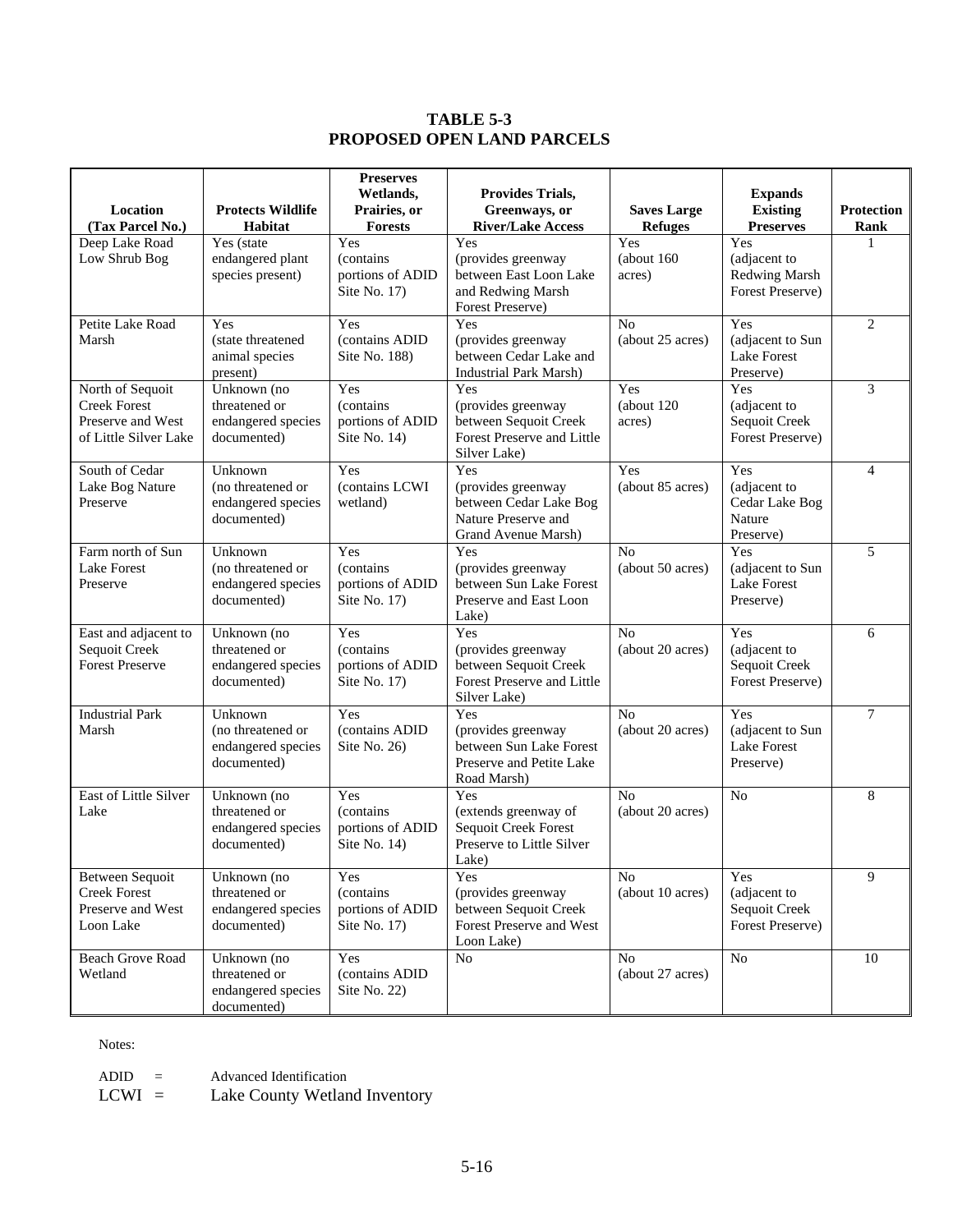Table 5-4 lists potential regional detention basin sites. The table also indicates the approximate area that would be served by each detention basin and its relevance in terms of 2020 land use projections.

### **TABLE 5-4**

| <b>Subwatershed</b> | <b>Approximate</b><br><b>Area Served by</b><br><b>Regional</b><br><b>Detention Basin</b> | Approximate<br><b>Storage</b><br><b>Volume</b> | Approximate<br>Percentage<br>of Developed |                                                                                                                                                                                                       |
|---------------------|------------------------------------------------------------------------------------------|------------------------------------------------|-------------------------------------------|-------------------------------------------------------------------------------------------------------------------------------------------------------------------------------------------------------|
| ID No.              | (Acres)                                                                                  | (acre-feet)                                    | Area                                      | <b>Remarks</b>                                                                                                                                                                                        |
| 22                  | 110                                                                                      | 20                                             | 20                                        | According to 2020 land use projections, there are no<br>plans for development in this subwatershed.                                                                                                   |
| 35                  | 180                                                                                      | 60                                             | 5                                         | A regional detention basin in this watershed is important<br>because flooding problems exist in the downstream<br>watershed. In addition, this entire area is expected to be<br>developed by 2020.    |
| 33 and 13           | 225                                                                                      | 50                                             | 10                                        | According to 2020 land use projections, plans for<br>development are limited to the southern part of this<br>subwatershed.                                                                            |
| 23 and 18           | 210                                                                                      | 110                                            | 20                                        | The proposed regional detention basin location is<br>immediately upstream of an ADID wetland.                                                                                                         |
| 46                  | 140                                                                                      | 90                                             | 30                                        | The regional detention basin would only serve the three<br>undeveloped properties north of West Loon Lake, not<br>the entire subwatershed.                                                            |
| 48                  | 270                                                                                      | 32                                             | 25                                        | The regional detention basin would serve only the<br>undeveloped area south of Sequoit Creek, not the entire<br>subwatershed.                                                                         |
| 48                  | 270                                                                                      | 63                                             | 75                                        | The regional detention basin would serve only the<br>undeveloped area north of Sequoit Creek, not the entire<br>subwatershed. The proposed location is a non-ADID<br>wetland.                         |
| 26                  | 110                                                                                      | 40                                             | 10                                        | The proposed location is a non-ADID wetland. This<br>storage basin has the potential to alleviate the sewer<br>backup in the area of Antioch that appears to have<br>inadequate storm sewer capacity. |

### **POTENTIAL REGIONAL DETENTION BASIN SITES**

Notes:

ADID = Advanced Identification  $ft =$  Foot

ID = Identification

Source: SMC 2002c, d, and e

Table 5-5 presents the results of the detention basin inventory. The table discusses the location and characteristics of each detention basin. It identifies problems or concerns associated with each basin and the potential for retrofit or restoration.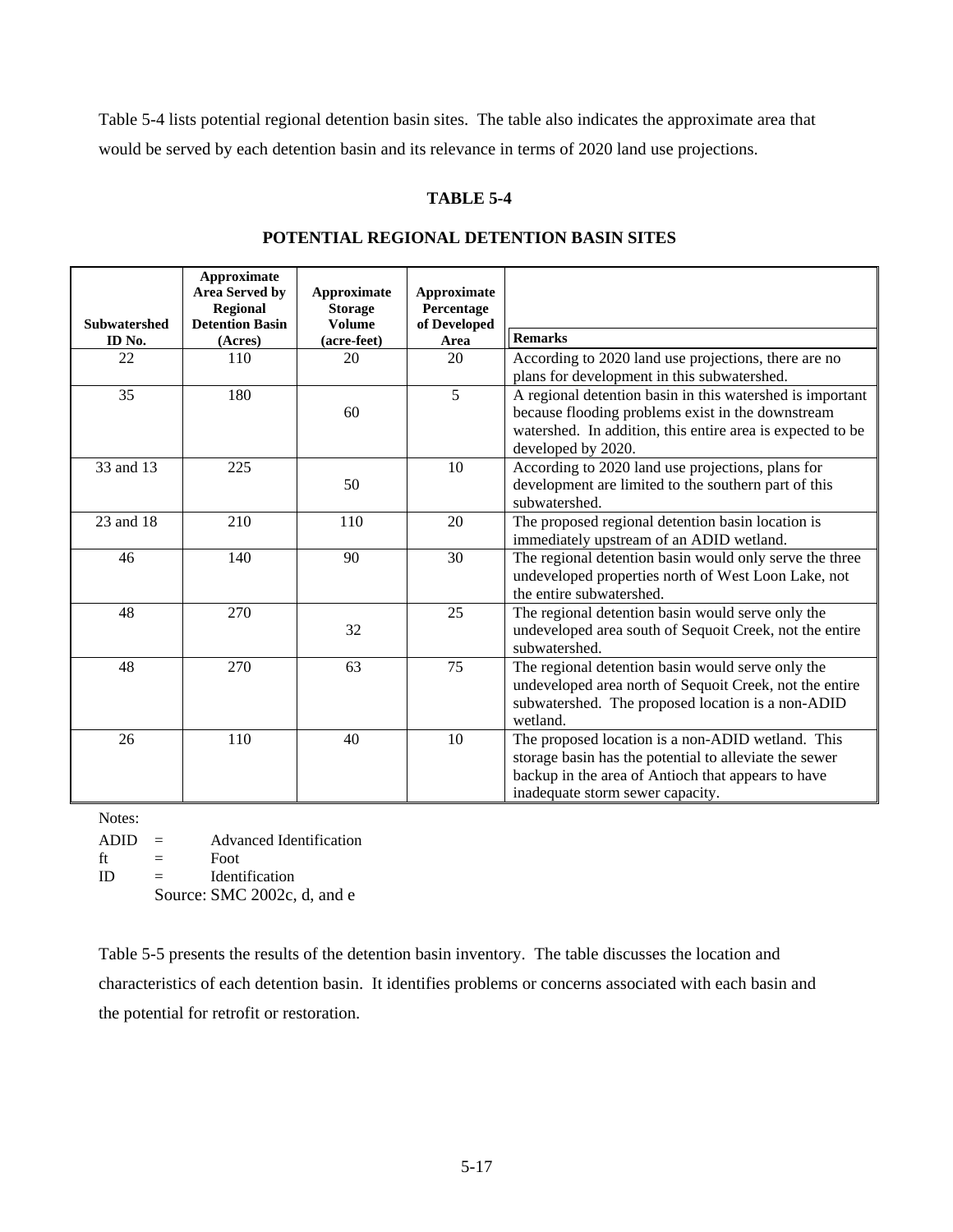#### **TABLE 5-5**

| <b>Detention</b> |                               | Location                                          |                                | Pollutant               |                                                                                                                                    | <b>Potential Retrofit and</b>                                                                              |
|------------------|-------------------------------|---------------------------------------------------|--------------------------------|-------------------------|------------------------------------------------------------------------------------------------------------------------------------|------------------------------------------------------------------------------------------------------------|
| <b>Basin</b>     |                               | (Municipality:                                    |                                | Removal                 | <b>Identifiable Problems and</b>                                                                                                   | <b>Restoration</b>                                                                                         |
| No. <sup>a</sup> | <b>Name</b>                   | Street)                                           | <b>Basin Type</b> <sup>b</sup> | <b>Effectiveness</b>    | <b>Concerns</b>                                                                                                                    | <b>Opportunities</b>                                                                                       |
| $\mathbf{1}$     | Antioch High<br>School        | Antioch Township:<br>West of McMillan<br>Road     | Wet                            | Fair (small<br>storage) | - Rip-rap on 2 shorelines<br>- Some dumping of construction<br>debris on shore<br>- Turbidity or algae                             | - Improve shoreline<br>buffer<br>- Expand storage                                                          |
| $\overline{2}$   | Falcon Hill<br><b>Estates</b> | Antioch Township:<br>Route 59 and<br>Edelweiss    | Dry                            | Poor                    | -Concrete low-flow channels<br>-Sediment accumulation at outlet                                                                    | -Remove concrete<br>channels<br>-Create small wetland<br>outlet                                            |
| 3                | Heron Harbor                  | Antioch Township:<br><b>Edgewater Lane</b>        | Wetland                        | Good                    | None                                                                                                                               | None                                                                                                       |
| $\overline{4}$   | Heron Harbor<br>No. 2         | Antioch Township:<br><b>Edgewater at Hillside</b> | Wetland/dry                    | Good                    | - Some erosion from adjacent lots<br>and basin sideslopes                                                                          | - Occasionally mow or<br>burn wetland to control<br>woody vegetation<br>- Stabilize lots and<br>sideslopes |
| 5                | Heron Harbor<br>No. 3         | Antioch Township:<br>Heron Drive                  | Wet                            | Fair to good            | - Some shoreline erosion<br>- Turbidity or algae<br>- Large goose population<br>- Short circuiting between one<br>inlet and outlet | - Improve shoreline<br>buffer and wetland shelf                                                            |
| 6                | Hidden Creek<br>No.1          | Antioch Township:<br><b>Hidden Creek Drive</b>    | Wet                            | Good                    | - Steep shoreline overgrown with<br>reed canary grass<br>- High turbidity                                                          | -Revegetate and stabilize<br>shorelines<br>- Contract-controlled<br>outlet                                 |
| $\tau$           | Hidden Creek<br>No. 2         | Antioch Township:<br>Deep Lake Road               | Wetland/dry                    | Fair (small<br>storage  | - Sideslopes overgrown with<br>weeds<br>- Outlet structure unstable<br>- Small storage; little restriction                         | -Revegetate sideslopes<br>- Stabilize outlet<br>(consider replacing with<br>perforated riser)              |
| 8                | Pine Hill<br>Lakes No. 1      | Antioch Township:<br>Harvest Drive                | Wet                            | Good                    | - Resident described excess<br>erosion into pond during<br>construction; some sediment at<br>northern inlet<br>- Algae             | -Extend shoreline and<br>wetland buffer zone<br>where turf is intruding                                    |
| 9                | Pine Hill<br>Lakes No. 2      | Antioch Township:<br>Pine Drive                   | Wet                            | Good                    | - Rip-rap on shorelines<br>- Minor sediment accumulation<br>in connecting swale<br>- Some algae                                    | -Widen shoreline and<br>wetland buffer zone                                                                |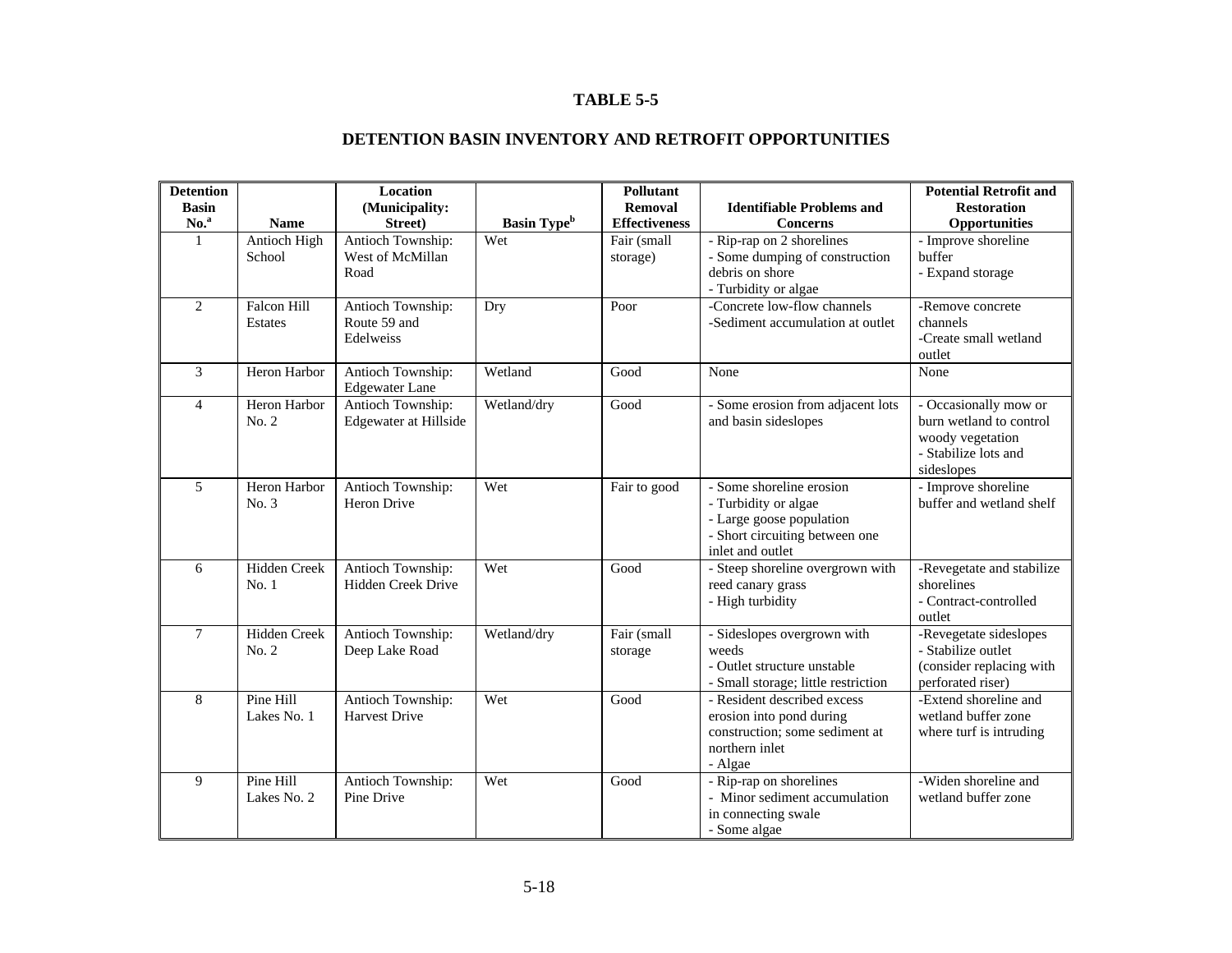| <b>Detention</b> |                     | <b>Location</b>       |                                | Pollutant            |                                                    | <b>Potential Retrofit and</b> |
|------------------|---------------------|-----------------------|--------------------------------|----------------------|----------------------------------------------------|-------------------------------|
| <b>Basin</b>     |                     | (Municipality:        |                                | Removal              | <b>Identifiable Problems and</b>                   | <b>Restoration</b>            |
| No. <sup>a</sup> | <b>Name</b>         | Street)               | <b>Basin Type</b> <sup>b</sup> | <b>Effectiveness</b> | <b>Concerns</b>                                    | <b>Opportunities</b>          |
| 10               | Pine Hill           | Antioch Township:     | Wet                            | Good                 | - Rip-rap on shorelines                            | -Widen shoreline and          |
|                  | Lakes No. 3         | Pine Drive            |                                |                      | - Some algae                                       | wetland buffer zone           |
|                  |                     |                       |                                |                      | - Very little active storage                       |                               |
| 11               | <b>Tiffany Glen</b> | Antioch Township:     | Dry                            | Poor                 | - No vegetation in basin bottom                    | - Replace rip-rap with        |
|                  | No. 1               | Private Road          |                                |                      | $rip-rap)$                                         | wetland                       |
|                  |                     |                       |                                |                      | - Short-circuiting to outlet<br>- Undersized basin |                               |
| 12               | <b>Tiffany Glen</b> | Antioch Township:     | Dry                            | Poor                 | - No vegetation in basin bottom                    | - Replace rip-rap with        |
|                  | No. 2               | Private Road          |                                |                      | $rip-rap)$                                         | wetland                       |
|                  |                     |                       |                                |                      | - Undersized basin                                 |                               |
| 13               | Regency Inn         | Antioch Township:     | Wetland                        | Good                 | - Severe erosion around inlet pipe,                | - Stabilize or replace inlet  |
|                  | Motel               | Route 173             |                                |                      | concrete channels, and swale                       | channels                      |
|                  |                     |                       |                                |                      | - Substantial sediment                             | - Occasionally mow or         |
|                  |                     |                       |                                |                      | accumulation, especially on west                   | burn basin bottom to          |
|                  |                     |                       |                                |                      | side                                               | control woody vegetation      |
|                  |                     |                       |                                |                      |                                                    | - Stabilize vacant lot        |
|                  |                     |                       |                                |                      |                                                    | north of motel                |
| 14               | Windmill            | Antioch Township:     | Wet (appears to be             | Good                 | - Site still under construction,                   | - Stabilize exposed soil      |
|                  | Creek No. 1         | Sequoia and           | natural wetland)               |                      | erosion control inadequate                         | - Stabilize embankment        |
|                  |                     | Windmill Creek        |                                |                      | - Embankment at outlet not                         |                               |
|                  |                     |                       |                                |                      | stabilized                                         |                               |
| 15               | Windmill            | Antioch Township:     | Wet                            | Good                 | - Erosion at upstream storm sewer                  | - Stabilize eroding inlet     |
|                  | Creek No. 2         | Windmill Creek and    |                                |                      | inlet                                              | and channel                   |
|                  |                     | Little Silver Lake    |                                |                      | - Sediment in upstream channel                     | - Improve shoreline           |
|                  |                     | Road                  |                                |                      |                                                    | buffer                        |
|                  |                     |                       |                                |                      |                                                    |                               |
| 16               | Antioch             | Antioch Township:     | Dry                            | Poor                 | None                                               | - Retrofit to wet pond        |
|                  | Township            | North of Depot Street |                                |                      |                                                    |                               |
|                  | Fire/Police         |                       |                                |                      |                                                    |                               |
|                  | Station             |                       |                                |                      |                                                    |                               |
| 17               | Cedar Point         | Antioch Township:     | Wet                            | Good                 | Proposed for construction                          | None                          |
|                  | <b>Town Homes</b>   | Route 83 South of     |                                |                      |                                                    |                               |
|                  | (under              | Joanna Court          |                                |                      |                                                    |                               |
|                  | construction)       |                       |                                |                      |                                                    |                               |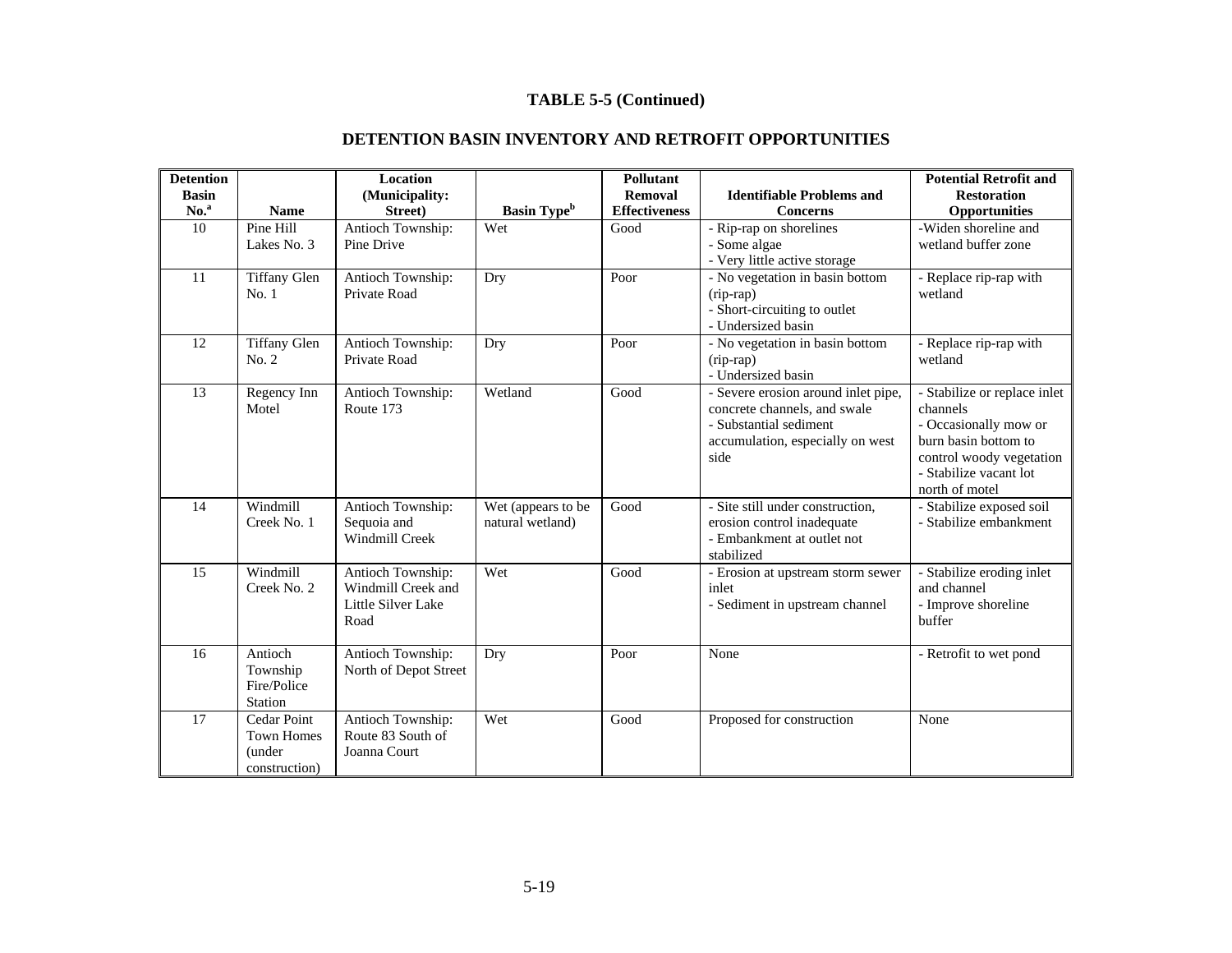| <b>Detention</b><br><b>Basin</b> |                                                                    | <b>Location</b><br>(Municipality:                                |                                       | <b>Pollutant</b><br>Removal  | <b>Identifiable Problems and</b>                                                                                                                                                                                                                                                                                                                 | <b>Potential Retrofit and</b><br><b>Restoration</b>                                                                                                                                            |
|----------------------------------|--------------------------------------------------------------------|------------------------------------------------------------------|---------------------------------------|------------------------------|--------------------------------------------------------------------------------------------------------------------------------------------------------------------------------------------------------------------------------------------------------------------------------------------------------------------------------------------------|------------------------------------------------------------------------------------------------------------------------------------------------------------------------------------------------|
| No. <sup>a</sup><br>18           | <b>Name</b><br>Depot Street<br>Station (not<br>yet<br>constructed) | Street)<br>Antioch Township:<br>Depot Street and<br>North Avenue | <b>Basin Type</b> <sup>b</sup><br>Wet | <b>Effectiveness</b><br>Good | Concerns<br>Proposed for construction                                                                                                                                                                                                                                                                                                            | Opportunities<br>None                                                                                                                                                                          |
| 19                               | <b>Main Street</b><br>Car Wash                                     | Antioch Township:<br>Route 83 south of<br><b>Ainsley Drive</b>   | Dry                                   | Poor                         | -Algae<br>-Sidewalls constructed of<br>landscape blocks<br>-Wood debris and garbage in<br>drainage ditch                                                                                                                                                                                                                                         | - Institute regular<br>maintenance                                                                                                                                                             |
| 20                               | Mc Carty<br>Mini Storage                                           | Antioch Township:<br>Route 83 south of<br><b>Birchwood Drive</b> | Dry                                   | Poor                         | -No vegetation in basin bottom<br>-Erosion caused from water<br>seeping over and around concrete<br>footing<br>-Large crack in concrete wall of<br>basin<br>-Algae at outlet location<br>-Sheen present on standing water<br>at outlet location<br>-No erosion control at the location<br>of the 15-inch outlet and<br>connecting drainage ditch | - Stabilize basin slopes<br>with vegetation<br>- Retrofit to convert to<br>wet basin                                                                                                           |
| 21                               | Meyer<br>Machine and<br>Pro Air                                    | Antioch Township:<br>Route 83 south of<br><b>Birchwood Drive</b> | Dry                                   | Poor                         | None                                                                                                                                                                                                                                                                                                                                             | - Retrofit outlet to wet<br>basin                                                                                                                                                              |
| 22                               | Saint Ignatius<br>of Antioch<br>Episcopal<br>Church                | Antioch Township:<br>Deep Lake Road and<br>Depot Street          | Wet                                   | Good                         | -No inlets to basin<br>-Overland flow appears to be<br>bypassing basin<br>-Outlet discharges to steep<br>hillside and undersized drainage<br>ditch<br>-Emergency overflow could<br>escape portions of northern berm                                                                                                                              | -Reconfigure emergency<br>outlet<br>-Reconfigure outlet to<br>increase retention time<br>-Conduct regular<br>maintenance<br>-Reconstruct berm to<br>allow containment of<br>emergency overflow |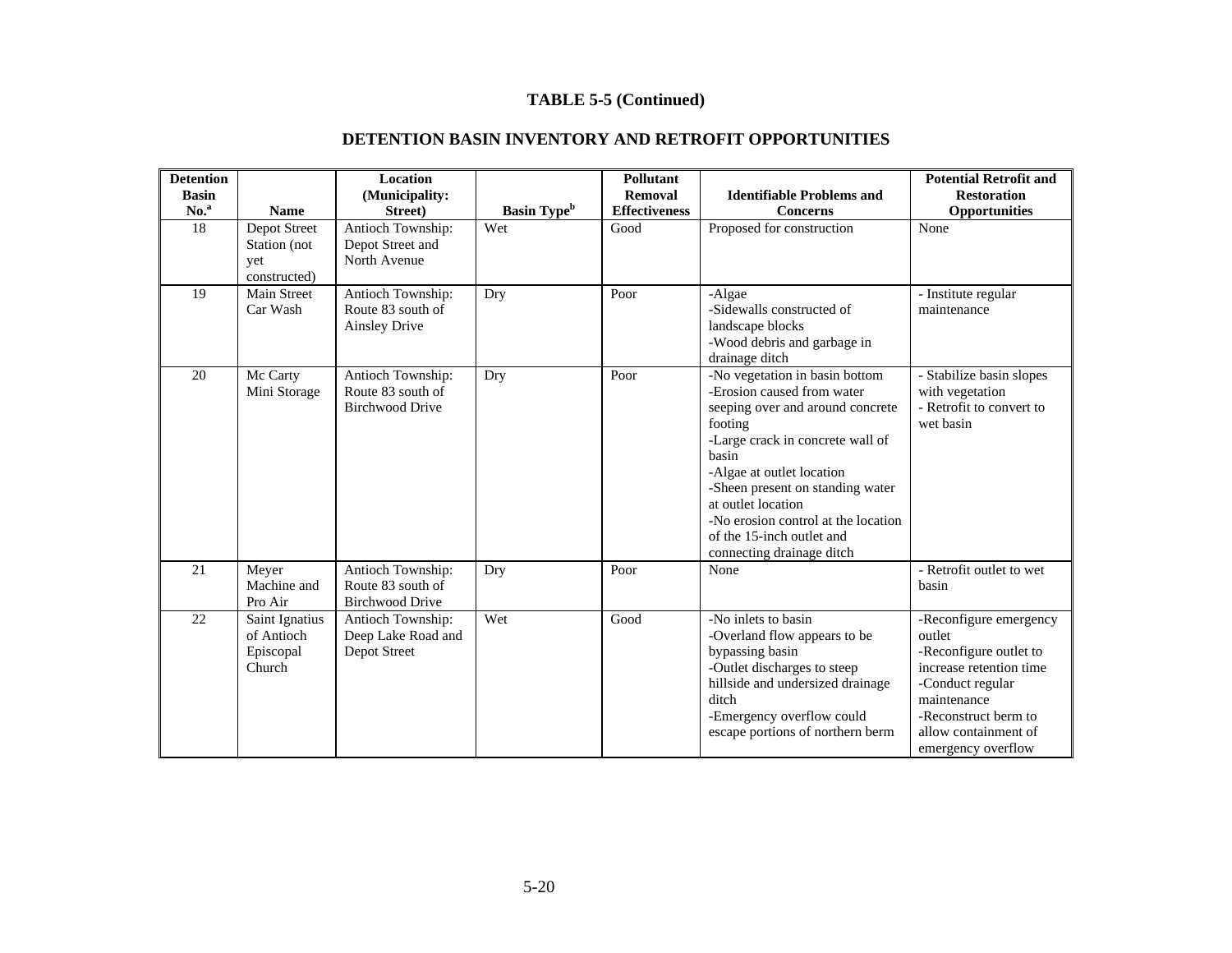| <b>Detention</b> |                                                      | Location                                                           |                                                                                          | Pollutant            |                                                                                                                                                                                                                              | <b>Potential Retrofit and</b>                                                                                    |
|------------------|------------------------------------------------------|--------------------------------------------------------------------|------------------------------------------------------------------------------------------|----------------------|------------------------------------------------------------------------------------------------------------------------------------------------------------------------------------------------------------------------------|------------------------------------------------------------------------------------------------------------------|
| <b>Basin</b>     |                                                      | (Municipality:                                                     |                                                                                          | <b>Removal</b>       | <b>Identifiable Problems and</b>                                                                                                                                                                                             | <b>Restoration</b>                                                                                               |
| $\mathbf{No}$ .  | <b>Name</b>                                          | Street)                                                            | <b>Basin Type</b> <sup>b</sup>                                                           | <b>Effectiveness</b> | <b>Concerns</b>                                                                                                                                                                                                              | <b>Opportunities</b>                                                                                             |
| 23               | <b>Tiffany Farms</b><br>Units 1, 2,<br>and 3         | Antioch Township:<br>North Avenue and<br><b>Tiffany Road</b>       | <b>Subbasin No. 2:</b><br>Dry<br>Subbasin No. 3:<br>Dry<br><b>Subbasin No. 4:</b><br>Dry | None                 | -Minor erosion and wood debris<br>at outlet of Subbasin No. 2<br>-Little vegetation in bottom of<br>Subbasin No. 4<br>-Minor erosion at outlet of<br>Subbasin No. 4<br>-Sediment accumulation in outlet<br>of Subbasin No. 4 | -Conduct regular<br>maintenance                                                                                  |
| 24               | <b>Tiffany Road</b><br>Senior<br>Apartments          | Antioch Township:<br>Tiffany Road and<br>North Lake Street         | Wet                                                                                      | Good                 | -Sediment accumulation in basin<br>bottom<br>-Possible overflow occurrence                                                                                                                                                   | -Conduct regular<br>maintenance<br>-Evaluate capacity of<br>discharge sewer system                               |
| 25               | Chain<br>O'Lakes<br>Community<br><b>Bible Church</b> | Antioch Township:<br>Grass Lake Road                               | Dry (may be wet<br>much of time;<br>outlet is raised)                                    | Fair                 | - Inadequate vegetative cover in<br>basin and inlet swale<br>- Sparse weed cover in basin<br>bottom                                                                                                                          | - Create wetland in basin<br>bottom<br>- Revegetate sideslopes<br>and inlet swale                                |
| 26               | <b>Eagles Nest</b>                                   | Antioch Township:<br>Grass Lake Road and<br><b>Bald Eagle Road</b> | Wet (may be<br>natural depression)                                                       | Good                 | - Outlet does not provide<br>substantial restriction                                                                                                                                                                         | - Occasionally mow or<br>burn basin bottom to<br>control woody vegetation                                        |
| 27               | Larson<br>Industrial<br>Park                         | Antioch Township:<br>Route 83 at Apollo<br>Court                   | Wet                                                                                      | Fair<br>(undersized) | -Inlet pipe undercut and broken<br>-Non-storm discharge observed<br>(apparently illicit connection)<br>- High turbidity                                                                                                      | - Investigate illicit<br>connection<br>- Install outlet control<br>- Expand shoreline and<br>wetland buffer zone |
| 28               | Regency II<br>No.1                                   | Antioch Township:<br>South of Gridley<br>Drive                     | Wet                                                                                      | Good                 | - Steep shoreline - some areas<br>exposed or overgrown with reed<br>canary grass and loosestrife                                                                                                                             | - Revegetate shoreline<br>and wetland buffer zone                                                                |
| 29               | Regency II<br>No. 2                                  | Antioch Township:<br>North of Gridley<br>Drive                     | Wet                                                                                      | Fair to good         | - Very turbid; carp activity<br>- No control outlet                                                                                                                                                                          | - Establish buffer on turf<br>and bare shoreline                                                                 |
| 30               | Regency II<br>No. 3                                  | Antioch Township:<br>East of Gridley Drive                         | Wet                                                                                      | Fair to good         | - Turbid<br>- No control outlet<br>- Basin appears undersized                                                                                                                                                                | - Avoid regular mowing<br>of shoreline                                                                           |
| 31               | Waters Edge<br>Apartments<br>No. 1                   | Lake Villa: Waters<br>Edge Drive                                   | Wet                                                                                      | Good                 | - Sediment (sand) accumulation at<br>basin inlet<br>- Some algae                                                                                                                                                             | None                                                                                                             |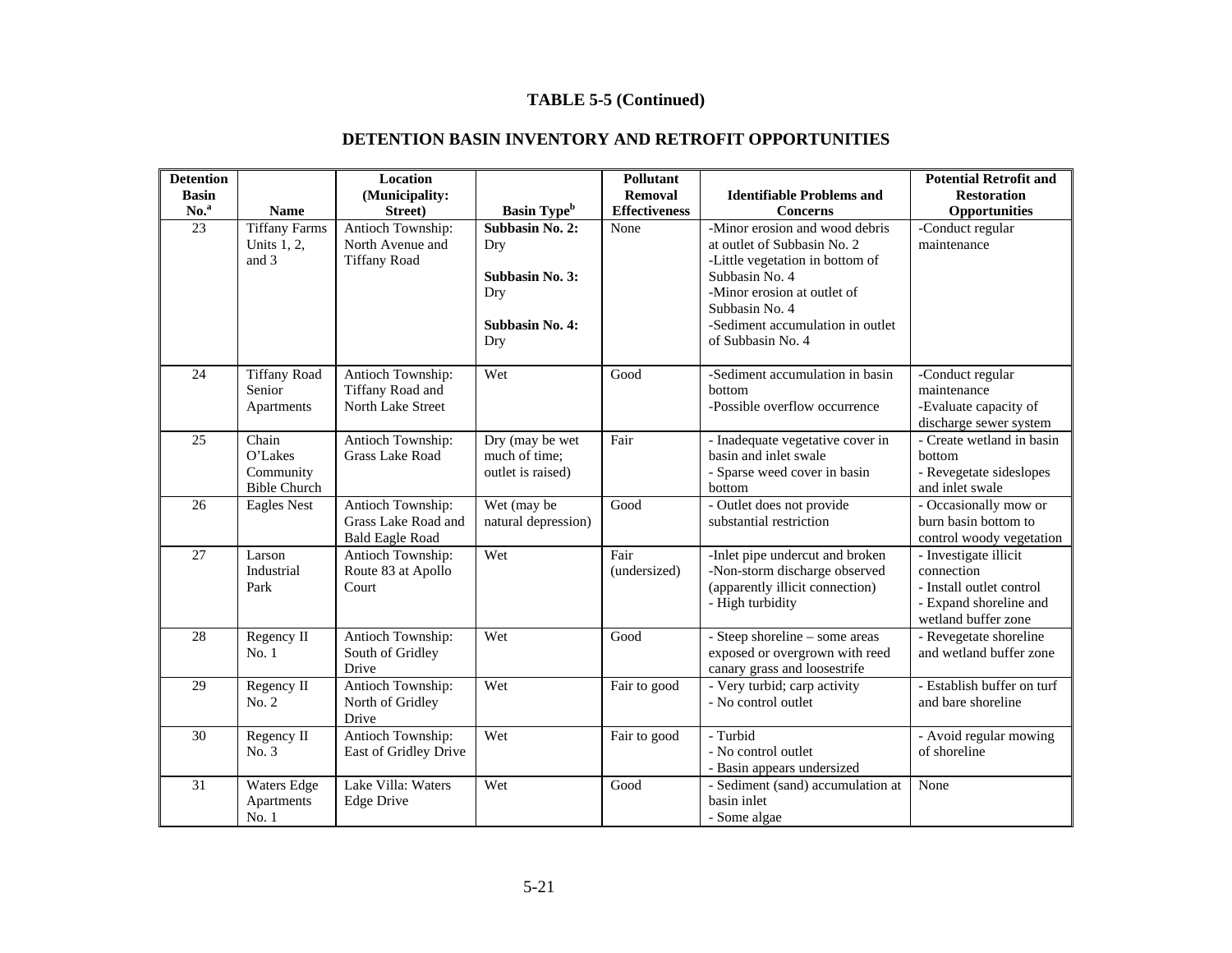|  | DETENTION BASIN INVENTORY AND RETROFIT OPPORTUNITIES |
|--|------------------------------------------------------|
|--|------------------------------------------------------|

| <b>Detention</b><br><b>Basin</b><br>$\mathbf{No}$ . | <b>Name</b>                        | Location<br>(Municipality:<br>Street)                | <b>Basin Type</b> <sup>b</sup>                                                                                    | Pollutant<br><b>Removal</b><br><b>Effectiveness</b> | <b>Identifiable Problems and</b><br><b>Concerns</b>                                                                                                                                                                                                          | <b>Potential Retrofit and</b><br><b>Restoration</b><br><b>Opportunities</b>                                                                                   |
|-----------------------------------------------------|------------------------------------|------------------------------------------------------|-------------------------------------------------------------------------------------------------------------------|-----------------------------------------------------|--------------------------------------------------------------------------------------------------------------------------------------------------------------------------------------------------------------------------------------------------------------|---------------------------------------------------------------------------------------------------------------------------------------------------------------|
| 32                                                  | Waters Edge<br>Apartments<br>No. 2 | Lake Villa: Waters<br><b>Edge Drive</b>              | Wetland                                                                                                           | Fair to good                                        | - Some scour along inlet channel<br>- Eroded gravel in basin bottom<br>- Possible short-circuiting into<br>lake                                                                                                                                              | - Stabilize inlet<br>- Prevent short-circuiting                                                                                                               |
| 33, 34,<br>and 35                                   | North Shore<br>on Deep Lake        | Lake Villa: Deep<br>Lake Road                        | Pond No. 1: Dry<br>Pond No. 2<br>(outlot): Dry<br>Pond No. 3:<br>Wetland                                          | None                                                | -Large erosion channel (about 200<br>feet long) from outlet of Pond No.<br>3 to Deep Lake<br>-Tree roots exposed where soil<br>has been eroded away within the<br>erosion channel<br>-Fallen trees in erosion channel                                        | -Stabilize outlet channel<br>-Retrofit to wet basin                                                                                                           |
| 36 through<br>39                                    | Oakland<br>Ridge                   | Lake Villa: Grass<br>Lake Road                       | Basin No. 1: Dry<br>Pond No. 2: Wet<br>Pond No. 3:<br>Wetland<br>Pond No. 4: Wet                                  | None<br>Good<br>Good<br>Good                        | - Algae in Ponds No. 2, 3, and 4<br>-Large goose population near<br>Pond No. 2<br>-Sediment accumulation in outlet<br>of Pond No. 2<br>-Turbidity in Pond No. 4<br>-Short-circuiting between two<br>inlets and outlet of Pond No. 3                          | -Retrofit to wet basin<br>-Reconfigure outlets by<br>reshaping basin to<br>improve wetland<br>functions<br>-Conduct regular<br>maintenance                    |
| 40 through<br>50                                    | <b>Painted Lakes</b>               | Lake Villa: Grass<br>Lake Road                       | Ponds No. 1, 5, 7,<br><b>8, 9, and 11:</b> Wet<br>Pond No. 2:<br>Wetland<br>Ponds No. 3, 4, 6,<br>and 10: Wetland | Good for all<br>ponds                               | -Algae in Ponds No. 1 through 11<br>-No grates on outlets of Ponds<br>No. 1 through 11 to keep dead<br>cattails and other debris from<br>clogging outlets<br>-Turbidity in Pond No. 2<br>-No erosion control in tilled farm<br>field at outlet of Pond No. 8 | -Evaluate quality of<br>wetlands<br>-Reconfigure outlets and<br>ponds to improve water<br>quality and habitat<br>functions<br>-Conduct regular<br>maintenance |
| 51                                                  | The<br>Sanctuary<br>Apartments     | Lake Villa: Grand<br>Avenue east of<br>Sheehan Drive | Pond No. 2: Wet                                                                                                   | Good                                                | None                                                                                                                                                                                                                                                         | None                                                                                                                                                          |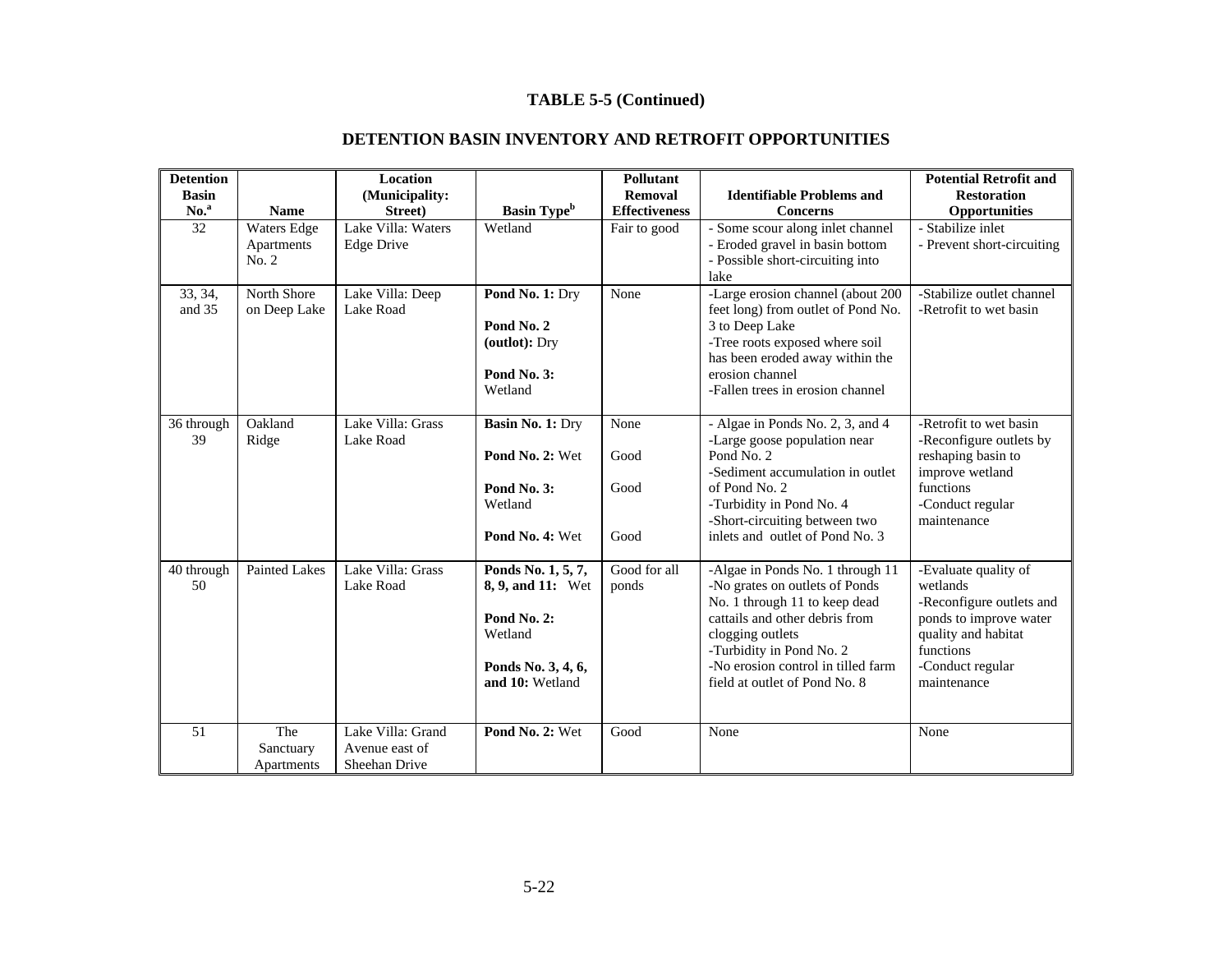#### **DETENTION BASIN INVENTORY AND RETROFIT OPPORTUNITIES**

| <b>Detention</b><br><b>Basin</b><br>No. <sup>a</sup> | <b>Name</b>   | <b>Location</b><br>(Municipality:<br>Street) | <b>Basin Type</b> <sup>b</sup> | <b>Pollutant</b><br>Removal<br>Effectiveness | <b>Identifiable Problems and</b><br>Concerns                                    | <b>Potential Retrofit and</b><br><b>Restoration</b><br><b>Opportunities</b> |
|------------------------------------------------------|---------------|----------------------------------------------|--------------------------------|----------------------------------------------|---------------------------------------------------------------------------------|-----------------------------------------------------------------------------|
| N <sub>o</sub><br>number                             | Cedar Village | Lake Villa: Cedar<br>Village Road            | Dry                            | Poor                                         | - Low flow bypass of runoff from<br>strip mall<br>- Minor erosion at inlet from | - Route strip mall low<br>flow through basin<br>- Create wetland in basin   |
|                                                      |               |                                              |                                |                                              | parking lot                                                                     | bottom                                                                      |

Notes:

<sup>a</sup> See Figure 3-3 for locations of numbered detention basins.

<sup>b</sup> Basin types are based on the following definitions:

Wet: Manmade basin that is wet year-round.

Dry: Manmade basin that is dry part of the year.

Wetland: Natural depression that is classified as a wetland. Wetlands are assumed to be wet year-round. Wetlands that are dry part of the year are indicated as such.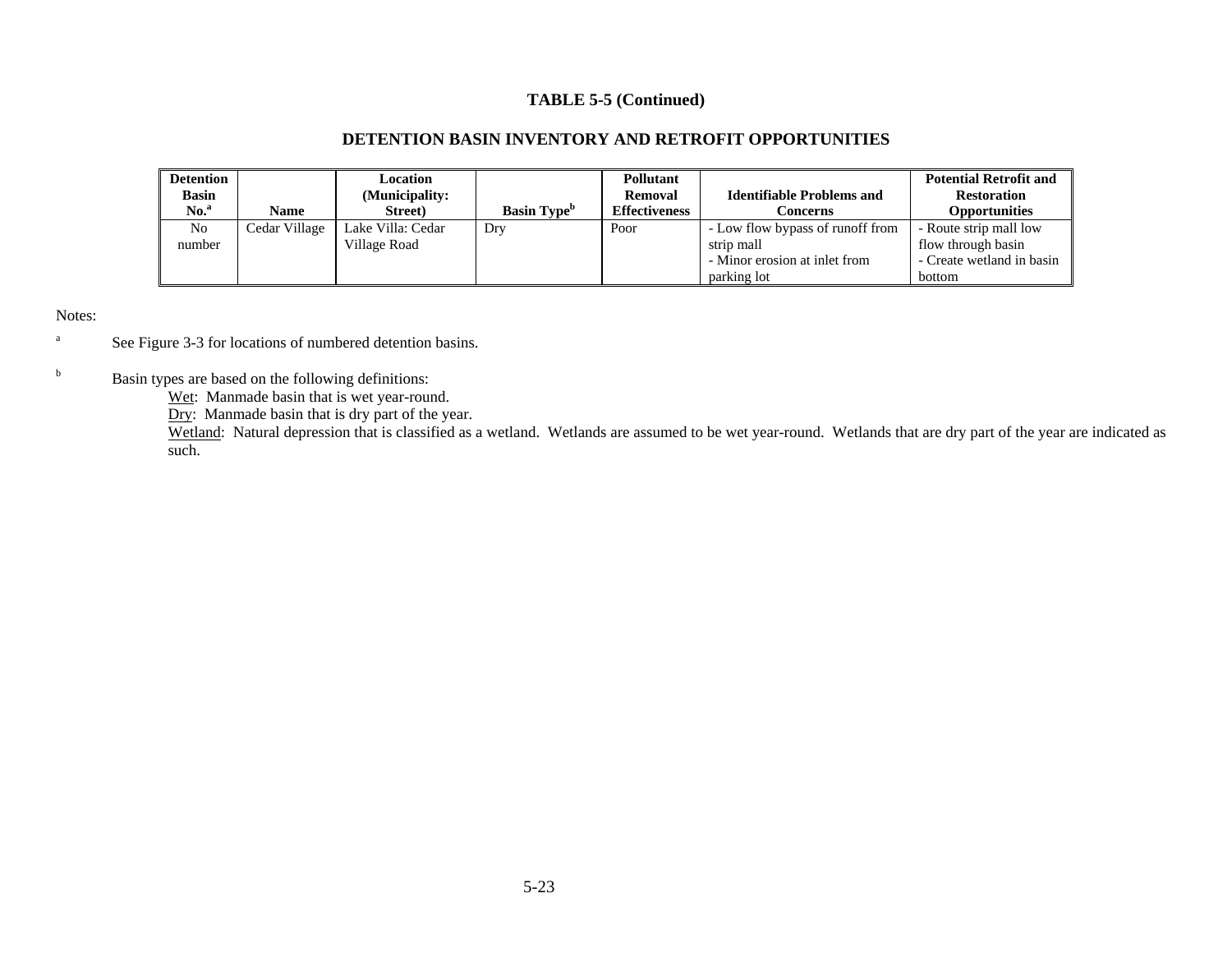# **5.2 ACTION PLAN EFFECTIVENESS**

The effectiveness of the action plan depends on the degree to which each of the recommended actions addresses the issues and opportunities raised by SCPC members. Table 5-6 summarizes the potential contribution of each action item to meeting the four primary goals established by SCPC and the stakeholders. Table 5-6 provides a simple means of

- Selecting specific action items that achieve desired goals
- Prioritizing action items at the watershed level
- Monitoring implementation of the action plan
- Updating the action plan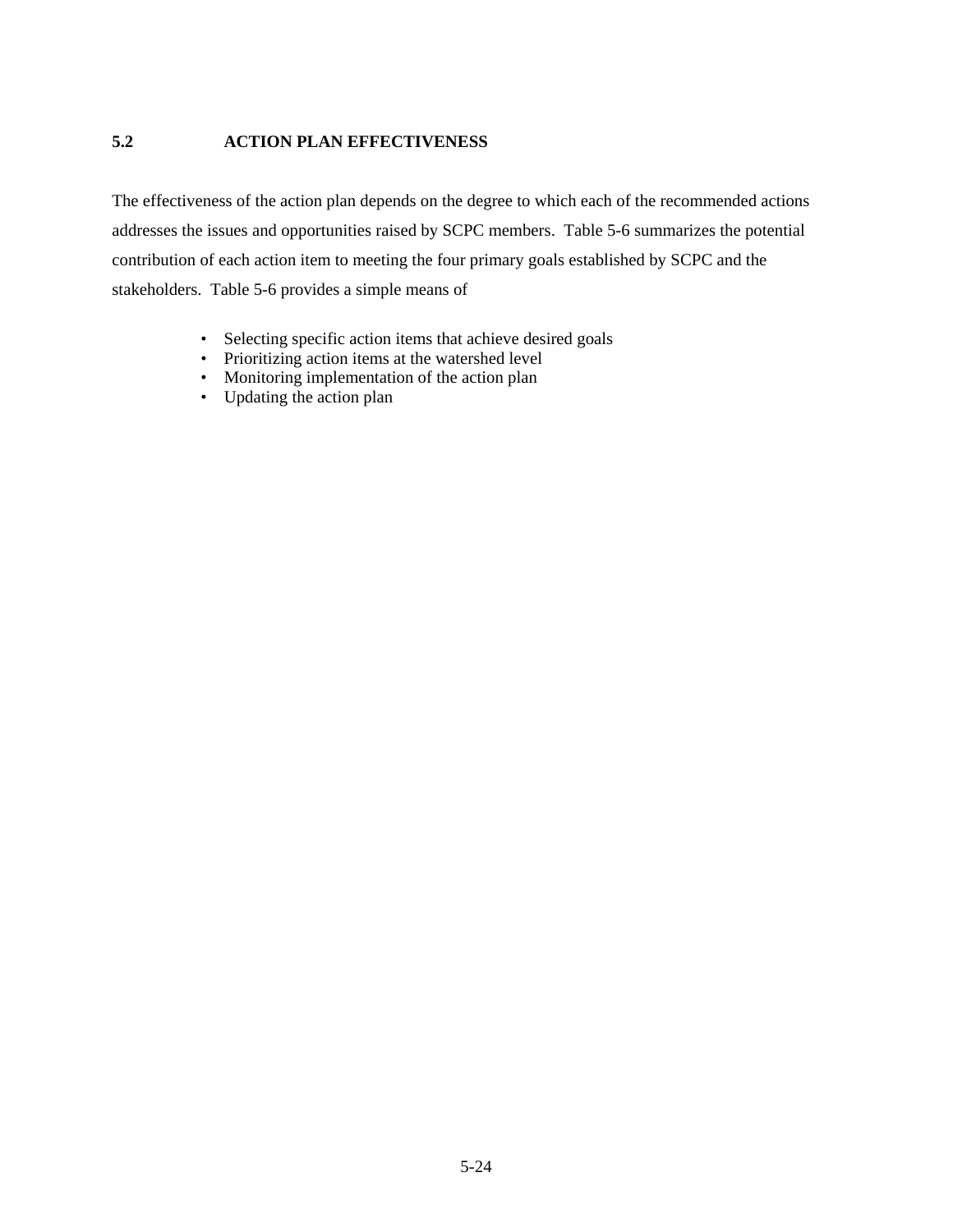#### **TABLE 5-6 ACTION BENEFITS**

| <b>Action</b><br>No. | <b>Action Item</b>                                                             | <b>Reduce</b><br><b>Runoff</b> and<br><b>Improve</b><br>Water<br>Quality |  | <b>Minimize</b><br>Flood<br><b>Damages</b> | <b>Improve</b><br><b>Education</b><br>and Outreach<br><b>Programs</b> for<br>the Public,<br>Developers,<br>and<br><b>Community</b><br><b>Leaders</b> | <b>Protect and</b><br><b>Restore</b><br><b>Natural</b><br><b>Resources</b> |
|----------------------|--------------------------------------------------------------------------------|--------------------------------------------------------------------------|--|--------------------------------------------|------------------------------------------------------------------------------------------------------------------------------------------------------|----------------------------------------------------------------------------|
| AN1                  | Amend the local WDO                                                            |                                                                          |  |                                            |                                                                                                                                                      |                                                                            |
| AN2                  | <b>Implement NPDES-II</b>                                                      |                                                                          |  |                                            |                                                                                                                                                      |                                                                            |
| AN3                  | Address sewer backups                                                          |                                                                          |  |                                            |                                                                                                                                                      |                                                                            |
| AN4                  | Identify and remediate infiltration and inflow into sanitary sewers            |                                                                          |  |                                            |                                                                                                                                                      |                                                                            |
| AN5                  | Expand the WWTP                                                                |                                                                          |  |                                            |                                                                                                                                                      |                                                                            |
| AN6                  | Incorporate conservation design development techniques into zoning regulations |                                                                          |  |                                            |                                                                                                                                                      |                                                                            |
| AN7                  | Preserve aquifer recharge areas as protected open spaces                       |                                                                          |  |                                            |                                                                                                                                                      |                                                                            |
| AN <sub>8</sub>      | Promote infiltration through local landscaping practices                       |                                                                          |  |                                            |                                                                                                                                                      |                                                                            |
| LV1                  | Amend the local WDO                                                            |                                                                          |  |                                            |                                                                                                                                                      |                                                                            |
| LV2                  | <b>Implement NPDES-II</b>                                                      |                                                                          |  |                                            |                                                                                                                                                      |                                                                            |
| LV3                  | Incorporate conservation design development techniques into zoning regulations |                                                                          |  |                                            |                                                                                                                                                      |                                                                            |
| LV4                  | Preserve aquifer recharge areas as protected open space                        |                                                                          |  |                                            |                                                                                                                                                      |                                                                            |
| LV5                  | Promote infiltration through local landscaping practices                       |                                                                          |  |                                            |                                                                                                                                                      |                                                                            |
| $\overline{LC1}$     | Amend the local WDO                                                            |                                                                          |  |                                            |                                                                                                                                                      |                                                                            |
| LC2                  | <b>Implement NPDES-II</b>                                                      |                                                                          |  |                                            |                                                                                                                                                      |                                                                            |
| LC3                  | Incorporate conservation design development techniques into zoning regulations |                                                                          |  |                                            |                                                                                                                                                      |                                                                            |
| LC4                  | Preserve aquifer recharge areas as protected open spaces                       |                                                                          |  |                                            |                                                                                                                                                      |                                                                            |
| LC5                  | Promote infiltration through local landscaping practices                       |                                                                          |  |                                            |                                                                                                                                                      |                                                                            |
| SD1                  | Incorporate Sequoit Creek Watershed Issues studies in school curricula         |                                                                          |  |                                            |                                                                                                                                                      |                                                                            |
| SD <sub>2</sub>      | Participate in pollution awareness campaigns such as storm sewer stenciling    |                                                                          |  |                                            |                                                                                                                                                      |                                                                            |
| SD <sub>3</sub>      | Participate in water quality monitoring programs and workshops                 |                                                                          |  |                                            |                                                                                                                                                      |                                                                            |
| DT1                  | Improve road crossings at Highway 83, Route 132, and Route 173                 |                                                                          |  |                                            |                                                                                                                                                      |                                                                            |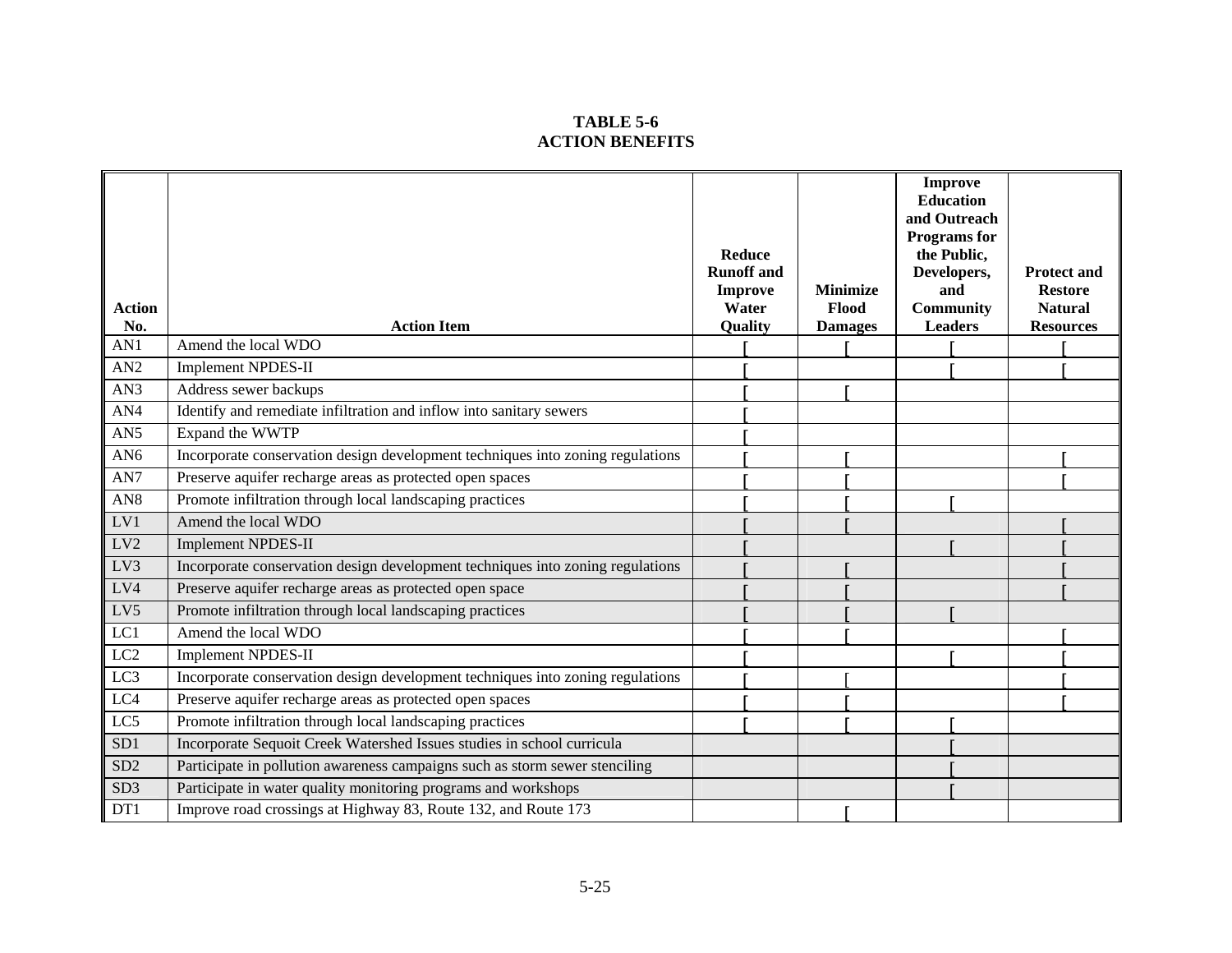#### **TABLE 5-6 (Continued) ACTION BENEFITS**

|                 |                                                                                                             |                                    |                 | <b>Improve</b><br><b>Education</b>                                |                                  |
|-----------------|-------------------------------------------------------------------------------------------------------------|------------------------------------|-----------------|-------------------------------------------------------------------|----------------------------------|
|                 |                                                                                                             | <b>Reduce</b><br><b>Runoff</b> and | <b>Minimize</b> | and Outreach<br><b>Programs</b> for<br>the Public,<br>Developers, | <b>Protect and</b>               |
| <b>Action</b>   |                                                                                                             | <b>Improve</b><br>Water            | Flood           | and<br><b>Community</b>                                           | <b>Restore</b><br><b>Natural</b> |
| No.             | <b>Action Item</b>                                                                                          | Quality                            | <b>Damages</b>  | <b>Leaders</b>                                                    | <b>Resources</b>                 |
| DT2             | Conduct a maintenance program to remove debris at culverts and bridges                                      |                                    |                 |                                                                   |                                  |
| DT3             | Develop countywide trail plan                                                                               |                                    |                 |                                                                   |                                  |
| FP1             | Restore degraded natural communities in ecologically significant areas                                      |                                    |                 |                                                                   |                                  |
| FP <sub>2</sub> | Develop and implement an exotic and invasive species management plan                                        |                                    |                 |                                                                   |                                  |
| FP3             | Conduct focused surveys for potential threatened and endangered species                                     |                                    |                 |                                                                   |                                  |
| FP4             | Evaluate potential wetland restoration sites                                                                |                                    |                 |                                                                   |                                  |
| SM1             | Develop a buyout program for frequently flooded properties                                                  |                                    |                 |                                                                   |                                  |
| SM <sub>2</sub> | Help homeowners obtain flood mitigation funding                                                             |                                    |                 |                                                                   |                                  |
| SM <sub>3</sub> | Identify Section 319 or other demonstration projects in the watershed                                       |                                    |                 |                                                                   |                                  |
| SM4             | Identify properties suitable for structural flood-proofing                                                  |                                    |                 |                                                                   |                                  |
| SM <sub>5</sub> | Initiate a program to construct regional detention facilities                                               |                                    |                 |                                                                   |                                  |
| SM <sub>6</sub> | Coordinate with municipalities to implement NPDES-II                                                        |                                    |                 |                                                                   |                                  |
| SM7             | Coordinate with the Lake County Forest Preserve District to restore channelized<br>reaches of Sequoit Creek |                                    |                 |                                                                   |                                  |
| SM <sub>8</sub> | Coordinate with the Lake County Homeowners Association to retrofit detention<br>basins                      |                                    |                 |                                                                   |                                  |
| SM <sub>9</sub> | Promote infiltration through local landscaping practices                                                    |                                    |                 |                                                                   |                                  |
| HA1             | Address erosion problems along shorelines                                                                   |                                    |                 |                                                                   |                                  |
| HA <sub>2</sub> | Establish a program to monitor erosion along shorelines                                                     |                                    |                 |                                                                   |                                  |
| HA3             | Evaluate and implement control measures to reduce erosion from motorboat<br>traffic                         |                                    |                 |                                                                   |                                  |
| HA4             | Implement a program to control waterfowl                                                                    |                                    |                 |                                                                   |                                  |
| HA5             | Implement a maintenance program to remove debris after large storms                                         |                                    |                 |                                                                   |                                  |
| HA6             | Develop and implement an exotic and invasive species management plan                                        |                                    |                 |                                                                   |                                  |
| HA7             | Establish a maintenance program for detention basins                                                        |                                    |                 |                                                                   |                                  |
| HA <sub>8</sub> | Coordinate with SMC to retrofit detention basins                                                            |                                    |                 |                                                                   |                                  |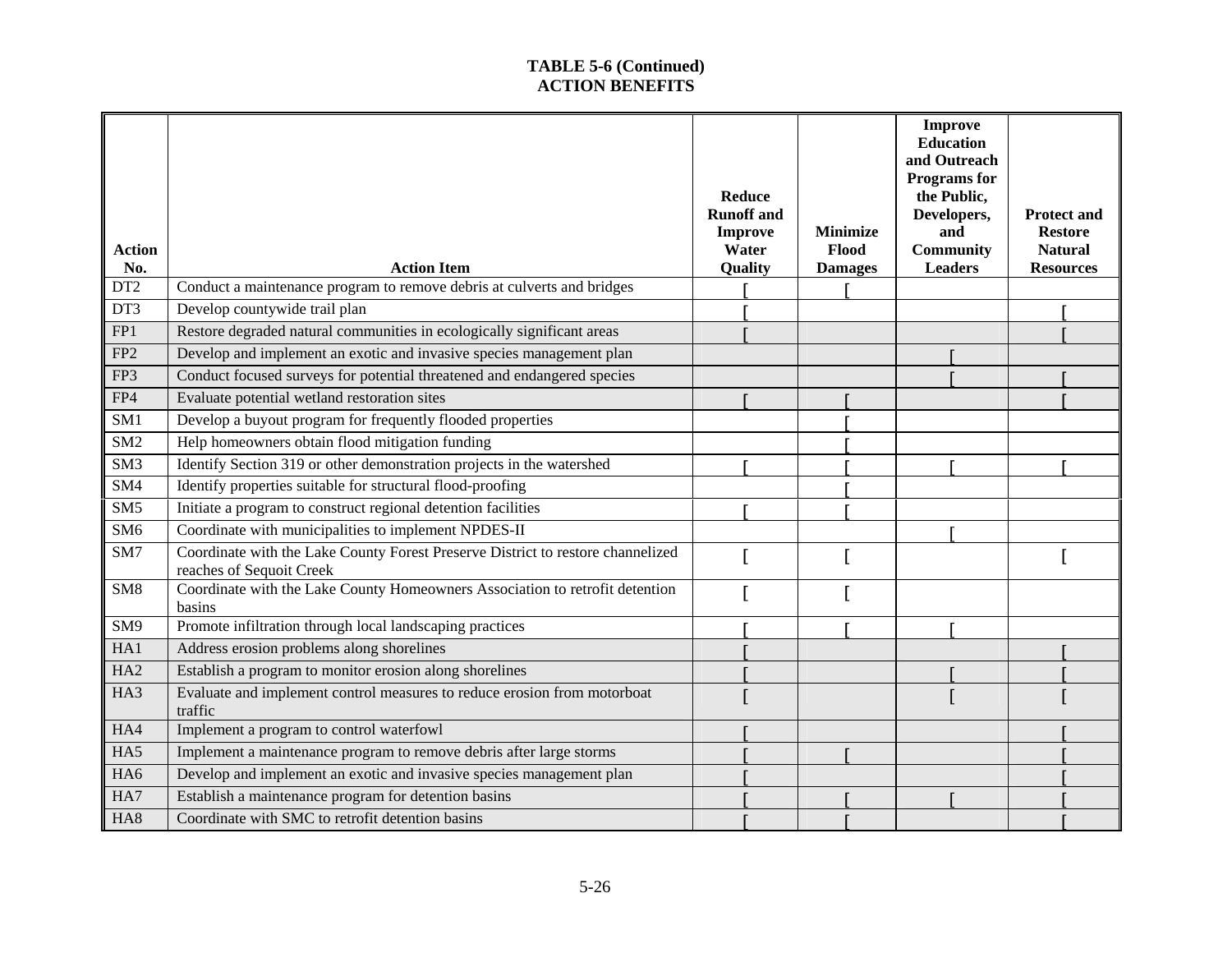#### **TABLE 5-6 (Continued) ACTION BENEFITS**

| <b>Action</b><br>No. | <b>Action Item</b>                                                                            | <b>Reduce</b><br><b>Runoff</b> and<br><b>Improve</b><br>Water<br><b>Quality</b> | <b>Minimize</b><br>Flood<br><b>Damages</b> | Improve<br><b>Education</b><br>and Outreach<br><b>Programs</b> for<br>the Public,<br>Developers,<br>and<br><b>Community</b><br><b>Leaders</b> | <b>Protect and</b><br><b>Restore</b><br><b>Natural</b><br><b>Resources</b> |
|----------------------|-----------------------------------------------------------------------------------------------|---------------------------------------------------------------------------------|--------------------------------------------|-----------------------------------------------------------------------------------------------------------------------------------------------|----------------------------------------------------------------------------|
| HA9                  | Expand fecal coliform monitoring                                                              |                                                                                 |                                            |                                                                                                                                               |                                                                            |
| <b>HA10</b>          | Initiate a program to reduce septic system failures                                           |                                                                                 |                                            |                                                                                                                                               |                                                                            |
| SC <sub>1</sub>      | Promote stewardship of the watershed                                                          |                                                                                 |                                            |                                                                                                                                               |                                                                            |
| SC <sub>2</sub>      | Facilitate watershed management plan implementation                                           |                                                                                 |                                            |                                                                                                                                               |                                                                            |
| EP1                  | Expand the existing monitoring program                                                        |                                                                                 |                                            |                                                                                                                                               |                                                                            |
| EP <sub>2</sub>      | <b>Conduct additional FRSSs</b>                                                               |                                                                                 |                                            |                                                                                                                                               |                                                                            |
| EP3                  | Continue complaint-response system for septic systems                                         |                                                                                 |                                            |                                                                                                                                               |                                                                            |
| EP <sub>5</sub>      | Establish a funding program to remediate failing septic systems                               |                                                                                 |                                            |                                                                                                                                               |                                                                            |
| EP <sub>5</sub>      | Prepare and distribute educational materials on septic systems                                |                                                                                 |                                            |                                                                                                                                               |                                                                            |
| EP <sub>6</sub>      | Coordinate IEPA, VLMP, LCHD, and Lake County Homeowners Association<br>water sampling efforts |                                                                                 |                                            |                                                                                                                                               |                                                                            |
| JR1                  | Permanently protect unprotected high-priority open land sites                                 |                                                                                 |                                            |                                                                                                                                               |                                                                            |
| JR <sub>2</sub>      | Protect unprotected, land-based sites that provide a watershed-wide greenway                  |                                                                                 |                                            |                                                                                                                                               |                                                                            |
| JR3                  | Develop management plans for state listed threatened and endangered species                   |                                                                                 |                                            |                                                                                                                                               |                                                                            |
| JR4                  | Promote infiltration through local landscaping practices                                      |                                                                                 |                                            |                                                                                                                                               |                                                                            |
| JR5                  | Continue collecting data on macroinvertebrate populations                                     |                                                                                 |                                            |                                                                                                                                               |                                                                            |
| JR <sub>6</sub>      | Preserve aquifer recharge areas as protected open space                                       |                                                                                 |                                            |                                                                                                                                               |                                                                            |
| NR1                  | Provide technical assistance to SMC, local municipalities with NPDES-II                       |                                                                                 |                                            |                                                                                                                                               |                                                                            |
| NR <sub>2</sub>      | Participate in public awareness campaigns                                                     |                                                                                 |                                            |                                                                                                                                               |                                                                            |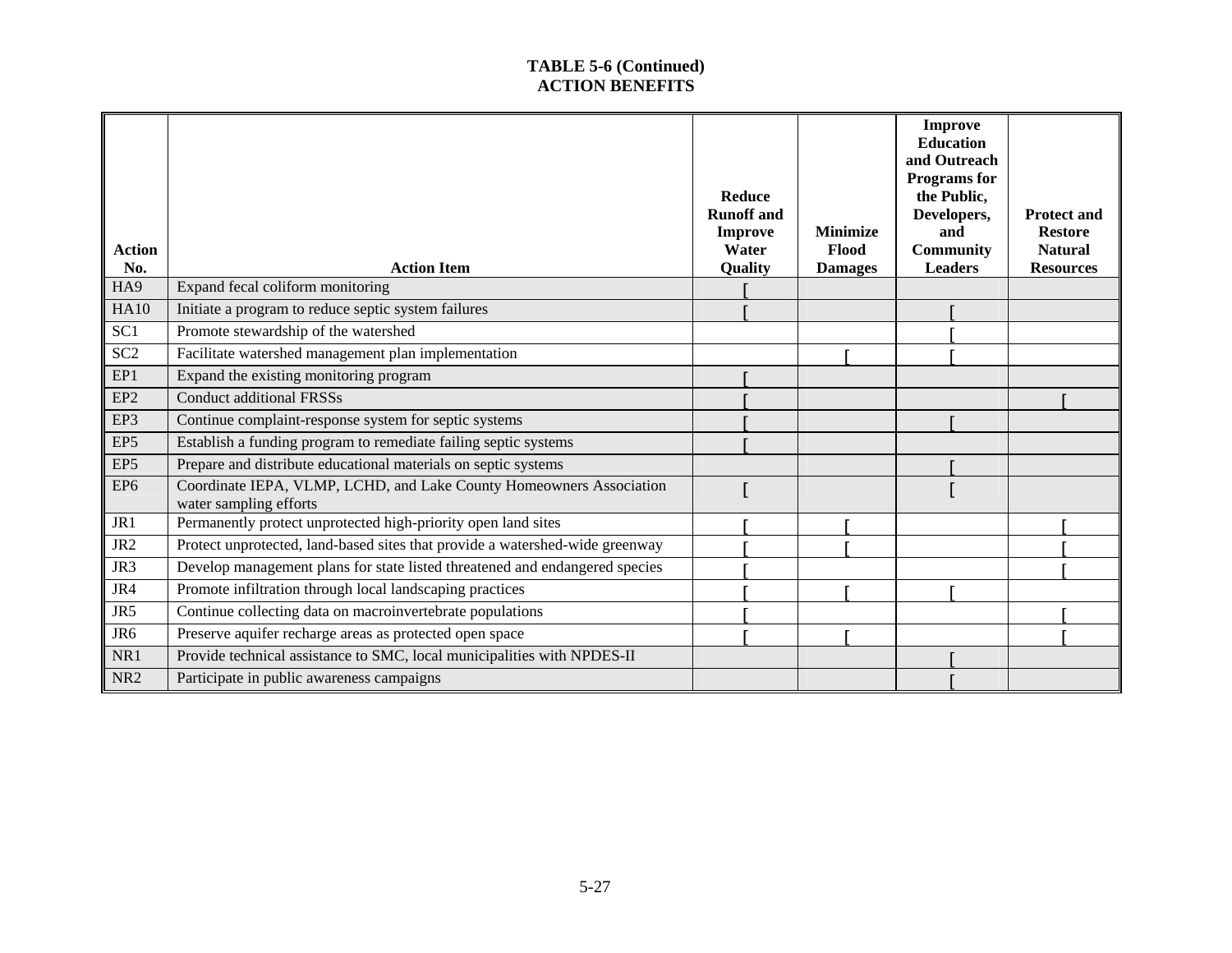#### **5.3 PLAN IMPLEMENTATION**

Implementation of the watershed action plan will involve performing the recommended action items through projects. The following sections address how action items will be performed by presenting specific coordination and cooperation roles for the partners implementing the plan, discussing assessment of plan performance, and discussing plan updates. The chapter concludes with a discussion of potential funding sources for implementing the action items in the action plan. The list of funding sources presented is not exhaustive because funding sources are driven by a variety of initiatives intended to address watershed problems at the local, state, and federal levels. For this reason, the list may not include the most recent funding opportunities.

#### **5.4 COORDINATION AND COOPERATION**

Many stakeholders have a role in implementing the watershed action plan. As a result, a high level of coordination and cooperation will be necessary to implement many of the recommended action items. Coordination will ensure (1) less administrative burden, (2) buy-in by potential project sponsors, (3) that implementation schedules match funding availability, and (4) that resources are available to meet shortand long-term project needs. SMC and SCPC have thus far assumed a lead role in coordinating the development of the action plan. One of SMC's key roles has been interjurisdictional coordination. SCPC can continue supporting SMC's efforts by providing planning guidance for watershed plans and projects. Specific objectives and actions that will maximize coordination and cooperation among stakeholders are outlined in Table 5-7.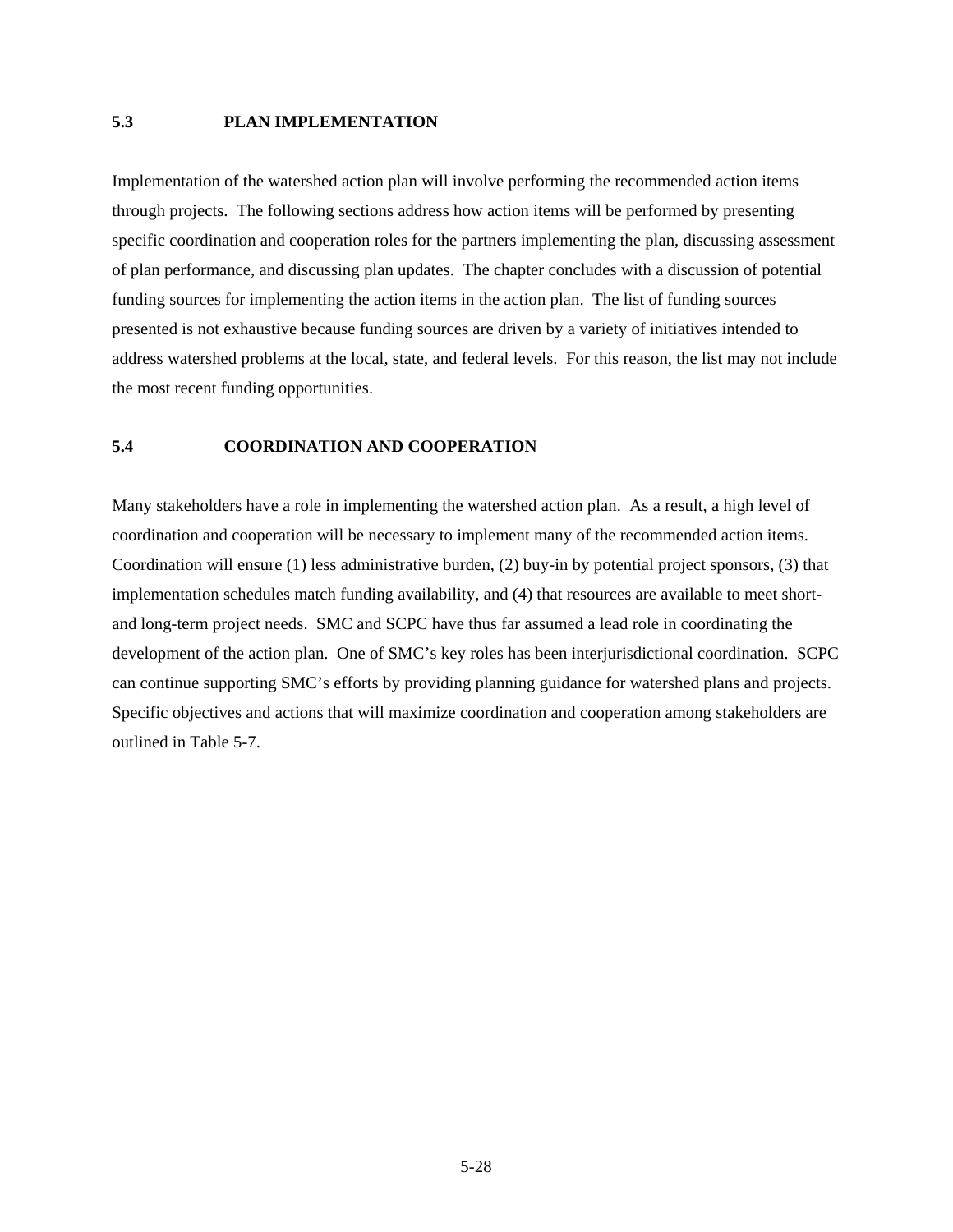#### **TABLE 5-7 COORDINATION AND COOPERATION OBJECTIVES AND ACTIONS**

| <b>Objective and Action</b>                                                                          | <b>Lead Agency</b>            | <b>Supporting Agency</b>   |
|------------------------------------------------------------------------------------------------------|-------------------------------|----------------------------|
| <b>Objective 1: Coordinate Sequoit Creek Watershed Plan Activities</b>                               |                               |                            |
| Establish criteria for ranking proposed                                                              | FRWMB and SCPC                | <b>IEPA</b>                |
| watershed projects to make funding decisions                                                         |                               |                            |
| Evaluate and update the action plan                                                                  | <b>SCPC and FRWMB</b>         | <b>SMC</b>                 |
| Provide technical assistance to watershed                                                            | SMC and LCHD                  | <b>SCPC</b>                |
| stakeholders                                                                                         |                               |                            |
| Objective 2: Promote Coordination of Township, Municipal, County, State, and Federal Watershed       |                               |                            |
| <b>Programs and Activities</b>                                                                       |                               |                            |
| Review municipal ordinances for impacts to                                                           | SMC and Villages of Antioch   | NIPC and LCHD              |
| watershed                                                                                            | and Lake Villa                |                            |
| Objective 3: Promote Participation of Townships, Municipalities, and County in Flood Mitigation,     |                               |                            |
| <b>Construction of Regional Detention Basins, and Retrofitting of Outfalls and Detention Basins</b>  |                               |                            |
| Coordinate watershed BMP activities                                                                  | <b>SMC</b>                    | <b>FRWMB</b>               |
| Objective 4: Promote Watershed Monitoring for Threatened and Endangered Species, Data Gathering, and |                               |                            |
| <b>Data Sharing</b>                                                                                  |                               |                            |
| Promote efforts by the Fox River Ecosystem                                                           | Eco Watch Network, Friends of | LCHD, Lake County Forest   |
| Partnership for volunteer monitoring of natural                                                      | the Fox River, and Fox River  | Preserve District, and SMC |
| resources in watershed lakes and Sequoit Creek                                                       | Ecosystem Partnership (FREP)  |                            |

#### **5.5 ASSESSMENT OF PLAN PERFORMANCE**

Action plan performance will be assessed based on the degree to which the projects implemented achieve the goals and objectives of the watershed management plan. A plan or individual project can be objectively evaluated if measurable indicators of performance are used. The action plan should be evaluated regularly to add or modify individual projects and to assess the performance of completed projects. The purpose of such interim performance evaluation is to allow corrective action to be taken if a project does not meet its intended objectives or to take advantage of improved opportunities such as increased funding or resources. Additional, longer-term evaluations every 5 and 10 years are recommended to assess the overall performance of the action plan based on watershed management plan goals and objectives. SMC, FRWMB, SCPC, townships and municipalities, and project staffs will be responsible for plan performance evaluation. Public involvement through meetings or workshops will be necessary to obtain additional input into the assessment process. Suggested measurable indicators for evaluating plan performance are provided in Table 5-8. These indicators were chosen because of their availability as products of either regular water quality monitoring or plan implementation.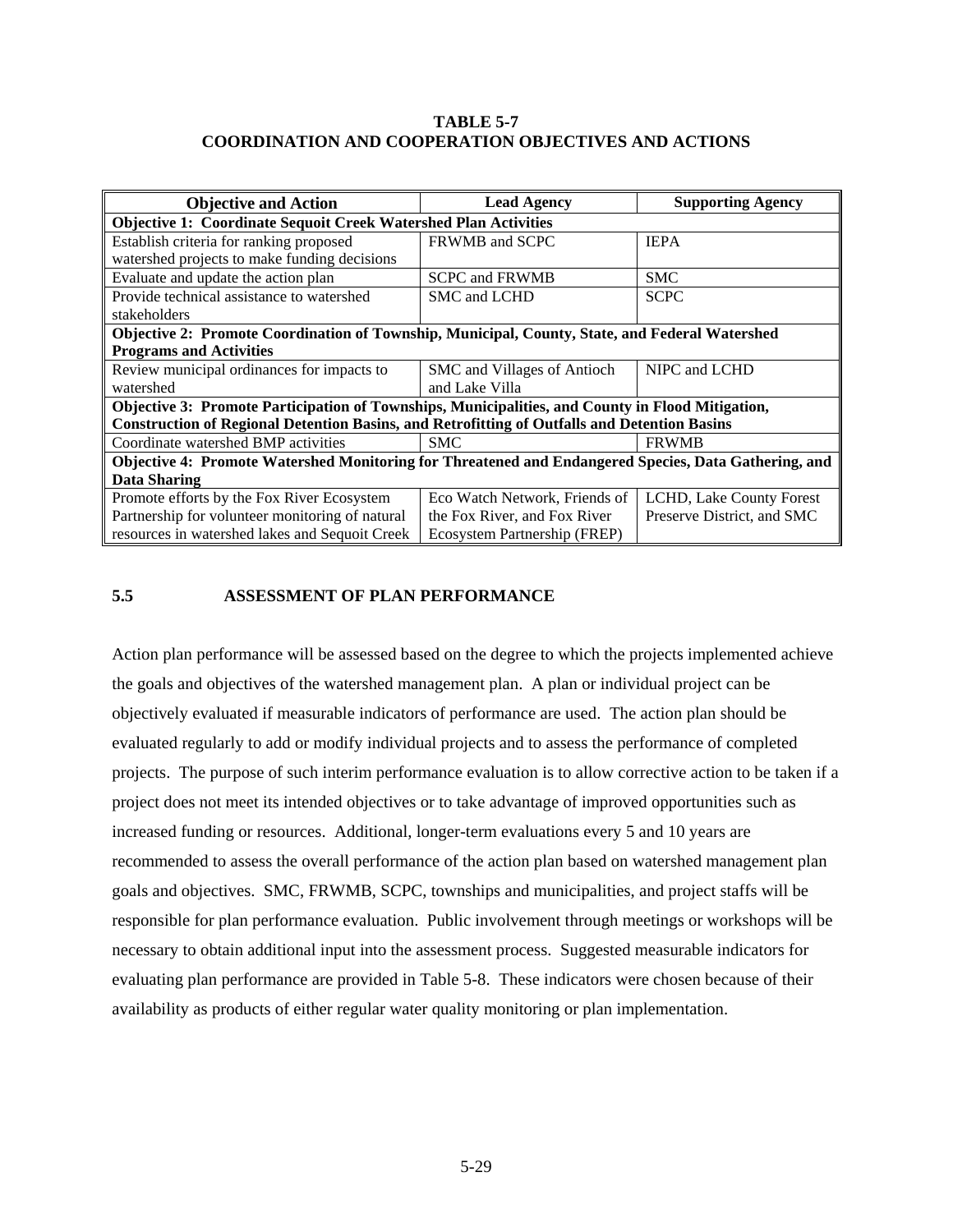#### **TABLE 5-8 PLAN PERFORMANCE EVALUATION INDICATORS**

| Goal                         | Target                             | Measurable Indicator                      |
|------------------------------|------------------------------------|-------------------------------------------|
| Reduce Runoff and            | Meet federal and state water       | Pollutant concentrations<br>$\bullet$     |
| <b>Improve Water Quality</b> | quality standards or guidelines    | Number of septic systems                  |
|                              |                                    | improved                                  |
|                              |                                    | Lake water quality indicators             |
|                              |                                    | Number of beach closings<br>٠             |
|                              |                                    | Number of reported septic system          |
|                              |                                    | problems                                  |
| Minimize Flood Damages       | Reduce or eliminate flood          | Monetary flood damages<br>$\bullet$       |
|                              | damages                            | Number of flood problem areas<br>٠        |
|                              |                                    | Number of floodplain buyouts<br>$\bullet$ |
|                              |                                    | Number of flood-proofed                   |
|                              |                                    | structures                                |
| Improve Education and        | Make all residents knowledgeable   | Opinion survey results<br>$\bullet$       |
| Outreach Programs for the    | of watershed problems and how      | Number of brochures mailed<br>$\bullet$   |
| Public, Developers, and      | to mitigate them                   | Attendance at workshops and               |
| <b>Community Leaders</b>     |                                    | demonstration projects                    |
|                              |                                    | School curriculum activities              |
| Protect and Restore          | Prevent loss of wetlands, habitat, | Percentage of open space<br>$\bullet$     |
| <b>Natural Resources</b>     | species, and recreational value    | remaining                                 |
|                              |                                    | Acreage of open space remaining<br>٠      |
|                              |                                    | Acreage of wetlands<br>$\bullet$          |
|                              |                                    | Quality index of wetlands                 |
|                              |                                    | Fox River Watershed Biodiversity          |
|                              |                                    | Index                                     |

# **5.6 PLAN UPDATES**

After its adoption by the Lake County Board, the Sequoit Creek watershed management plan will become a component of Lake County's "Comprehensive Stormwater Management Plan" (SMC 1992). This watershed management plan for Sequoit Creek is a working document that will need to be updated to reflect changes in stakeholder needs and watershed conditions. SMC staff will have the lead role in reviewing and updating the plan as necessary. SCPC and FRWMB will provide input during plan review and updating. The recommended frequency for updating the plan is once every 5 years, but this period may be shortened depending on the pace of action plan implementation or of development activities in the watershed.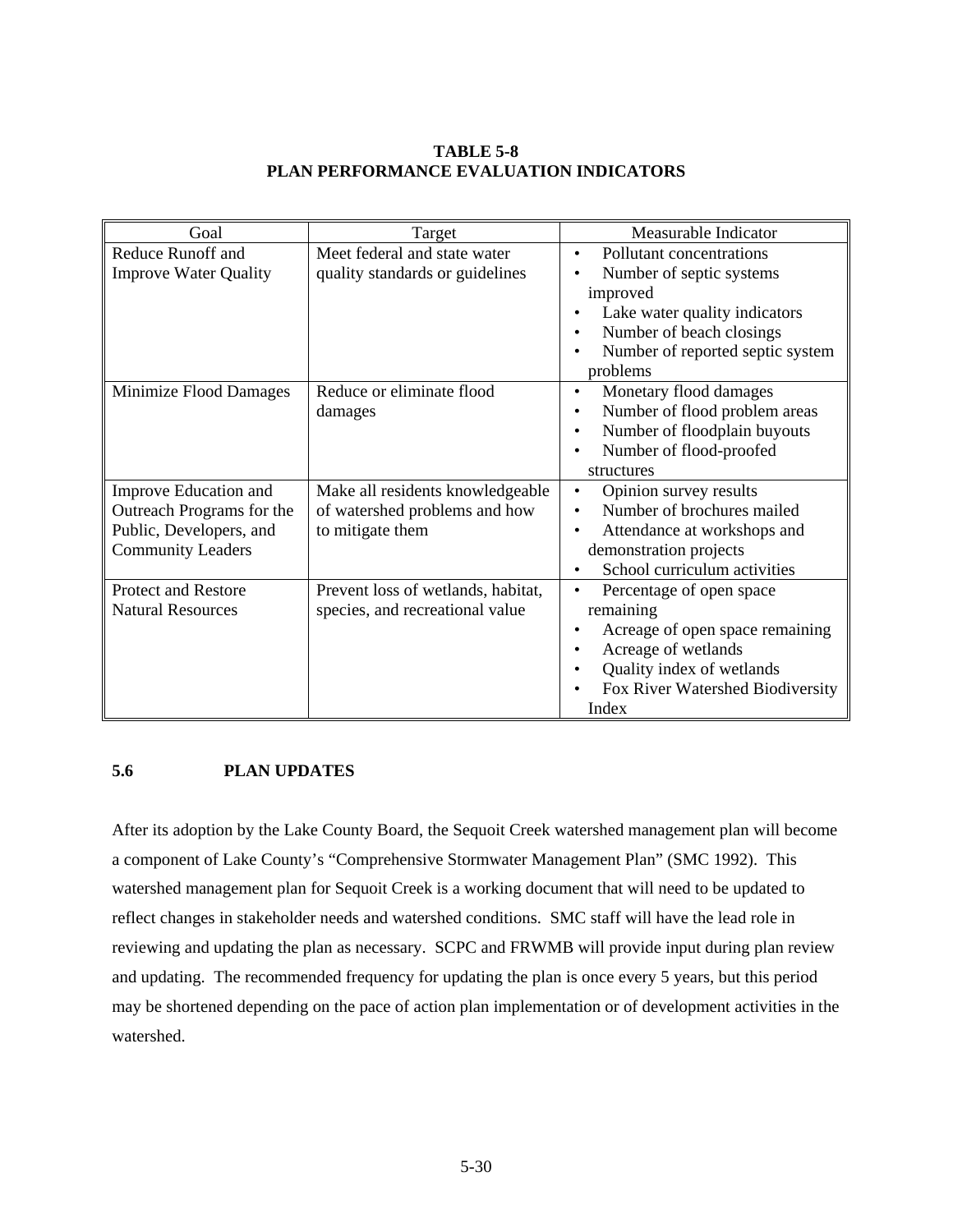#### **5.7 IMPLEMENTATION COSTS AND FUNDING**

The recommended action plan identifies two categories of actions. The first category consists of existing or ongoing actions. Typical examples are street sweeping programs, storm sewer maintenance, construction site inspections, code enforcement, and WDO permit reviews. For funding purposes, it may be assumed that the costs for implementing existing or ongoing actions will be included in the fiscal budgets of the responsible agencies. Additional resources may be needed to provide a higher level of service that meets or exceeds NPDES-II requirements, such as additional personnel to perform regular maintenance activities, administrative duties, enforcement activities over wider areas, more frequent street cleaning, or water quality sampling. For planning purposes, the current costs of ongoing activities are used to provide cost estimates for the increased level of services.

The second category of action items consists of new or proposed actions such as stream restoration, detention basin retrofitting, and wetland restoration. For planning purposes, the estimated unit costs of such action items are presented in Table 5-9. It should be emphasized that actual, site-specific costs may be significantly different from these estimates because of site conditions or economies of scale. The cost estimates are based on a Center for Watershed Protection (CWP) publication, the "2001 Rapid Watershed Planning Handbook." CWP's cost estimates were developed in 1998 based on sample projects in the Chicago metropolitan area. The 1998 cost estimates were developed based on more recent experience to obtain the cost estimates presented in Table 5-9. Itemized cost estimates will be necessary to determine the actual level of funding needed to implement an action item.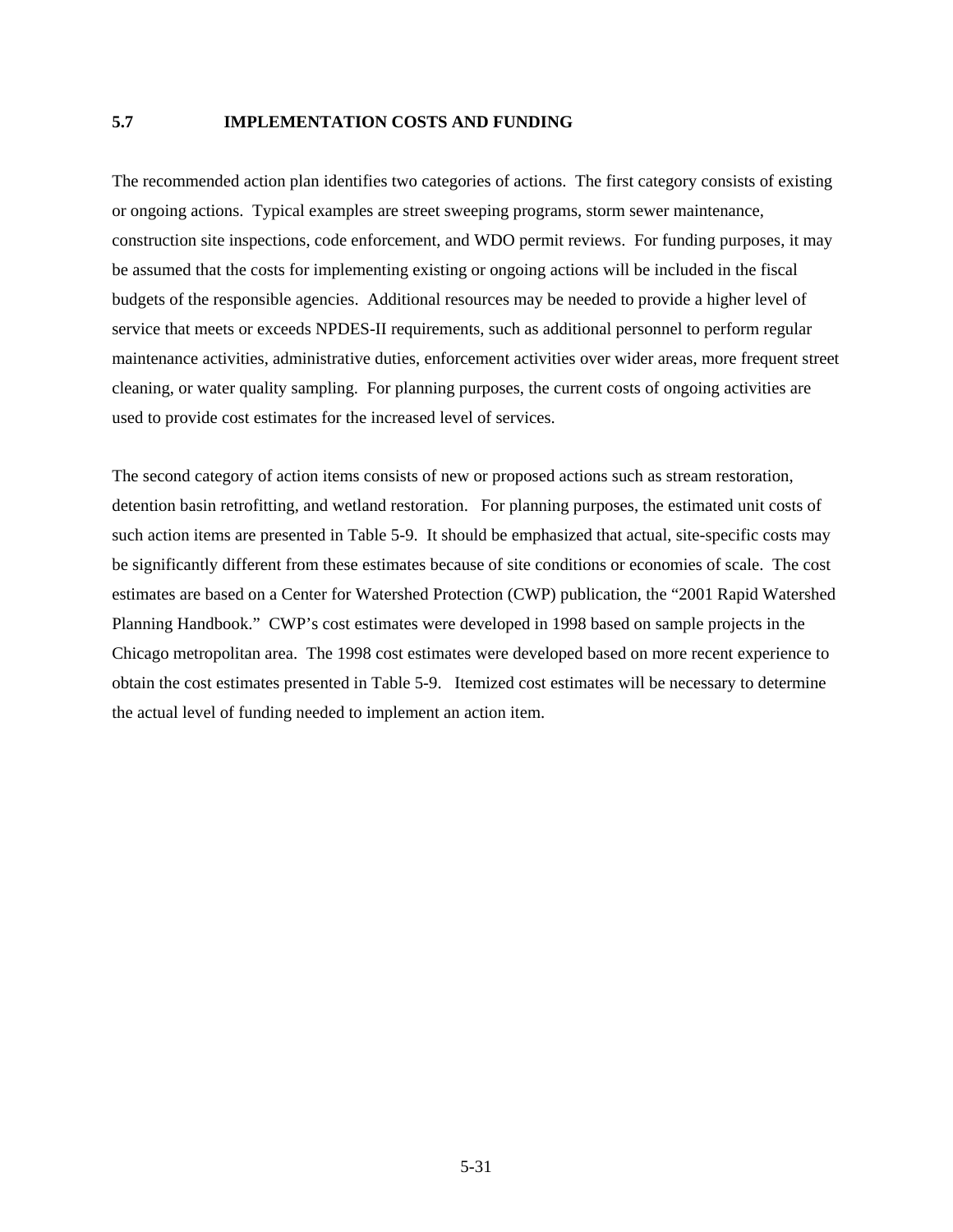#### **TABLE 5-9 ESTIMATED ACTION ITEM COSTS**

| <b>Action Item</b>                                            | <b>Estimated Unit Cost</b>       | <b>Assumptions</b>                                                                                                           |
|---------------------------------------------------------------|----------------------------------|------------------------------------------------------------------------------------------------------------------------------|
| <b>Monitoring</b>                                             |                                  |                                                                                                                              |
| Biomonitoring-Fish                                            | \$500 per station                | One sampling event per year using<br>basic Index of Biotic Integrity<br>(IBI) methodology; does not<br>include data analysis |
| Biomonitoring-Macroinvertebrates                              | \$600 per station                | One sampling event per year; does<br>not include data analysis                                                               |
| <b>Fecal Coliform Monitoring</b>                              | \$3,000                          | Sample collection at 10 stations<br>after five storms per year and<br>laboratory analysis; does not<br>include data analyses |
| Special Surveys for Wetlands, Habitat,<br>and Forests         | $$20,000$ per survey             | One subwatershed                                                                                                             |
| <b>Sampling for Toxicity Assessments</b>                      | \$3,500 per test                 | 10 replicate samples collected and<br>analyzed by a laboratory                                                               |
| <b>Watershed Committee Support</b>                            | \$5,000 per year                 | One committee                                                                                                                |
| <b>Restoration</b>                                            |                                  |                                                                                                                              |
| <b>Wetland Mitigation and Creation</b>                        | \$15,000 to \$20,000 per<br>acre | Excludes land purchase                                                                                                       |
| Riparian Area Reforestation                                   | \$10,000 per acre                | Excludes land purchase                                                                                                       |
| <b>Stream Channel Stabilization through</b><br>Bioengineering | \$50 to \$60 per linear<br>foot  | For severe erosion areas; heavy<br>equipment readily accessible                                                              |
| <b>Stormwater Detention Basin Retrofitting</b>                | \$5,000 to \$10,000 per<br>basin | For installation of new outlet<br>structure                                                                                  |
| <b>Storm Drain Stenciling</b>                                 | $$2,500$ per event               | For 2 weeks; includes materials;<br>volunteer labor available                                                                |

Funding is critical in realizing the Sequoit Creek watershed management plan. Generally, funding is the most serious constraint on implementing such a plan. The process of securing funding is not simple and should be considered during the planning phase. Depending on the amount and type of funding sought, the process may involve preparing lengthy in-kind service documentation, may require extensive coordination among the applicants and potential sponsors, and can take months or even years to complete. The timing of funding applications is therefore an important consideration that may affect project implementation. Table 5-10 lists potential funding sources and briefly describes eligibility requirements and the approximate range of funding limits. In addition to the funding sources listed, local governments may provide matching funds.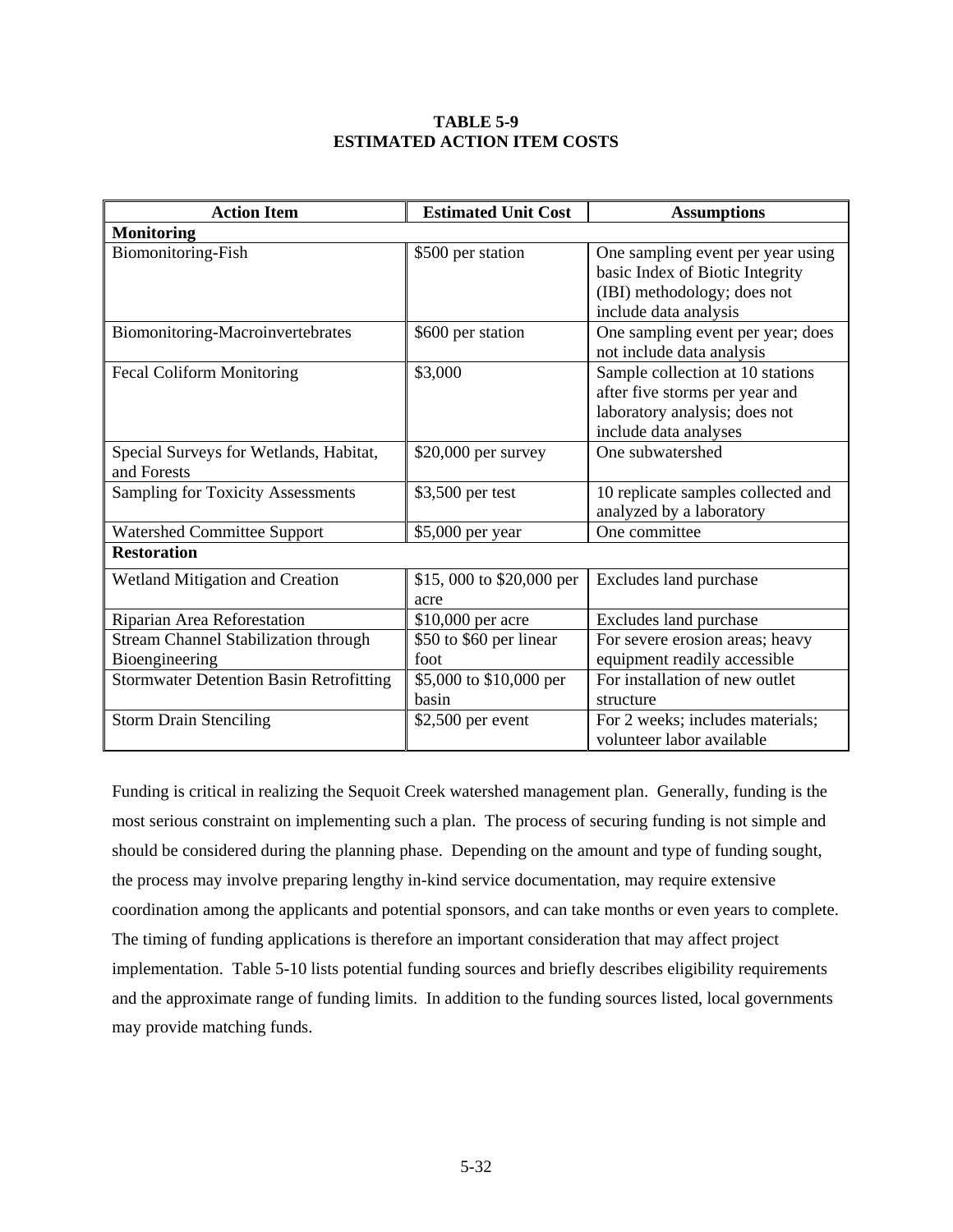#### **TABLE 5-10 POTENTIAL FUNDING SOURCES**

|                                                                             |                            | Award          | <b>Matching</b> | <b>Application</b> | <b>Contact</b>            |  |
|-----------------------------------------------------------------------------|----------------------------|----------------|-----------------|--------------------|---------------------------|--|
| <b>Funding Source/Purpose and Priorities</b>                                | <b>Eligible Applicants</b> | <b>Amounts</b> | <b>Share</b>    | <b>Due Date</b>    | <b>Information</b>        |  |
| American Greenways Awards Program—Eastman Kodak Company                     |                            |                |                 |                    |                           |  |
| This program provides small grants that can be used                         | Local units of             | \$500 to       | None            | June               | Denise Swol               |  |
| for all appropriate expenses of completing a                                | government and private     | \$2,500        |                 |                    | $(703)$ 525-6300          |  |
| greenway or trail project (such as planning,                                | nonprofit organizations    |                |                 |                    | dswol@conservation        |  |
| technical, legal, and other costs).                                         |                            |                |                 |                    | fund.org                  |  |
| Division of Wildlife Resources Special Funds Application-IDNR               |                            |                |                 |                    |                           |  |
| Habitat improvement or land acquisition and                                 | Local units of             | Not available  | Cost-sharing    | October 31         | <b>IDNR</b> Special Funds |  |
| protection projects are funded by the Habitat Fund,                         | government and private     |                | preferred but   |                    | Coordinator               |  |
| Furbearer Fund, or Pheasant Fund. Habitat,                                  | nonprofit organizations    |                | not required    |                    | $(217) 782 - 6384$        |  |
| research, or education projects are considered.                             |                            |                |                 |                    |                           |  |
| Projects must preserve, protect, acquire, or manage                         |                            |                |                 |                    |                           |  |
| wildlife for future generations by benefiting wildlife                      |                            |                |                 |                    |                           |  |
| either directly or indirectly.                                              |                            |                |                 |                    |                           |  |
| Illinois Wildlife Preservation Fund-IDNR                                    |                            |                |                 |                    |                           |  |
| Eligible projects involve wildlife management, site                         | All eligible               | Not available  | Matching        | April 16           | <b>IDNR</b>               |  |
| inventories, or education.                                                  | organizations              |                | funds           |                    | $(217) 785 - 8774$        |  |
|                                                                             |                            |                | preferred but   |                    |                           |  |
|                                                                             |                            |                | not required    |                    |                           |  |
| Technical Assistance and Grants Program-Chicago Urban Resources Partnership |                            |                |                 |                    |                           |  |
| Eligible projects include those in the Chicago                              | Local units of             | Not available  | One-to-one      | Varies             | Chicago Urban             |  |
| metropolitan area that restore or enhance natural                           | government and all         |                | matching        |                    | Resources                 |  |
| ecosystems through local community-based                                    | eligible organizations     |                | funds or in-    |                    | Partnership               |  |
| partnerships. The emphasis is on citizen                                    |                            |                | kind services   |                    | $(312)$ 353-2473          |  |
| involvement and education.                                                  |                            |                |                 |                    |                           |  |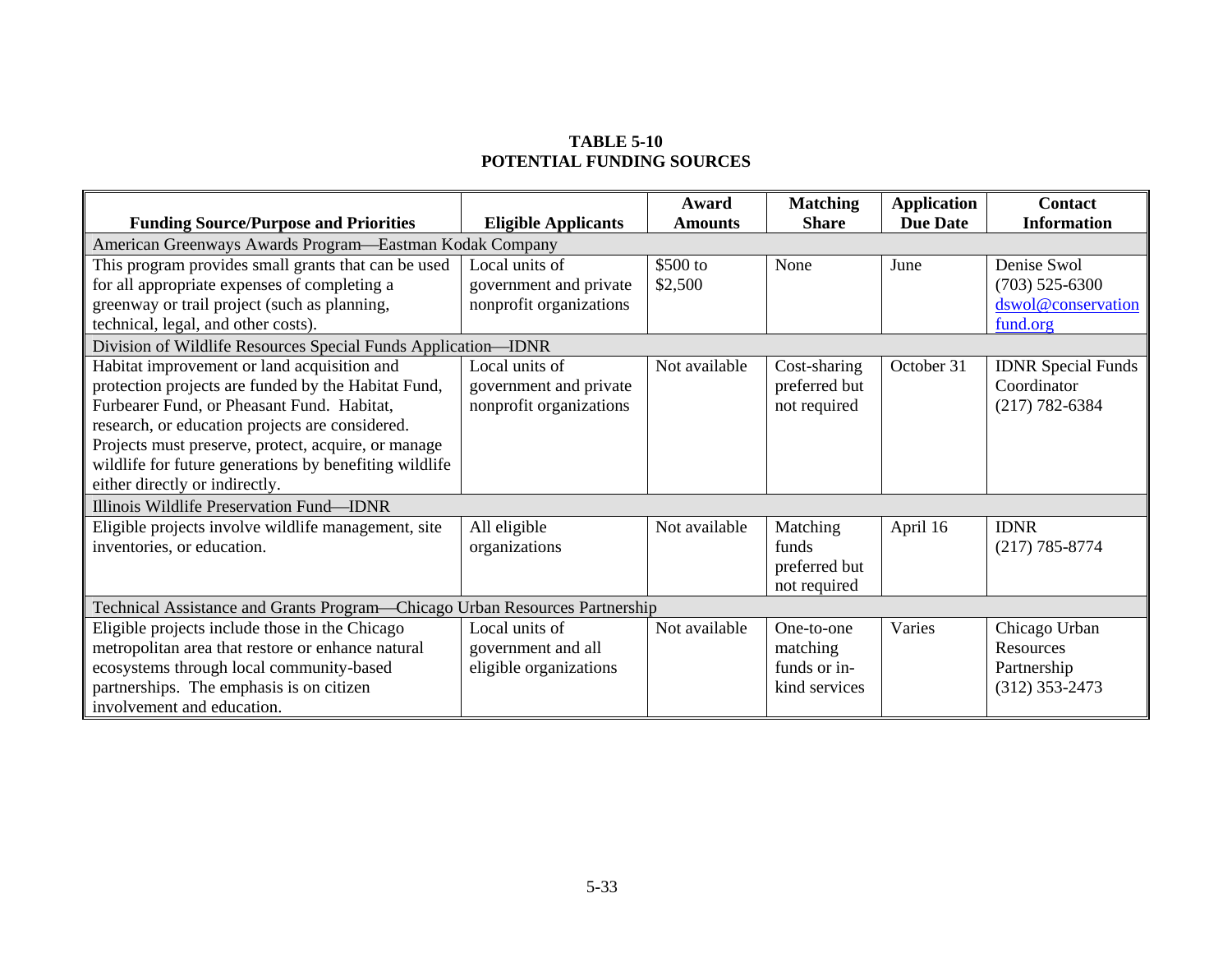| <b>Funding Source/Purpose and Priorities</b>                                                                                                                                                                                  | <b>Eligible Applicants</b>                                                                             | Award<br><b>Amounts</b>                | <b>Matching</b><br><b>Share</b>                                                                   | <b>Application</b><br><b>Due Date</b> | <b>Contact</b><br><b>Information</b>                                                                                        |  |
|-------------------------------------------------------------------------------------------------------------------------------------------------------------------------------------------------------------------------------|--------------------------------------------------------------------------------------------------------|----------------------------------------|---------------------------------------------------------------------------------------------------|---------------------------------------|-----------------------------------------------------------------------------------------------------------------------------|--|
| Five-Star Restoration Challenge Grant Program—EPA                                                                                                                                                                             |                                                                                                        |                                        |                                                                                                   |                                       |                                                                                                                             |  |
|                                                                                                                                                                                                                               |                                                                                                        |                                        |                                                                                                   |                                       |                                                                                                                             |  |
|                                                                                                                                                                                                                               |                                                                                                        |                                        |                                                                                                   |                                       |                                                                                                                             |  |
| Grant funding is available for community-based<br>wetland and riparian area restoration projects. The<br>program combines environmental enhancement with<br>employment opportunities for economically<br>disadvantaged youth. | Local units of<br>government, all eligible<br>organizations, and<br>private nonprofit<br>organizations | Maximum<br>grant amount<br>of \$10,000 | Encourages<br>community<br>partnerships<br>that<br>contribute in-<br>kind or<br>matching<br>funds | February                              | John Pai, EPA<br>$(202)$ 260-8076<br>pai.John@epa.gov<br>Abigail Friedman,<br><b>NACo</b><br>$(202)$ 942-4225<br>afriedman@ |  |
|                                                                                                                                                                                                                               |                                                                                                        |                                        |                                                                                                   |                                       | naco.org                                                                                                                    |  |
| <b>State Wetlands Protection Grants</b>                                                                                                                                                                                       |                                                                                                        |                                        |                                                                                                   |                                       |                                                                                                                             |  |
| Section $104(b)(3)$ grants can be used to develop new<br>wetland protection programs or to refine existing<br>protection programs. Priorities include wetland or<br>watershed protection demonstration projects,              | Generally state and<br>tribal agencies, but<br>eligibility has been<br>expanded to local               | Varies                                 | 25%<br>matching<br>funds<br>required                                                              | December<br>(selection in<br>March)   | Sue Elston<br><b>Water Division</b><br>$(312) 886 - 6115$                                                                   |  |
| wetland conservation programs, assessment and<br>monitoring projects, and river corridor and wetland<br>restoration projects.                                                                                                 | projects of local<br>governments,<br>conservation districts,<br>nonprofit organizations,<br>and others |                                        |                                                                                                   |                                       |                                                                                                                             |  |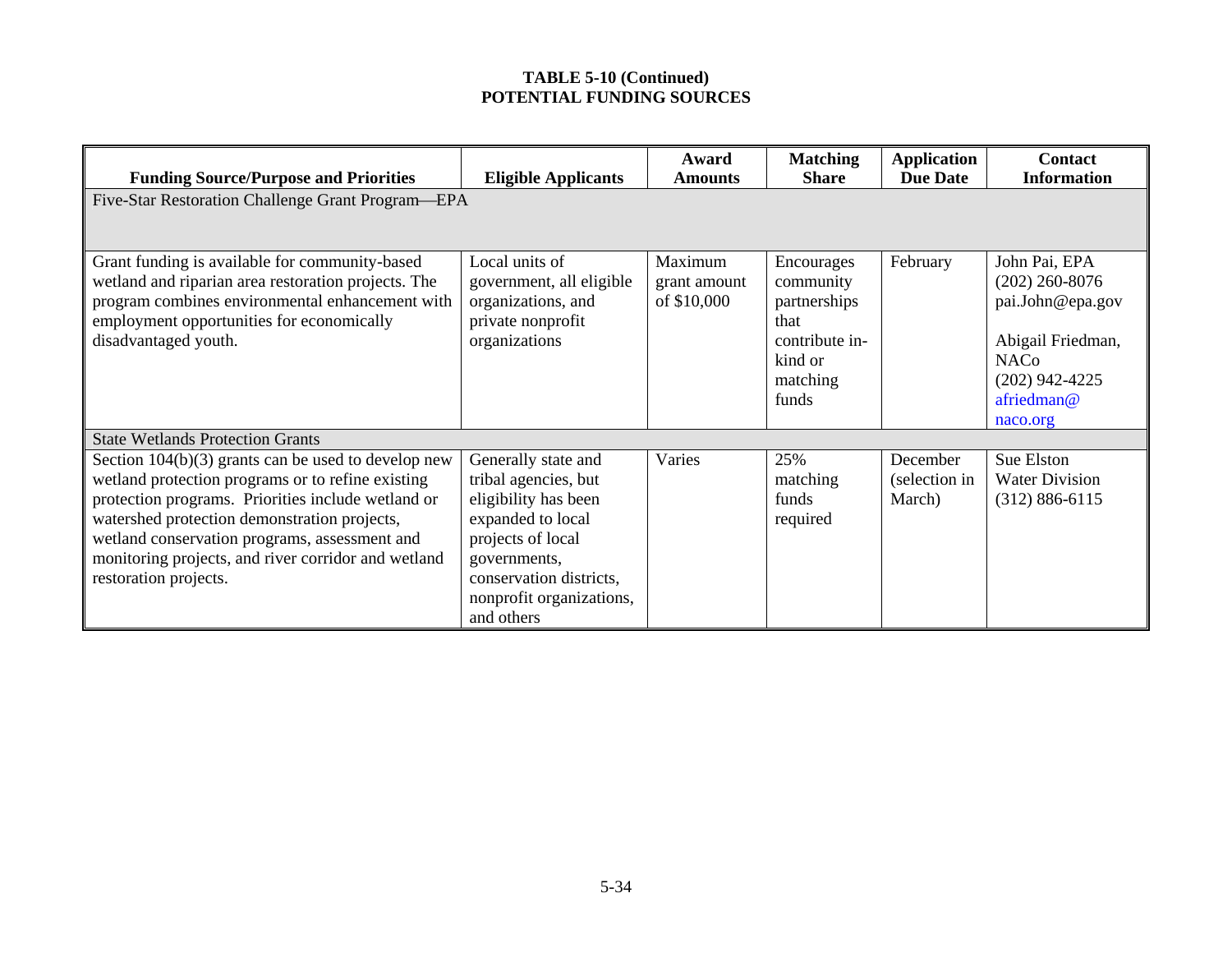|                                                       |                            | Award          | <b>Matching</b> | <b>Application</b> | <b>Contact</b>      |
|-------------------------------------------------------|----------------------------|----------------|-----------------|--------------------|---------------------|
| <b>Funding Source/Purpose and Priorities</b>          | <b>Eligible Applicants</b> | <b>Amounts</b> | <b>Share</b>    | <b>Due Date</b>    | <b>Information</b>  |
| Sustainable Development Challenge Grants              |                            |                |                 |                    |                     |
| These grants encourage community groups,              | Local units of             | $Up$ to        | 20%             | May                | Janette Marsh       |
| businesses, and governmental agencies to work         | government, eligible       | \$200,000      | matching        |                    | Office of Strategic |
| together on sustainable development efforts that      | organizations,             |                | funds           |                    | Environmental       |
| protect the environment and conserve resources        | incorporated nonprofit     |                |                 |                    | Analysis            |
| while supporting a healthy economy and an             | organizations, and         |                |                 |                    | $(312) 886 - 4856$  |
| improved quality of life. Priorities include projects | educational institutions   |                |                 |                    | marsh.janette@epa   |
| that $(1)$ use proactive, innovative approaches to    |                            |                |                 |                    | gov                 |
| protect the environment while providing economic      |                            |                |                 |                    |                     |
| benefits, (2) are supported by and involve diverse    |                            |                |                 |                    |                     |
| interests in the communities, and (3) have            |                            |                |                 |                    |                     |
| measurable environmental and economic results.        |                            |                |                 |                    |                     |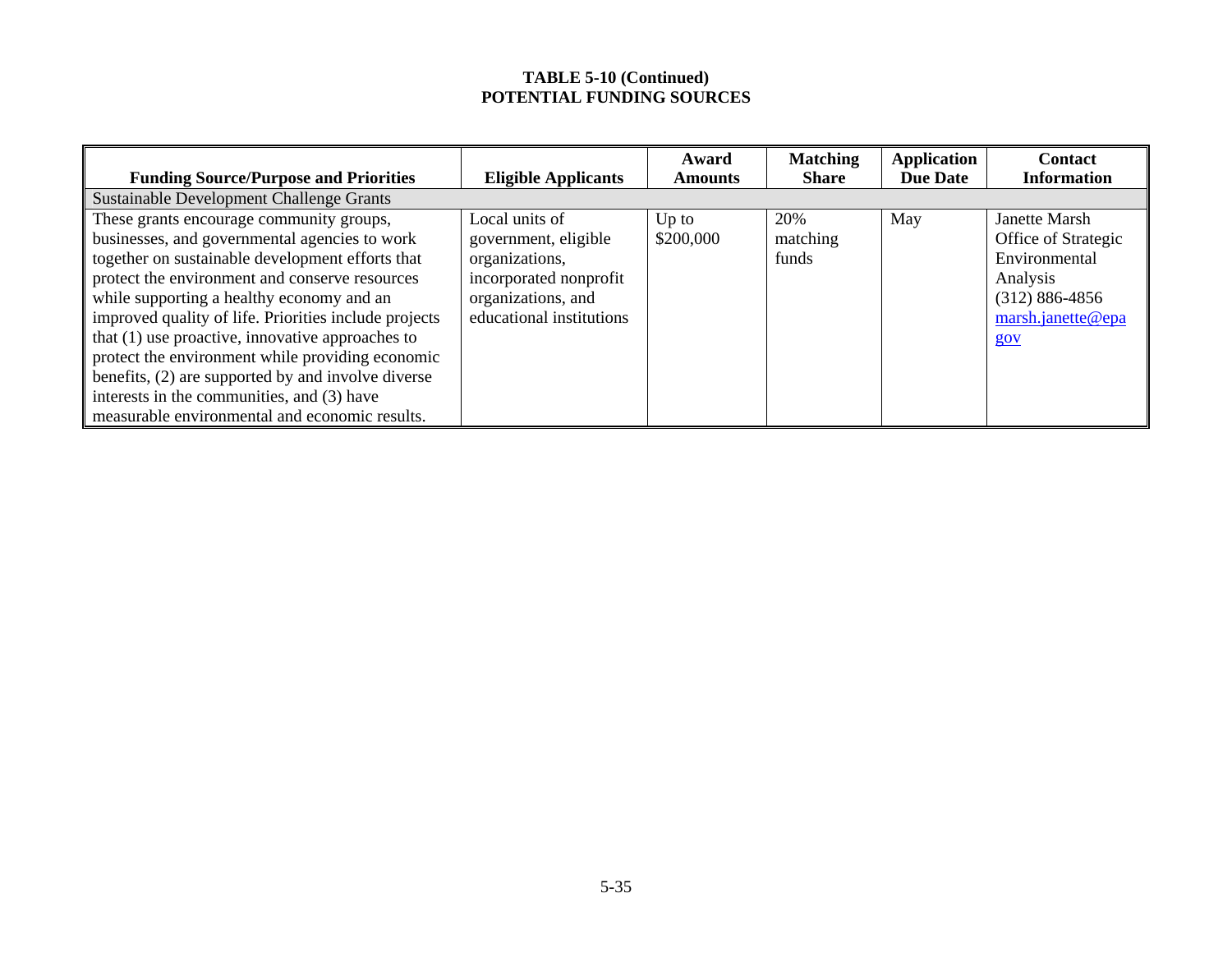| <b>Funding Source/Purpose and Priorities</b>                                                                                                                                                                                                                                                                                                                     | <b>Eligible Applicants</b>                                                                                                                                            | Award<br><b>Amounts</b> | <b>Matching</b><br><b>Share</b> | <b>Application</b><br><b>Due Date</b> | <b>Contact</b><br><b>Information</b> |
|------------------------------------------------------------------------------------------------------------------------------------------------------------------------------------------------------------------------------------------------------------------------------------------------------------------------------------------------------------------|-----------------------------------------------------------------------------------------------------------------------------------------------------------------------|-------------------------|---------------------------------|---------------------------------------|--------------------------------------|
| Property Tax Incentives for Conservation                                                                                                                                                                                                                                                                                                                         |                                                                                                                                                                       |                         |                                 |                                       |                                      |
| According to the "Real Property Conservation<br>Rights Act" (765 IL-CS 120/1 et seq.), urban land<br>that is environmentally sensitive may qualify for<br>significant property tax reductions under one of the<br>following programs:<br>If land is qualified by having a conservation<br>easement, it may be assessed at 8 to 1/3% of its fair<br>market value. | Contact local township<br>or county assessor to<br>determine eligibility<br>under "Open Space<br>Assessment and<br><b>Preferential Assessment</b><br>of Common Areas" | Not available           | Not available                   | <b>Not</b><br>available               | <b>IDNR</b><br>$(217) 785 - 8774$    |
| "Illinois Natural Areas Preservation Act" (525 ILCS)<br>30/1 et. seq)/17 Illinois Administrative Code                                                                                                                                                                                                                                                            |                                                                                                                                                                       |                         |                                 |                                       |                                      |
| If land is qualified by being designated as an Illinois<br>nature preserve, it may be assessed at \$1 per year in<br>perpetuity.                                                                                                                                                                                                                                 |                                                                                                                                                                       |                         |                                 |                                       |                                      |
| "Open Space Assessment" (Illinois Property Tax<br>Code Sections 10-155)                                                                                                                                                                                                                                                                                          |                                                                                                                                                                       |                         |                                 |                                       |                                      |
| A lower use evaluation is used for open space with a<br>10-acre minimum area (not applicable in Cook<br>County).                                                                                                                                                                                                                                                 |                                                                                                                                                                       |                         |                                 |                                       |                                      |
| The purpose of "Preferential Assessment of<br>Common Areas: (Illinois Property Tax Code<br>Sections 10-35) is to encourage open space in<br>residential developments. For qualifying land, the<br>assessment is reduced to \$1 per year.                                                                                                                         |                                                                                                                                                                       |                         |                                 |                                       |                                      |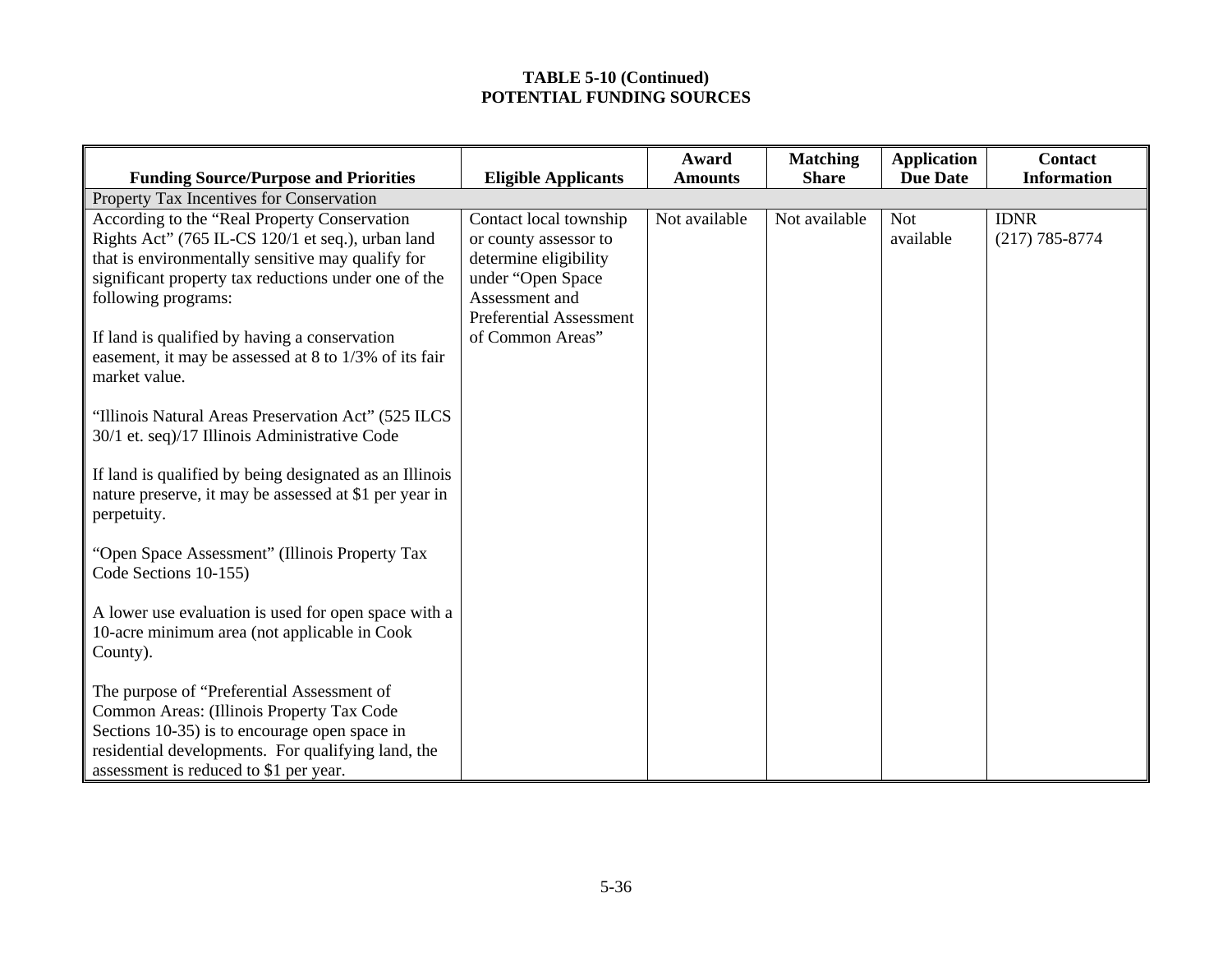|                                                                            |                            | Award          | <b>Matching</b> | <b>Application</b> | <b>Contact</b>     |
|----------------------------------------------------------------------------|----------------------------|----------------|-----------------|--------------------|--------------------|
| <b>Funding Source/Purpose and Priorities</b>                               | <b>Eligible Applicants</b> | <b>Amounts</b> | <b>Share</b>    | <b>Due Date</b>    | <b>Information</b> |
| Hazard Mitigation Grant Program—Federal Emergency Management Agency (FEMA) |                            |                |                 |                    |                    |
| This program helps states and communities                                  | State and local            | Depends on     | Matching        | 18 months          | FEMA Region 5      |
| implement long-term hazard mitigation measures                             | governments, certain       | disaster       | funds or in-    | after disaster     | $(202)$ 646-4621   |
| after a major disaster declaration. The program's                          | private nonprofit          | declaration    | kind services   | declaration        |                    |
| objectives are to $(1)$ prevent or reduce loss of life                     | organizations and          |                | required;       |                    |                    |
| and property as a result of natural hazards,                               | institutions, tribes,      |                | FEMA can        |                    |                    |
| (2) implement state or local hazard mitigation plans,                      | authorized tribal          |                | fund up to      |                    |                    |
| (3) allow mitigation measures to be implemented                            | organizations, Alaskan     |                | 75% of total    |                    |                    |
| during the immediate recovery from a disaster, and                         | native villages, and       |                | eligible costs  |                    |                    |
| (4) provide funding for previously identified                              | other organizations;       |                |                 |                    |                    |
| mitigation measures that benefit a disaster area.                          | project must be in an      |                |                 |                    |                    |
| Eligible projects include elevation, relocation,                           | area declared a disaster   |                |                 |                    |                    |
| acquisition, or demolition of structures to reduce                         | area by the President      |                |                 |                    |                    |
| future losses.                                                             |                            |                |                 |                    |                    |
| Flood Mitigation Assistance Program-FEMA                                   |                            |                |                 |                    |                    |
| This program helps states and communities identify                         | State agencies,            | Not available  | Cost-sharing    | Established        | FEMA Region 5      |
| and implement measures to reduce or eliminate the                          | participating NFIP         |                | preferred but   | by states          | $(217) 782 - 6384$ |
| long-term risk of flood damage to homes and other                          | communities, and           |                | not required    |                    |                    |
| structures insurable under the NFIP. Projects may                          | qualified local            |                |                 |                    |                    |
| include (1) elevation, relocation, or demolition of                        | organizations;             |                |                 |                    |                    |
| insured structures; (2) acquisition of insured                             | communities that have      |                |                 |                    |                    |
| structures and property; (3) dry flood-proofing of                         | been suspended from        |                |                 |                    |                    |
| insured structures; (4) minor, localized structural                        | the NFIP are not eligible  |                |                 |                    |                    |
| activities that are not fundable by state or other                         |                            |                |                 |                    |                    |
| federal programs (such as erosion control and                              |                            |                |                 |                    |                    |
| drainage improvements); and (5) beach nourishment                          |                            |                |                 |                    |                    |
| activities such as planting of dune grass.                                 |                            |                |                 |                    |                    |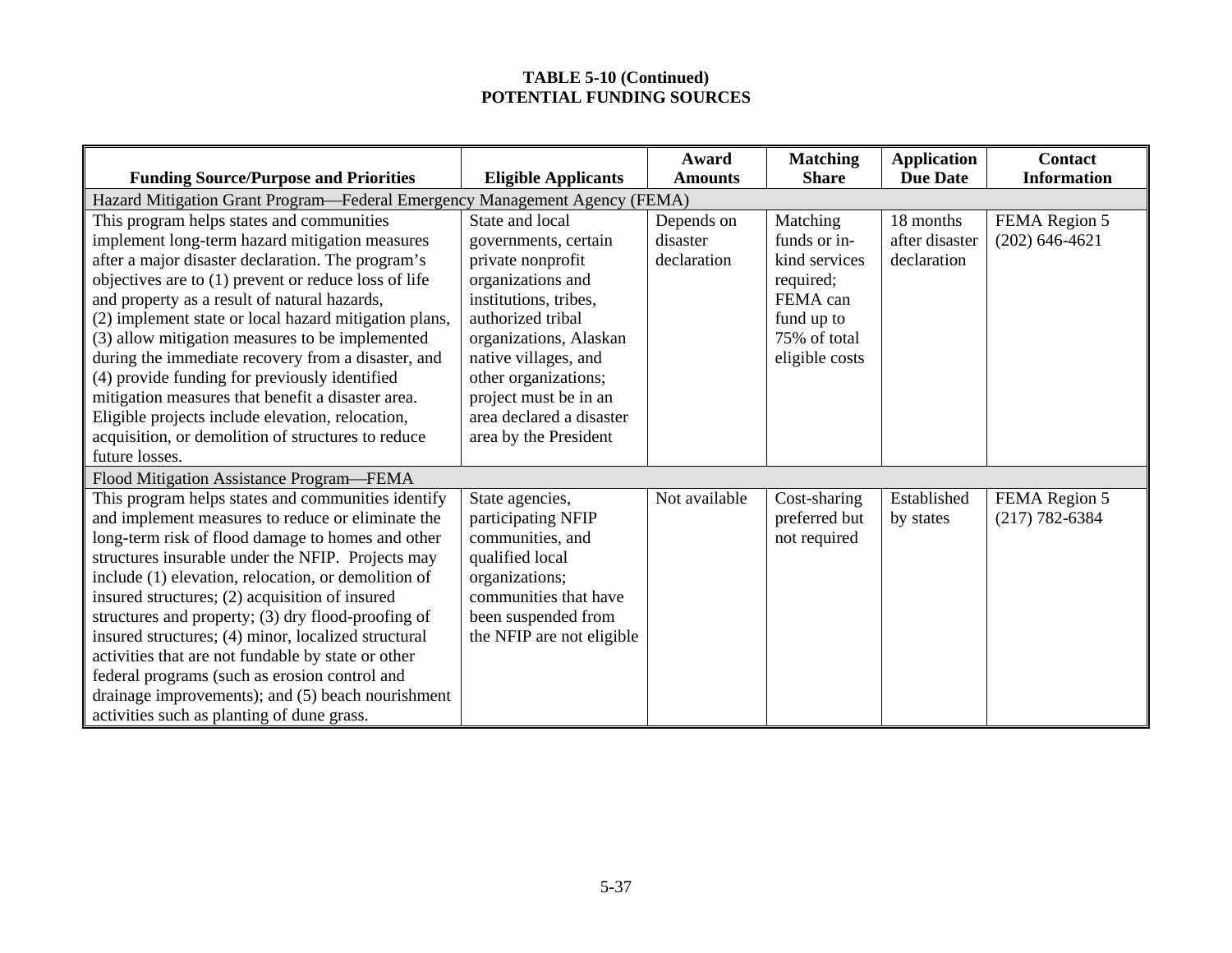|                                                                                                                           |                            | Award          | <b>Matching</b> | <b>Application</b> | <b>Contact</b>     |
|---------------------------------------------------------------------------------------------------------------------------|----------------------------|----------------|-----------------|--------------------|--------------------|
| <b>Funding Source/Purpose and Priorities</b>                                                                              | <b>Eligible Applicants</b> | <b>Amounts</b> | <b>Share</b>    | <b>Due Date</b>    | <b>Information</b> |
| Chicago Wilderness                                                                                                        |                            |                |                 |                    |                    |
| Eligible projects include natural area enhancement,                                                                       | Local units of             | Not available  | One-to-one      | January            | Chicago Wilderness |
| education, and research projects that focus on                                                                            | government, all eligible   |                | matching        |                    | $(312)$ 346-8166,  |
| biological diversity in the Chicago region. Projects                                                                      | organizations, and         |                | funds or in-    |                    | extension 30       |
| must include two or more Chicago Wilderness                                                                               | individuals                |                | kind services   |                    |                    |
| Partners.                                                                                                                 |                            |                |                 |                    |                    |
| Wetland Restoration Fund-COE                                                                                              |                            |                |                 |                    |                    |
| Eligible projects involve wetland and other aquatic                                                                       | Local units of             | \$5,000 to     | No match        | March and          | Corlands           |
| ecosystem restoration or provision of education and                                                                       | government, all eligible   | \$100,000      | required;       | October            | $(312)$ 427-4256,  |
| technical assistance to further the goals of                                                                              | organizations, and         |                | project site    |                    | extension 238      |
| watershed protection and restoration. Projects must                                                                       | individuals                |                | must have a     |                    |                    |
| be in the six-county Chicago metropolitan area.                                                                           |                            |                | conservation    |                    |                    |
|                                                                                                                           |                            |                | easement        |                    |                    |
| Wildlife Habitat Incentives Program - U.S. Department of Agriculture (USDA) National Resource Conservation Service (NRCS) |                            |                |                 |                    |                    |
| A voluntary program directed toward the creation of                                                                       | Privately owned land,      | Not available  | Cost-sharing    | Continuous         | <b>NRCS</b>        |
| high quality wildlife habitat in upland, wetland,                                                                         | federal land if primary    |                | of up to 75%    | sign-up; no        | $(815)$ 338-0444   |
| riparian, or aquatic areas. NRCS administers the                                                                          | benefit is on private or   |                | and technical   | due date           |                    |
| program and helps the landowner create a wildlife                                                                         | Tribal land, state and     |                | assistance are  |                    |                    |
| habitat development plan. Landowners agree to                                                                             | local government land      |                | provided;       |                    |                    |
| limit the use of their land for typically 5 to 10 years,                                                                  | on a limited basis, and    |                | greater cost-   |                    |                    |
| but retain private ownership. Emphasis is placed on                                                                       | Tribal land                |                | share is        |                    |                    |
| habitat for wildlife species with declining or                                                                            |                            |                | provided if     |                    |                    |
| reduced populations, beneficial practices for fish                                                                        |                            |                | landowner       |                    |                    |
| and wildlife that might otherwise go unfunded, and                                                                        |                            |                | enters          |                    |                    |
| priority areas that have been identified at the state or                                                                  |                            |                | program for     |                    |                    |
| Tribal level.                                                                                                             |                            |                | 15 years or     |                    |                    |
|                                                                                                                           |                            |                | more            |                    |                    |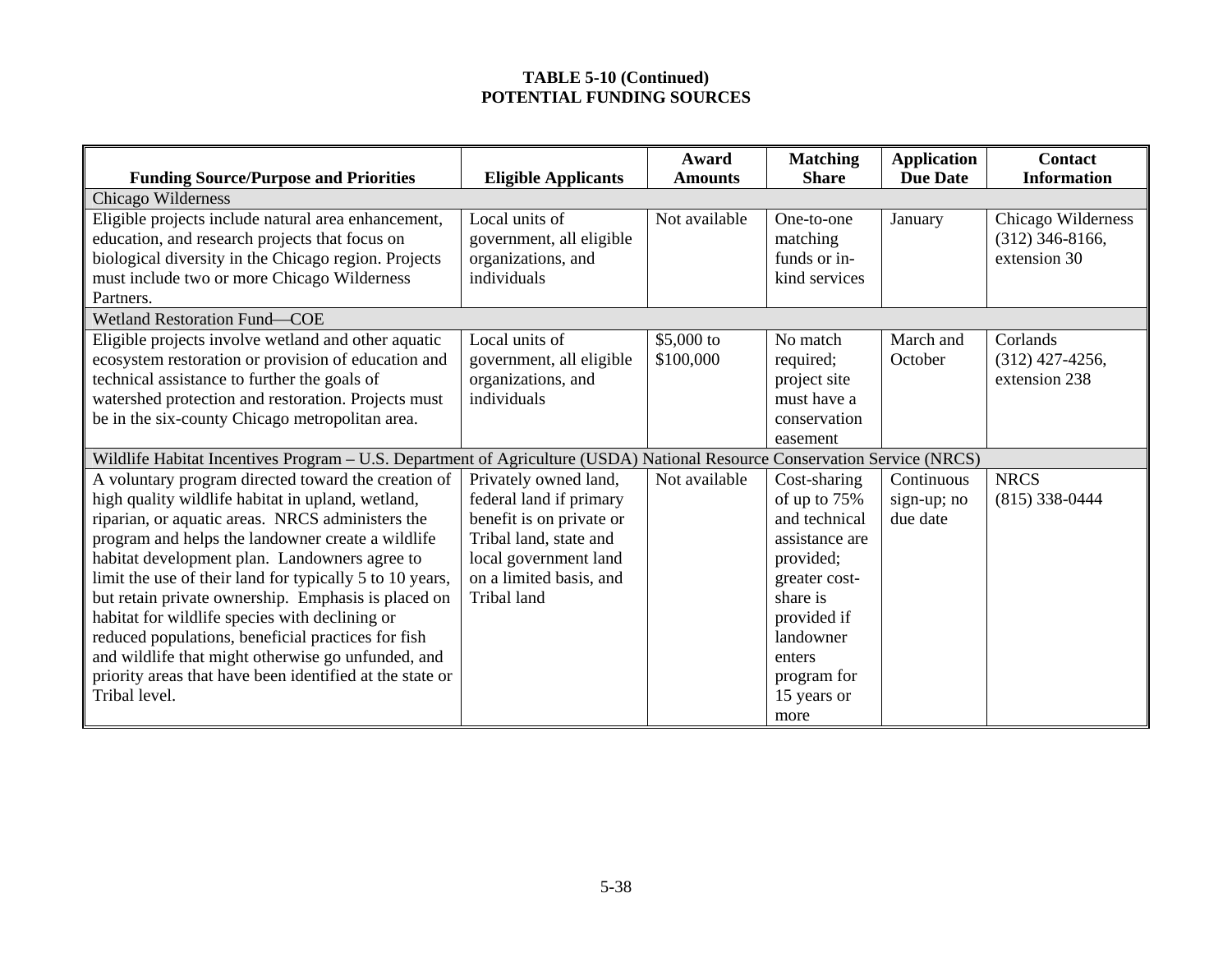|                                                                                                                                  |                            | Award          | <b>Matching</b>   | <b>Application</b> | <b>Contact</b>      |  |  |
|----------------------------------------------------------------------------------------------------------------------------------|----------------------------|----------------|-------------------|--------------------|---------------------|--|--|
| <b>Funding Source/Purpose and Priorities</b>                                                                                     | <b>Eligible Applicants</b> | <b>Amounts</b> | <b>Share</b>      | <b>Due Date</b>    | <b>Information</b>  |  |  |
| <b>Conservation Reserve Program-NRCS</b>                                                                                         |                            |                |                   |                    |                     |  |  |
| A program for agricultural landowners designed to                                                                                | Applicants with land in    | Not available  | Cost-sharing      | Varies             | <b>NRCS</b>         |  |  |
| improve water quality, control erosion, and enhance                                                                              | crop production 4 of 6     |                | of up to $50\%$ ; |                    | $(815)$ 338-0444    |  |  |
| wildlife habitat. Contracts last 10 to 15 years, and                                                                             | years between 1996 and     |                | rental            |                    |                     |  |  |
| landowners agree to plant long-term, resource-                                                                                   | 2001, who have owned       |                | payments          |                    |                     |  |  |
| conserving covers.                                                                                                               | the land for at least 12   |                | provided;         |                    |                     |  |  |
|                                                                                                                                  | months prior to            |                | possible          |                    |                     |  |  |
|                                                                                                                                  | applying; land must        |                | additional \$5    |                    |                     |  |  |
|                                                                                                                                  | have a weighted average    |                | per acre per      |                    |                     |  |  |
|                                                                                                                                  | erosion index of 8 or      |                | year as a         |                    |                     |  |  |
|                                                                                                                                  | higher, or be expiring     |                | maintenance       |                    |                     |  |  |
|                                                                                                                                  | CRP land or be located     |                | incentive         |                    |                     |  |  |
|                                                                                                                                  | in a national or state     |                |                   |                    |                     |  |  |
|                                                                                                                                  | CRP priority area          |                |                   |                    |                     |  |  |
| Habitat Restoration Program for Fox and Kishwaukee River Watersheds – Soil and Water Conservation District of Lake County (SWCD) |                            |                |                   |                    |                     |  |  |
| Program is geared toward protection, restoration,                                                                                | All landowners in          | Not available  | Cost-sharing      | Varies             | <b>SWCD</b> of Lake |  |  |
| and enhancement of aquatic resources, with                                                                                       | McHenry, Kane,             |                | of $75%$ and      |                    | County              |  |  |
| secondary benefit to wildlife habitat. Landowners                                                                                | DeKalb, Boone, and the     |                | technical         |                    | $(847)$ 223-1056    |  |  |
| are expected to enter into a minimum contract of 10                                                                              | western parts of Lake      |                | assistance        |                    |                     |  |  |
| years.                                                                                                                           | and North Cook             |                | provided          |                    |                     |  |  |
|                                                                                                                                  | County; no state or        |                |                   |                    |                     |  |  |
|                                                                                                                                  | federal agencies are       |                |                   |                    |                     |  |  |
|                                                                                                                                  | available                  |                |                   |                    |                     |  |  |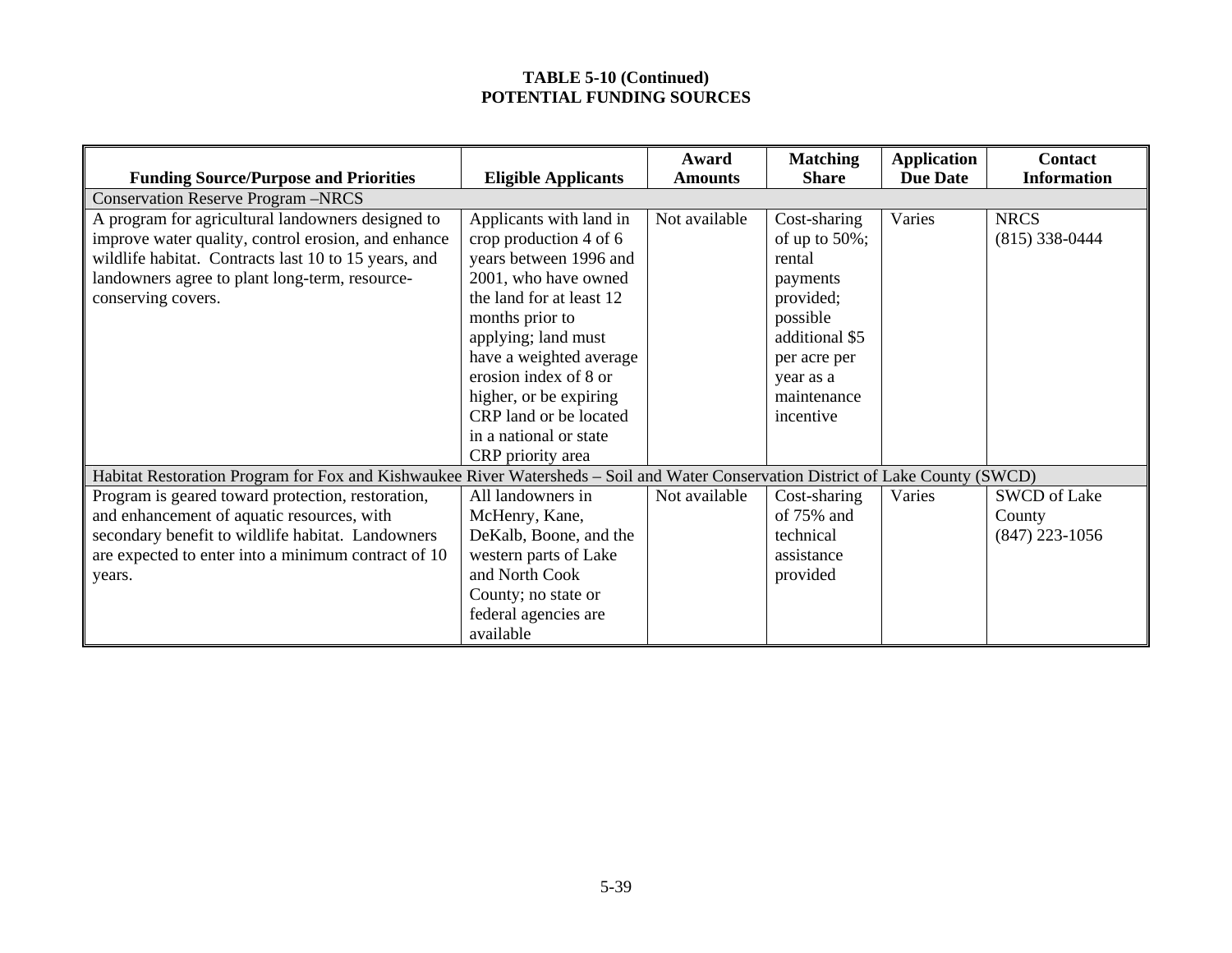|                                                        |                                                         | Award          | <b>Matching</b> | <b>Application</b> | <b>Contact</b>           |  |  |  |
|--------------------------------------------------------|---------------------------------------------------------|----------------|-----------------|--------------------|--------------------------|--|--|--|
| <b>Funding Source/Purpose and Priorities</b>           | <b>Eligible Applicants</b>                              | <b>Amounts</b> | <b>Share</b>    | <b>Due Date</b>    | <b>Information</b>       |  |  |  |
|                                                        | Streambank Stabilization and Restoration Program - SWCD |                |                 |                    |                          |  |  |  |
| Program gives assistance to landowners with            | Not available                                           | Not Available  | Cost-sharing    | Varies             | <b>SWCD</b> of Lake      |  |  |  |
| severely eroding streambanks and funds                 |                                                         |                | of 75%          |                    | County                   |  |  |  |
| demonstration projects statewide. Projects are         |                                                         |                |                 |                    | $(847)$ 223-1056         |  |  |  |
| designed to demonstrate effective, inexpensive         |                                                         |                |                 |                    |                          |  |  |  |
| vegetative and bio-engineering techniques for          |                                                         |                |                 |                    |                          |  |  |  |
| limiting streambank erosion.                           |                                                         |                |                 |                    |                          |  |  |  |
| Watershed Assistance Grants Program-River Network      |                                                         |                |                 |                    |                          |  |  |  |
| Eligible projects include community-based              | Not available                                           | \$4,000 to     | Not available   | February 18        | <b>River Network</b>     |  |  |  |
| partnerships that conserve or restore watersheds.      |                                                         | \$30,000       |                 | and June 15        | $(503)$ 241-3506         |  |  |  |
|                                                        |                                                         |                |                 |                    | www.rivernetwork.        |  |  |  |
|                                                        |                                                         |                |                 |                    | org                      |  |  |  |
| Section 206 Aquatic Ecosystem Restoration-COE          |                                                         |                |                 |                    |                          |  |  |  |
| Clean Water Act Section 206 gives the COE              | All eligible                                            | Not available  | Federal cost-   | <b>Not</b>         | <b>Planning Division</b> |  |  |  |
| authority to carry out an aquatic ecosystem            | organizations                                           |                | sharing of up   | available          | Chief, Chicago           |  |  |  |
| restoration and protection project if the project will |                                                         |                | to \$5 million  |                    | District, COE            |  |  |  |
| improve the quality of the environment, is in the      |                                                         |                | available;      |                    | $(312)$ 353-6400         |  |  |  |
| public interest, and is cost-effective. Federal funds  |                                                         |                | 35% non-        |                    |                          |  |  |  |
| may be used for feasibility studies, planning,         |                                                         |                | federal cost-   |                    |                          |  |  |  |
| engineering, construction, supervision, and            |                                                         |                | sharing         |                    |                          |  |  |  |
| administration.                                        |                                                         |                | required        |                    |                          |  |  |  |
| Lake Education Assistance Program-IEPA                 |                                                         |                |                 |                    |                          |  |  |  |
| Eligible projects include educational programs on      | <b>Educational institutions</b>                         | Maximum of     | Not available   | September          | <b>IEPA</b>              |  |  |  |
| inland lakes and lake watersheds.                      | and private nonprofit                                   | \$500          |                 | 30 and             | $(217) 782 - 3362$       |  |  |  |
|                                                        | groups                                                  | reimbursed     |                 | January 31         |                          |  |  |  |
|                                                        |                                                         | after project  |                 |                    |                          |  |  |  |
|                                                        |                                                         | completion     |                 |                    |                          |  |  |  |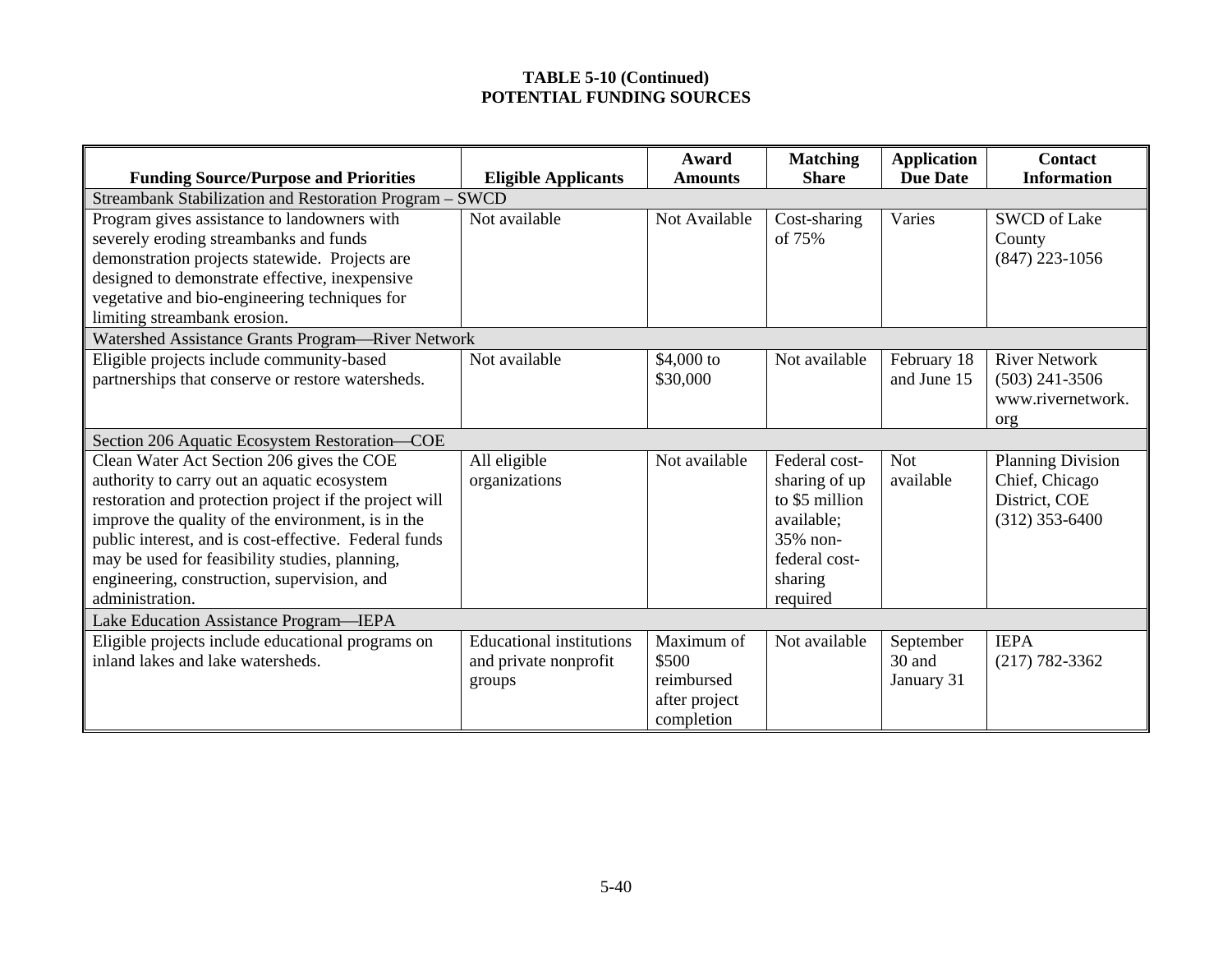|                                                                  |                            | Award           | <b>Matching</b> | <b>Application</b> | <b>Contact</b>           |  |  |  |
|------------------------------------------------------------------|----------------------------|-----------------|-----------------|--------------------|--------------------------|--|--|--|
| <b>Funding Source/Purpose and Priorities</b>                     | <b>Eligible Applicants</b> | <b>Amounts</b>  | <b>Share</b>    | <b>Due Date</b>    | <b>Information</b>       |  |  |  |
| <b>Operator Training Assistance-EPA</b>                          |                            |                 |                 |                    |                          |  |  |  |
| According to the Clean Water Act Section                         | States and interstate      | Typically       | 25% state       | Open fund          | <b>Russell Martin</b>    |  |  |  |
| $104(g)(1)$ , the primary use of Section $104(g)(1)$             | agencies, municipalities,  | \$30,000 to     | matching        | before end         | <b>Water Division</b>    |  |  |  |
| funds is to provide on-site technical assistance for             | educational institutions,  | \$50,000        | funds           | of fiscal          | $(312) 886 - 0268$       |  |  |  |
| operators and municipal employees involved in                    | and individuals            |                 | preferred; 5%   | year;              | martin.russell@epa.      |  |  |  |
| operation, maintenance, and management of                        |                            |                 | matching        | available by       | gov                      |  |  |  |
| publicly owned treatment works. States may also                  |                            |                 | funds for       | January            |                          |  |  |  |
| use these funds to promote energy and water use                  |                            |                 | tribes          |                    |                          |  |  |  |
| efficiency and to provide technical assistance for               |                            |                 |                 |                    |                          |  |  |  |
| sewer system maintenance to control infiltration and             |                            |                 |                 |                    |                          |  |  |  |
| inflow as well as sanitary sewer overflows.                      |                            |                 |                 |                    |                          |  |  |  |
| <b>Environmental Education-EPA</b>                               |                            |                 |                 |                    |                          |  |  |  |
| The objective of this program is to provide financial            | Local, tribal, and state   | Most awards     | 25%             | Announced          | Suzanne Saric            |  |  |  |
| support for projects that design, demonstrate, or                | educational agencies;      | for $$5,000$ ;  | matching        | in August          | Office of Public         |  |  |  |
| disseminate environmental education practices,                   | nonprofit organizations;   | occasional      | funds           |                    | Affairs                  |  |  |  |
| methods, or techniques. Projects must improve                    | and nonprofit              | awards up to    |                 |                    | $(312)$ 353-3209         |  |  |  |
| environmental education teaching skills; educate                 | commercial educational     | \$25,000        |                 |                    | saric.Suzanne@epa.       |  |  |  |
| teachers, students, or the public about human health;            | broadcasting agencies      |                 |                 |                    | $g$ ov                   |  |  |  |
| use environmental education to advance education                 |                            |                 |                 |                    |                          |  |  |  |
| reform; or educate the public through print or other             |                            |                 |                 |                    |                          |  |  |  |
| media.                                                           |                            |                 |                 |                    |                          |  |  |  |
| Environmental Monitoring for Public Access to Community Tracking |                            |                 |                 |                    |                          |  |  |  |
| Project priorities must include environmental                    | Local and tribal           | Up to           | Encouraged      | Late winter        | Elissa Speizman          |  |  |  |
| quality measurement, information processing and                  | governments                | \$400,000 over  | but not         |                    | Office of Public         |  |  |  |
| management, and communication.                                   |                            | life of project | required        |                    | Affairs                  |  |  |  |
|                                                                  |                            |                 |                 |                    | $(312)$ 353-2072         |  |  |  |
| School Yard Habitat Action Grants-Illinois Resource Center       |                            |                 |                 |                    |                          |  |  |  |
| Only public schools may serve as sponsors.                       | Educational institutions,  | Up to \$500     | 50%             | Mid-April          | <b>Illinois Resource</b> |  |  |  |
| Projects include developing local habitat areas.                 | private organizations,     |                 | matching        |                    | Center                   |  |  |  |
|                                                                  | and local units of         |                 | funds or in-    |                    | $(847) 803 - 3535$       |  |  |  |
|                                                                  | government                 |                 | kind services   |                    |                          |  |  |  |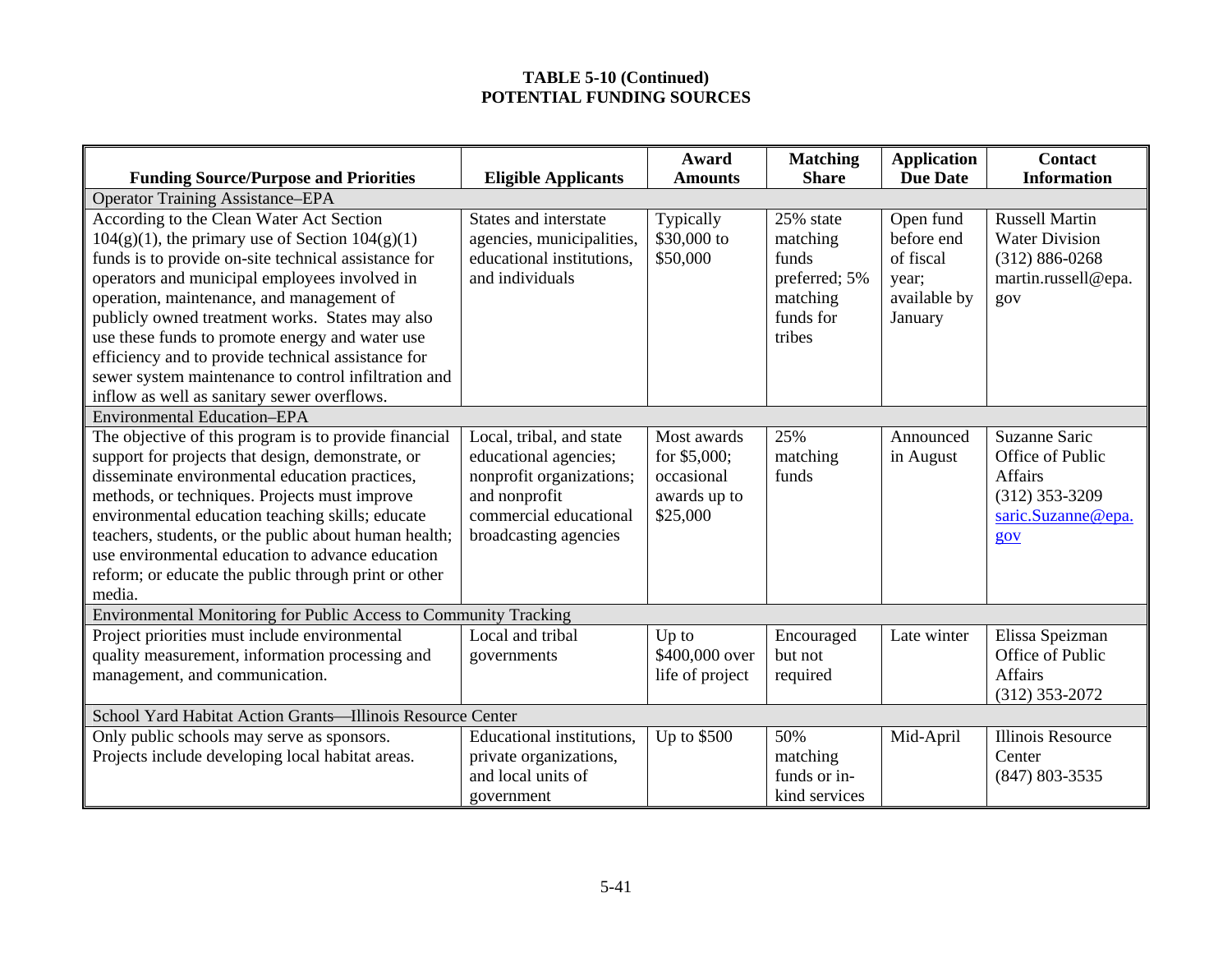|                                                           |                                 | Award          | <b>Matching</b> | Application     | Contact              |  |  |  |
|-----------------------------------------------------------|---------------------------------|----------------|-----------------|-----------------|----------------------|--|--|--|
| <b>Funding Source/Purpose and Priorities</b>              | <b>Eligible Applicants</b>      | <b>Amounts</b> | <b>Share</b>    | <b>Due Date</b> | <b>Information</b>   |  |  |  |
| Science Literacy Grants—Illinois State Board of Education |                                 |                |                 |                 |                      |  |  |  |
| Eligible applicants include public schools and            | <b>Educational institutions</b> | Not available  | None            | April 15;       | Illinois State Board |  |  |  |
| nonfederal units of government.                           | and all eligible                |                |                 | call to verify  | of Education         |  |  |  |
|                                                           | organizations                   |                |                 |                 | $(217) 782 - 2826$   |  |  |  |
| <b>Grand Victoria Foundation</b>                          |                                 |                |                 |                 |                      |  |  |  |
| Eligible projects include environmental proposals.        | Private nonprofit               | Not available  | Not available   | April 2,        | $(847)$ 289-8575     |  |  |  |
|                                                           | groups, educational             |                |                 | July 8,         |                      |  |  |  |
|                                                           | institutions, and eligible      |                |                 | October 1,      |                      |  |  |  |
|                                                           | organizations and               |                |                 | and             |                      |  |  |  |
|                                                           | individuals                     |                |                 | December 31     |                      |  |  |  |

Sources: SMC 1999 and EPA 2002c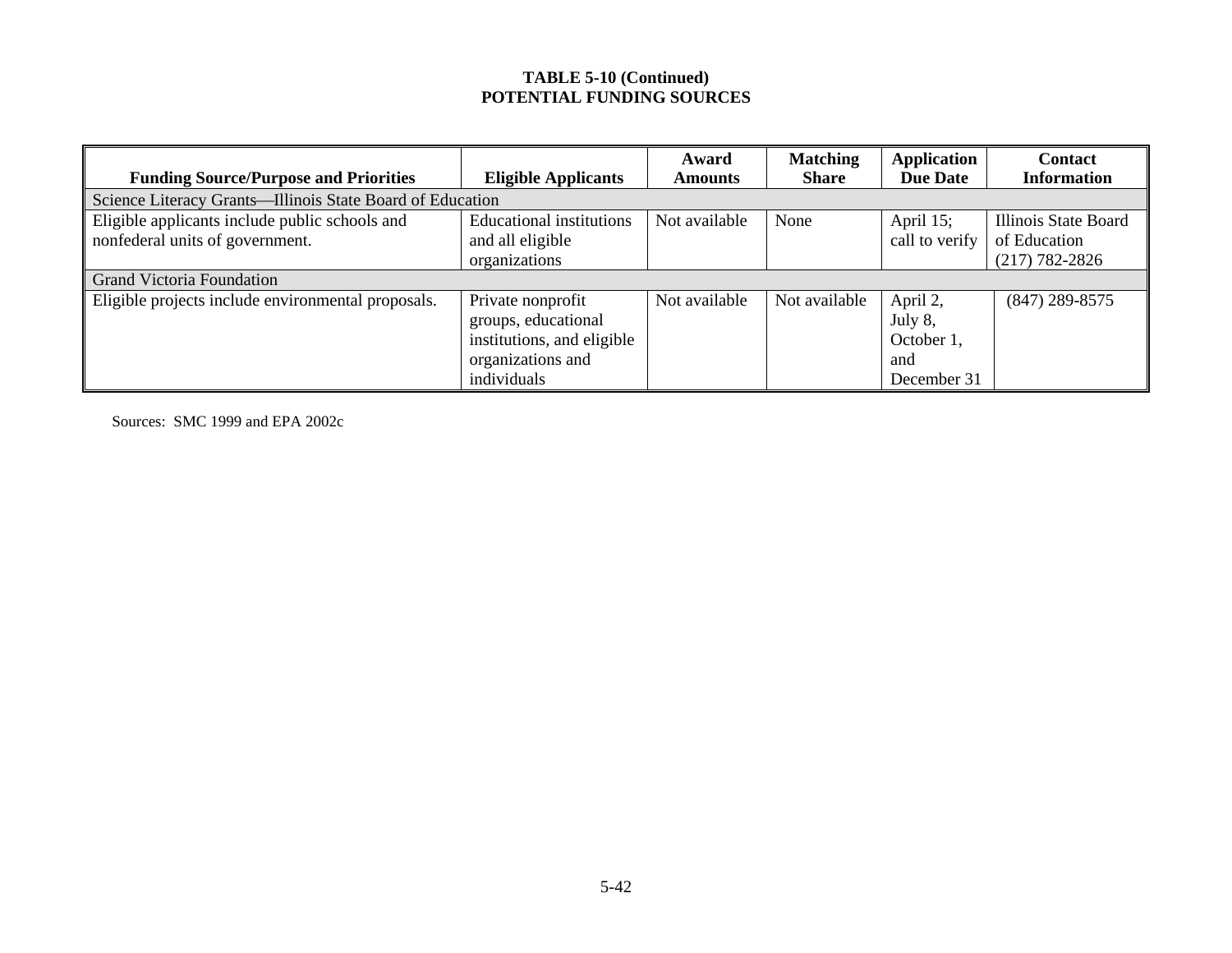#### **CHAPTER 6 CONCLUSIONS**

This watershed management plan was developed to (1) address water quality issues that threaten the resources of the Sequoit Creek watershed, (2) address flooding problems in the watershed, (3) promote watershed-related education and awareness among residents, and (4) preserve the watershed's unique natural resources. To meet these objectives, the current and long-term future conditions of the watershed were assessed in detail. The findings of these assessments formed the basis for the action plan presented in Chapter 5. Following are the main assessment findings:

- The Sequoit Creek watershed is unique in terms of the quality of its lakes and its abundance of natural resources. In their present state, the watershed lakes and streams are in relatively good condition, but concerns exist about future nonpoint source pollution.
- The most immediate concern about the lakes at present is fecal coliform pollution, the primary source of which appears to be failing septic systems.
- The key strategy for preventing future flood damage is through preservation of existing open space and maximization of stormwater storage in the tributaries. Zoning policies that preserve open space are a key recommendation of the 2003 Regional Framework Plan.
- In cooperation with SMC, local governments have established an effective nonpoint source pollution control program that includes many BMPs. However, because the watershed is unique, the program needs to be supplemented with zoning policies that promote open spaces, as recommended in the County's framework plan.
- Public education and involvement are central to the success of the nonpoint source pollution control program. Public education, outreach, and involvement are also key to the implementation of the NPDES-II program.
- Acquiring funding for the action plan may be the most serious constraint on its implementation. For this reason, development of zoning policies that embrace low-impact development concepts, open space preservation, and low-cost stream and wetland restoration alternatives (such as those promoted in Clean Water Act Section 319 pilot projects) may be the most feasible measures for plan implementation in the short term.
- Continued monitoring of the watershed and its streams, lakes, and other natural resources is essential for evaluating the success of the action plan.

Stakeholder comments to this watershed management plan are included in Appendix C.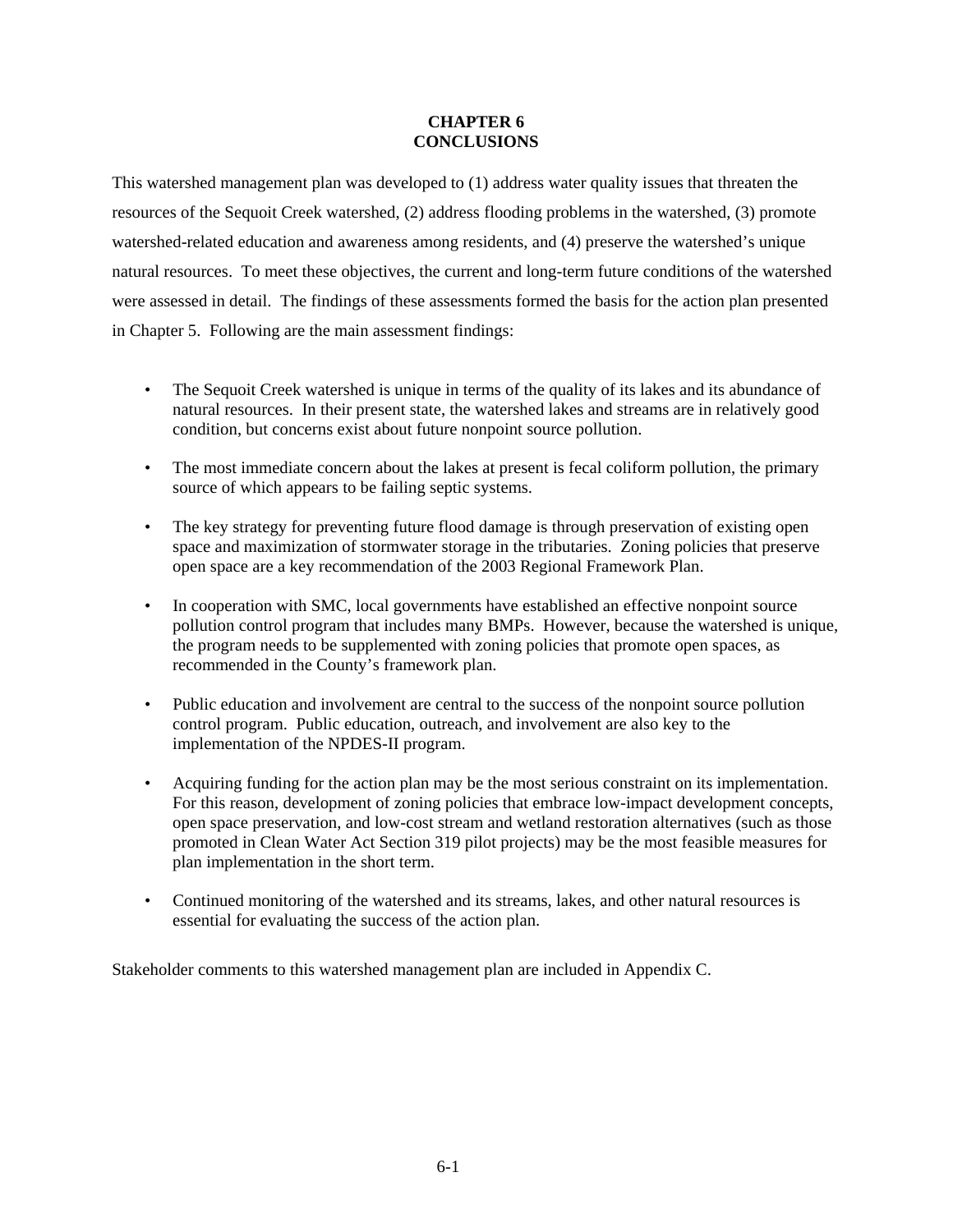**APPENDIX A** 

**MINUTES OF SCPC MEETINGS**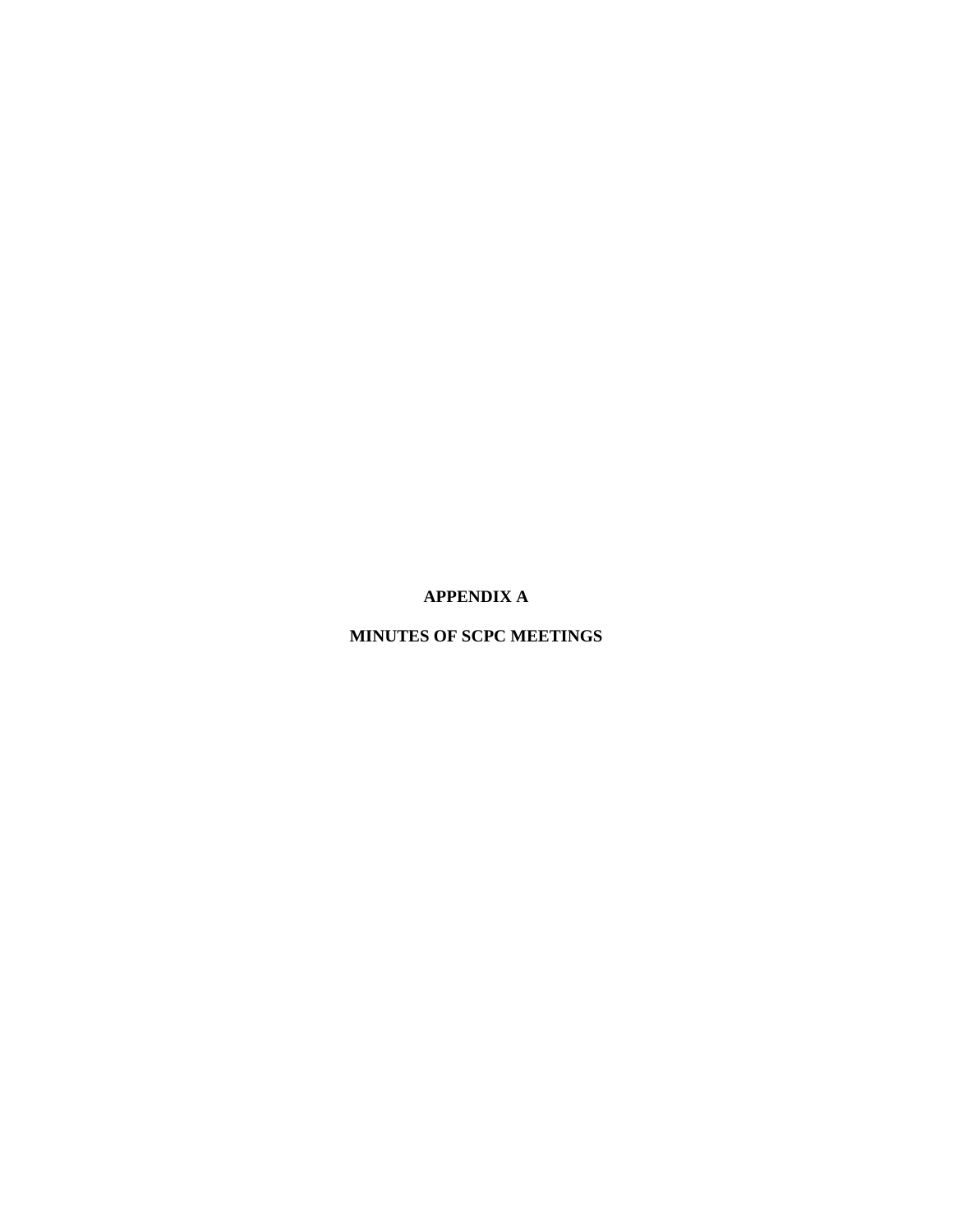# **APPENDIX B**

#### **LITTLE SILVER LAKE WATERSHED MANAGEMENT PLAN EXECUTIVE SUMMARY**

(Plan Under Separate Cover)